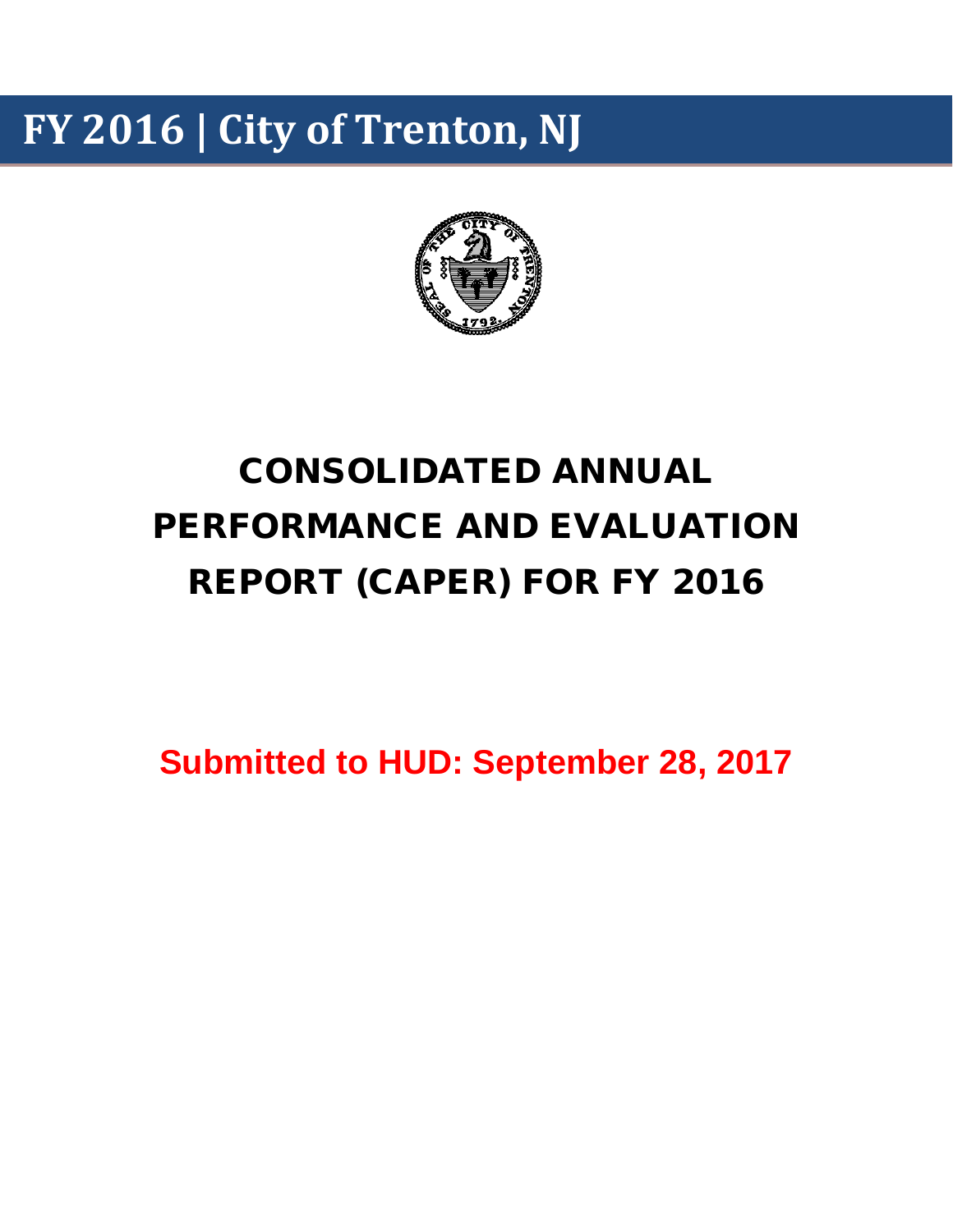# <span id="page-1-0"></span>**Table of Contents**

| CR-25 - Homeless and Other Special Needs 91.220(d, e); 91.320(d, e); 91.520(c)16 |  |
|----------------------------------------------------------------------------------|--|
|                                                                                  |  |
|                                                                                  |  |
|                                                                                  |  |
|                                                                                  |  |
|                                                                                  |  |
|                                                                                  |  |
|                                                                                  |  |
|                                                                                  |  |
|                                                                                  |  |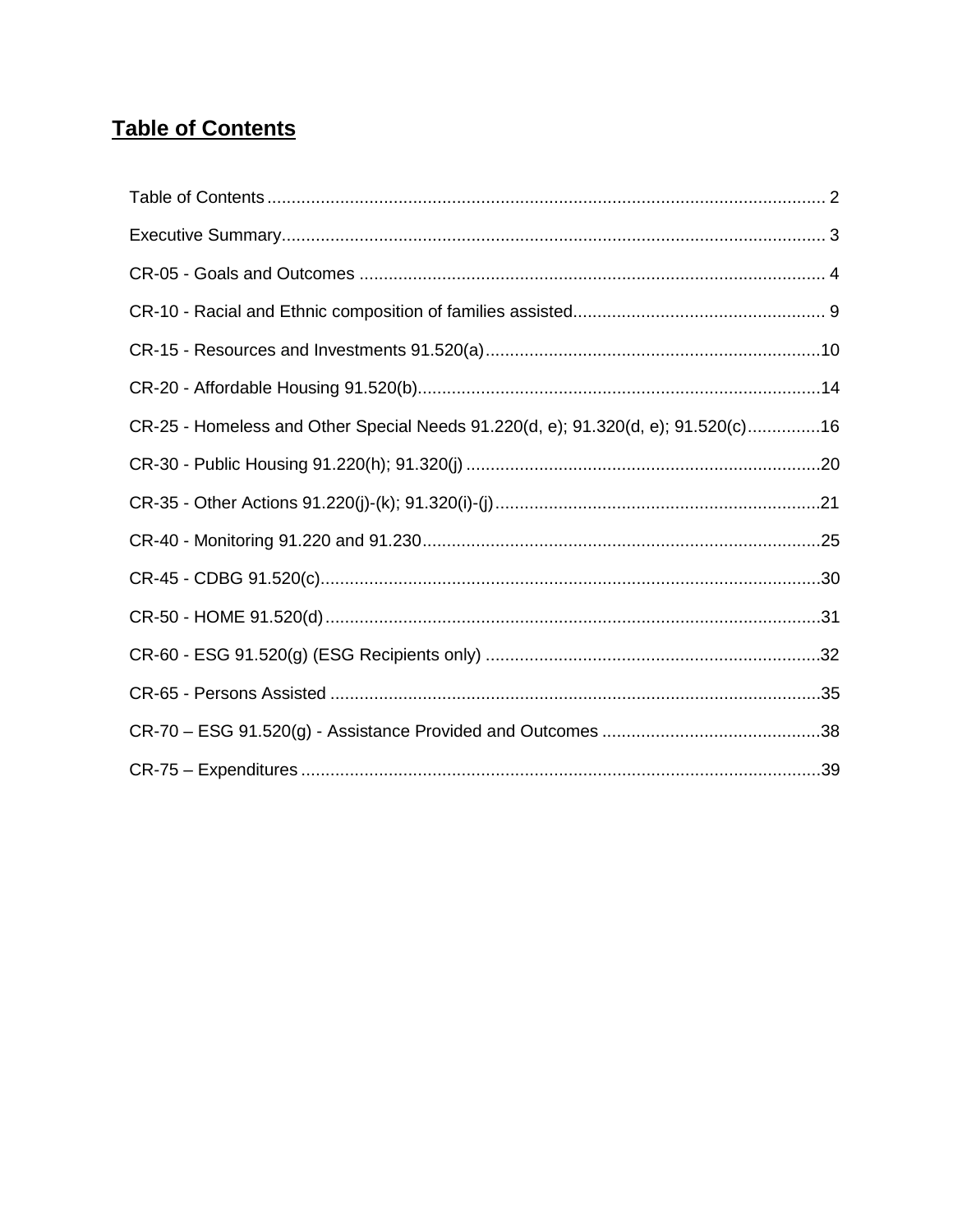# <span id="page-2-0"></span>**Executive Summary**

The City of Trenton CDBG Program and HOME Investments Partnership Program offered comprehensive assistance to extremely-low, very-low and low-income persons and families with a variety of housing opportunities, social services, recreational opportunities and financial assistance. In addition, the City's Emergency Solutions Grant was utilized to assist the homeless or those in jeopardy of homelessness.

The 2016 U.S. Department of Housing and Urban Development (HUD) federal allocations for the City of Trenton were as follows:

- Community Development Block Grant (CDBG) \$1,152,958
- HOME Investments Partnerships Program \$551,008
- Emergency Solutions Grant (HESG) Program \$213,526

The enclosed IDIS Performance Report (PR 26), Financial Summary Report profiles CDBG, HOME and HESG activities for Program Year 2016. The report provides information on allocations and disbursements of 2016 funds.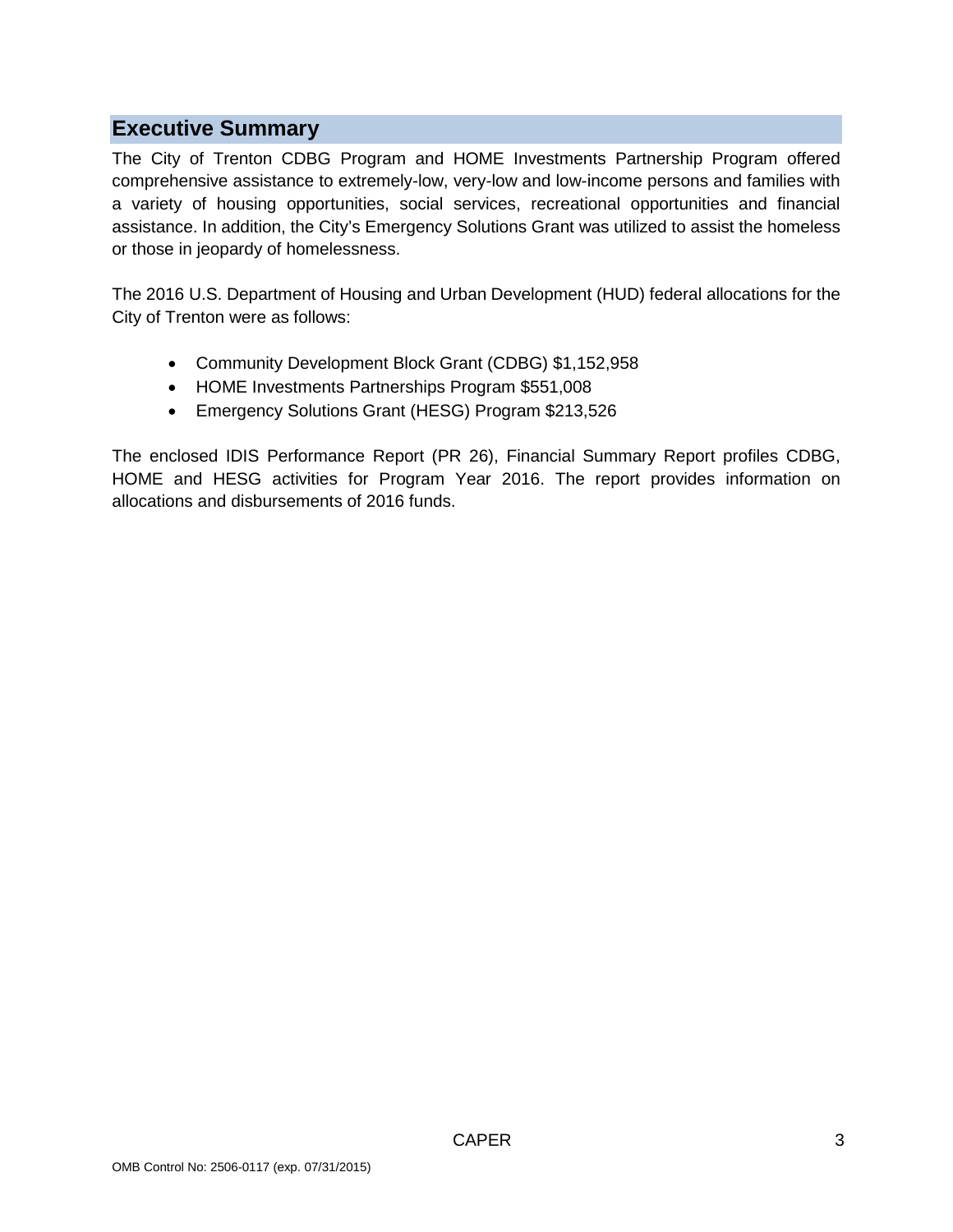# **CR-05 - Goals and Outcomes**

### **Progress the jurisdiction has made in carrying out its strategic plan and its action plan. 91.520(a)**

The City of Trenton CDBG Program and HOME Investments Partnership Program offered comprehensive assistance to extremelylow, very-low and low-income persons and families with a variety of housing opportunities, social services, recreational opportunities and financial assistance. In addition, the City's Emergency Solutions Grant was utilized to assist the homeless or those in jeopardy of homelessness. The City inititated a First-Time homebuyer program and has ramped up production in the Housing Rehabilitation Program. Several public facility projects are closer to bidding through the procurement of an architectural firm to prepare bid specs. The street improvements program is also ready for bidding.

The Voluntary Grant Reduction has impacted the City's ability to meet the needs of residents and has reduced the amount of funds the City is able to provide for public services. The City focused the limited public services funds on youth and the operation of the City's Senior Citizen Centers.

<span id="page-3-0"></span>**Comparison of the proposed versus actual outcomes for each outcome measure submitted with the consolidated plan and explain, if applicable, why progress was not made toward meeting goals and objectives. 91.520(g)** The table below illustrates the City's accomplishments for FY 2016.

| Goal        | Category | <b>Source</b><br>Amount | <b>Indicator</b>              | Unit of<br><b>Measure</b>    | Expected<br>-<br><b>Strategic</b><br>Plan | $Actual -$<br><b>Strategic</b><br>Plan | <b>Percent</b><br>Complete | <b>Expected</b><br>Program<br>Year | Actual –<br>Program<br>Year | <b>Percent</b><br>Complete |
|-------------|----------|-------------------------|-------------------------------|------------------------------|-------------------------------------------|----------------------------------------|----------------------------|------------------------------------|-----------------------------|----------------------------|
| Acquisition | Aca      | CDBG:<br>ጥ<br>D         | Rental units<br>rehabilitated | Household<br>Housing<br>Jnit | 25                                        | 8                                      | 32.00%                     |                                    |                             |                            |

### **Table 1 - Accomplishments – Program Year & Strategic Plan to Date**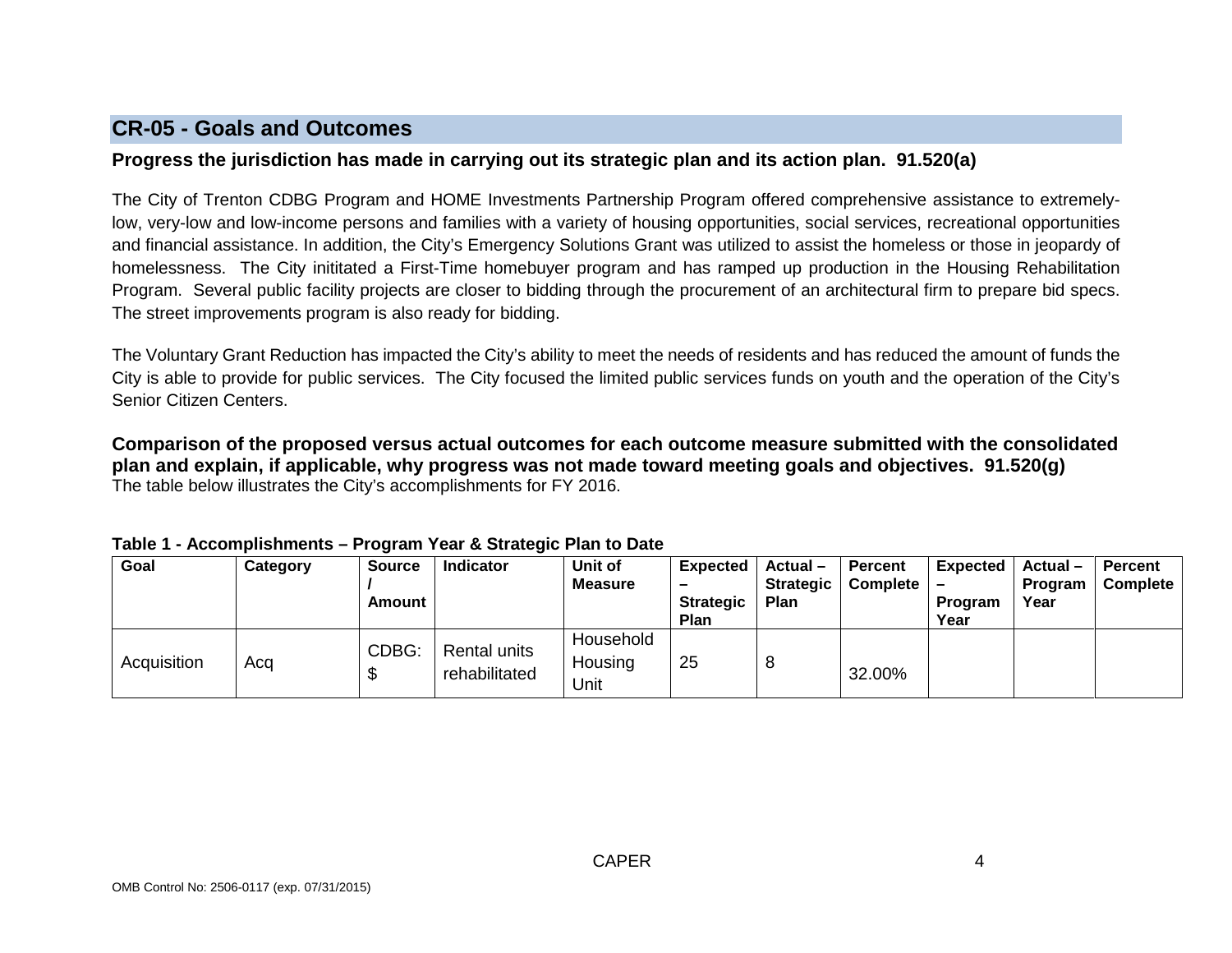| Improve<br>health care                           | <b>Health Care</b>                      | CDBG:<br>\$                 | Public service<br>activities other<br>than<br>Low/Moderate<br>Income<br>Housing<br><b>Benefit</b>                                        | Persons<br>Assisted          | 20000       | 28          | 0.14%   |      |   |       |
|--------------------------------------------------|-----------------------------------------|-----------------------------|------------------------------------------------------------------------------------------------------------------------------------------|------------------------------|-------------|-------------|---------|------|---|-------|
| Improve<br>public<br>facilities                  | Non-Housing<br>Community<br>Development | CDBG:<br>\$                 | <b>Public Facility</b><br>or<br>Infrastructure<br>Activities other<br>than<br>Low/Moderate<br>Income<br>Housing<br><b>Benefit</b>        | Persons<br>Assisted          | 4837        | 28184       | 582.68% | 2500 |   | 0.00% |
| Improve<br>public<br>infrastructure              | Non-Housing<br>Community<br>Development | CDBG:<br>\$                 | <b>Public Facility</b><br><b>or</b><br>Infrastructure<br>Activities other<br>than<br>Low/Moderate<br>Income<br>Housing<br><b>Benefit</b> | Persons<br>Assisted          | 5000        | $\pmb{0}$   | 0.00%   |      |   |       |
| Increase the<br>number of<br>affordable<br>units | Affordable<br>Housing                   | CDBG:<br>\$/<br>HOME:<br>\$ | <b>Rental units</b><br>constructed                                                                                                       | Household<br>Housing<br>Unit | $\mathbf 0$ | $\mathbf 0$ |         | 11   | 0 | 0.00% |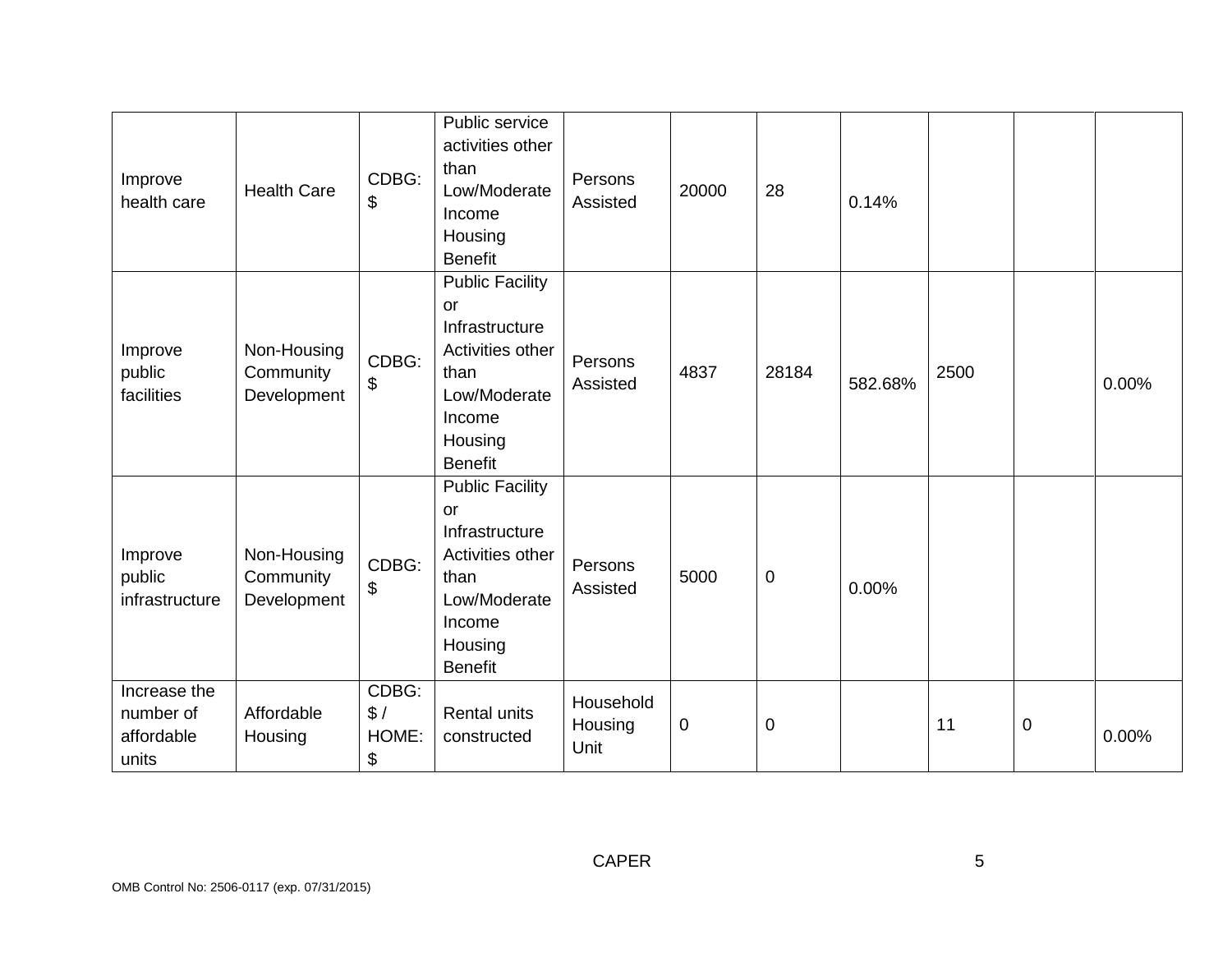| Increase the<br>number of<br>affordable<br>units | Affordable<br>Housing                   | CDBG:<br>\$/<br>HOME:<br>\$             | Homeowner<br>Housing<br>Rehabilitated                                                             | Household<br>Housing<br>Unit | 165         | 11           | 1%      | 32    | 11               | 34.38% |
|--------------------------------------------------|-----------------------------------------|-----------------------------------------|---------------------------------------------------------------------------------------------------|------------------------------|-------------|--------------|---------|-------|------------------|--------|
| Planning and<br>administration                   | Planning and<br>administration          | CDBG:<br>\$/<br>HOME:<br>\$/<br>ESG: \$ | Other                                                                                             | Other                        | 5           | $\mathbf{1}$ | 20.00%  | 3     | $\boldsymbol{0}$ | 0.00%  |
| Provide<br>homeless<br>housing and<br>services   | Homeless                                | CDBG:<br>\$/<br>ESG: \$                 | Tenant-based<br>rental<br>assistance /<br>Rapid<br>Rehousing                                      | Households<br>Assisted       | 50          | $\mathbf 0$  | 0.00%   | 10    | $\boldsymbol{0}$ | 0.00%  |
| Provide<br>homeless<br>housing and<br>services   | Homeless                                | CDBG:<br>\$/<br>ESG: \$                 | Homeless<br>Person<br>Overnight<br><b>Shelter</b>                                                 | Persons<br>Assisted          | $\mathbf 0$ | $\mathbf 0$  |         | 1500  | $\mathbf 0$      | 0.00%  |
| Provide<br>homeless<br>housing and<br>services   | Homeless                                | CDBG:<br>\$/<br>$ESG:$ \$               | Homelessness<br>Prevention                                                                        | Persons<br>Assisted          | 500         | $\mathbf 0$  | 0.00%   | 30    | $\boldsymbol{0}$ | 0.00%  |
| Provide<br>public<br>services                    | Non-Housing<br>Community<br>Development | CDBG:<br>\$                             | Public service<br>activities other<br>than<br>Low/Moderate<br>Income<br>Housing<br><b>Benefit</b> | Persons<br>Assisted          | 1000        | 6680         | 668.00% | 10000 | $\pmb{0}$        | 0.00%  |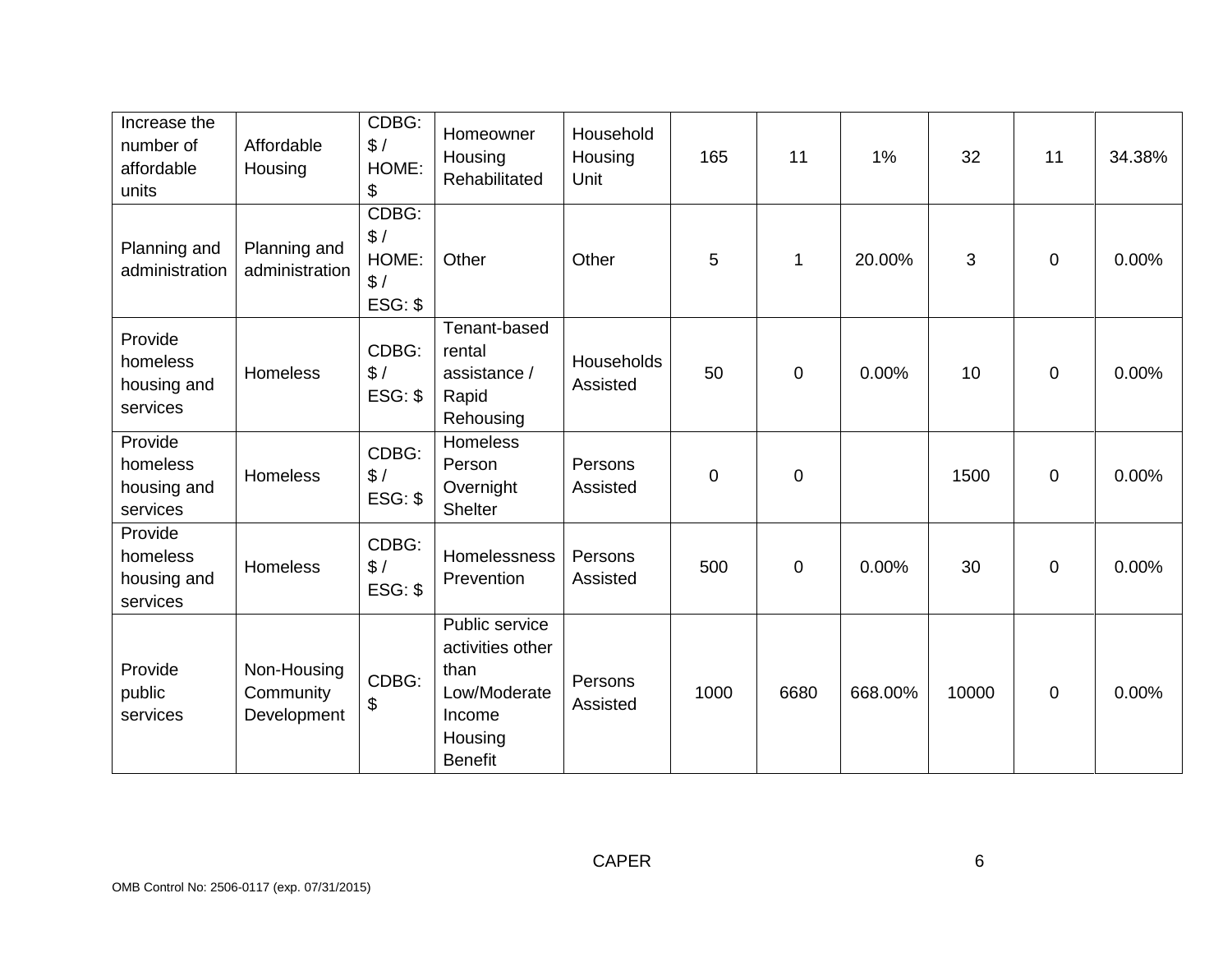| Provide        | Non-Housing | CDBG: | Homeowner        | Household        |     |    |          |    |    |          |
|----------------|-------------|-------|------------------|------------------|-----|----|----------|----|----|----------|
| public         | Community   |       | Housing          | Housing          | 165 | 16 | 9.69%    | 34 | 11 | 32.35%   |
| services       | Development |       | Rehabilitated    | Unit             |     |    |          |    |    |          |
| Slum and       | Non-Housing | CDBG: | <b>Buildings</b> |                  |     |    |          |    |    |          |
|                | Community   |       | Demolished       | <b>Buildings</b> | 40  |    | $0.00\%$ | 15 |    | $0.00\%$ |
| blight removal | Development |       |                  |                  |     |    |          |    |    |          |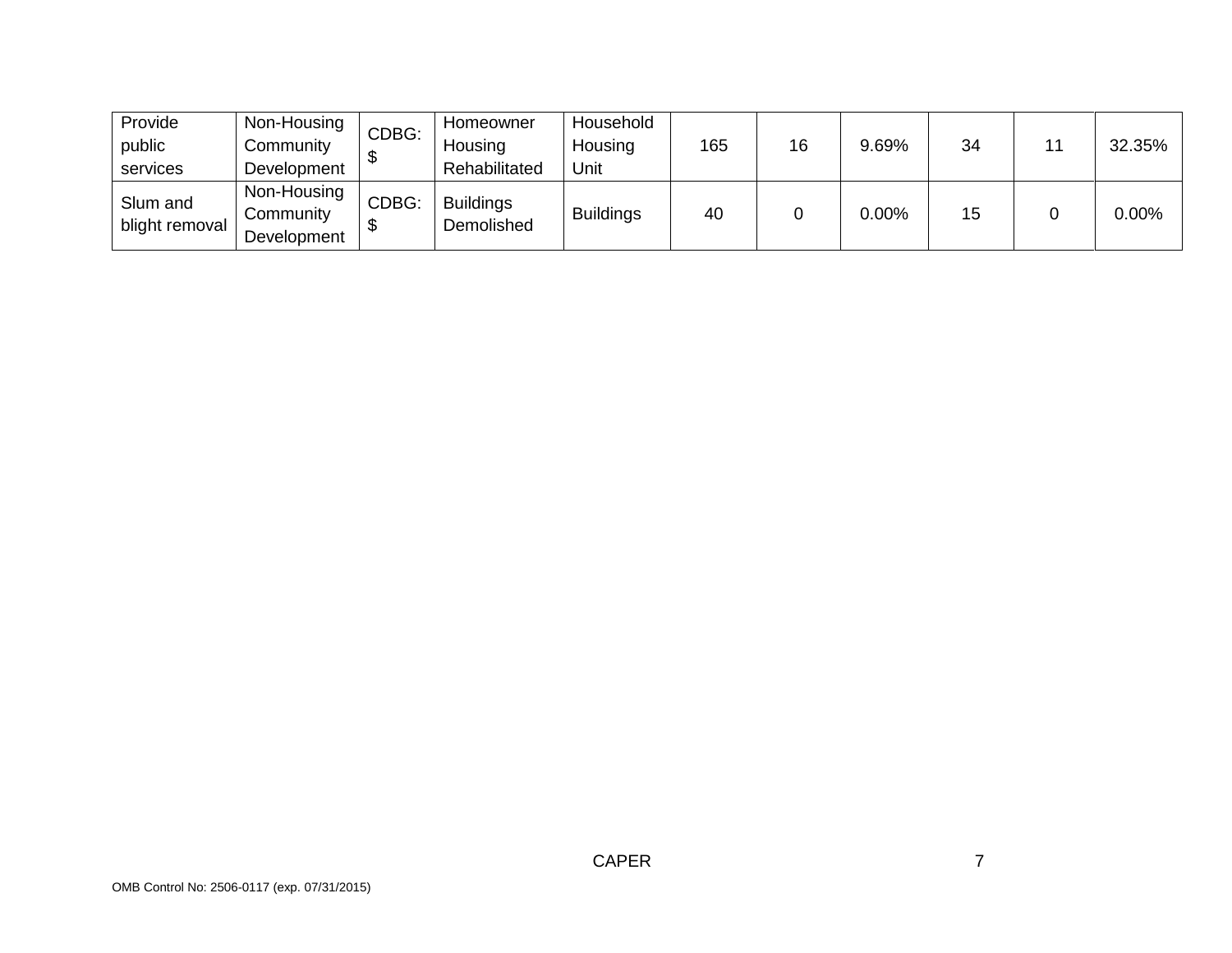### **Assess how the jurisdiction's use of funds, particularly CDBG, addresses the priorities and specific objectives identified in the plan, giving special attention to the highest priority activities identified.**

For 2016, the City of Trenton identified the following goals and outcomes to carry out its strategic plan and action plan:

- Create and preserve affordable homeownership housing;
- Reduce hazards created by lead-based paint in the City's housing stock;
- Support activities that prevent homelessness;
- Support the ongoing operation and preservation of shelter facilities for homeless;
- Support activities that move persons experiencing homelessness to permanent housing;
- Improve and expand public facilities to serve low income populations;
- Improve and expand infrastructure to serve low income populations; and
- Support public services for children, homeless and special needs populations.

During 2016 the staff was engaged in responding to HUD on various issues from past admnistrations. This slowed the implementaiton. Also the City did not have access to the 2015 nor 2016 funds. FY 2015 funds were released in the summer, 2017 and FY 2016 funds had not yet been released. Public services were paid for using program income (PI). During this time however, the City procured an architectural consultant to prepare bid specs for \$1 million in rehabilitation costs for 4 non-profits and prepared bid specs for bidding the street improvements estimated to be a \$1.1 million contract. Procurement of play apparatus to complete two (2) park projects was also completed. The FY 2015 public services, for almost \$1 million, were completed, monitored and paid. Program designs for economic development and the First-Time Homebuyer programs were prepared and these activities were initiated in the summer, 2017. The City is poised to complete many of the public facility and infrastructure projects that were budgeted in the past year.

CDBG funds as well as HOME, and ESG funds are allocated to address high priority needs by supporting programs and activities that address the goals of the Five-Year Plan (2015-2019), especially meeting affordable housing needs, ending homelessness and improving the quality of life for City's low- and moderate-income residents through improved services and facilities.

Through the use of a New Jersey-based housing consultant the City has retooled the rehabilitation program and dramatically increased production. The 2016-17 Housing Rehabilitation program is on track to complete thirty (30) units. In 2014, the program rehabilitated 9 homes.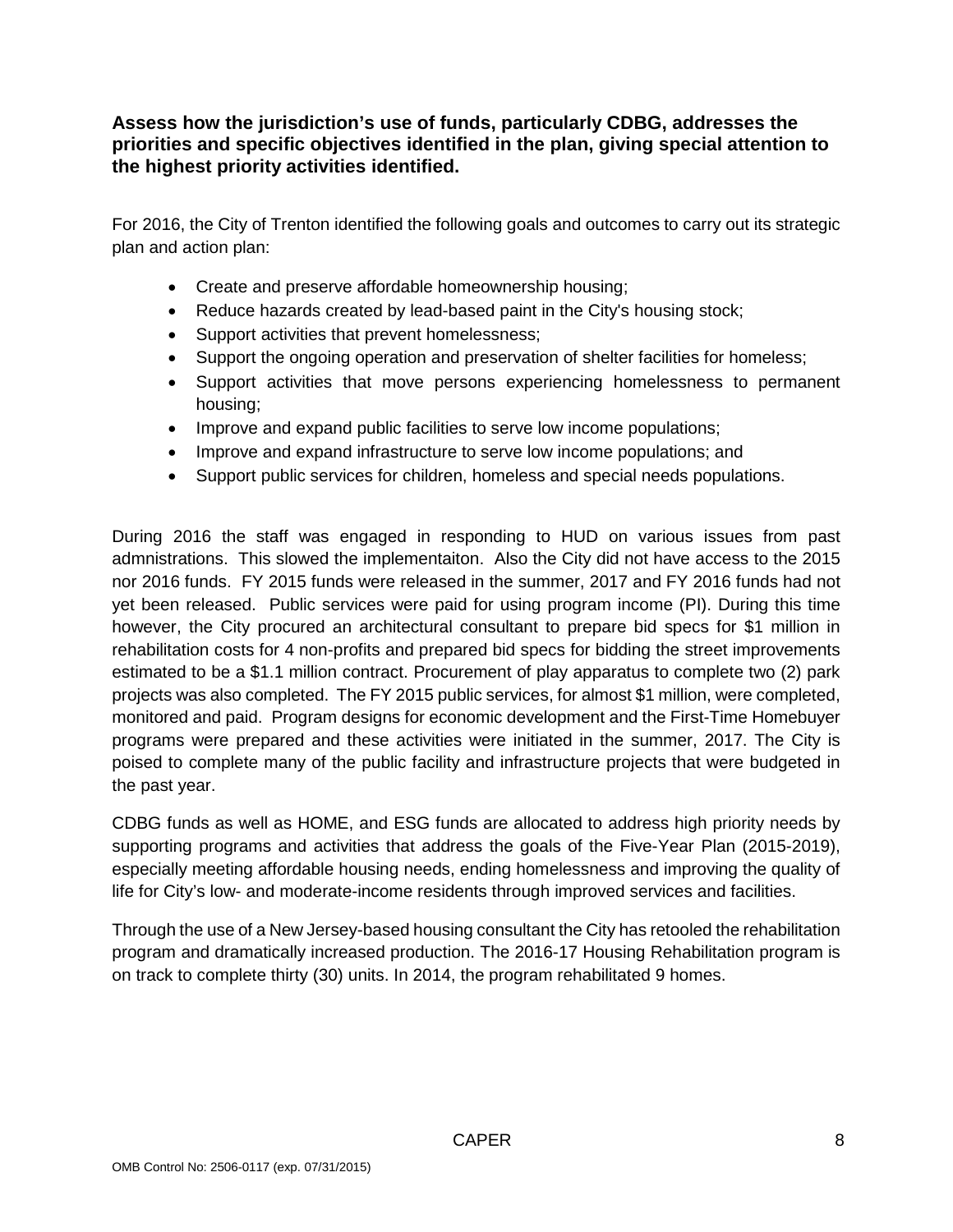# <span id="page-8-0"></span>**CR-10 - Racial and Ethnic composition of families assisted**

**Describe the families assisted (including the racial and ethnic status of families assisted). 91.520(a)** 

|                                           | <b>CDBG</b> | <b>HOME</b> | <b>ESG</b> |
|-------------------------------------------|-------------|-------------|------------|
| White                                     | 3967        |             |            |
| <b>Black or African American</b>          | 13974       |             |            |
| Asian                                     | 87          |             |            |
| American Indian or American Native        | 50          |             |            |
| Native Hawaiian or Other Pacific Islander | 78          |             |            |
| <b>Total</b>                              | 18,858      |             |            |
| Hispanic                                  | 5,020       |             |            |
| Not Hispanic                              | 17,287      |             |            |

### **Table 2 – Table of assistance to racial and ethnic populations by source of funds**

Narrative:

CDBG: The housing programs are reported on a cumulative basis for all years the activities have been open in IDIS. There were 11 housing units assisted in Fiscal Year 2016. Of the 11, ten were Black households, and one was White Hispanic.

In addition to the housing activites, the sum of all public services and facilities programs that were completed in 2016 (which spanned back many years) created 26,423 beneficiaries, of which 82% were non-White. PR 23 does not provide a count by ethnicity to report Hispanic households and the chart above does not allow a report of other multi-racial households of which there were 4,066.(Source: PR 23)

HOME: The First-Time Homebuyer program is now in full production. There is a good number of applications being processed and closings are expected to start to occur in September.

ESG: The City disbursed FY 2015 ESG funds in the amount of \$185,655 and is awaiting release of the FY 2016 funds from HUD.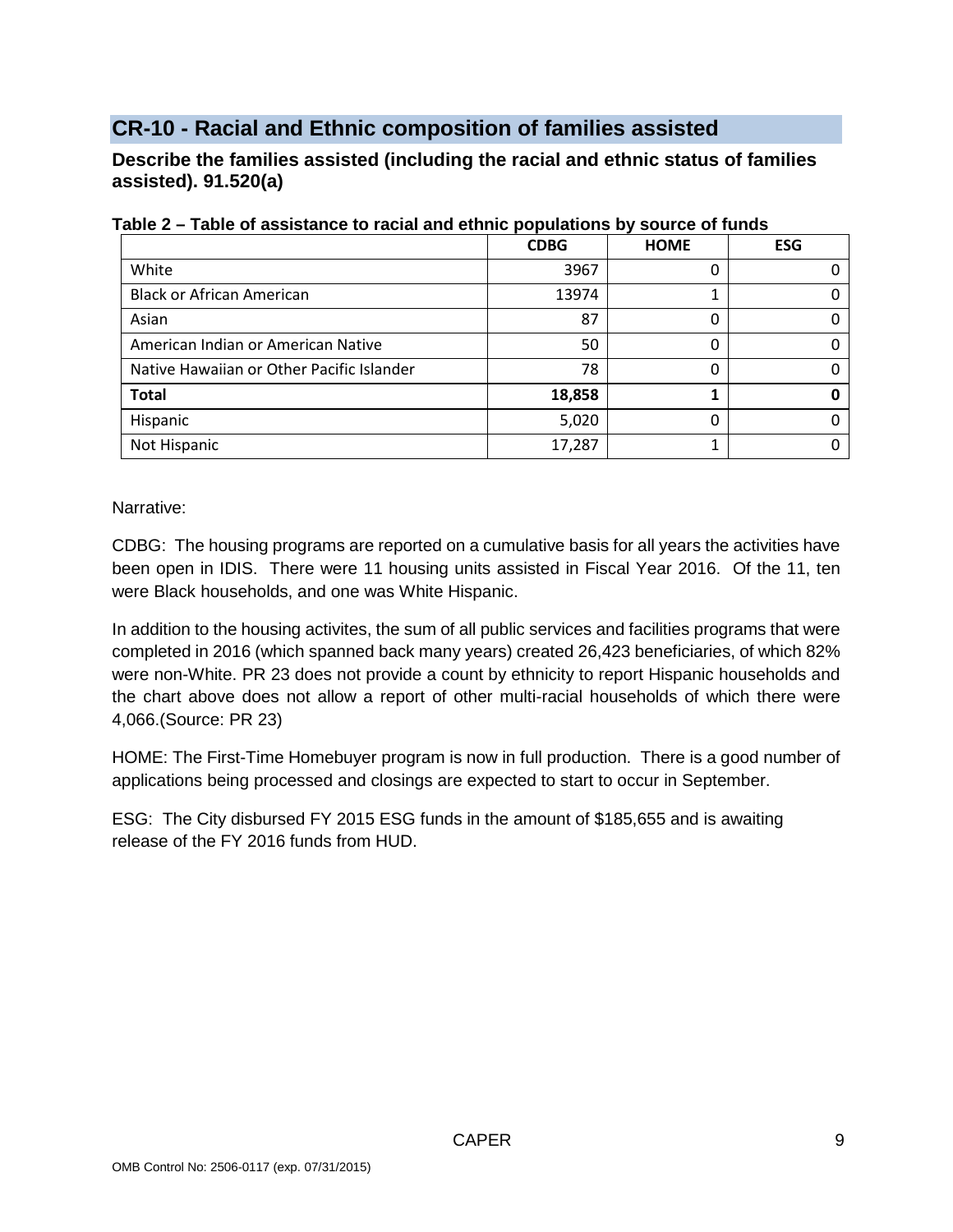# <span id="page-9-0"></span>**CR-15 - Resources and Investments 91.520(a)**

### **Identify the resources made available**

| <b>Source of Funds</b> | <b>Source</b> | <b>Resources Made</b> | <b>Amount Expended</b>     |
|------------------------|---------------|-----------------------|----------------------------|
|                        |               | <b>Available</b>      | <b>During Program Year</b> |
| <b>CDBG</b>            | <b>CDBG</b>   | 1,152,958             | 1.334.924.54               |
| <b>HOME</b>            | <b>HOME</b>   | 554.004               |                            |
| <b>ESG</b>             | ESG           | 213,526               | 185,655                    |

### **Table 3 – Resources Made Available**

### **Narrative**

The City received \$78,013.72 in Program income in addition to the grant amount shown in Table 3. FY2016-17 was the first year of a Voluntary Grant Reduction (VGR) that addressed disallowed expenditures identified during HUD monitoring visits for projects between the years 2008-2012. The result of the VGR is a reduction of the City's CDBG award for a three (3) year period beginning FY16 through FY18. Each year the City will see a reduction of its Annual CDBG allocation of approximately \$1.1M. The CDBG allocation for FY 2016 was reduced through a Voluntary Grant Reduction (VGR). The original CDBG allocation of \$2,260,396 was reduced.

# **Identify the geographic distribution and location of investments**

### **Table 4 – Identify the geographic distribution and location of investments**

| <b>Target Area</b> | <b>Planned Percentage</b><br>of Allocation | <b>Actual Percentage of</b><br><b>Allocation</b> | <b>Narrative Description</b> |
|--------------------|--------------------------------------------|--------------------------------------------------|------------------------------|
| CITY OF TRENTON    |                                            |                                                  |                              |
| <b>RESIDENTS</b>   | 100                                        |                                                  |                              |

### **Narrative**

The City did not target funding to specific neighborhoods. The City as a whole is the target area for funding. Activities were planned and carried out in lower income areas of the City.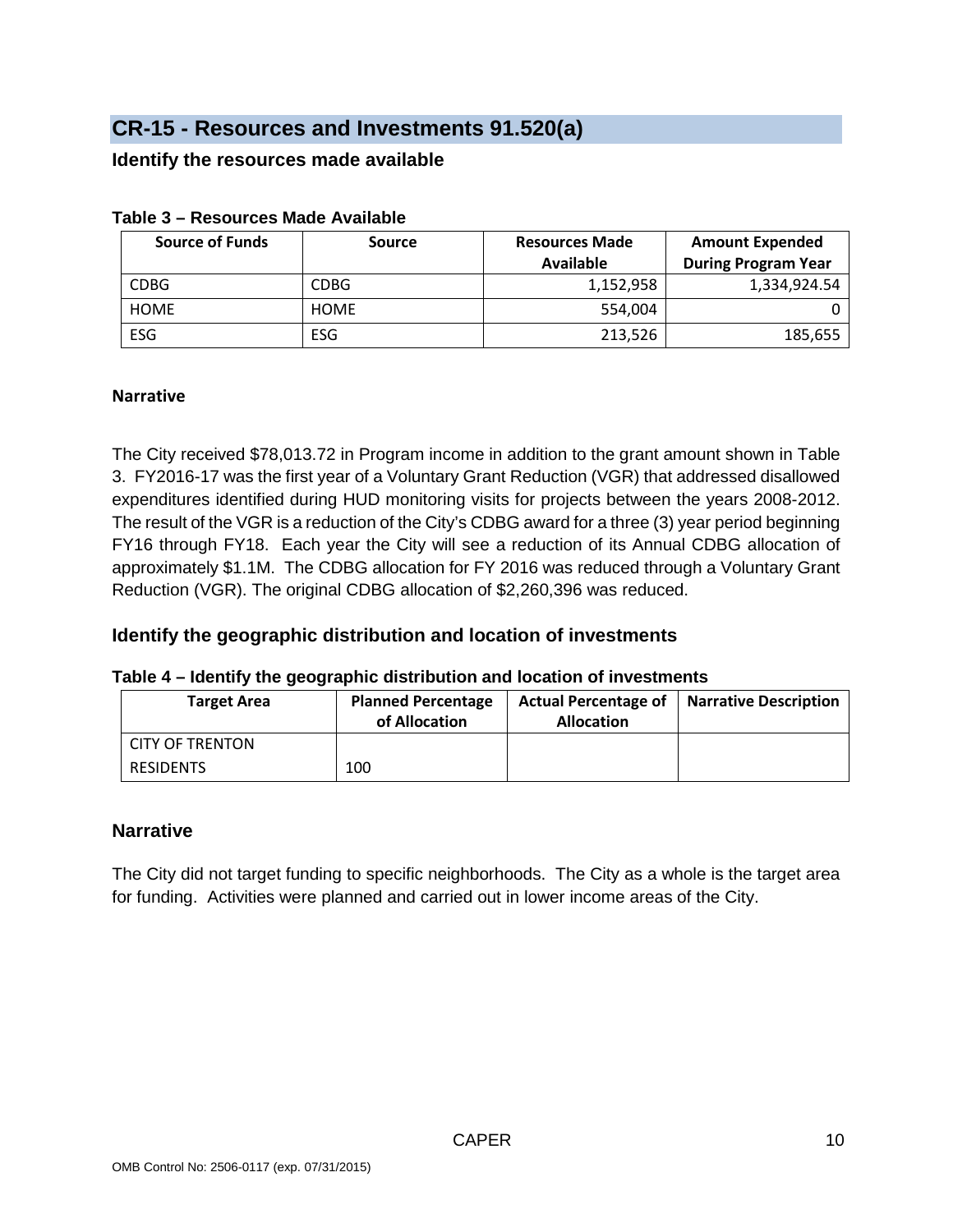### **Leveraging**

**Explain how federal funds leveraged additional resources (private, state and local funds), including a description of how matching requirements were satisfied, as well as how any publicly owned land or property located within the jurisdiction that were used to address the needs identified in the plan.**

The City has a match waiver for 100% of the required HOME match for FY 2016. There was no match. The City provides a match for ESG funds through the support of the Coordinated Entry System.

In addition, the CoC has been successful in bringing resources, including special planning funds. The City contributed \$400,000 to get the Coordinated Assessment (CA) system up and running.

Also, a City-owned building was used in FY 2016 to provide a coordinated entry system for homeless persons. The property is located at 509 Perry Street. In addition, the City sold dozens of properties acquired through municipal tax foreclosure via public auction.

#### **Table 5 – Fiscal Year Summary - HOME Match Report**

| Fiscal Year Summary - HOME Match                                               |  |  |  |  |  |  |
|--------------------------------------------------------------------------------|--|--|--|--|--|--|
| 1. Excess match from prior Federal fiscal year                                 |  |  |  |  |  |  |
| 2. Match contributed during current Federal fiscal year                        |  |  |  |  |  |  |
| 3. Total match available for current Federal fiscal year (Line 1 plus Line 2)  |  |  |  |  |  |  |
| 4. Match liability for current Federal fiscal year                             |  |  |  |  |  |  |
| 5. Excess match carried over to next Federal fiscal year (Line 3 minus Line 4) |  |  |  |  |  |  |

| Table 6 – Match Contribution for the Federal Fiscal Year |  |
|----------------------------------------------------------|--|
|----------------------------------------------------------|--|

| <b>Match Contribution for the Federal Fiscal Year</b> |           |          |                |                 |                   |                  |                  |              |  |
|-------------------------------------------------------|-----------|----------|----------------|-----------------|-------------------|------------------|------------------|--------------|--|
| Project                                               | Date of   | Cash     | Foregone       | <b>Appraise</b> | Required          | <b>Site</b>      | <b>Bond</b>      | <b>Total</b> |  |
| No. or                                                | Contribut | (non-    | Taxes,         | d               | <b>Infrastruc</b> | Preparati        | <b>Financing</b> | <b>Match</b> |  |
| Other ID                                              | ion       | Federal  | Fees,          | Land/Rea        | ture              | on,              |                  |              |  |
|                                                       |           | sources) | <b>Charges</b> |                 |                   | <b>Construct</b> |                  |              |  |
|                                                       |           |          |                | Property        |                   | ion              |                  |              |  |
|                                                       |           |          |                |                 |                   | <b>Materials</b> |                  |              |  |
|                                                       |           |          |                |                 |                   |                  |                  |              |  |
|                                                       |           |          |                |                 |                   | <b>Donated</b>   |                  |              |  |
|                                                       |           |          |                |                 |                   | labor            |                  |              |  |
|                                                       |           |          |                |                 |                   |                  |                  |              |  |

### **HOME MBE/WBE report**

**Table 7 – Program Income**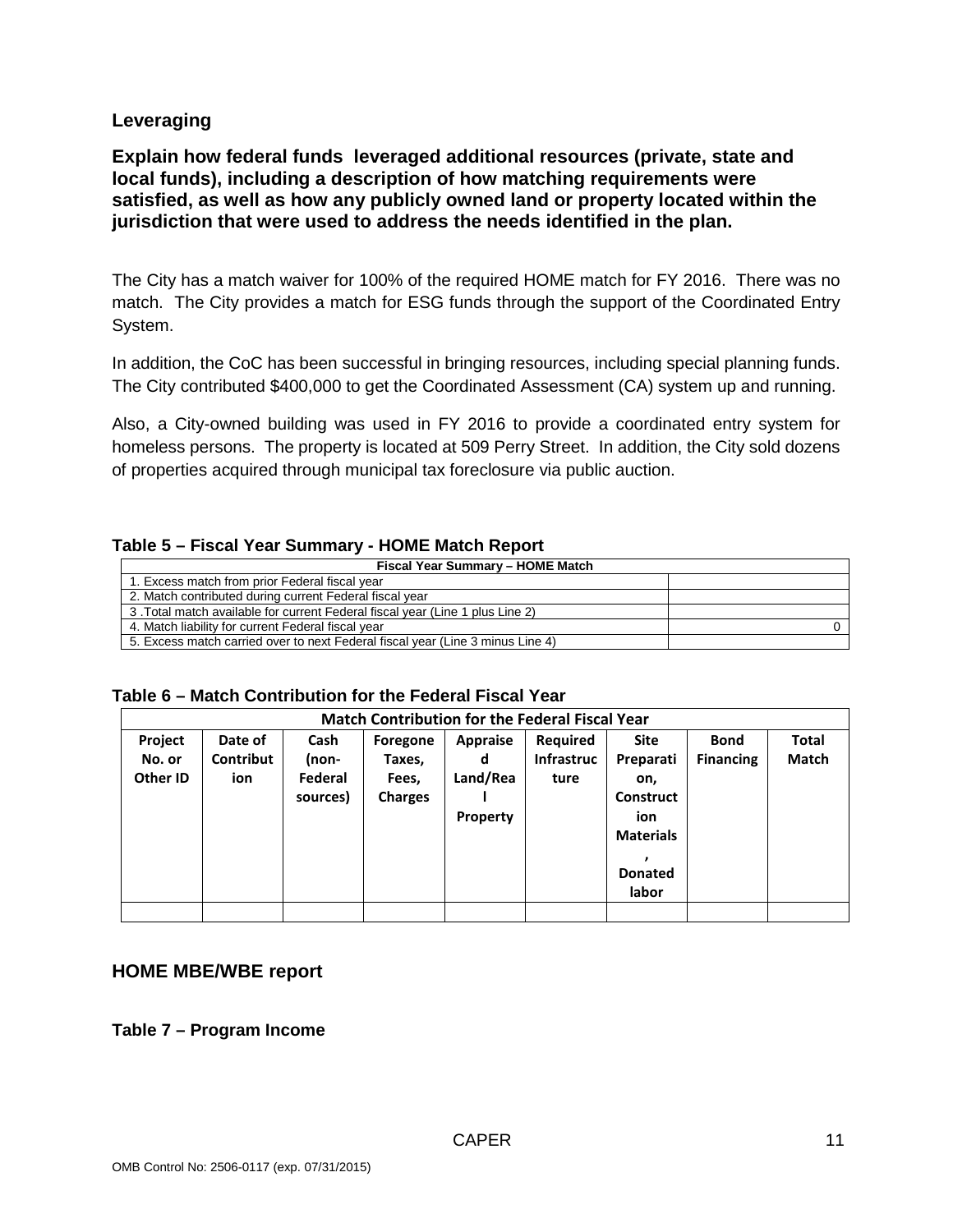| Program Income - Enter the program amounts for the reporting period |                                                      |                                                            |                                       |                                                         |  |  |  |  |
|---------------------------------------------------------------------|------------------------------------------------------|------------------------------------------------------------|---------------------------------------|---------------------------------------------------------|--|--|--|--|
| <b>Balance on hand</b><br>at beginning of<br>reporting period       | <b>Amount received</b><br>during reporting<br>period | <b>Total amount</b><br>expended during<br>reporting period | Amount<br>expended for<br><b>TBRA</b> | <b>Balance on hand</b><br>at end of<br>reporting period |  |  |  |  |
|                                                                     |                                                      |                                                            |                                       |                                                         |  |  |  |  |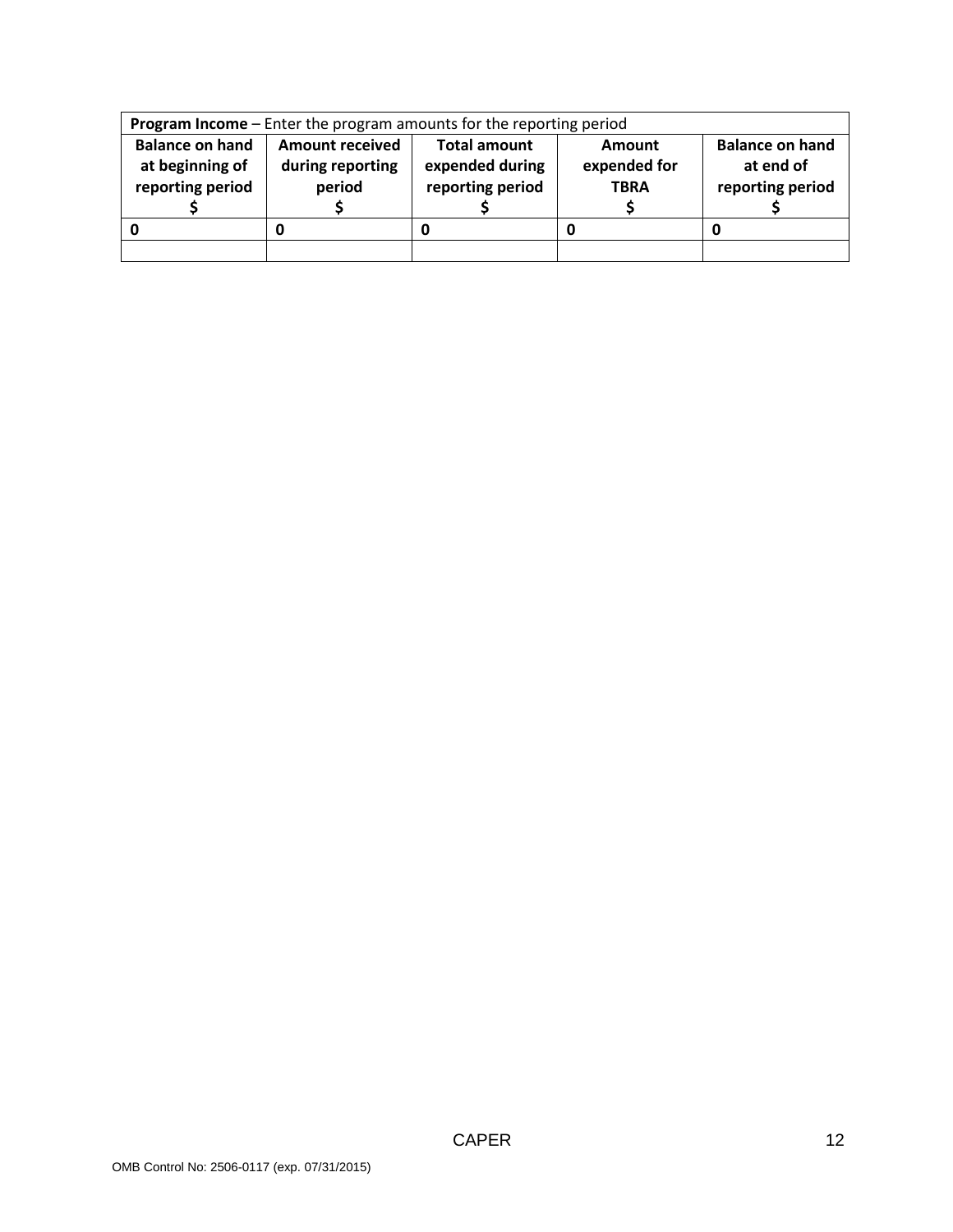#### **Table 8 – Minority Business and Women Business Enterprises**

|                      |              | Minority Business Enterprises and Women Business Enterprises - Indicate the number and dollar value of contracts for |                                               |                                      |                 |                 |
|----------------------|--------------|----------------------------------------------------------------------------------------------------------------------|-----------------------------------------------|--------------------------------------|-----------------|-----------------|
|                      |              | HOME projects completed during the reporting period                                                                  |                                               |                                      |                 |                 |
|                      | <b>Total</b> |                                                                                                                      | <b>White Non-</b>                             |                                      |                 |                 |
|                      |              | <b>Alaskan</b><br>Native or<br>American<br><b>Indian</b>                                                             | Asian or<br><b>Pacific</b><br><b>Islander</b> | <b>Black Non-</b><br><b>Hispanic</b> | <b>Hispanic</b> | <b>Hispanic</b> |
| <b>Contracts</b>     |              |                                                                                                                      |                                               |                                      |                 |                 |
| Number               | 1            |                                                                                                                      |                                               | 1                                    |                 |                 |
| Dollar Amount        |              |                                                                                                                      |                                               |                                      |                 |                 |
| <b>Sub-Contracts</b> |              |                                                                                                                      |                                               |                                      |                 |                 |
| Number               |              |                                                                                                                      |                                               |                                      |                 |                 |
| Dollar Amount        |              |                                                                                                                      |                                               |                                      |                 |                 |
|                      | Total        | Women<br><b>Business</b><br>Enterprises                                                                              | Male                                          |                                      |                 |                 |
| <b>Contracts</b>     |              |                                                                                                                      |                                               |                                      |                 |                 |
| Number               |              |                                                                                                                      |                                               |                                      |                 |                 |
| Dollar Amount        |              |                                                                                                                      |                                               |                                      |                 |                 |
| <b>Sub-Contracts</b> |              |                                                                                                                      |                                               |                                      |                 |                 |
| <b>Number</b>        |              |                                                                                                                      |                                               |                                      |                 |                 |
| Dollar Amount        |              |                                                                                                                      |                                               |                                      |                 |                 |

#### **Table 9 – Minority Owners of Rental Property**

**Minority Owners of Rental Property** – Indicate the number of HOME assisted rental property owners and the total amount of HOME funds in these rental properties assisted

|               | Total |                                                | <b>White Non-</b>                   |                                      |                 |                 |
|---------------|-------|------------------------------------------------|-------------------------------------|--------------------------------------|-----------------|-----------------|
|               |       | <b>Alaskan Native</b><br>or American<br>Indian | Asian or<br><b>Pacific Islander</b> | <b>Black Non-</b><br><b>Hispanic</b> | <b>Hispanic</b> | <b>Hispanic</b> |
| Number        |       |                                                |                                     |                                      |                 |                 |
| Dollar Amount | 0     |                                                |                                     |                                      |                 |                 |

### **Table 10 – Relocation and Real Property Acquisition**

**Relocation and Real Property Acquisition –** Indicate the number of persons displaced, the cost of relocation payments, the number of parcels acquired, and the cost of acquisition

| <u>Hambor or paroolo abguirou, and the obot or abguiolitori</u> |                                   |                       |   |                 |                                      |                 |                   |
|-----------------------------------------------------------------|-----------------------------------|-----------------------|---|-----------------|--------------------------------------|-----------------|-------------------|
| Parcels Acquired                                                |                                   |                       |   |                 |                                      |                 |                   |
| <b>Businesses Displaced</b>                                     |                                   |                       |   |                 |                                      |                 |                   |
|                                                                 | Nonprofit Organizations Displaced |                       |   |                 |                                      |                 |                   |
| Households Temporarily Relocated, not                           |                                   |                       | 0 |                 |                                      |                 |                   |
| Displaced                                                       |                                   |                       |   |                 |                                      |                 |                   |
| <b>Households</b>                                               | Total                             |                       |   |                 | <b>Minority Property Enterprises</b> |                 | <b>White Non-</b> |
| <b>Displaced</b>                                                |                                   | <b>Alaskan Native</b> |   | Asian or        | <b>Black Non-</b>                    | <b>Hispanic</b> | <b>Hispanic</b>   |
|                                                                 |                                   | or American           |   | <b>Pacific</b>  | <b>Hispanic</b>                      |                 |                   |
|                                                                 |                                   | Indian                |   | <b>Islander</b> |                                      |                 |                   |
|                                                                 |                                   |                       |   |                 |                                      |                 |                   |
| Number                                                          | 0                                 |                       |   |                 |                                      |                 |                   |
| Cost                                                            | 0                                 |                       |   |                 |                                      |                 |                   |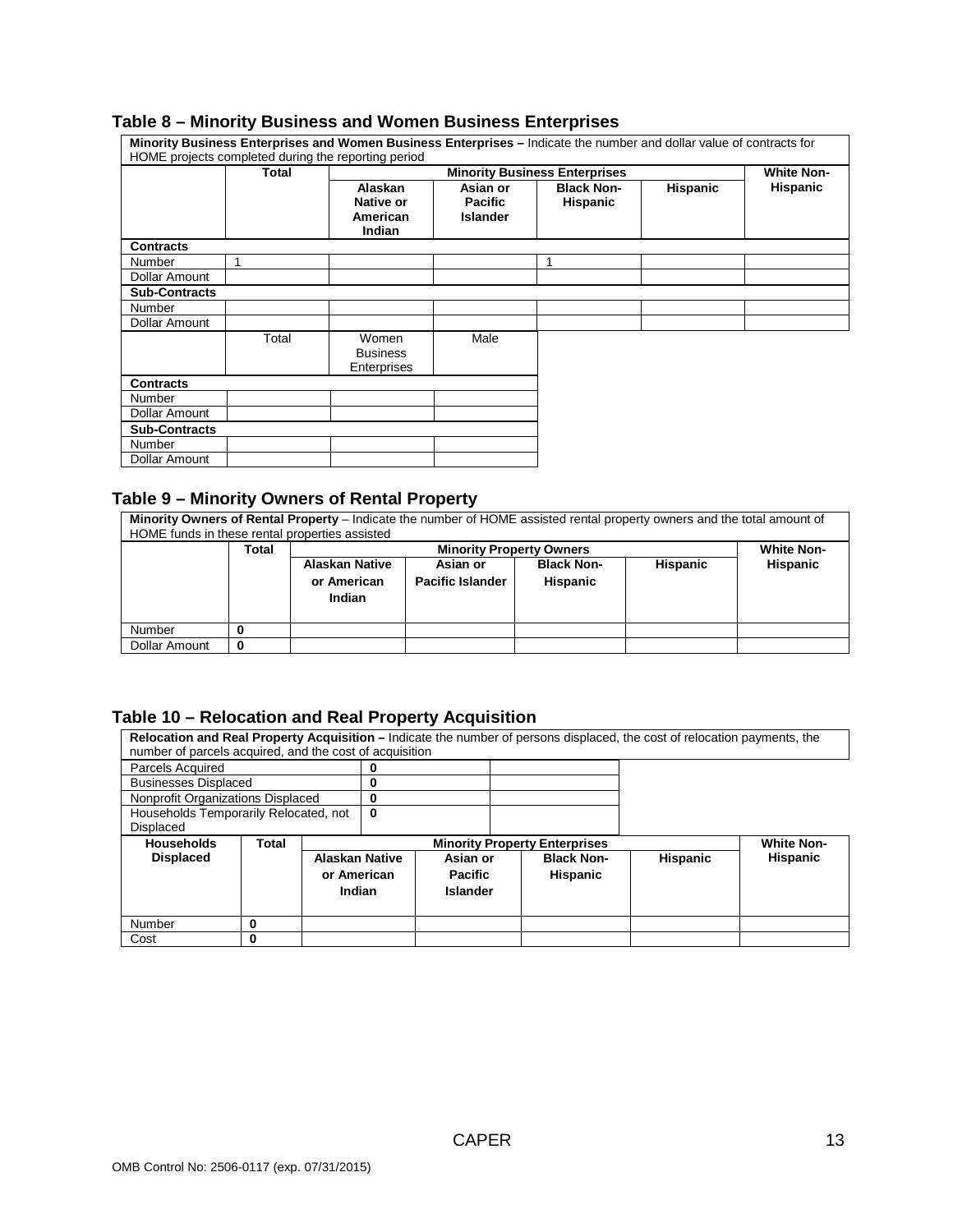# <span id="page-13-0"></span>**CR-20 - Affordable Housing 91.520(b)**

**Evaluation of the jurisdiction's progress in providing affordable housing, including the number and types of families served, the number of extremely lowincome, low-income, moderate-income, and middle-income persons served.**

|                                                                               | <b>One-Year Goal</b> | Actual |
|-------------------------------------------------------------------------------|----------------------|--------|
| Number of homeless households to be provided<br>affordable housing units      | 500                  |        |
| Number of non-homeless households to be<br>provided affordable housing units  |                      |        |
| Number of special-needs households to be<br>provided affordable housing units |                      |        |
| <b>Total</b>                                                                  | 500                  |        |

#### **Table 11 – Number of Households**

### **Table 12 – Number of Households Supported**

|                                                                             | <b>One-Year Goal</b> | Actua |
|-----------------------------------------------------------------------------|----------------------|-------|
| Number of households supported through rental<br>assistance                 |                      |       |
| Number of households supported through the<br>production of new units       |                      |       |
| Number of households supported through the<br>rehab of existing units       | 32                   |       |
| Number of households supported through the<br>acquisition of existing units |                      |       |
| <b>Total</b>                                                                | 32                   |       |

### **Discuss the difference between goals and outcomes and problems encountered in meeting these goals**.

The City anticipated serving 32 households with rehab but to date 11 homes have been completed. The City is on track to complete 30 by the end of the calendar year.

The City committed HOME funds to the First Time homebuyer program. There are no beneficiaires as yet but will be shortly.

There is one Habitat project underway to create 7 housing units for low income homebuyers.

### **Discuss how these outcomes will impact future annual action plans**.

The City has been working closely with HUD to address deficiencies in the past year. This has greatly impacted the capacity to move forward with new programs and services. Future Action Plans will be impacted by a lack of resources due to the recapture of funds from prior years. The City will continue to support affordable housing projects and developments.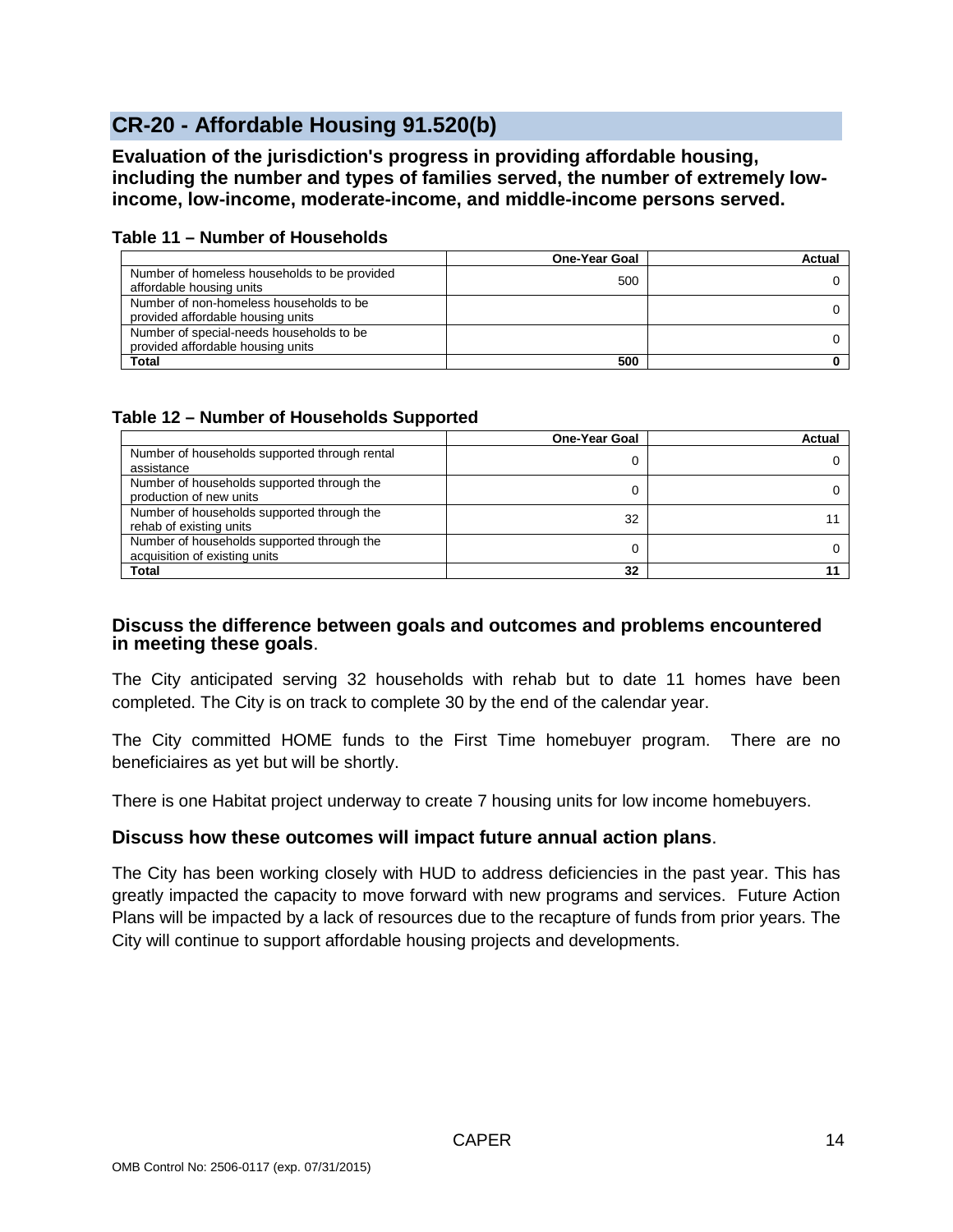**Include the number of extremely low-income, low-income, and moderate-income persons served by each activity where information on income by family size is required to determine the eligibility of the activity.**

| <b>Number of Persons Served</b> | <b>CDBG Actual</b> | <b>HOME Actual</b> |
|---------------------------------|--------------------|--------------------|
| <b>Extremely Low-income</b>     |                    |                    |
| Low-income                      |                    |                    |
| Moderate-income                 |                    |                    |
| <b>Total</b>                    |                    |                    |

**Table 13 – Number of Persons Served**

CDBG programs that require income intake include housing rehabilitation and several public services. Many of the services are directed to seniors and disabled populations that do not require income intake since they are presumed to serve low income people.

The FY 2016 public service projects have not yet been released since HUD has not released the City's funding. These services will be reported in the 2017 CAPER.

For housing rehabilitation, there were eleven (11) units completed - 8 v. low, 2 low and 1 moderate incolme.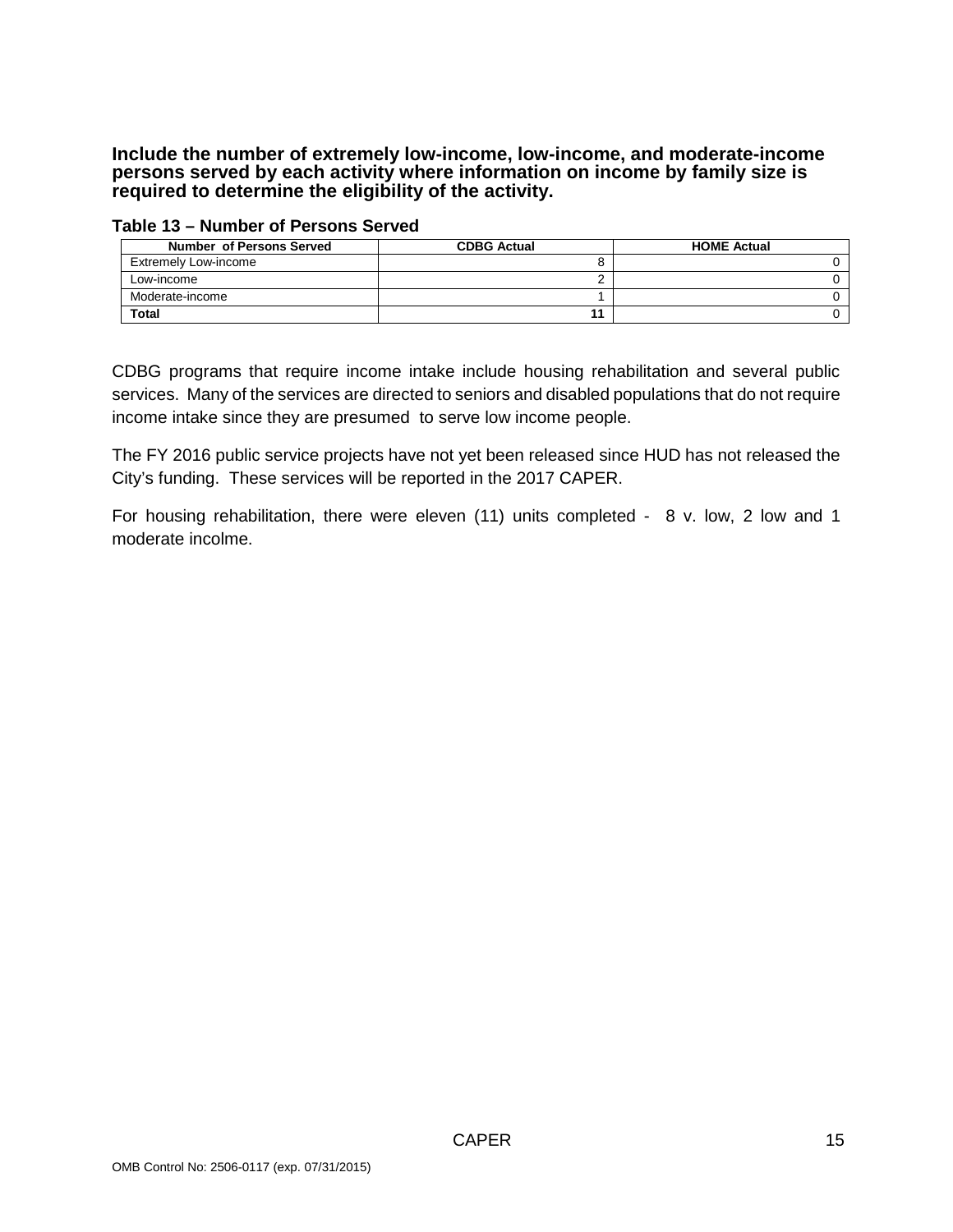# <span id="page-15-0"></span>**CR-25 - Homeless and Other Special Needs 91.220(d, e); 91.320(d, e); 91.520(c)**

# **Evaluate the jurisdiction's progress in meeting its specific objectives for reducing and ending homelessness through:**

The Mercer Alliance to End Homelessness with its system partners, the City of Trenton, the Mercer County Department of Human Services and the Mercer County Board of Social Services have been pursuing a system change planning and implementation process centered around Mercer County's Ten Year Plan to End Homelessness. The City of Trenton, Department of Health and Human Services is the lead agency for planning and grant applications under the Trenton/Mercer Continuum of Care process. The Continuum is made up of over 40 social service providers; both governmental and non-profit organizations.

The Trenton/Mercer CoC coordinates a broad array of services that includes, but is not limited to:

- Outreach Assessments
- Prevention of Homelessness
- Emergency Shelter/Services
- Rapid Rehousing
- Transitional Housing
- Case management/Support Services
- Permanent Housing
- Education Resources

Progress towards meeting its goal for reducing and ending homelessness can be seen through the opening of the Coordinated Entry & Assessment Services (CEAS) Center in 2015 in a beautiful former family transitional housing building located in the heart of the city of Trenton. The goal of the CEAS Center is to move chronically homeless individuals toward permanent housing and supportive services. The Center helps the chronically homeless navigate housing options and support services at one location. In addition, a mobile outreach initiative was launch to span all four wards of the city to outreach to those "service resistant" individuals and those reluctant or unable to enter emergency shelter. The mobile outreach van is also used to transport the homeless to various appointments. This new initiative added another dimension to the homeless delivery system in Trenton/Mercer by creating a significant system change that focuses on the national Housing First approach to house homeless individuals as quickly as possible.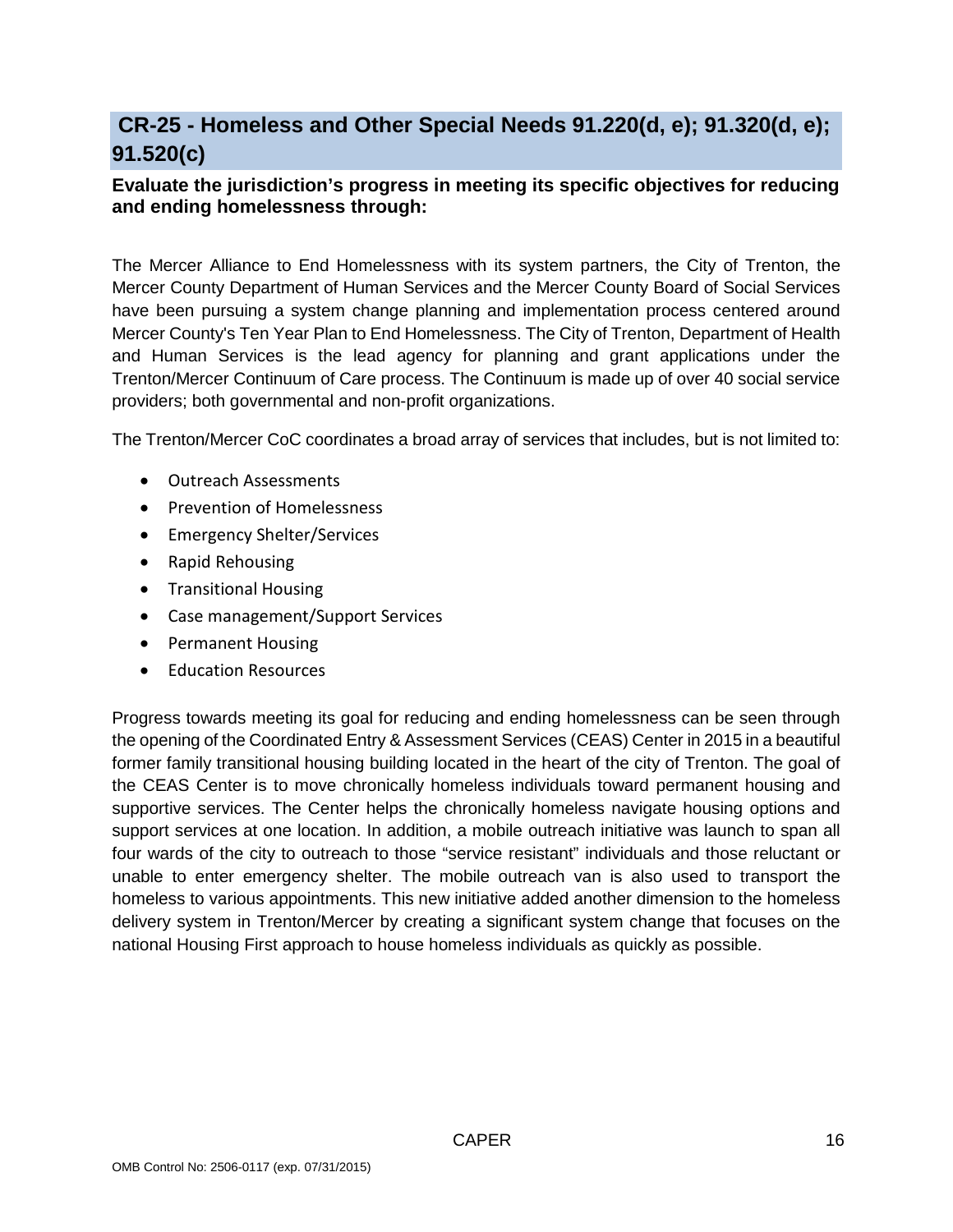### **Reaching out to homeless persons (especially unsheltered persons) and assessing their individual needs**

### **Addressing the emergency shelter and transitional housing needs of homeless persons**

The agencies in the City provide an array of Shelter and Transitional housing facilities, although the latter are being phased out and converted to permanent housing. The City is supporting emergency shelters with support for both operations and capital improvements from the Emergency Solutions Grant for repairs and operations. The following facilities received ESG funds for operations: Womanspace (\$22,250), Anchor House (\$18,000), Homefront (\$10,000)., Catholic Charities (\$135,655.25), and the Rescue Mission (\$15,000).

Under the CoC Program, the Trenton/Mercer Continuum of Care is responsible for conducting a Point-in-Time count of the homeless persons, at least biennially; however, the CoC has elected to conduct the count annually. The Point-in-Time Count provides a one day snapshot of homeless households in our communities. The Count conducts a sheltered and unsheltered report of all homeless individuals and families according to the US Department of Housing and Urban Development (HUD) definitions.

The Trenton/Mercer CoC adopted the Opening Doors Federal Strategic Plan to Prevent and End Homelessness. The goals of the plan are to:

- Finish the job of ending chronic homelessness in 2017
- Prevent and end homelessness among Veterans in 2015
- Prevent and end homelessness for families, youth, and children in 2020
- Set a path to ending all types of homelessness

In April 2015, the Coordinated Entry & Assessment Services (CEAS) Center was opened is to help the chronically homeless navigate housing options and support services at one location. In addition, a mobile outreach initiative was launch to span all four wards of the city to outreach to those "hard to reach" individuals and those reluctant or unable to enter emergency shelter.

In November 2015, Mayor Eric Jackson and Mercer County Executive Brian Hughes signed on to the White House Challenge to End Veteran's Homelessness in the Trenton/Mercer area by 2015. Seventy-nine homeless veterans were identified and housed no later than December 31, 2015. In addition, the government officials declared Functional Zero which states that episodes of homelessness among veterans will be brief, rare, and prioritized.

The City of Trenton, Department of Health and Human Services is the lead agency for planning and the grant application for the CoC Program. The CoC is comprised of over 30 social service providers; both governmental and non-profit organizations.

The Trenton/Mercer CoC coordinates a broad array of services that includes, but is not limited to: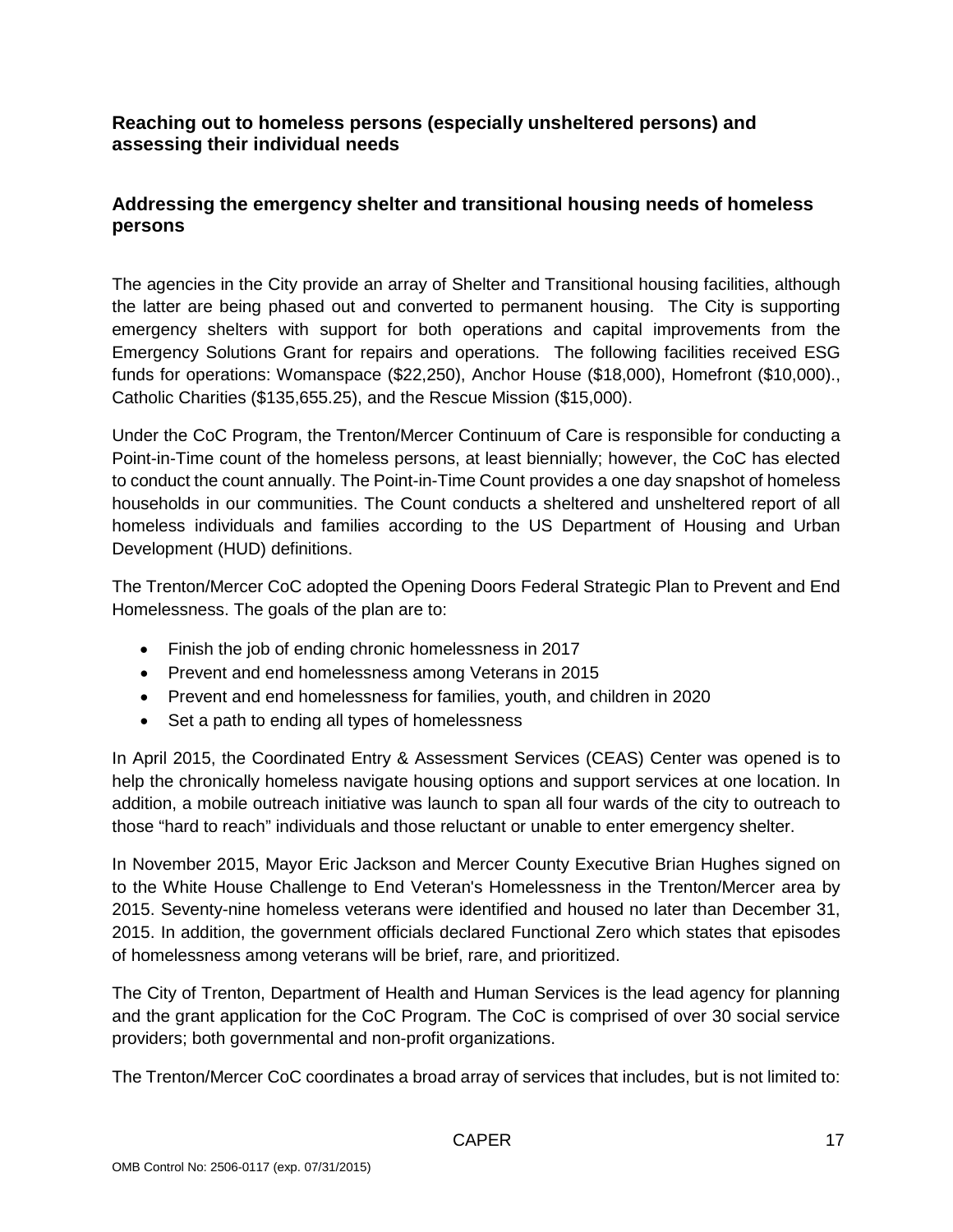- Outreach Assessments
- Prevention of Homelessness
- Emergency Shelter Services
- Rapid Rehousing
- Transitional Housing
- Case management
- Support Services
- Permanent Housing
- Education Resources

**Helping low-income individuals and families avoid becoming homeless, especially extremely low-income individuals and families and those who are: likely to become homeless after being discharged from publicly funded institutions and systems of care (such as health care facilities, mental health facilities, foster care and other youth facilities, and corrections programs and institutions); and, receiving assistance from public or private agencies that address housing, health, social services, employment, education, or youth needs**

The Trenton/Mercer CoC worked with the New Jersey Policy academy to develop the State's discharge plan. The vision for this plan is one that plans for greater coordination of services and programs required to address homelessness in New Jersey including the promotion of prevention strategies and services to prevent homelessness and reduce the risk of homelessness for families and individuals.

The New Jersey Department of Human Services Division of Mental Health Services, New Jersey Department of Children and Families, Division of Youth and Family Services, Division of Developmental Disabilities, and the New Jersey Department of Corrections in conjunction with the Department of Health and Senior Services Division of AIDS, prevents discharges from facilities without the immediate provision of shelter. Thus, the States plan guarantees no persons being discharged from and institutional setting into homelessness.

Since Foster Care in New Jersey is a statewide system it is part of this statewide discharge policy. Specially, the case worker works with the youth to identify available Trenton and Mercer County City and County resources and appropriate housing. Under current New Jersey child welfare reform legislation, several new programs have been implemented that allow for a more seamless transition from youth to adulthood. Many of these programs include permanent housing.

**Helping homeless persons (especially chronically homeless individuals and families, families with children, veterans and their families, and unaccompanied youth) make the transition to permanent housing and independent living, including shortening the period of time that individuals and families experience homelessness, facilitating access for homeless individuals and families to affordable housing units, and preventing individuals and families who were recently homeless from becoming homeless again**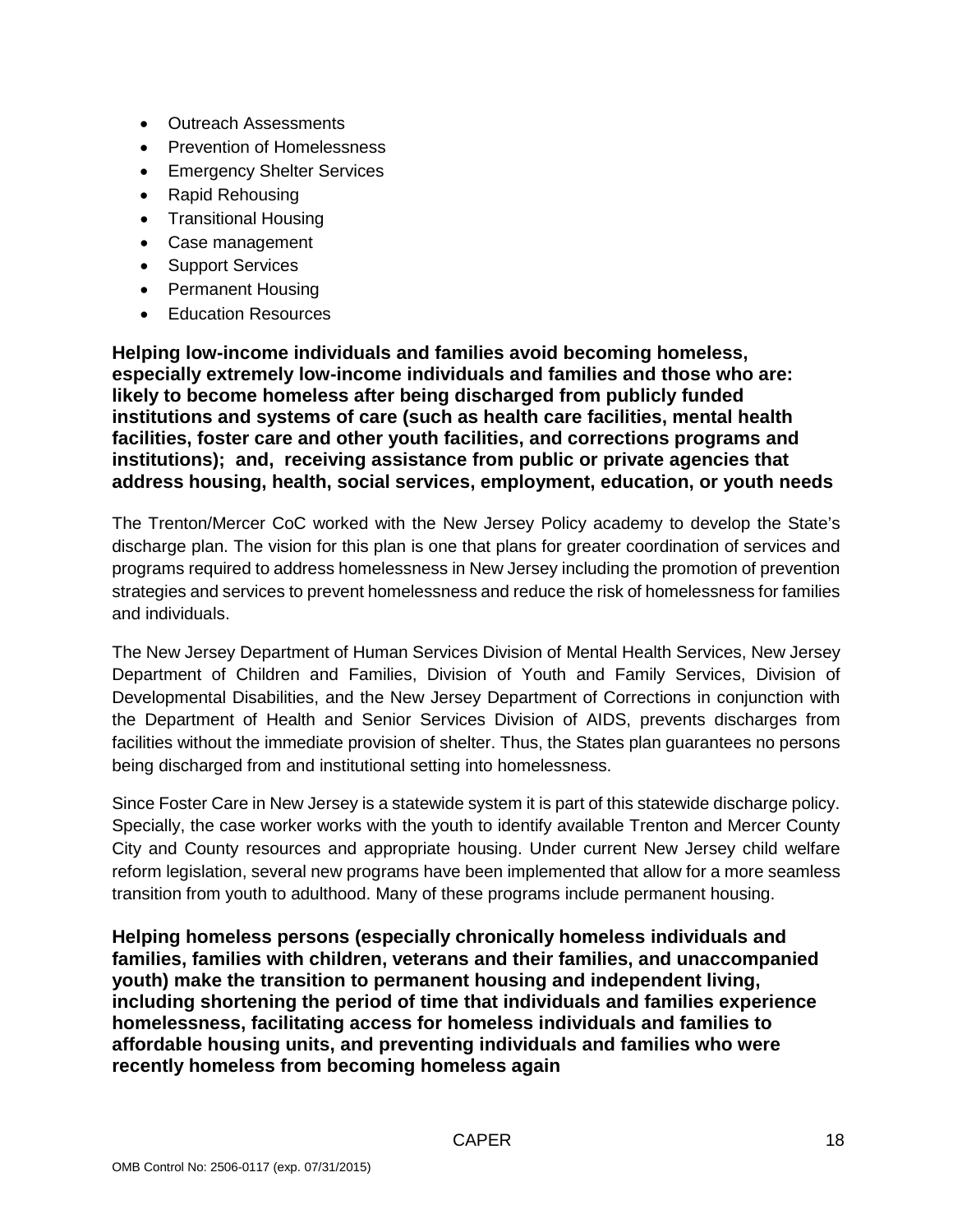The Trenton/Mercer CoC, led by the City of Trenton, has made great strides in helping families and individuals move from homelessness to housing. The newly developed CEASe System prioritizes the most vulnerable persons experiencing homelessness in the community by utilization the prioritization policy established by the CoC. The goal is to move those designated with the highest priority to housing within 30 days. The CEAS Center serves as the single point of entry for homeless individuals and will collect information on homeless individuals and coordinate resources, services and outreach activities that facilitate housing for homeless singles. All individuals, both sheltered and unsheltered, are screened and assessed and a housing plan is developed based on the person's homeless history and level of need, with priority given to the chronically homeless.

Over the past five years, the total number of homeless persons has been largely trending downward in Mercer County. During the five-year period from 2013 to 2017, the overall number of homeless persons in Mercer County is down by 190 persons (28.4%). The number of homeless persons in emergency shelter and transitional housing has gone down since 2013 as well. Though the number of unsheltered persons has fluctuated, the overall unsheltered count is up by 25.4% since 2013.

Families receiving rapid re-housing have been very successful at remaining stably housed. Since the CoC transitioned to a rehousing service model 94% of families that were rehoused did not become homeless again. Pilot projects targeting the singles population, during the same period of time, show similar success with 98.5% of participants not returning to homelessness.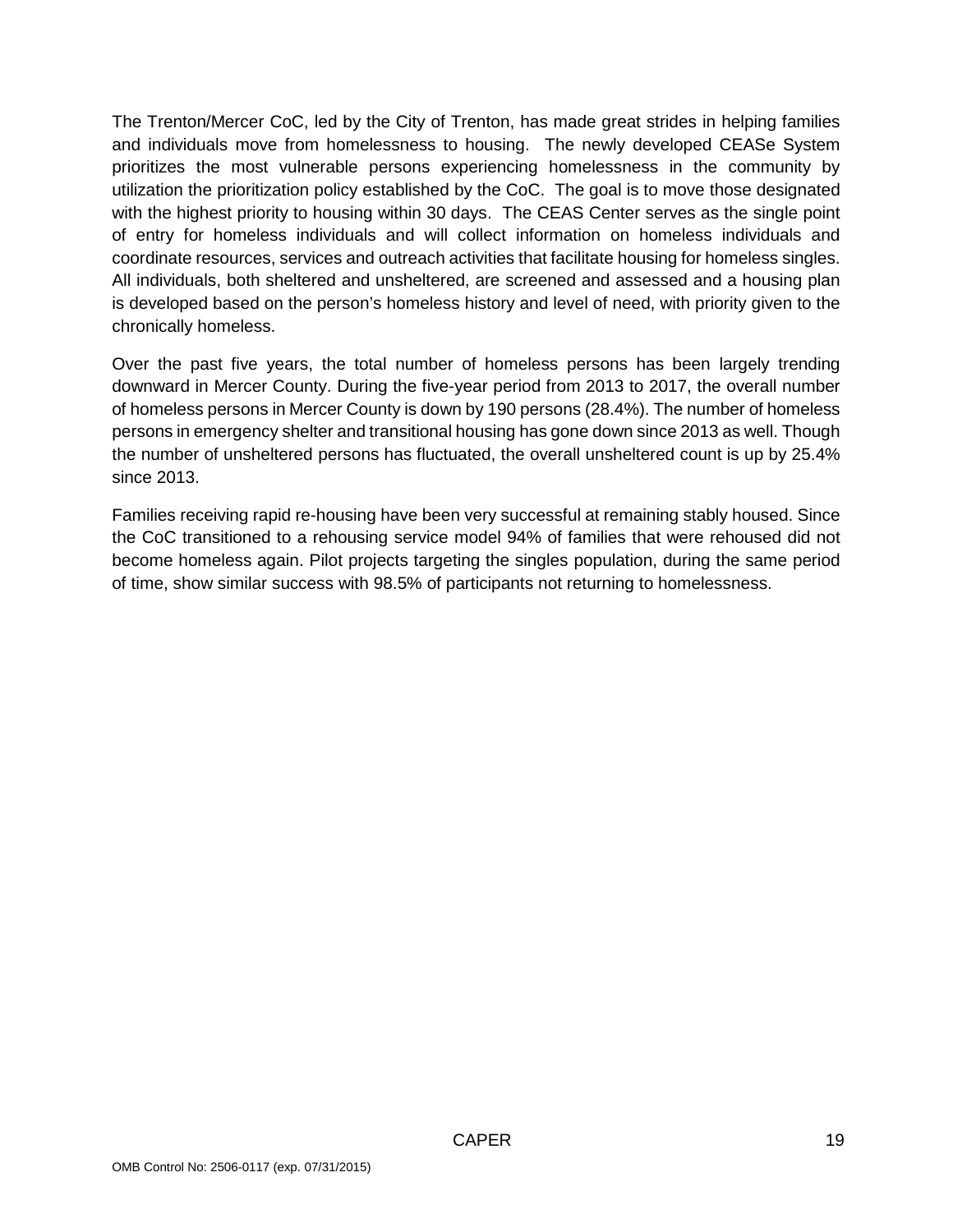# <span id="page-19-0"></span>**CR-30 - Public Housing 91.220(h); 91.320(j)**

### **Actions taken to address the needs of public housing**

The Trenton Housing Authority (THA) provides public housing within the City of Trenton. THA will continue to use its Capital Fund grant to make, physical, operational and management improvements at its various housing developments and administrative sites.

### **Actions taken to encourage public housing residents to become more involved in management and participate in homeownership**

The Trenton Housing Authority (THA) has established a Resident Advisory Board. Tenants were recommended to this board by their property managers as a tenant who is involved in their residential community and is in good tenant standing with THA. The purpose of the RAB is to include THA residents in the THA's strategic planning and redevelopment efforts. The RAB will provide THA staff and residents with a forum for sharing information and providing input concerning the THA's Annual and Five-Year Plans. The main role of the RAB is to make recommendations regarding the development of the THA's Annual and Five-Year Plans and to provide input related to THA's public housing redevelopment efforts.

Trenton Housing Authority has promoted the development of resident councils for the various housing sites and encourage resident leaders to participate. The resident council are charged with communicating with THA and property management staff about programming and service needs and other resident concerns that may emerge. These resident councils have input/involvement with THA management operations and modernization needs. The resident council is opened to all families at their residential developments. Some Resident council officers serve on THA's Resident Advisory Board (RAB).

Trenton Housing Authority created an endowment trust from the remaining HOPE VI program funds. These funds were designed to continue services for households in meeting their selfsufficiency goals, especially those associated with maintaining residency, and for some, moving out of subsidized housing. In addition, these funds will go to promote family self-sufficiency through family stability and increased opportunities for case management, supportive services, stable employment, job training, education programs, higher paying jobs, financial literacy, and homeownership.

# **Actions taken to provide assistance to troubled PHAs**

The Housing Authority is not considered to be a troubled PHA.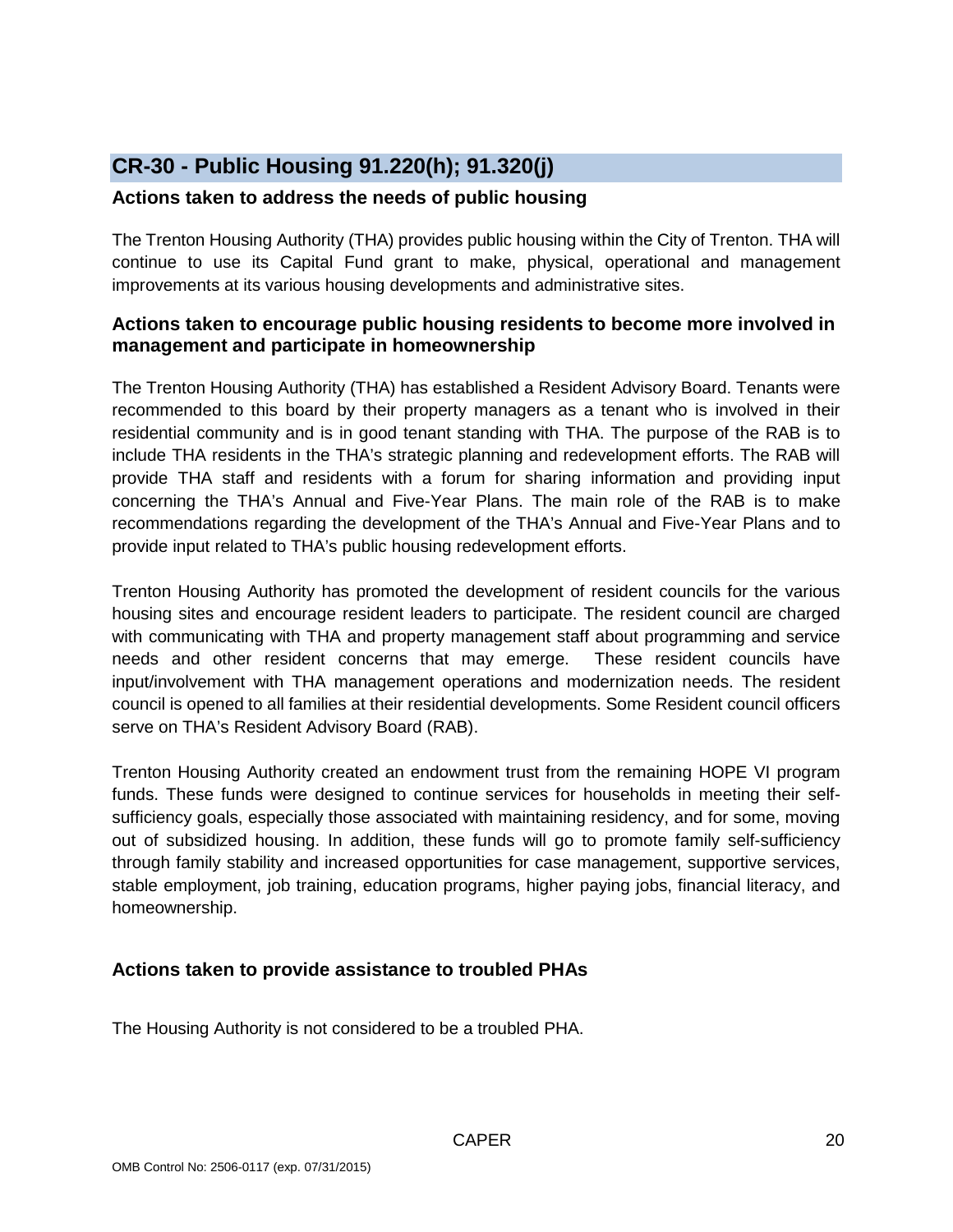# <span id="page-20-0"></span>**CR-35 - Other Actions 91.220(j)-(k); 91.320(i)-(j)**

**Actions taken to remove or ameliorate the negative effects of public policies that serve as barriers to affordable housing such as land use controls, tax policies affecting land, zoning ordinances, building codes, fees and charges, growth limitations, and policies affecting the return on residential investment. 91.220 (j); 91.320 (i)**

As described in the Consolidated Plan, there are two key issues that are currently limiting the ability of would-be purchasers of government-subsidized homes to obtain mortgages. The first is the requirement of many government agencies that there be a second mortgage recorded on properties for the amount of the subsidy that has gone into the home, to help protect the public investment. This frequently raises the loan to value ratio to well beyond both the sales price and the appraised value of the home, creating a situation lenders perceive as high risk, despite the fact that these liens are subordinated to the lender's first mortgage. This practice is being required not only by the state, but also by many county and municipal governments in NJ, and is being applied to homes funded by HOME, the Neighborhood Stabilization Program, Balanced Housing and other programs.

The second issue is that many housing subsidy programs require affordability controls in the form of deed restrictions that do not extinguish in the case of foreclosure. It has become a problem over the last few years because lenders are relying increasingly on FHA to insure their mortgages, rather than private mortgage insurance companies, and FHA rules prohibit them from insuring mortgages that have deed restrictions that survive foreclosure. While this rule has been on the books at FHA for years, it apparently wasn't aggressively enforced until recently.

Over the last few years, these issues combine in a way that severely limited the availability of home purchase financing for subsidized homes in Trenton.

To expand the sale of homes in the City,a first-time homebuyer program has been initiated. The funds will be secured by a lien on the property but will enable lower income buyers who do not have sufficient savings purchase a home.

### **Actions taken to address obstacles to meeting underserved needs. 91.220(k); 91.320(j)**

The chief obstacle to meeting underserved needs is a lack of, or inadequate, resources -- both financial and human (staffing). The City of Trenton will continue to collaborate with human and social service agencies and the Continuum of Care to identify potential resources for meeting the service needs of City residents. The City will support the efforts of service agencies to maximize the use of available resources and to obtain additional resources whenever possible.

The City has been focused heavily on improving project management and greater system-wide efficiencies. The City will continue to improve staffing through additional training on CDBG, HOME, and ESG programs, providing the ability to maximize limited resources to address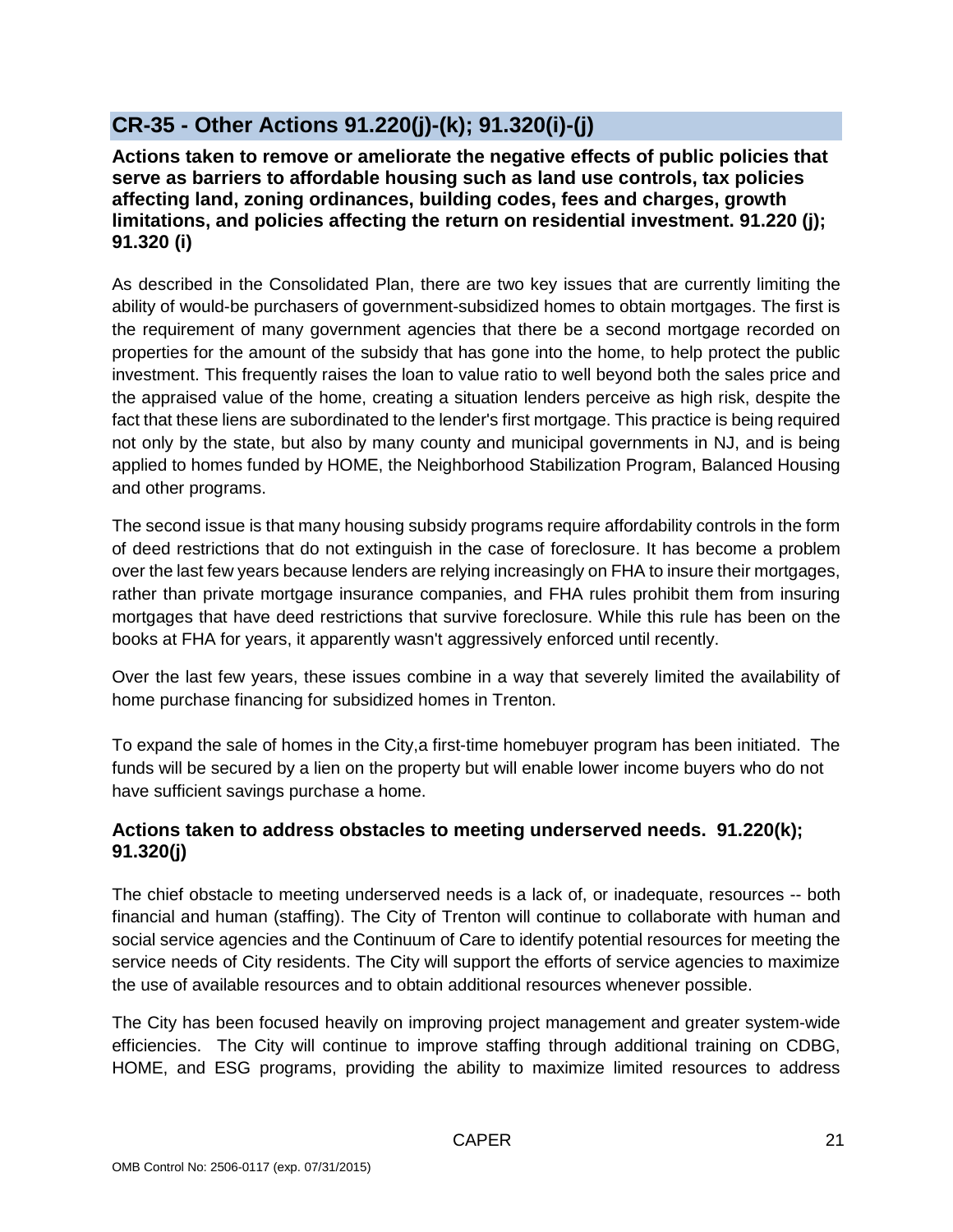underserved needs.

### **Actions taken to reduce lead-based paint hazards. 91.220(k); 91.320(j)**

In the Spring of 2016, the City received a 3-year Lead Hazard Reduction Demonstration Grant from the US Department of HUD in the amount of \$2.1M. Those funds will be leveraged with contributions from the CDBG program in the amount of \$131,985 per year for three years. The program is expected to remove lead hazards from 150 homes over the three year period. In addition, the City's Housing Rehabilitation Program includes provisions to test for and address any lead hazards found. That program expects to serve 30 households in the coming year.

### **Actions taken to reduce the number of poverty-level families. 91.220(k); 91.320(j)**

The resources that the City of Trenton has to reduce the number of persons with incomes below the poverty level are limited. The City has continued to pursue and support various economic development and housing activities in an effort to provide an environment that will attract or retain businesses or facilitate the expansion of existing businesses thereby securing employment and increased incomes for City residents. The City has set aside \$1 million in CDBG funds to stimulate job creation in the City for businesses that will hire low and moderate income workers.

### **Actions taken to develop institutional structure. 91.220(k); 91.320(j)**

The City of Trenton relies on a network of public sector, private sector, and non-profit organizations to deliver needed housing and community development services to City residents, particularly the homeless and special needs populations. Many of the organizations in the network operate on a county or regional level.

The demand for services greatly exceeds the available resources. The City of Trenton will continue to collaborate with human and social service agencies and the Trenton/Mercer County Continuum of Care (CoC) to identify potential resources for meeting the service needs of City residents. The City will support the efforts of service agencies to obtain any available or future resources.

### **Actions taken to enhance coordination between public and private housing and social service agencies. 91.220(k); 91.320(j)**

The Department of Housing and Economic Development (HE&D) is the lead agency responsible for administering the City's CDBG and HOME programs. HE&D works with the Department of Health and Human Services, and the Department of Public Works to coordinate activities undertaken in the Action Plan. The Department of Health and Human Services assists in the administration of the City's ESG program.

The Trenton/ Mercer CoC is a planning committee that reviews, evaluates , maintains and develops ongoing strategies to address quality of life issues for the residents of Mercer County who may be homeless or in jeopardy of homelessness. The CoC has developed a system-wide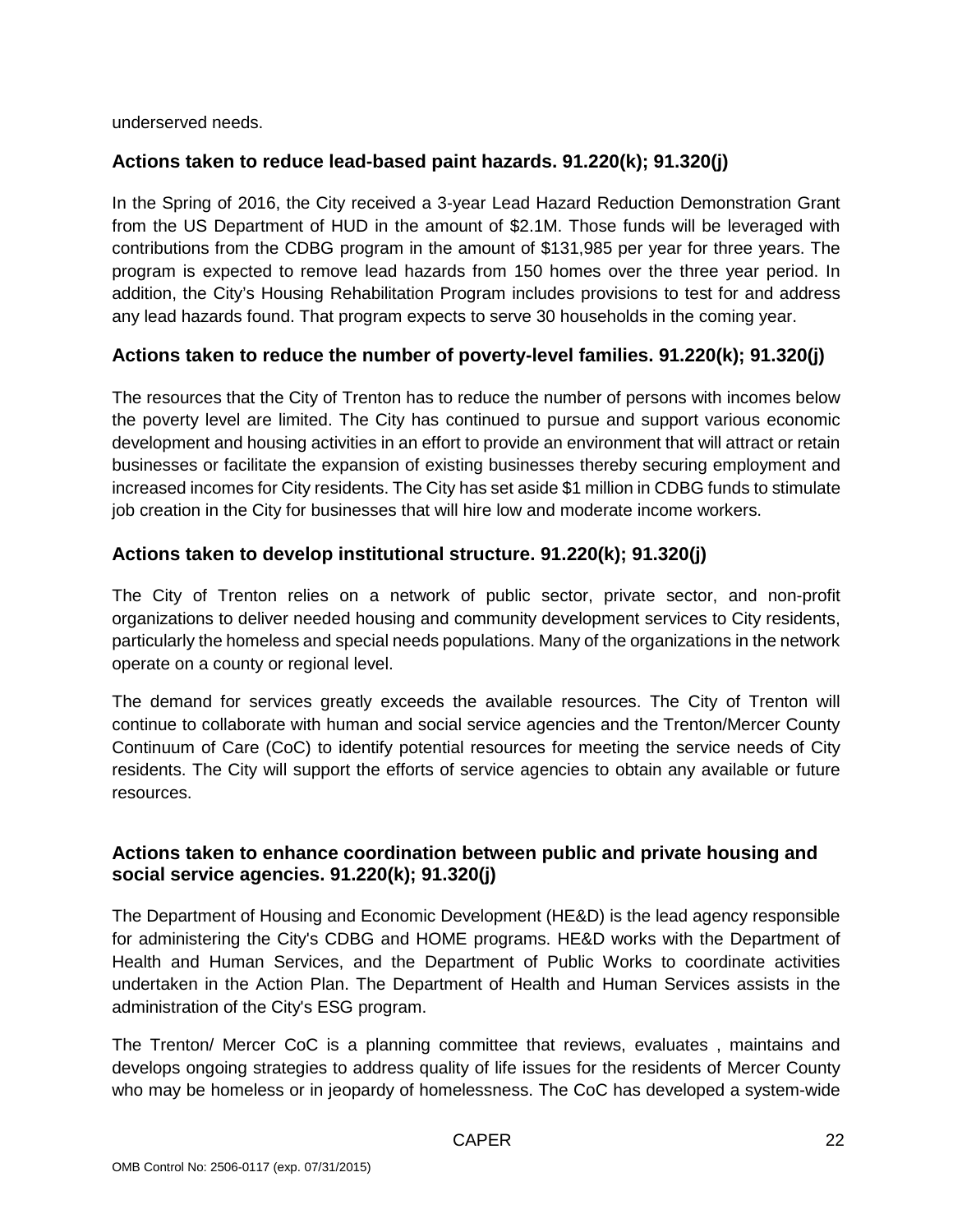approach for implementation of the HEARTH Act which is to consolidate homeless assistance programs, codify the CoC planning process, and establish a goal of ensuring that families who become homeless return to permanent housing with 30 days.

The Mercer Alliance to End Homelessness, the Mercer County CoC, and County of Mercer County have all been partners in the development of this CAPER.

In addition, the City of Trenton, Office of Adult and Family Services provides a number of services which address the needs of persons who are not homeless, disabled, mentally & physically ill and who require supportive housing . These services include: (a) rental assistance to families and individuals in order to prevent homelessness (b) intensive and comprehensive case management services (c) referrals to other social services agencies which include substance abuse, mental health counseling, medical and dental services and educational and occupational training (e) referrals for emergency food, clothing and furniture (f) provide information for budget management, cleaning up personal credit, buying a home and preventing foreclosures.

The City continues to work with a host of social service providers including:

- Mercer Arc provides services for the developmentally disabled
- Family Guidance Center- operates a Consumer Credit Counseling component and representative payee services for recipients of Social Security Income (SSI) and Social Security Disability Income (SSDI)
- Oaks Integrated Care provides supportive services focus on mental health issues
- Mercer County Office on Aging provides supportive services, meals and other services to the ·elderly
- Trenton Treatment Center provides substance abuse counseling and treatment to drug and alcohol addicts
- Catholic Charities Diocese of Trenton mental health services including addiction focused treatment, residential services, and counseling services.

### **Identify actions taken to overcome the effects of any impediments identified in the jurisdictions analysis of impediments to fair housing choice. 91.520(a)**

In 2013, the City completed an Analysis of Impediments to Fair Housing. While this document did not focus exclusively on affordable housing, there were several initiatives identified to address barriers. For a more thorough discussion of this topic, please see refer to that document on the City's website [\(www.trentonnj.org\)](http://www.trentonnj.org/).

The most significant barrier in 2016 to affordable housing in Trenton was, and continues to be, the difficulty with home buyer financing. The City has outlined several new initiatives for 2017 to help address housing needs, including a Homesteading Program and the auctioning of Cityowned properties.

In addition, as evidenced in the City's Analysis of Impediments, language barriers contribute to undeserved needs in the community. In addition to hiring an additional CDBG- funded staff person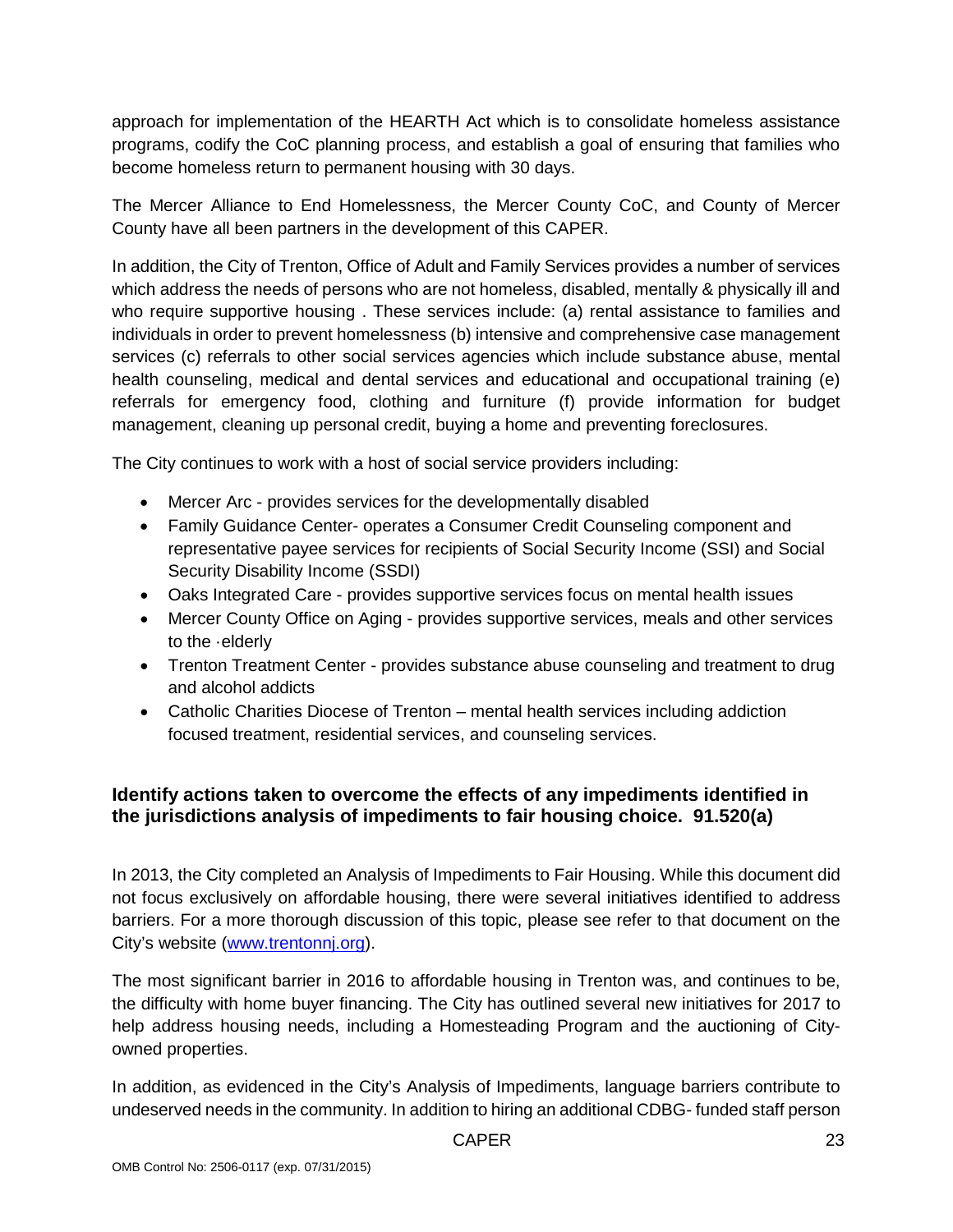that is bi-lingual, several activities funded by the CDBG program are directly aimed at serving those with language barriers. The most significant is the Latin American Legal Defense and Education Fund (LALDEF).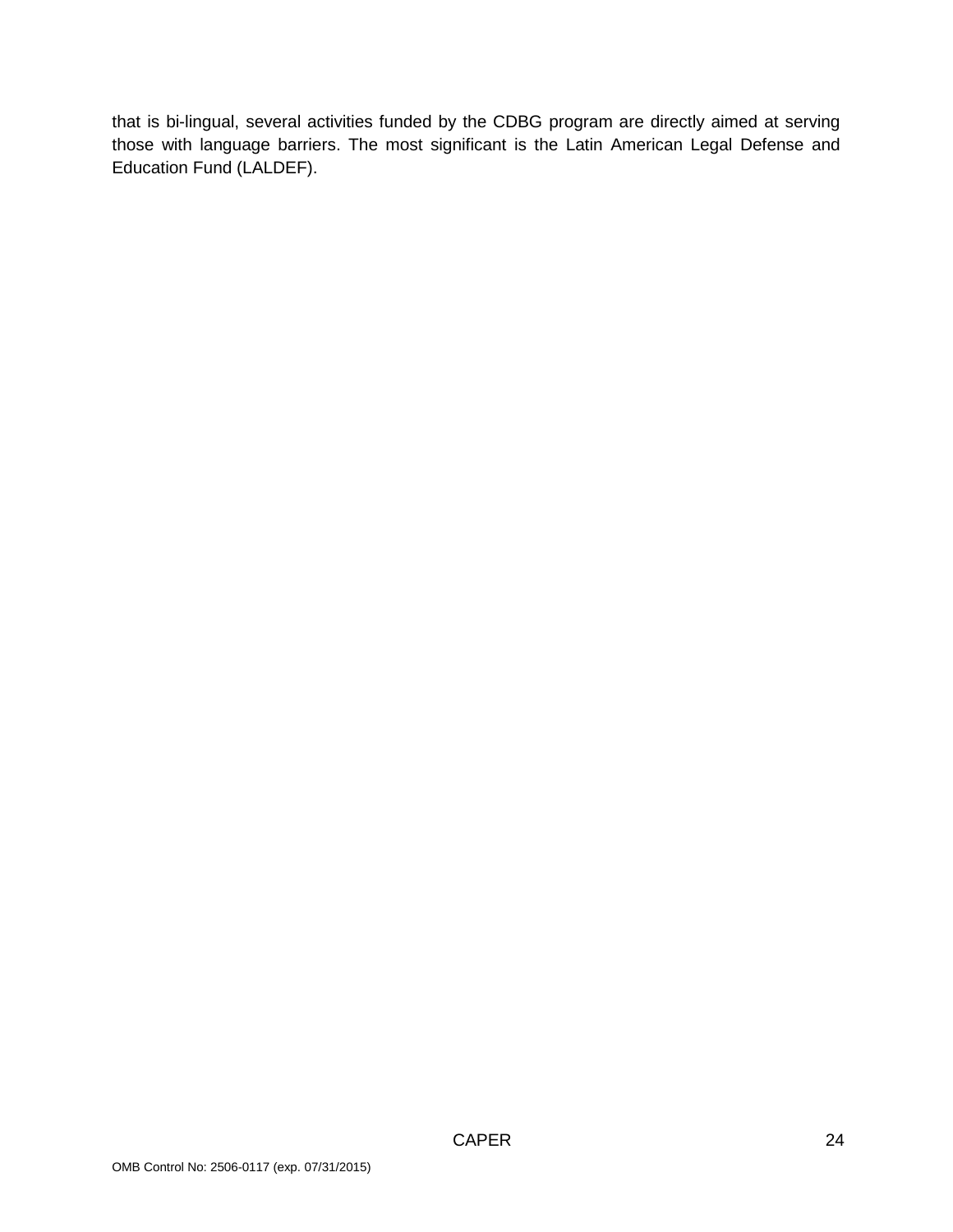# <span id="page-24-0"></span>**CR-40 - Monitoring 91.220 and 91.230**

### **Describe the standards and procedures used to monitor activities carried out in furtherance of the plan and used to ensure long-term compliance with requirements of the programs involved, including minority business outreach and the comprehensive planning requirements**

An annual project completion report is required of all subrecipients.

ESG sub-recipients are required under the HEARTH Act to report client level data in the Homeless Management Information System (HMIS) that will be tracked for data quality and performance standards. To assist in improving the quality of HMIS data, the City utilizes \$25,000 from its ESG allocation to hire a part time data entry clerk trained on HMIS troubleshooting.

The City of Trenton is responsible for monitoring compliance to ensure that HOME funds are used in accordance with all program requirements and for taking appropriate action when performance problems arise. City staff in the Division of Housing Production is responsible for oversight of the different housing development strategies identified in the Consolidated Plan. Within the Department, the Division of Housing Production is responsible for the overall coordination of housing activities, including determining the extent of financial assistance, implementation and monitoring. The Division is required to monitor and inspect HOME-assisted units for compliance with program rules. The major monitoring compliance requirements for the HOME Program are: Project Eligibility, Household Eligibility and Recordkeeping. In addition, rental housing projects also must be subject to on-site inspections to ensure compliance with property standards, rent limits and occupancy requirements. The rules require a review of a "sufficient sample" of units and files to make a reasonable determination of compliance.

The City has revised its rehabilitation standards per the HOME requirements at 24 CFR Part 200.925 or 200.926 to reflect the requirements of the New Jersey Rehabilitation Subcode. The City of Trenton Housing Monitoring Form is used for monitoring. The goals of the inspection process are: to ensure the property remains operationally efficient; is competitive within the marketplace; and is of the highest quality housing for the targeted population, and that maintenance, repair and capital improvements are made when necessary.

The City's monitoring responsibilities with respect to project eligibility are to use HOME Funds to develop and support affordable rental housing and homeownership through:

- 1. Acquisition of rental and/or homeownership housing (including assistance to home buyers);
- 2. New construction, reconstruction, or moderate or substantial rehabilitation of non-luxury ownership and/o r rental housing with suitable amenities; and
- 3. For documenting income eligibility of beneficiaries of any HOME or CDBG funding, the City of Trenton uses the guidelines of the HUD Section 8 Program/Part 5 method to in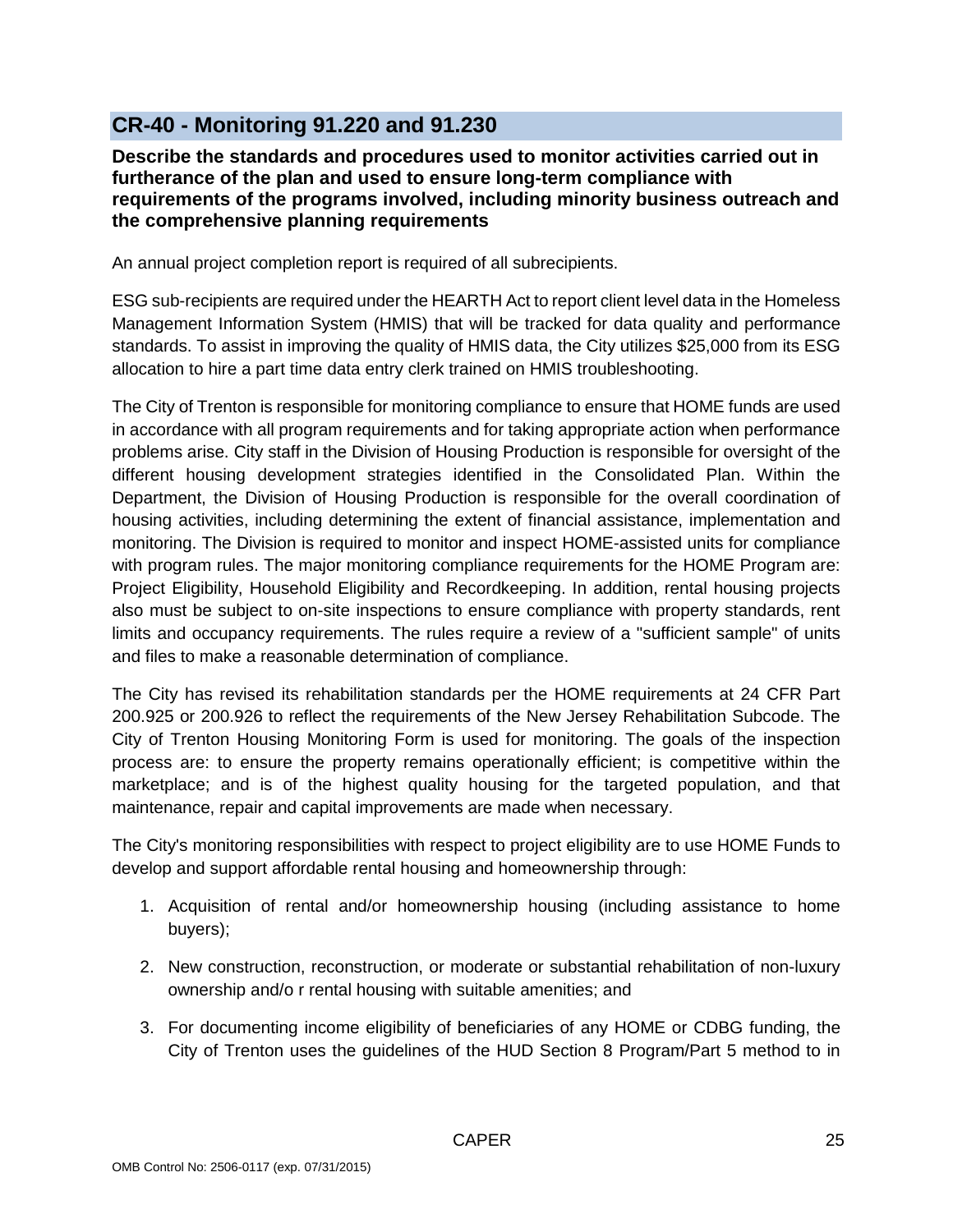compute a household's annual income.

When a subrecipient accepts HOME/ESG/CDBG funds, it also accepts the responsibility to ensure that those funds are spent for the purpose of the program, and in accordance with all applicable Federal regulations, state and local laws. The subrecipient retains this responsibility even when it relies on other housing partners to carry out all or a portion of its activities. Noncompliance with Program rules by any entity can lead to any number of consequences, including the repayment of funds to the City of Trenton.

While current staffing levels may not allow sufficient resources to be dedicated to monitoring activities, the City does recognize that monitoring is important for evaluating the effectiveness of operating procedures and systems. Monitoring is used to evaluate several functions within a subrecipient's operational system, including Financial and Administrative, Program Operations, and Projects.

Monitoring compliance falls into three general areas:

- Administrative and Financial Monitoring ensures that the subrecipient is administering the program properly, with necessary fiscal controls. It involves the review of the rate of commitment and timely completion of projects, adherence to policies and procedures adopted by the PJ, enforcement of written agreements, compliance with administrative requirements, adequacy of internal controls, eligibility of housing partners, timely and accurate reporting to the City of Trenton.
- Program Monitoring determines whether the subrecipient, has the proper procedures, forms, and files in place to carry out programs in compliance with applicable requirements. It may involve the examination of applications, policies and procedures, program files, financial files, project files structure and maintenance.
- Project Monitoring ensures that each funded project meets all project requirements such as subsidy levels, beneficiaries, and eligibility requirements as specified by the applicable program. The City of Trenton's project monitoring involves the examination of, individual project files, financials and progress reports.

Subrecipients are responsible for appropriate expenditure of all Program funds and monitoring of all entities involved in the expenditure of program funds. In the coming year, the City of Trenton will enhance subrecipient agreements to include a monitoring plan for all projects -- setting monitoring objectives, procedures, staff, and schedule of monitoring visits.

Typically, monitoring involves reviewing an organization's stated policies and procedures to determine if the policies have adequate controls to ensure program compliance, and then reviewing files to determine whether or not the policies and procedures are carried out. On-site visits to subrecipient offices, as well as construction site visits and post-construction site visits provide critical information about the accuracy of program files. In the coming Program Year, at least one site visit will be made for each project. Imposing sanctions may be necessary to ensure compliance with requirements, regulations, and to ensure the program meets its goals and objectives.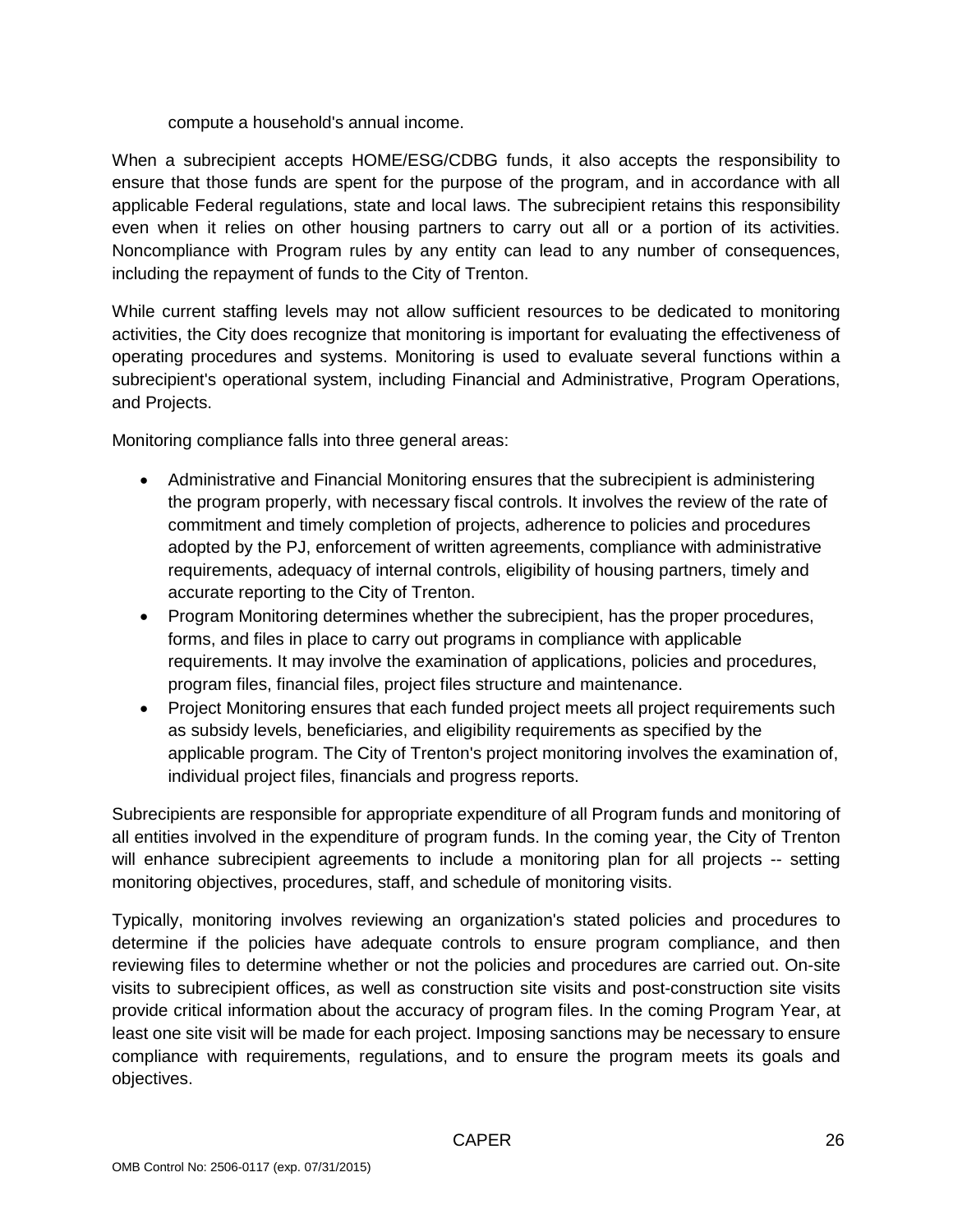Sanctions consist of the following:

- Letter communicating results of findings from the monitoring review to the appropriate staff person with a request for a written response and timeline for correction of identified issues.
- Written warning if matter is not resolved in a timely manner.
- Follow up site visit by Program Monitor to document that problems have not been resolved.

If problems are not resolved, a meeting will be set-up with all parties involved.

Serious lack of compliance shall result in:

- A reduced award and refund of program funds
- Banning of subreciepient from receiving additional City funds for a period of time or until such time as the subrecipient can demonstrate the existence of adequate controls to ensure compliance.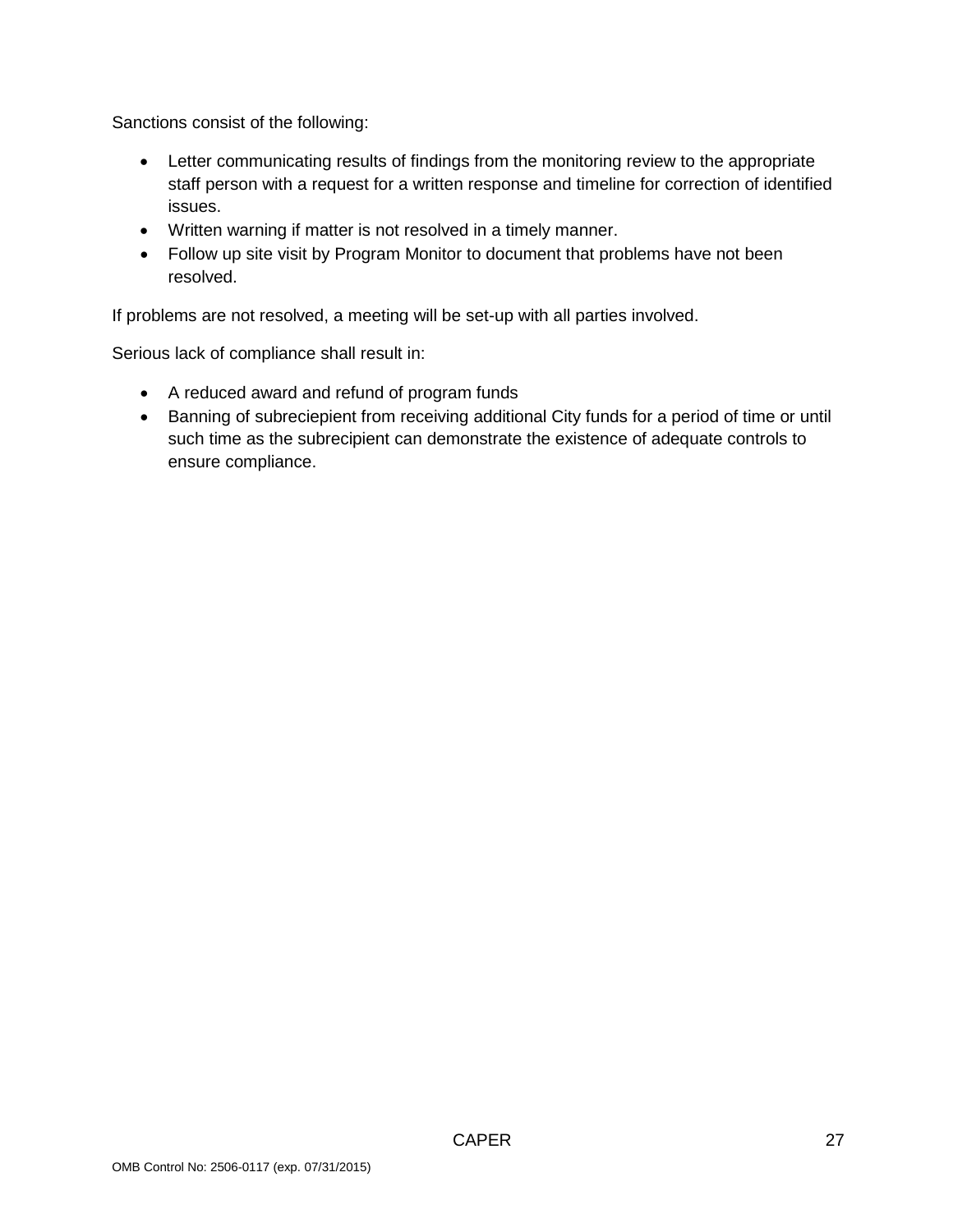### **Monitoring Affirmative Marketing**

The affirmative marketing plan communicates to the general public that the City of Trenton's housing programs are administered in a nondiscriminatory manner to all persons regardless of race, color, national origin, age, religion, sex, disability or familial status. The purpose of the AFHMP is to make residents aware of the affordable housing opportunities generated by HOME Program activities

All marketing material includes the equal housing opportunity message, or the equal housing opportunity logo or slogan as part of the outreach to the general community. This information is included in all written outreach tools including press releases, newsletters, brochures, advertisements, direct mail solicitations, and related advertising.

Developers are required to identify for each funded development, populations that are least likely to apply without special outreach, and document the ways in which they are tailoring affirmative marketing requirements to attract these populations accordingly.

All marketing of HOME-assisted housing has to be city-wide and all advertising has to be placed in sources of wide circulation. This includes specifying media sources used in advertising to particular audiences such as a newspaper that serves the Hispanic population or the Polish population has to be noted. All advertisements, brochures, and other written materials shall be published in multiple languages, in order to reach non-English-speaking audiences.

### **Monitoring Income Eligibility**

The determination of an applicant's income eligibility and eligibility as a family is done within six months of the time at which the applicant receives assistance or occupies the unit. For rental housing, family income and family size must be determined annually for the compliance period. Additionally, income must be verified at time of application or certification. Verification can be done with third party written documents, written notes of third party conversations, or first-hand documentation provided by the recipient. For rental housing, verification of income is required when a tenant first occupies a unit, and every sixth year thereafter during the compliance period. In interim years, a tenant certification is sufficient.

For the City of Trenton's homeownership program, loan underwriting criteria comes into play. Loan qualification is coordinated with the timing of income certification to ensure that unnecessary certifications do not occur. The lending criteria are established by participating lenders and are reasonably related to the buyer's ability to undertake homeownership responsibilities and repay the loan. The City of Trenton also pays close attention to the conflict of interest provisions at 92.356 and standards set forth in the Local Government Ethics Law at N.J.S.A. 40A :9-22.1, et seq. Specifically, the Code of Ethics for local officers and employees set forth at N. J.S.A. 40A :9- 22.5 and N. J.S.A 40:69A - 163.

# **Monitoring Housing Records**

The City's monitoring responsibilities with respect to recordkeeping include maintaining program records for the retention period (§954.400 to §954.402) and other federal requirements (§954.4)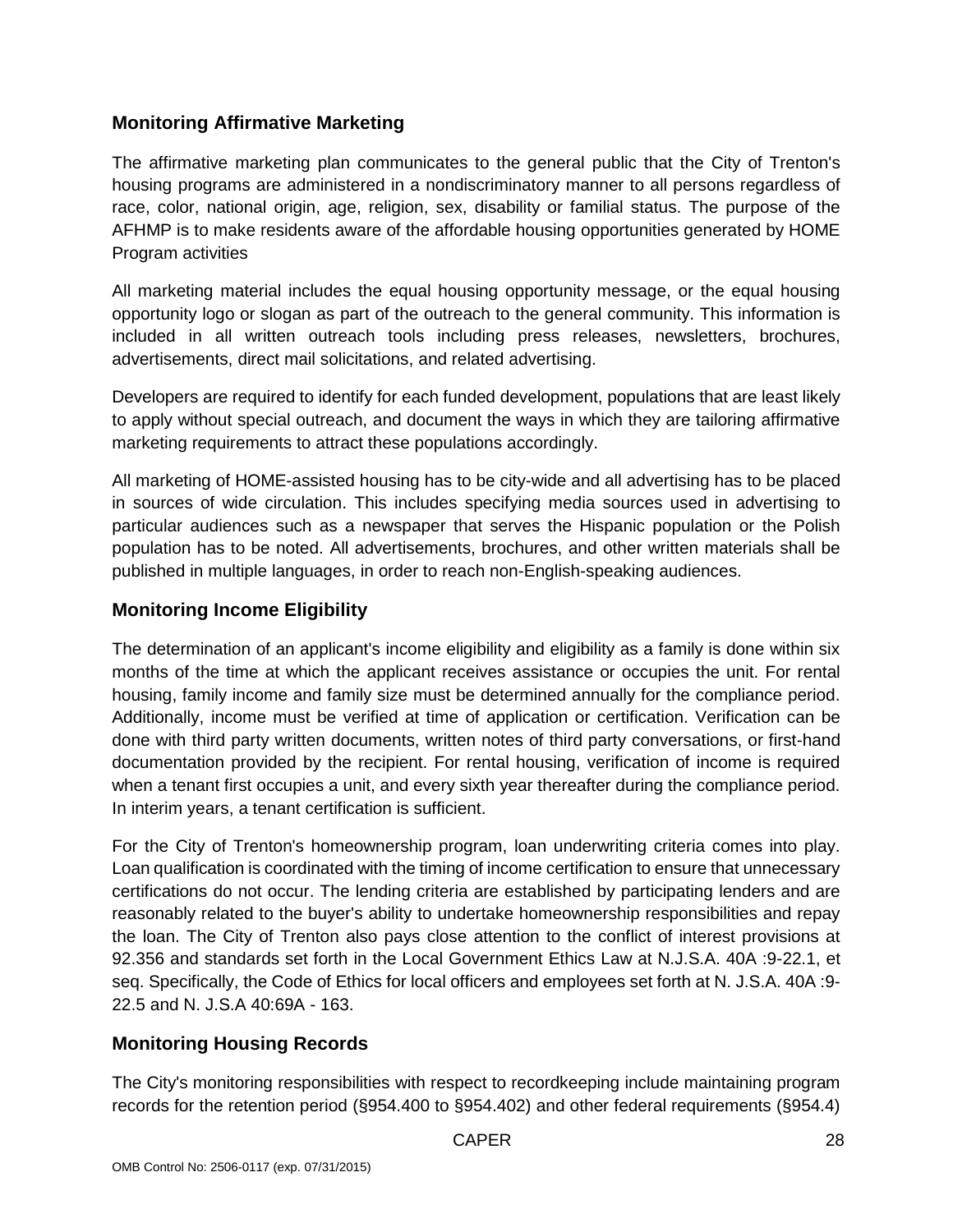that apply for the duration of the period of affordability, as well retained for three years after the required period of affordability specified in §954.306 or §954. 307, as applicable or three years after closeout of the fund's including refinancing guidelines, and evidence that housing projects meet subsidy layering guidelines. All HOME subrecipients are required to establish a record keeping system that will make it easy to confirm that program regulations are being met including HOME rent levels and utility allowance calculations. If HOME- assisted units are floating, the owner must clearly document how the HOME occupancy targets are being met (i.e. rental logs that show that HOME-assisted units were properly replaced). Files will document that each HOME-assisted unit is occupied by an income-eligible tenant and will include the tenant's application, initial income verification, subsequent annual re-certifications and the tenant's lease. The owner will also be required to develop a tenant selection policy which describes the procedure for reviewing applications for housing, criteria to identify eligible tenants, create waiting lists from which tenants will be selected and provide prompt written notification of rejections.

### **Citizen Participation Plan 91.105(d); 91.115(d) Describe the efforts to provide citizens with reasonable notice and an opportunity to comment on performance reports.**

Through a collaborative planning process, involving a broad range of public and private agencies, the City has developed a single, consolidated planning and application document for the use of federal entitlement funds available through the CDBG, HOME, and ESG Programs. In agreement with 24 CFR 91.115(e) Trenton has adopted a Citizen Participation Plan describing the citizen participation requirements of its CDBG program. The Citizen Participation Plan is on file at the City Department of Housing & Economic Development and on the Department's web site.

The City supplements the process described in the Citizen Participation Plan with the use of an email list. Subscriptions to the list are available to anyone via the City's website [\(http://www.trentonnj.org/Cit-eAccess/MailingList/index.cfm?ID=79&TID=55&TPID=9810\)](http://www.trentonnj.org/Cit-eAccess/MailingList/index.cfm?ID=79&TID=55&TPID=9810).

There are currently more than 250 organizations and individuals signed up to the mailing list. The email list is used to announce upcoming hearings, distribute slides and handouts from those hearings, and advertise the availability of critical documents, such as this CAPER.

Per the City's Citizen Participation Plan, an ad was placed in the Trenton Times on September 11, 2017 notifying the public of the availabllity of the CAPER for public display. The CAPER was placed on public display from September 11, 2017 to September 26, 2017. No public comments were received.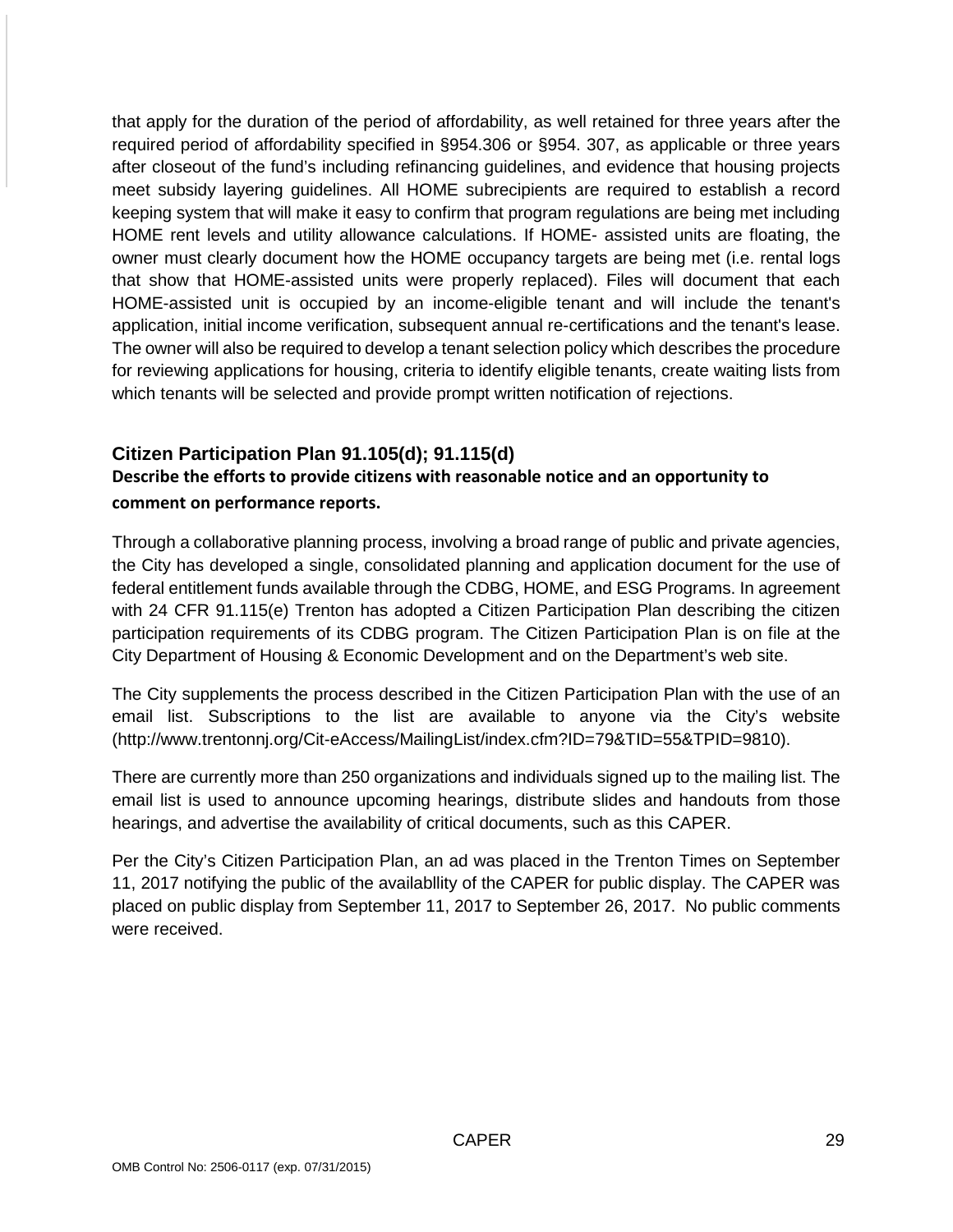# <span id="page-29-0"></span>**CR-45 - CDBG 91.520(c)**

### **Specify the nature of, and reasons for, any changes in the jurisdiction's program objectives and indications of how the jurisdiction would change its programs as a result of its experiences.**

The City will have to adapt future programs to accommodate any reduction in funds that HUD may impose due to unallowed costs and/or timeliness issues. This will result in less funds being available for public services. There will be more emphasis on homeownership and job creation activities to generate systemic change in the community.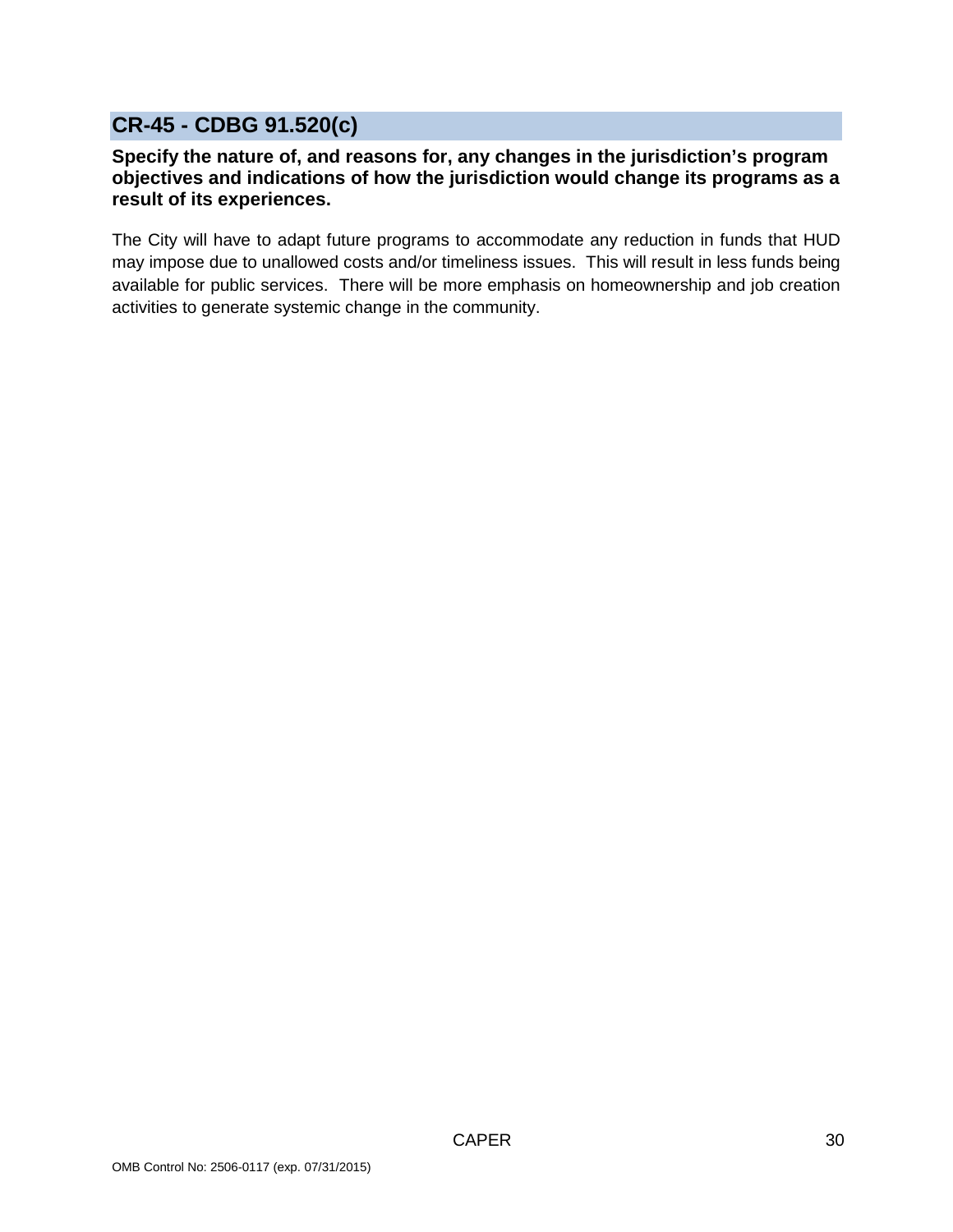# <span id="page-30-0"></span>**CR-50 - HOME 91.520(d)**

### **Include the results of on-site inspections of affordable rental housing assisted under the program to determine compliance with housing codes and other applicable regulations**

Ongoing construction inspections were conducted at the Habitat project this past year.

### **Provide an assessment of the jurisdiction's affirmative marketing actions for HOME units. 92.351(b)**

Developers must submit an Affirmative Marketing Plan with their HOME application. The steps outlined must be approved by the City to ensure that the developers will reach the targeted audience.

### **Refer to IDIS reports to describe the amount and use of program income for projects, including the number of projects and owner and tenant characteristics**

The City has not received program income for the HOME Program.

### **Describe other actions taken to foster and maintain affordable housing. 91.220(k) (STATES ONLY: Including the coordination of LIHTC with the development of affordable housing). 91.320(j)**

The City will continue to support its goals of maintaining and expanding affordable housing by utilizing CDBG and HOME allocations to create new opportunities for affordable rental and homeownership and rehabilitate existing affordable units.

The City allocated funds for the first-time homebuyer program in the amounts of \$329,067 (CDBG) and \$483,172 (FY 2014 and 2015 HOME funds). The homebuyer program will assist low and moderate income homebuyers with downpayment and closing cost assistance to enable them to purchase a home. The housing rehabilitation program has continued to provide assistance to existing homeowners to rehabilitate their homes. There is sufficient prior year funds for the housing rehabilitation program to able the program to assist up to 30 homeowners.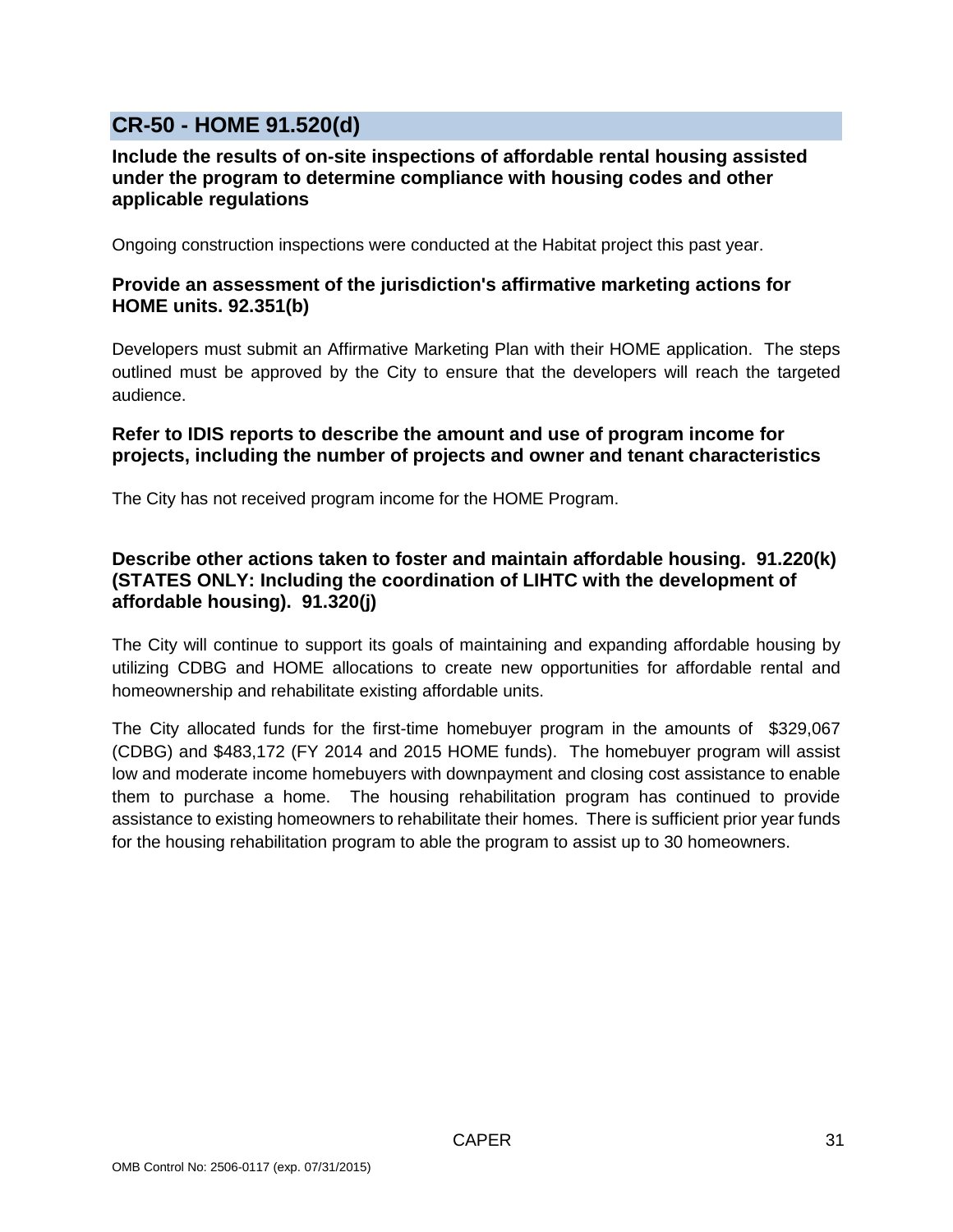# <span id="page-31-0"></span>**CR-60 - ESG 91.520(g) (ESG Recipients only)**

ESG Supplement to the CAPER in *e-snaps*

For Paperwork Reduction Act

| <b>Basic Grant Information</b><br><b>Recipient Name</b><br><b>TRENTON</b><br><b>Organizational DUNS Number</b><br>136478000 |  |
|-----------------------------------------------------------------------------------------------------------------------------|--|
|                                                                                                                             |  |
|                                                                                                                             |  |
|                                                                                                                             |  |
| <b>EIN/TIN Number</b><br>216001242                                                                                          |  |
| <b>Indentify the Field Office</b><br><b>NEWARK</b>                                                                          |  |
| Identify CoC(s) in which the recipient or<br>subrecipient(s) will provide ESG<br>assistance                                 |  |
| <b>ESG Contact Name</b>                                                                                                     |  |
| <b>Prefix</b><br>Mr                                                                                                         |  |
| <b>First Name</b><br>Marc                                                                                                   |  |
| <b>Middle Name</b><br>E                                                                                                     |  |
| <b>Last Name</b><br>Leckington                                                                                              |  |
| <b>Suffix</b><br>0                                                                                                          |  |
| <b>Chief of Housing Production</b><br><b>Title</b>                                                                          |  |
| <b>ESG Contact Address</b>                                                                                                  |  |
| <b>Street Address 1</b><br>319 East State Street                                                                            |  |
| <b>Street Address 2</b><br>0                                                                                                |  |
| Trenton<br>City                                                                                                             |  |
| <b>State</b><br>N <sub>J</sub>                                                                                              |  |
| <b>ZIP Code</b>                                                                                                             |  |
| <b>Phone Number</b><br>6099893536                                                                                           |  |
| <b>Extension</b><br>0                                                                                                       |  |
| <b>Fax Number</b><br>6099894243                                                                                             |  |
| <b>Email Address</b><br>mleckington@trentonnj.org                                                                           |  |
| <b>ESG Secondary Contact</b>                                                                                                |  |
| <b>Prefix</b><br>Mr                                                                                                         |  |
| <b>First Name</b><br>Samuel                                                                                                 |  |
| Zubah<br><b>Last Name</b>                                                                                                   |  |
| <b>Suffix</b><br>0                                                                                                          |  |
| <b>Title</b><br>Accountant                                                                                                  |  |
|                                                                                                                             |  |
| <b>Phone Number</b><br>6099893162                                                                                           |  |
| <b>Extension</b><br>0                                                                                                       |  |

CAPER 32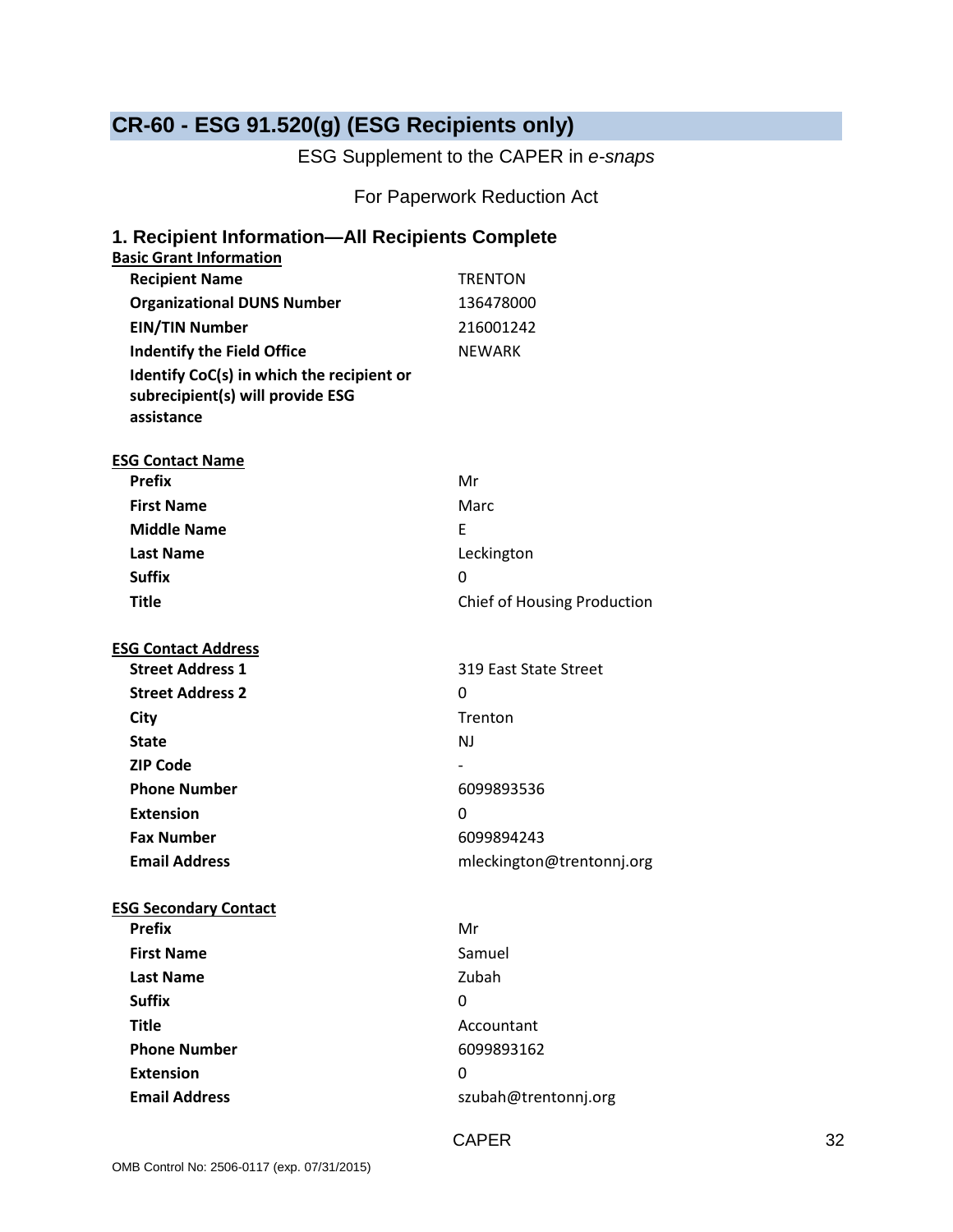#### **2. Reporting Period—All Recipients Complete**

| Program Year Start Date      | 07/01/2016 |
|------------------------------|------------|
| <b>Program Year End Date</b> | 06/30/2017 |

#### **3a. Subrecipient Form – Complete one form for each subrecipient**

**Subrecipient or Contractor Name:** TRENTON **City:** Trenton **State:** NJ **Zip Code:** 08608, 1809 **DUNS Number:** 136478000 **Is subrecipient a victim services provider:** N **Subrecipient Organization Type:** Unit of Government **ESG Subgrant or Contract Award Amount:** 31451.75

**Subrecipient or Contractor Name:** HOMEFRONT - TLC, INC. **City:** Lawrenceville **State:** NJ **Zip Code:** 08648, 4561 **DUNS Number: Is subrecipient a victim services provider:** N **Subrecipient Organization Type:** Other Non-Profit Organization **ESG Subgrant or Contract Award Amount:** 10000

**Subrecipient or Contractor Name:** Rescue Mission of Trenton **City:** Trenton **State:** NJ **Zip Code:** 08609, 1008 **DUNS Number:** 079486460 **Is subrecipient a victim services provider:** N **Subrecipient Organization Type:** Faith-Based Organization **ESG Subgrant or Contract Award Amount:** 15000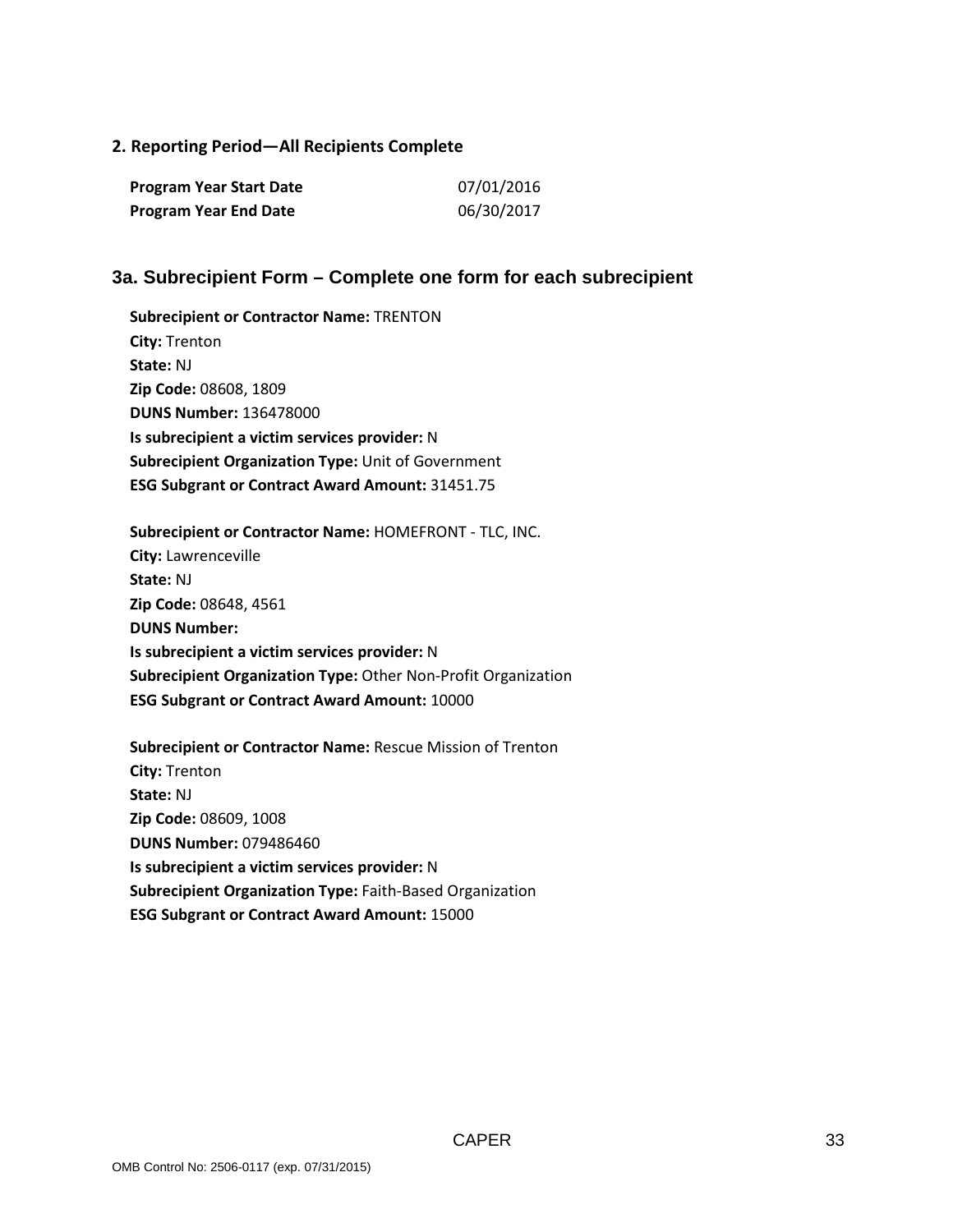**Subrecipient or Contractor Name: Catholic Charities City: Trenton State: NJ Zip Code: 08618, 5705 DUNS Number: 069057640 Is subrecipient a victim services provider: N Subrecipient Organization Type: Faith-Based Organization ESG Subgrant or Contract Award Amount: 135655.25**

**Subrecipient or Contractor Name: Womanspace City: Lawrenceville State: NJ Zip Code: 08648, 4657 DUNS Number: 051974186 Is subrecipient a victim services provider: Y Subrecipient Organization Type: Other Non-Profit Organization ESG Subgrant or Contract Award Amount: 22250**

**Subrecipient or Contractor Name:** Anchor House, Inc. **City:** Trenton **State: NJ Zip Code:** 08611 **DUNS Number: 050176023 Is subrecipient a victim services provider: N Subrecipient Organization Type: Other Non-Profit Organization ESG Subgrant or Contract Award Amount: 18,000**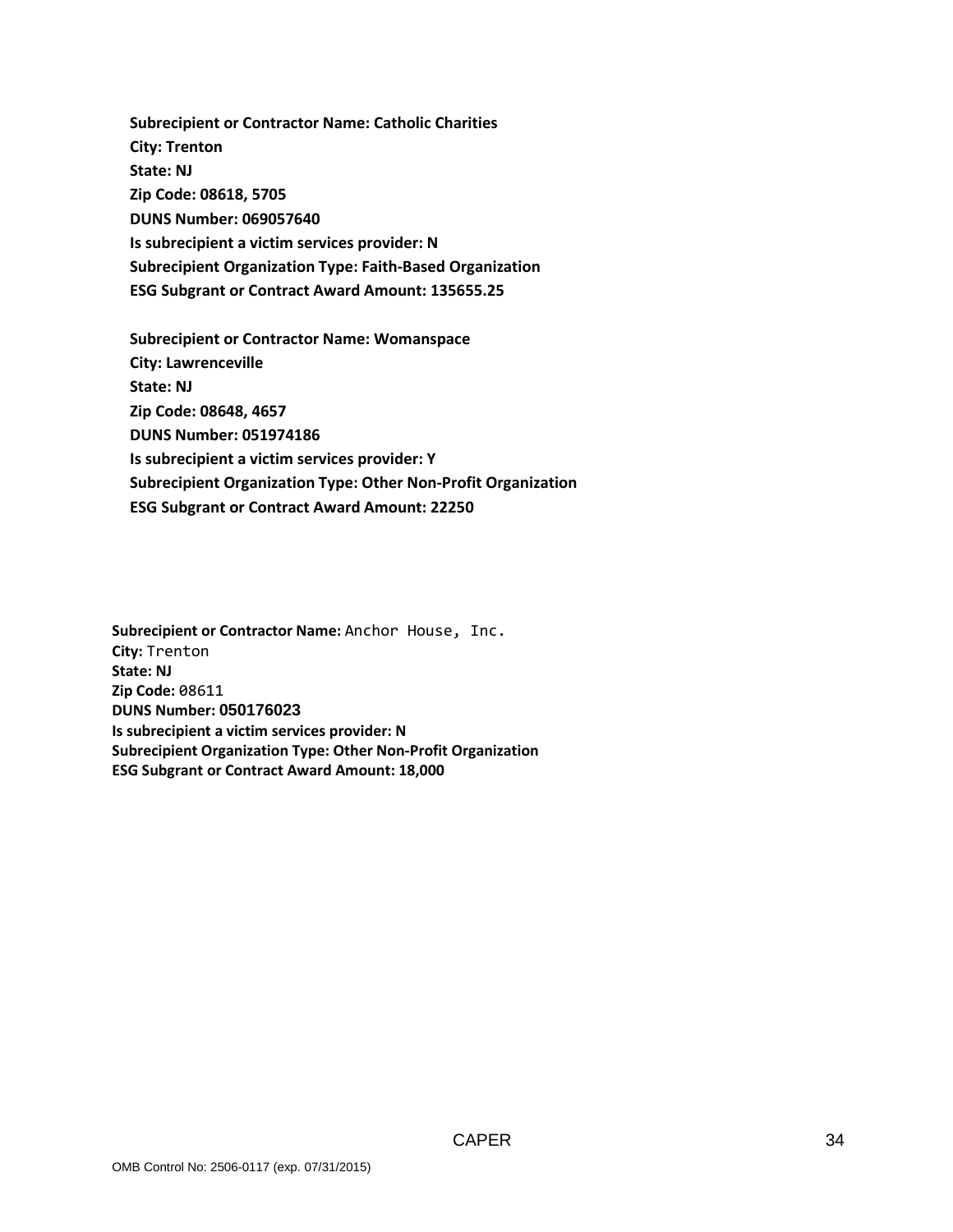# <span id="page-34-0"></span>**CR-65 - Persons Assisted**

#### **4. Persons Served**

#### **4a. Complete for Homelessness Prevention Activities**

| <b>Number of Persons in</b><br><b>Households</b> | <b>Total</b> |
|--------------------------------------------------|--------------|
|                                                  |              |
| Adults                                           |              |
| Children                                         |              |
| Don't Know/Refused/Other                         |              |
| <b>Missing Information</b>                       |              |
| Total                                            |              |

**Table 14 – Household Information for Homeless Prevention Activities**

### **4b. Complete for Rapid Re-Housing Activities**

| <b>Number of Persons in</b> | <b>Total</b> |
|-----------------------------|--------------|
| <b>Households</b>           |              |
| <b>Adults</b>               |              |
| Children                    |              |
| Don't Know/Refused/Other    |              |
| <b>Missing Information</b>  |              |
| Total                       |              |

**Table 15 – Household Information for Rapid Re-Housing Activities**

### **4c. Complete for Shelter**

| <b>Number of Persons in</b> | <b>Total</b> |
|-----------------------------|--------------|
| <b>Households</b>           |              |
| Adults                      |              |
| Children                    |              |
| Don't Know/Refused/Other    |              |
| <b>Missing Information</b>  |              |
| Total                       |              |

**Table 16 – Shelter Information**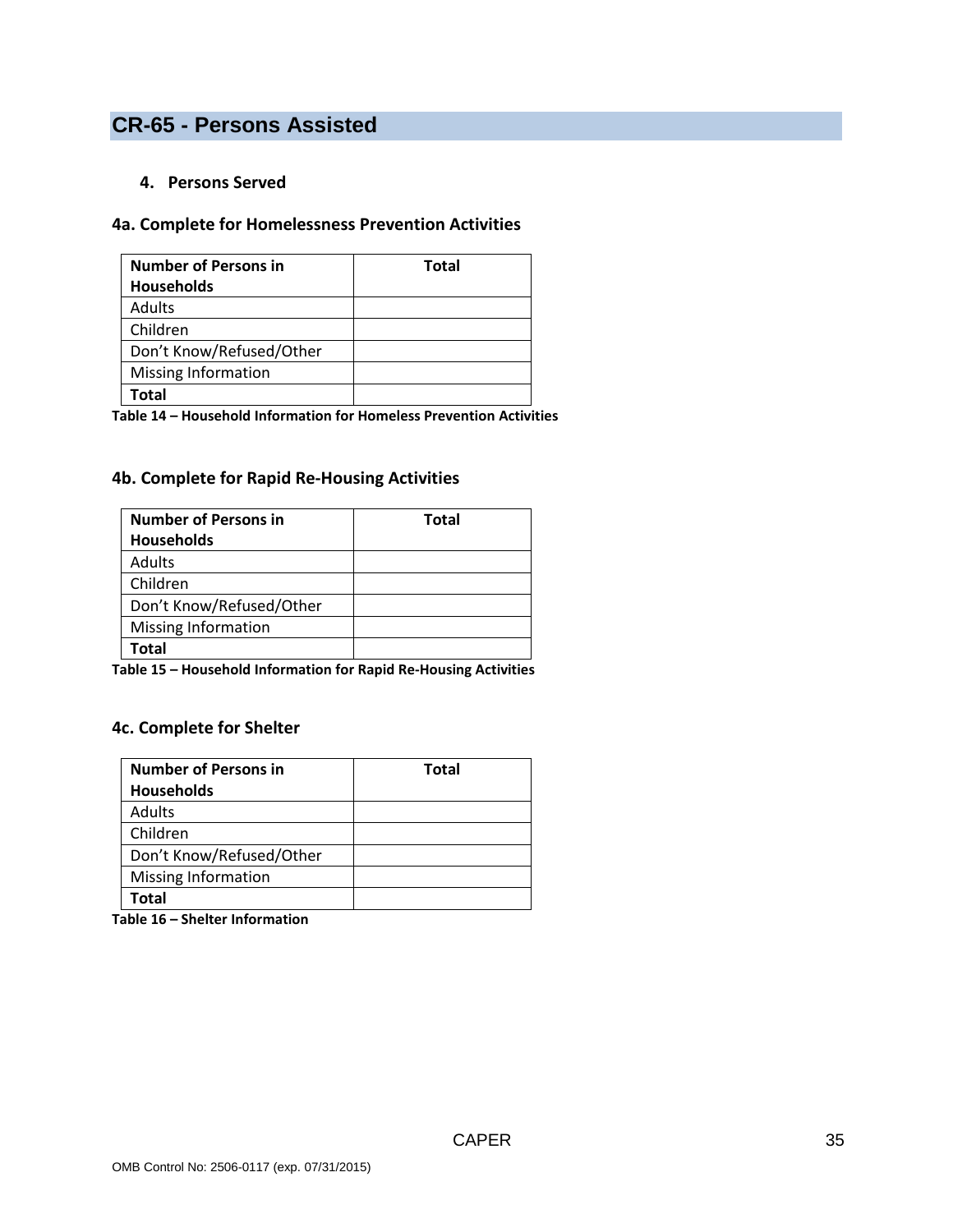#### **4d. Street Outreach**

| <b>Number of Persons in</b> | <b>Total</b> |
|-----------------------------|--------------|
| <b>Households</b>           |              |
| <b>Adults</b>               |              |
| Children                    |              |
| Don't Know/Refused/Other    |              |
| <b>Missing Information</b>  |              |
| Total                       |              |

**Table 17 – Household Information for Street Outreach**

#### **4e. Totals for all Persons Served with ESG**

| <b>Number of Persons in</b> | <b>Total</b> |
|-----------------------------|--------------|
| <b>Households</b>           |              |
| <b>Adults</b>               |              |
| Children                    |              |
| Don't Know/Refused/Other    |              |
| <b>Missing Information</b>  |              |
| Total                       |              |

**Table 18 – Household Information for Persons Served with ESG**

### **5. Gender—Complete for All Activities**

|                            | <b>Total</b> |
|----------------------------|--------------|
| Male                       |              |
| Female                     |              |
| Transgender                |              |
| Don't Know/Refused/Other   |              |
| <b>Missing Information</b> |              |
| Total                      |              |

**Table 19 – Gender Information**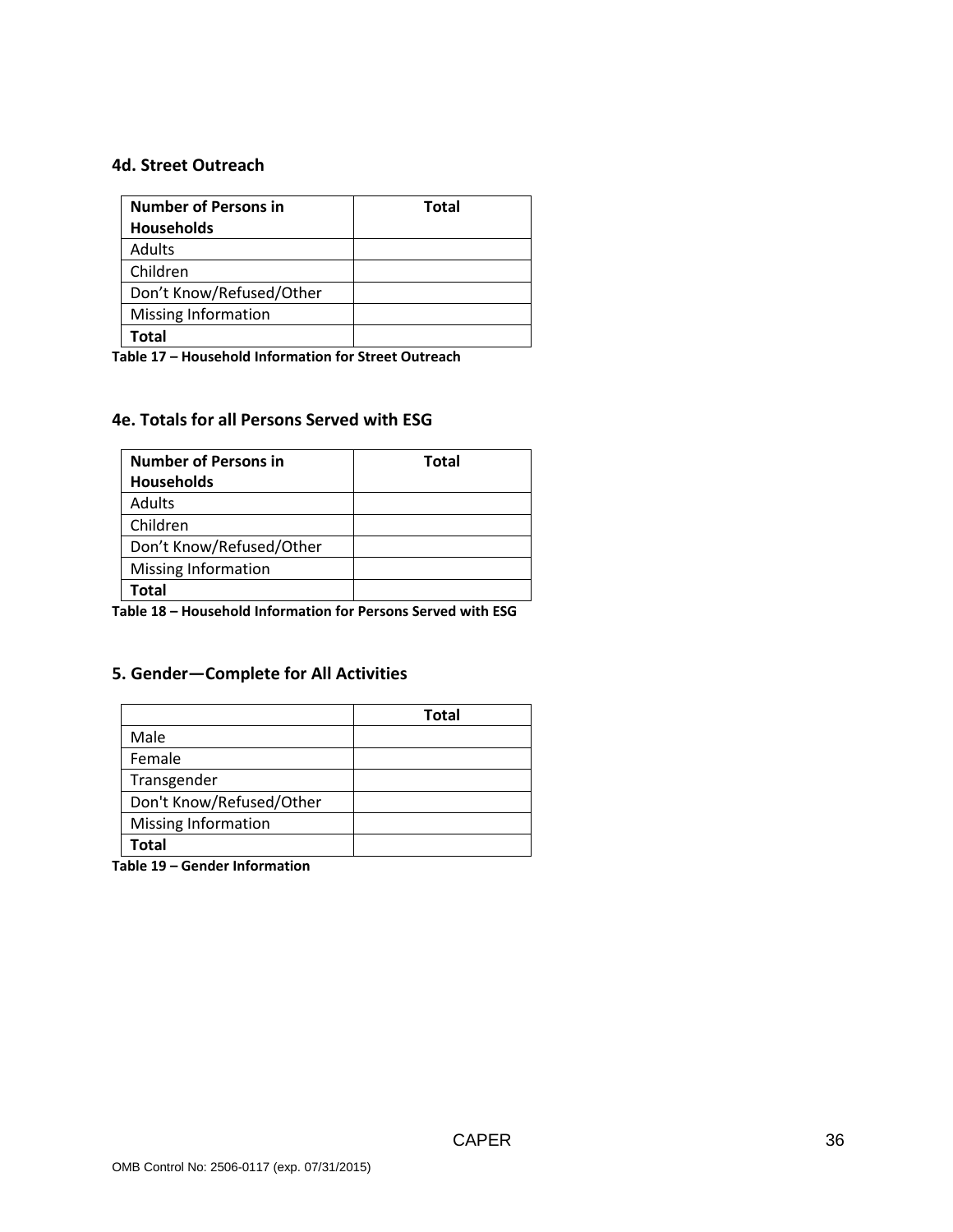# **6. Age—Complete for All Activities**

|                            | <b>Total</b> |
|----------------------------|--------------|
| Under 18                   |              |
| 18-24                      |              |
| 25 and over                |              |
| Don't Know/Refused/Other   |              |
| <b>Missing Information</b> |              |
| Total                      |              |

**Table 20 – Age Information**

# **7. Special Populations Served—Complete for All Activities**

| Subpopulation                     | <b>Total</b> | <b>Total</b><br><b>Persons</b><br>Served-<br><b>Prevention</b> | <b>Total</b><br><b>Persons</b><br>Served-<br><b>RRH</b> | <b>Total</b><br><b>Persons</b><br>Served in<br><b>Emergency</b><br><b>Shelters</b> |
|-----------------------------------|--------------|----------------------------------------------------------------|---------------------------------------------------------|------------------------------------------------------------------------------------|
| Veterans                          |              |                                                                |                                                         |                                                                                    |
| Victims of                        |              |                                                                |                                                         |                                                                                    |
| Domestic                          |              |                                                                |                                                         |                                                                                    |
| Violence                          |              |                                                                |                                                         |                                                                                    |
| Elderly                           |              |                                                                |                                                         |                                                                                    |
| HIV/AIDS                          |              |                                                                |                                                         |                                                                                    |
| Chronically                       |              |                                                                |                                                         |                                                                                    |
| Homeless                          |              |                                                                |                                                         |                                                                                    |
| <b>Persons with Disabilities:</b> |              |                                                                |                                                         |                                                                                    |
| Severely                          |              |                                                                |                                                         |                                                                                    |
| Mentally III                      |              |                                                                |                                                         |                                                                                    |
| Chronic                           |              |                                                                |                                                         |                                                                                    |
| Substance                         |              |                                                                |                                                         |                                                                                    |
| Abuse                             |              |                                                                |                                                         |                                                                                    |
| Other                             |              |                                                                |                                                         |                                                                                    |
| Disability                        |              |                                                                |                                                         |                                                                                    |
| Total                             |              |                                                                |                                                         |                                                                                    |
| (unduplicated                     |              |                                                                |                                                         |                                                                                    |
| if possible)                      |              |                                                                |                                                         |                                                                                    |

## **Number of Persons in Households**

**Table 21 – Special Population Served**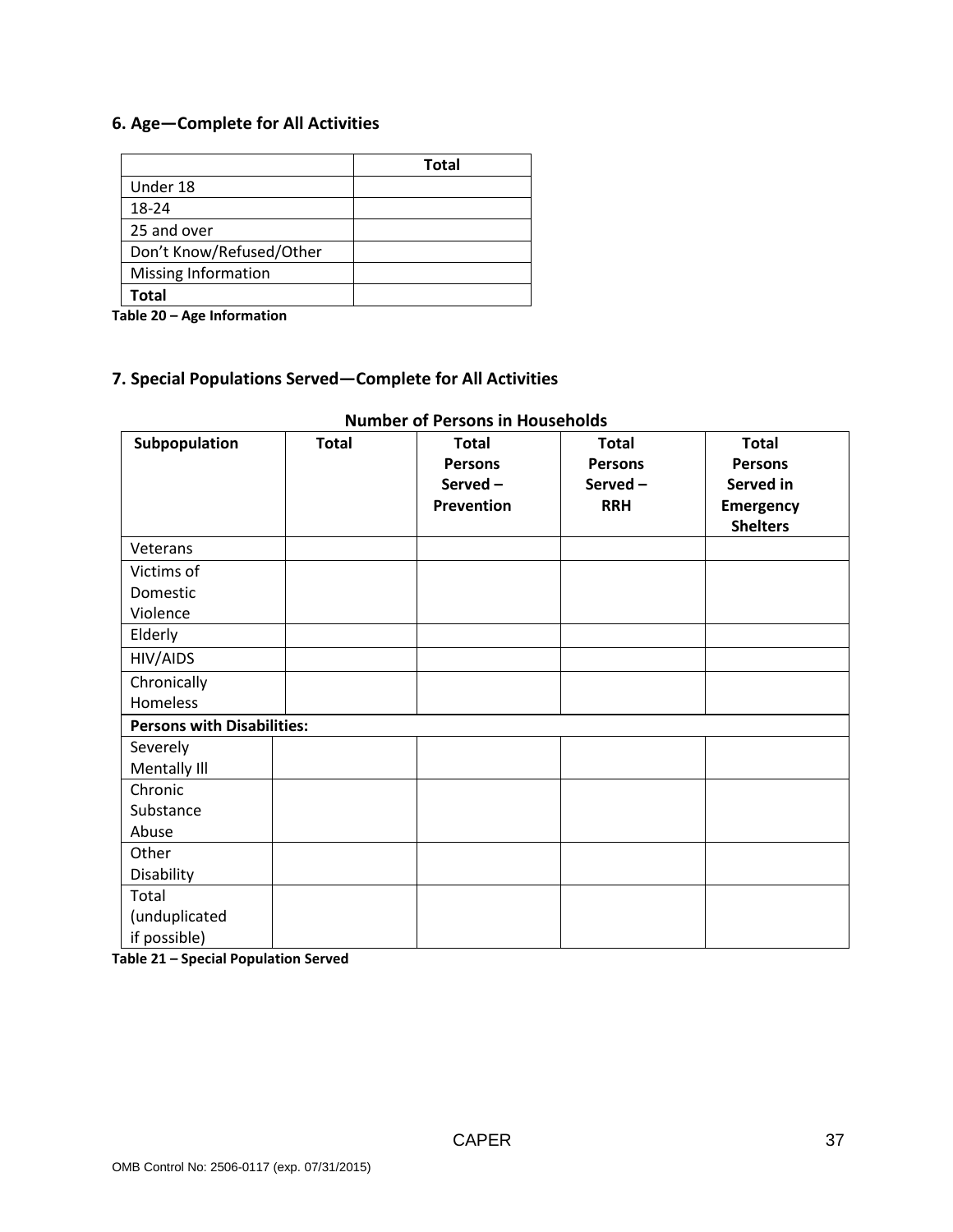# **CR-70 – ESG 91.520(g) - Assistance Provided and Outcomes**

# **8. Shelter Utilization**

| Number of New Units - Rehabbed         |        |
|----------------------------------------|--------|
| Number of New Units – Conversion       |        |
| Total Number of bed - nights available | 55.845 |
| Total Number of bed - nights provided  |        |
| <b>Capacity Utilization</b>            |        |

*Table 22 – Shelter Capacity*

# **9. Project Outcomes Data measured under the performance standards developed in consultation with the CoC(s)**

The City continues to have good relationships with many of its state and local partners, including entities such as the Mercer County Alliance to End Homelessness, the Trenton Housing Authority, NJHMFA, State and County entities, supportive service providers, non-and for-profit developers, and various financial institutions. NJHMFA's UNIAP process has streamlined the development process. Additionally, Mercer County Human Services Advisory Council sponsors Homeless Emergency Assistance and Affordable Housing Committee (HEAAH) meetings every month. The objective of the HEAAH committee meetings is to encourage dialogue and learning among the various agencies.

In 2011, the Trenton/Mercer CoC drafted by-laws and created an Executive Committee. The purpose of the Executive Committee is annually to set priorities for homelessness services and housing based on analysis of community data and need, in accordance with HUD and the State of New Jersey; to make funding recommendations to the Collaborative Applicant for the annual allocation from the U.S. Department of HUD; to assure that programs receiving HUD funding are appropriately monitored and meet program performance standards; to identify additional funding sources that contribute to the community's ability to respond to homeless populations; and to monitor the effective functioning of the COC, including review of attendance.

All ESG activities are setup as programs in the CoC's HMIS system. The CoC's System Oversight Committee (which includes the City's CDBG Coordinator) meet monthly to review the accomplishments and challenges to the implementation of all CoC and ESG-funded activities. As necessary, representatives from the sponsors of troubled projects are invited to future meetings to help resolve issues.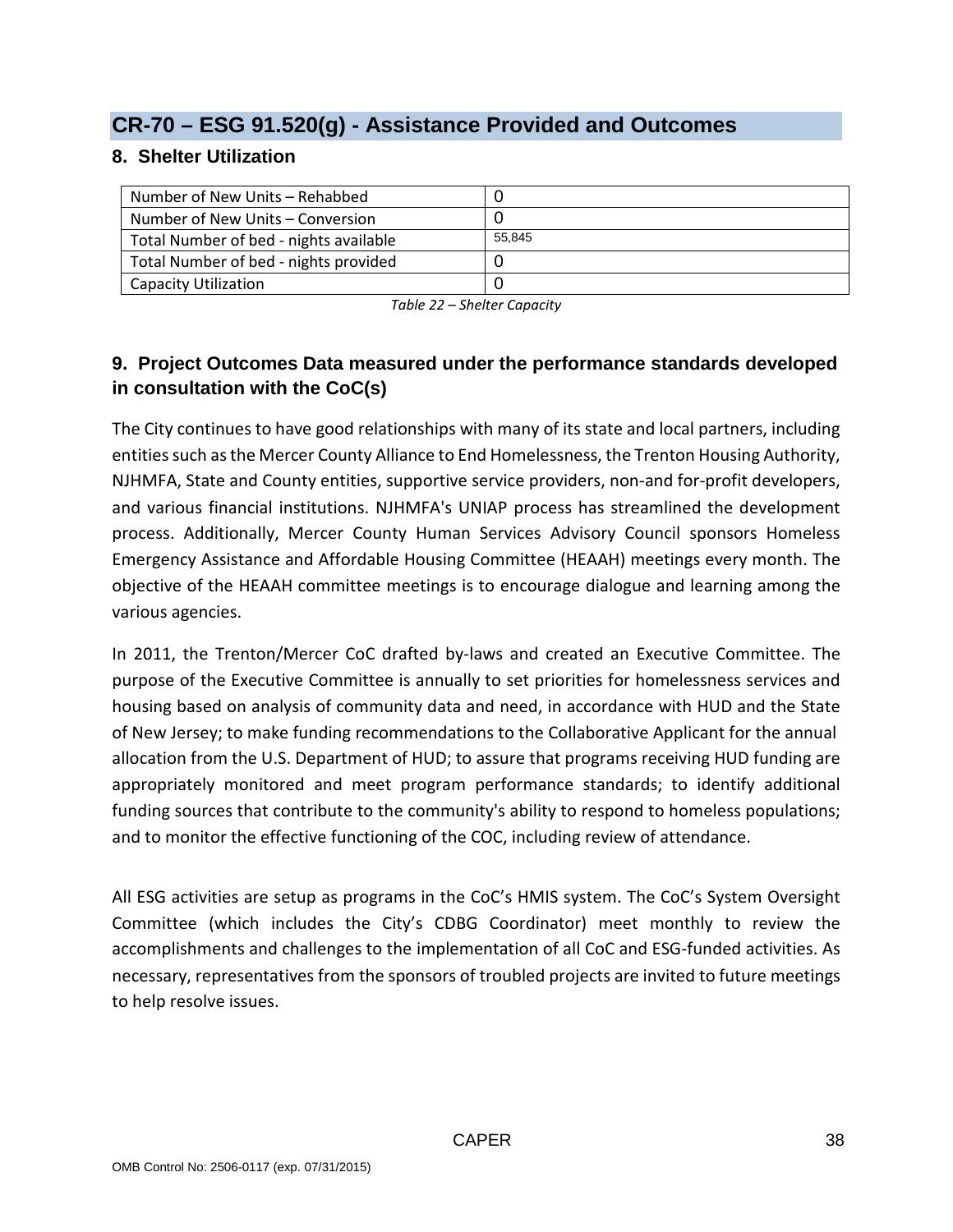# **CR-75 – Expenditures**

# **11. Expenditures**

# **11a. ESG Expenditures for Homelessness Prevention**

|                                                      | <b>Dollar Amount of Expenditures in Program</b><br>Year |      |      |  |
|------------------------------------------------------|---------------------------------------------------------|------|------|--|
|                                                      | 2014                                                    | 2015 | 2016 |  |
| <b>Expenditures for Rental Assistance</b>            | 0                                                       | 0    |      |  |
| Expenditures for Housing Relocation and              |                                                         |      |      |  |
| <b>Stabilization Services - Financial Assistance</b> | <sup>0</sup>                                            | 0    |      |  |
| Expenditures for Housing Relocation &                |                                                         |      |      |  |
| <b>Stabilization Services - Services</b>             |                                                         | 0    |      |  |
| Expenditures for Homeless Prevention under           |                                                         |      |      |  |
| <b>Emergency Shelter Grants Program</b>              |                                                         | 0    |      |  |
| <b>Subtotal Homelessness Prevention</b>              | Ω                                                       | ი    |      |  |

*Table 23 – ESG Expenditures for Homelessness Prevention*

# **11b. ESG Expenditures for Rapid Re-Housing**

|                                                      | <b>Dollar Amount of Expenditures in Program</b><br>Year |        |      |
|------------------------------------------------------|---------------------------------------------------------|--------|------|
|                                                      | 2014                                                    | 2015   | 2016 |
| <b>Expenditures for Rental Assistance</b>            | 0                                                       | 96,200 |      |
| Expenditures for Housing Relocation and              |                                                         |        |      |
| <b>Stabilization Services - Financial Assistance</b> | 0                                                       | 0      |      |
| Expenditures for Housing Relocation &                |                                                         |        |      |
| <b>Stabilization Services - Services</b>             | 0                                                       | 0      |      |
| Expenditures for Homeless Assistance under           |                                                         |        |      |
| <b>Emergency Shelter Grants Program</b>              | 0                                                       | 0      |      |
| <b>Subtotal Rapid Re-Housing</b>                     | ŋ                                                       | 96,200 |      |

*Table 24 – ESG Expenditures for Rapid Re-Housing*

# **11c. ESG Expenditures for Emergency Shelter**

|                           | <b>Dollar Amount of Expenditures in Program</b><br>Year |        |  |  |  |
|---------------------------|---------------------------------------------------------|--------|--|--|--|
|                           | 2015<br>2014<br>2016                                    |        |  |  |  |
| <b>Essential Services</b> |                                                         |        |  |  |  |
| Operations                |                                                         | 20,000 |  |  |  |
| Renovation                |                                                         | 0      |  |  |  |
| Major Rehab               |                                                         | 0      |  |  |  |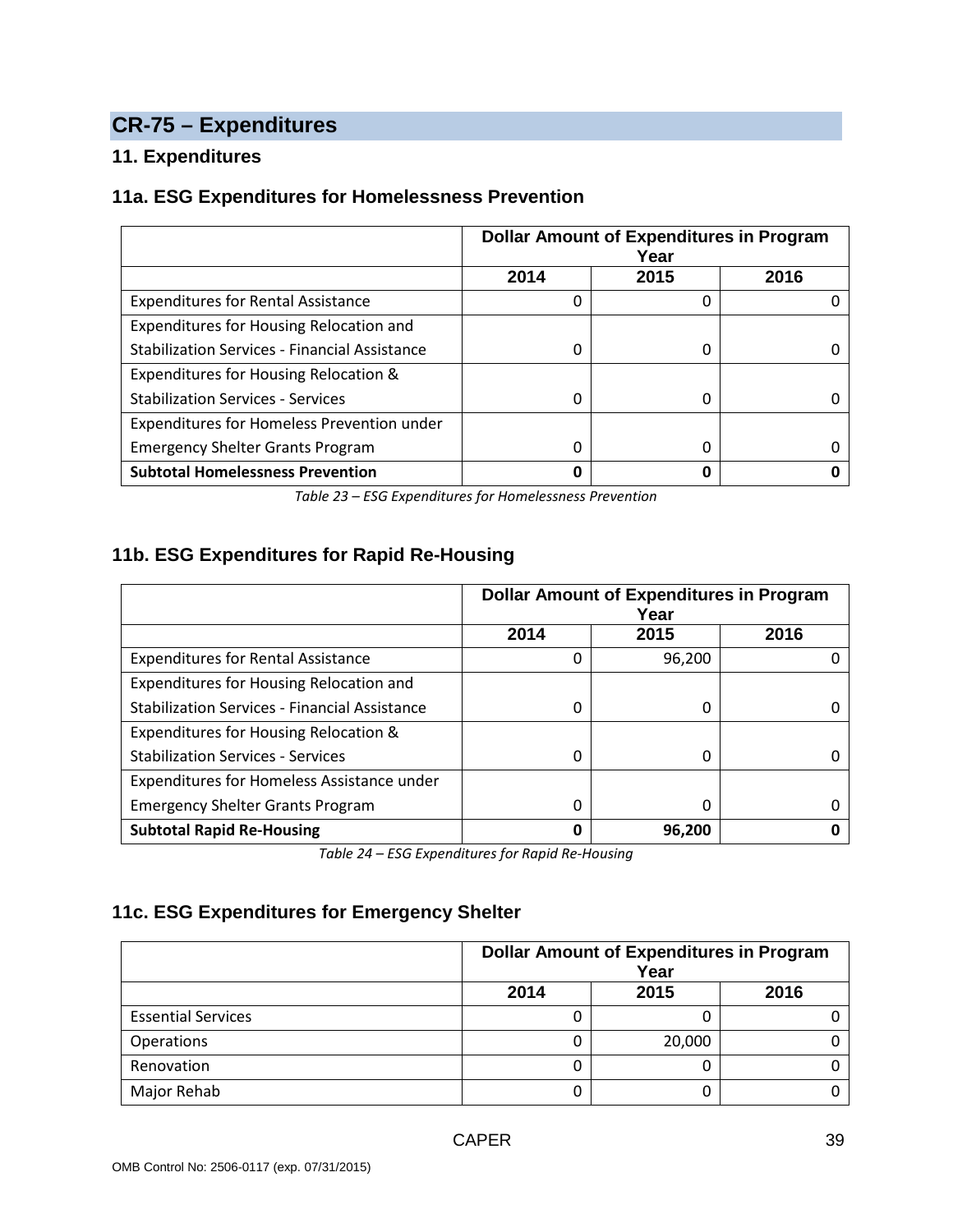| Conversion |        |  |
|------------|--------|--|
| Subtotal   | 20,000 |  |

*Table 25 – ESG Expenditures for Emergency Shelter*

# **11d. Other Grant Expenditures**

|                        | <b>Dollar Amount of Expenditures in Program</b><br>Year |        |  |  |
|------------------------|---------------------------------------------------------|--------|--|--|
|                        | 2016<br>2014<br>2015                                    |        |  |  |
| <b>HMIS</b>            |                                                         | 13,811 |  |  |
| Administration         |                                                         | 16,187 |  |  |
| <b>Street Outreach</b> |                                                         | 39,635 |  |  |

*Table 26 - Other Grant Expenditures*

# **11e. Total ESG Grant Funds**

| <b>Total ESG Funds</b><br><b>Expended</b> | 2014 | 2015    | 2016 |  |  |
|-------------------------------------------|------|---------|------|--|--|
|                                           |      | 185,655 |      |  |  |
| _ _ _ _ _ _ _<br>_<br>$ -$<br>.           |      |         |      |  |  |

*Table 27 - Total ESG Funds Expended*

# **11f. Match Source**

|                            | 2014 | 2015    | 2016 |
|----------------------------|------|---------|------|
| Other Non-ESG HUD Funds    | 0    | 0       |      |
| <b>Other Federal Funds</b> | 0    | 0       |      |
| <b>State Government</b>    | 0    | 0       | O    |
| <b>Local Government</b>    | 0    | 400,000 |      |
| Private Funds              | 0    | 0       |      |
| Other                      | 0    | Ω       |      |
| Fees                       | 0    | 0       | O    |
| Program Income             | 0    | 0       |      |
| <b>Total Match Amount</b>  | Ω    | 400,000 |      |

*Table 28 - Other Funds Expended on Eligible ESG Activities*

# **11g. Total**

| <b>Total Amount of</b><br><b>Funds Expended on</b><br><b>ESG Activities</b> | 2014 | 2015    | 2016 |
|-----------------------------------------------------------------------------|------|---------|------|
|                                                                             |      | 585,655 |      |

*Table 29 - Total Amount of Funds Expended on ESG Activities*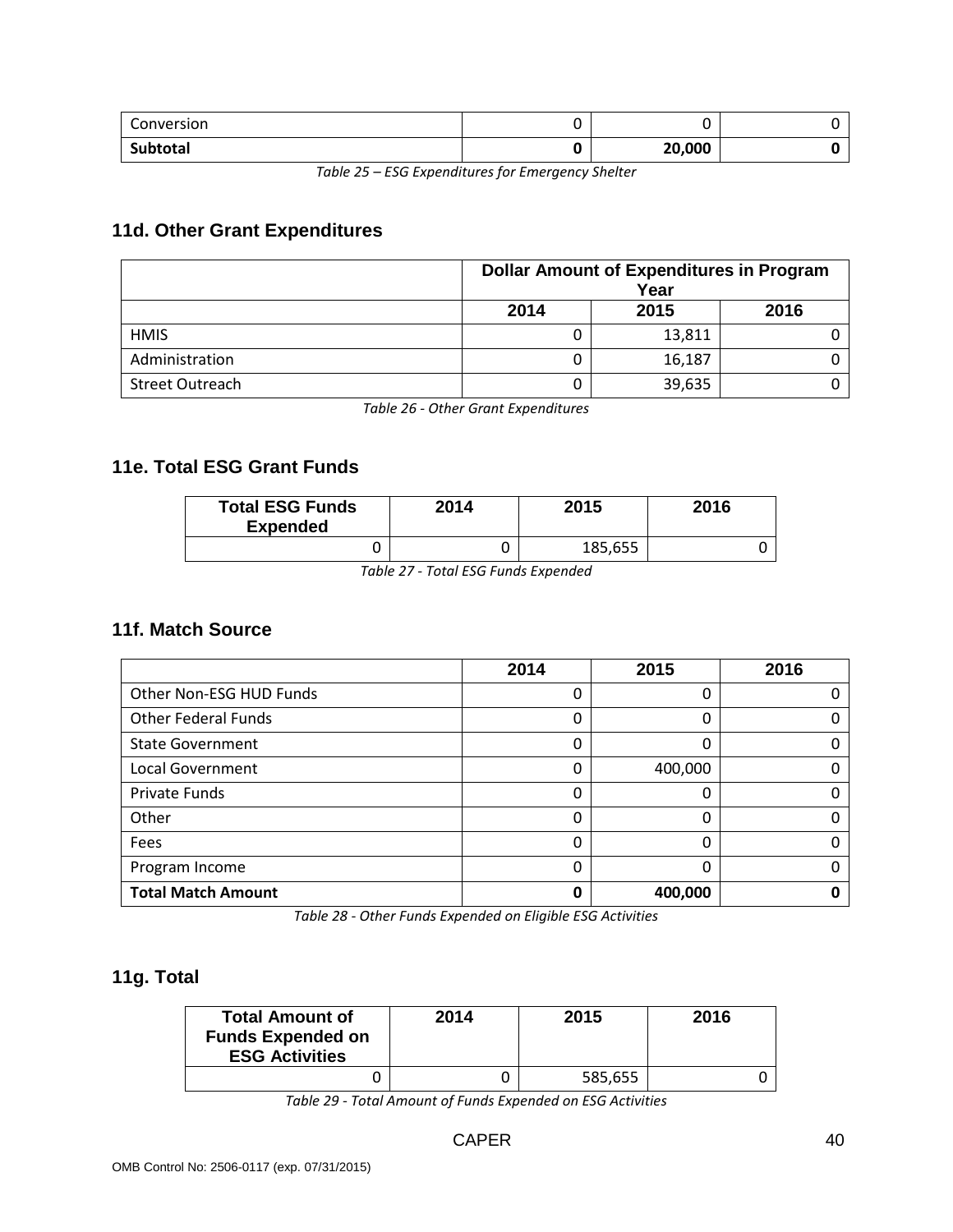# **Attachments**

- 1. PR26 CDBG Financial Summary Report
- 2. Citizen Participation Public Hearing Notice
- 3. Section 3 Reports (ESG and CDBG)
- 4. ESG eCart Report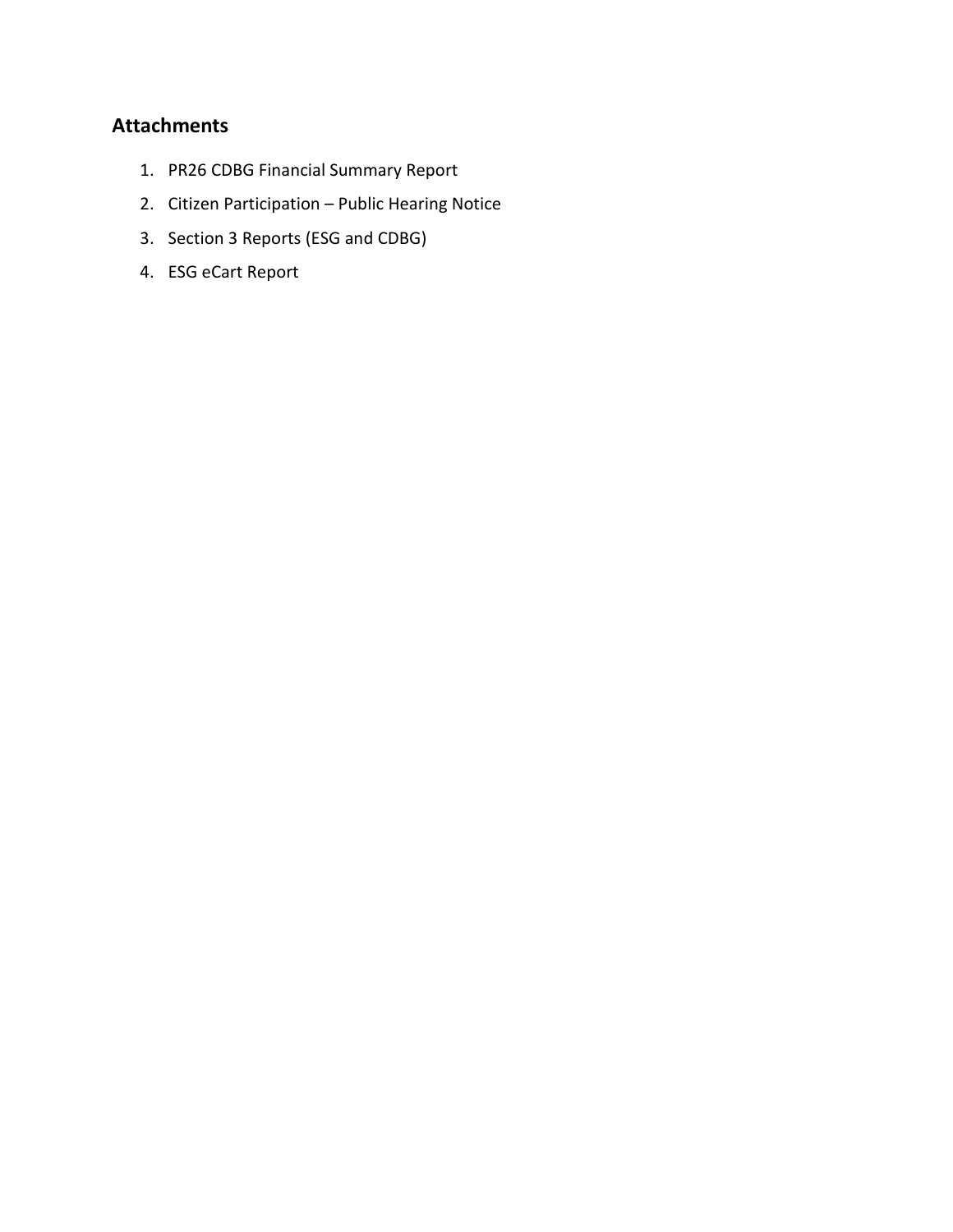**1. PR26 CDBG Financial Summary Report**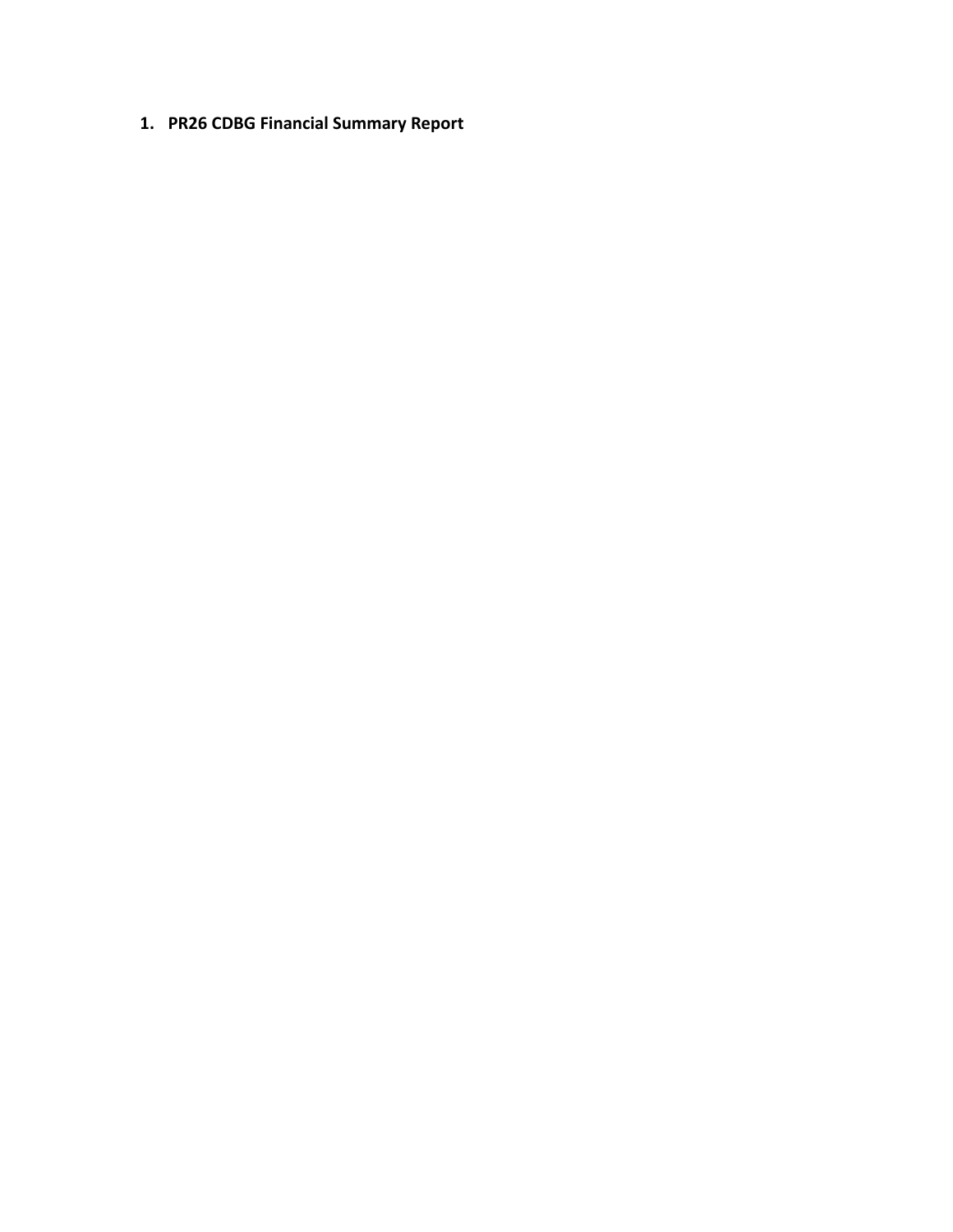|    | Office of Community Planning and Development     | DATE: | $09 - 25 - 17$ |
|----|--------------------------------------------------|-------|----------------|
|    | U.S. Department of Housing and Urban Development | TIME: | 15:49          |
| ×l | Integrated Disbursement and Information System   | PAGE: |                |
|    | PR26 - CDBG Financial Summary Report             |       |                |
|    | Program Year 2016                                |       |                |
|    | TRENTON, NJ                                      |       |                |

| PART I: SUMMARY OF CDBG RESOURCES                                              |              |
|--------------------------------------------------------------------------------|--------------|
| 01 UNEXPENDED CDBG FUNDS AT END OF PREVIOUS PROGRAM YEAR                       | 7,877,568.97 |
| 02 ENTITLEMENT GRANT                                                           | 0.00         |
| 03 SURPLUS URBAN RENEWAL                                                       | 0.00         |
| 04 SECTION 108 GUARANTEED LOAN FUNDS                                           | 0.00         |
| 05 CURRENT YEAR PROGRAM INCOME                                                 | 78,013.72    |
| 05a CURRENT YEAR SECTION 108 PROGRAM INCOME (FOR SI TYPE)                      | 0.00         |
| 06 FUNDS RETURNED TO THE LINE-OF-CREDIT                                        | 0.00         |
| 06a FUNDS RETURNED TO THE LOCAL CDBG ACCOUNT                                   | 0.00         |
| 07 ADJUSTMENT TO COMPUTE TOTAL AVAILABLE                                       | 0.00         |
| 08 TOTAL AVAILABLE (SUM, LINES 01-07)                                          | 7,955,582.69 |
| PART II: SUMMARY OF CDBG EXPENDITURES                                          |              |
| 09 DISBURSEMENTS OTHER THAN SECTION 108 REPAYMENTS AND PLANNING/ADMINISTRATION | 1,320,890.09 |
| 10 ADJUSTMENT TO COMPUTE TOTAL AMOUNT SUBJECT TO LOW/MOD BENEFIT               | 0.00         |
| 11 AMOUNT SUBJECT TO LOW/MOD BENEFIT (LINE 09 + LINE 10)                       | 1,320,890.09 |
| 12 DISBURSED IN IDIS FOR PLANNING/ADMINISTRATION                               | 60,985.16    |
| 13 DISBURSED IN IDIS FOR SECTION 108 REPAYMENTS                                | 0.00         |
| 14 ADJUSTMENT TO COMPUTE TOTAL EXPENDITURES                                    | 0.00         |
| 15 TOTAL EXPENDITURES (SUM, LINES 11-14)                                       | 1,381,875.25 |
| 16 UNEXPENDED BALANCE (LINE 08 - LINE 15)                                      | 6,573,707.44 |
| PART III: LOWMOD BENEFIT THIS REPORTING PERIOD                                 |              |
| 17 EXPENDED FOR LOW/MOD HOUSING IN SPECIAL AREAS                               | 0.00         |
| 18 EXPENDED FOR LOW/MOD MULTI-UNIT HOUSING                                     | 0.00         |
| 19 DISBURSED FOR OTHER LOW/MOD ACTIVITIES                                      | 1,320,890.09 |
| 20 ADJUSTMENT TO COMPUTE TOTAL LOW/MOD CREDIT                                  | 0.00         |
| 21 TOTAL LOW/MOD CREDIT (SUM, LINES 17-20)                                     | 1,320,890.09 |
| 22 PERCENT LOW/MOD CREDIT (LINE 21/LINE 11)                                    | 100.00%      |
| LOW/MOD BENEFIT FOR MULTI-YEAR CERTIFICATIONS                                  |              |
| 23 PROGRAM YEARS(PY) COVERED IN CERTIFICATION                                  | PY: PY: PY:  |
| 24 CUMULATIVE NET EXPENDITURES SUBJECT TO LOW/MOD BENEFIT CALCULATION          | 0.00         |
| 25 CUMULATIVE EXPENDITURES BENEFITING LOW/MOD PERSONS                          | 0.00         |
| 26 PERCENT BENEFIT TO LOW/MOD PERSONS (LINE 25/LINE 24)                        | 0.00%        |
| PART IV: PUBLIC SERVICE (PS) CAP CALCULATIONS                                  |              |
| 27 DISBURSED IN IDIS FOR PUBLIC SERVICES                                       | 876,109.45   |
| 28 PS UNLIQUIDATED OBLIGATIONS AT END OF CURRENT PROGRAM YEAR                  | 1,044,397.23 |
| 29 PS UNLIQUIDATED OBLIGATIONS AT END OF PREVIOUS PROGRAM YEAR                 | 609,405.29   |
| 30 ADJUSTMENT TO COMPUTE TOTAL PS OBLIGATIONS                                  | 0.00         |
| 31 TOTAL PS OBLIGATIONS (LINE 27 + LINE 28 - LINE 29 + LINE 30)                | 1,311,101.39 |
| 32 ENTITLEMENT GRANT                                                           | 0.00         |
| 33 PRIOR YEAR PROGRAM INCOME                                                   | 3,441,889.24 |
| 34 ADJUSTMENT TO COMPUTE TOTAL SUBJECT TO PS CAP                               | 0.00         |
| 35 TOTAL SUBJECT TO PS CAP (SUM, LINES 32-34)                                  | 3,441,889.24 |
| 36 PERCENT FUNDS OBLIGATED FOR PS ACTIVITIES (LINE 31/LINE 35)                 | 38.09%       |
| PART V: PLANNING AND ADMINISTRATION (PA) CAP                                   |              |
| 37 DISBURSED IN IDIS FOR PLANNING/ADMINISTRATION                               | 60,985.16    |
| 38 PA UNLIQUIDATED OBLIGATIONS AT END OF CURRENT PROGRAM YEAR                  | 548,343.11   |
| 39 PA UNLIQUIDATED OBLIGATIONS AT END OF PREVIOUS PROGRAM YEAR                 | 363,133.93   |
| 40 ADJUSTMENT TO COMPUTE TOTAL PA OBLIGATIONS                                  | 0.00         |
| 41 TOTAL PA OBLIGATIONS (LINE 37 + LINE 38 - LINE 39 + LINE 40)                | 246,194.34   |
| 42 ENTITLEMENT GRANT                                                           | 0.00         |
| 43 CURRENT YEAR PROGRAM INCOME                                                 | 78,013.72    |
| 44 ADJUSTMENT TO COMPUTE TOTAL SUBJECT TO PA CAP                               | 0.00         |
| 45 TOTAL SUBJECT TO PA CAP (SUM, LINES 42-44)                                  | 78,013.72    |
| 46 PERCENT FUNDS OBLIGATED FOR PA ACTIVITIES (LINE 41/LINE 45)                 | 315.58%      |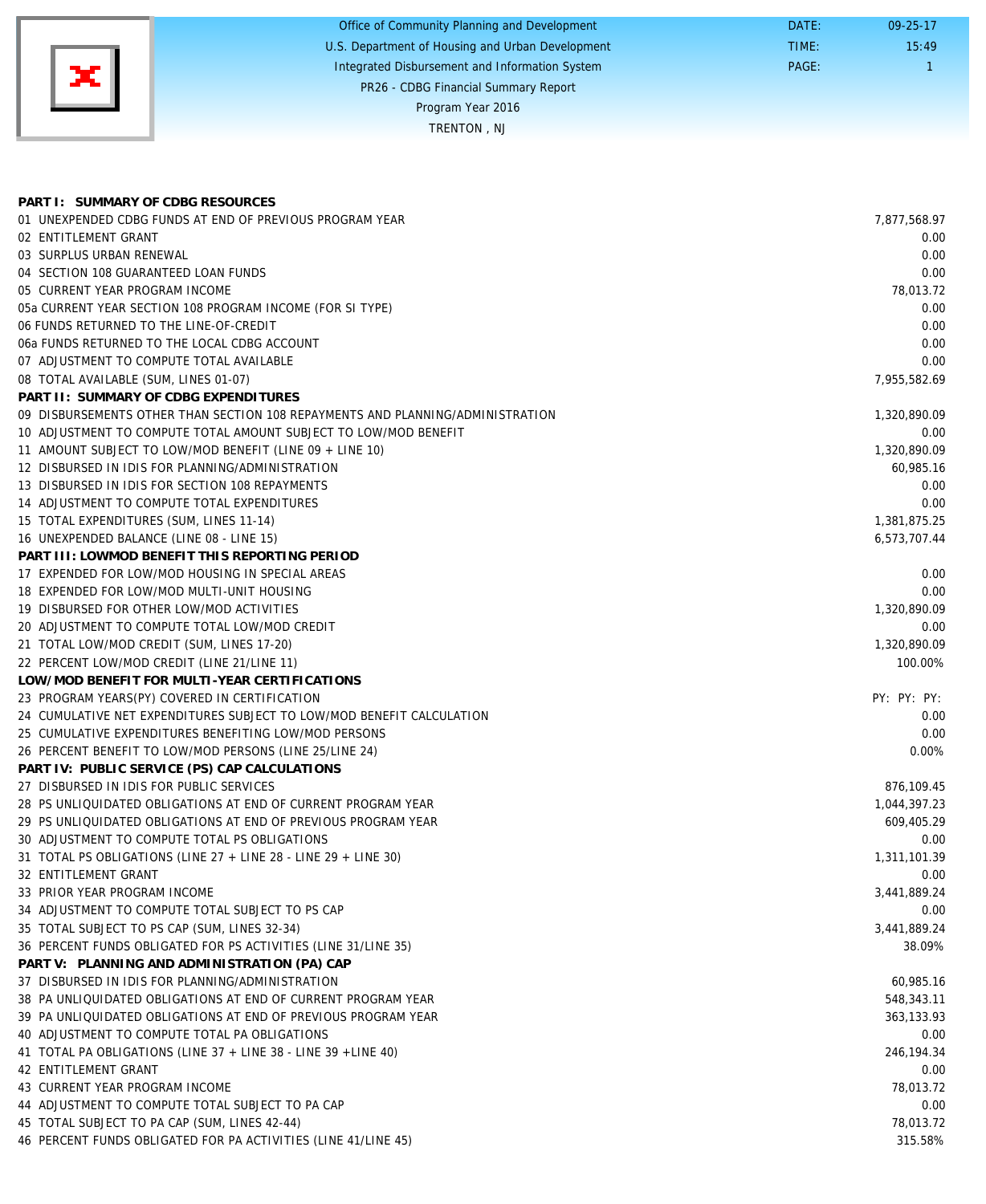

## Office of Community Planning and Development

U.S. Department of Housing and Urban Development Integrated Disbursement and Information System

PAGE: 2 15:49

09-25-17

 DATE: TIME:

PR26 - CDBG Financial Summary Report

Program Year 2016

TRENTON , NJ

## **LINE 17 DETAIL: ACTIVITIES TO CONSIDER IN DETERMINING THE AMOUNT TO ENTER ON LINE 17**

Report returned no data.

## **LINE 18 DETAIL: ACTIVITIES TO CONSIDER IN DETERMINING THE AMOUNT TO ENTER ON LINE 18** Report returned no data.

#### **LINE 19 DETAIL: ACTIVITIES INCLUDED IN THE COMPUTATION OF LINE 19**

| Plan Year | <b>IDIS Project</b> | <b>IDIS Activity</b> | Voucher<br>Number | <b>Activity Name</b>                                                                          | Matrix<br>Code | National<br>Objective       | Drawn Amount |
|-----------|---------------------|----------------------|-------------------|-----------------------------------------------------------------------------------------------|----------------|-----------------------------|--------------|
| 2013      | 5                   | 1646                 | 6055966           | Improvements to Senior Centers                                                                | 03A            | LMC                         | \$11,967.31  |
| 2013      | 5                   | 1646                 | 6077955           | Improvements to Senior Centers                                                                | 03A            | <b>LMC</b>                  | \$1,768.18   |
|           |                     |                      |                   |                                                                                               | 03A            | Matrix Code                 | \$13,735.49  |
| 2009      | 9                   | 1547                 | 6074633           | ARTWORKS-EVERETT ALLEY FACILITY IMPROVEMENTS PI                                               | 03E            | LMA                         | \$13,695.00  |
|           |                     |                      |                   |                                                                                               | 03E            | Matrix Code                 | \$13,695.00  |
| 2009      | 9                   | 1544                 | 6074633           | MILL HILL PARK IMPROVEMENTS PI                                                                | 03F            | LMA                         | \$12,999.99  |
| 2009      | 9                   | 1545                 | 6074633           | <b>GEORGE PAGE PARK IMPROVEMENTS PI</b>                                                       | 03F            | LMA                         | \$15,032.98  |
|           |                     |                      |                   |                                                                                               | 03F            | Matrix Code                 | \$28,032.97  |
| 2013      | 9                   | 1655                 | 6055966           | Rescue Mission -- Emergency Shelter Supplies                                                  | 03T            | <b>LMC</b>                  | \$3,542.00   |
| 2015      | 10                  | 1743                 | 5970708           | Rescue Mission -- Emergency Shelter Bed Nights                                                | 03T            | <b>LMC</b>                  | \$11,581.19  |
| 2015      | 10                  | 1743                 | 5983782           | Rescue Mission -- Emergency Shelter Bed Nights                                                | 03T            | <b>LMC</b>                  | \$38,418.81  |
| 2015      | 17                  | 1752                 | 5983782           | Mercer Alliance to End Homelessness                                                           | 03T            | <b>LMC</b>                  | \$12,325.00  |
|           |                     |                      |                   |                                                                                               | O3T            | Matrix Code                 | \$65,867.00  |
| 2013      | 5                   | 1645                 | 6055966           | Services for Senior Citizens                                                                  | 05A            | <b>LMC</b>                  | \$6,700.91   |
| 2014      | 13                  | 1705                 | 6055966           | Senior Citizen Center Operations                                                              | 05A            | <b>LMC</b>                  | \$4,449.32   |
| 2015      | 21                  | 1730                 | 5983782           | Interfaith - Neighbors Helping Neighbors to Stay Healthy                                      | 05A            | <b>LMC</b>                  | \$21,250.00  |
|           |                     |                      |                   |                                                                                               | 05A            | Matrix Code                 | \$32,400.23  |
| 2013      | 14                  | 1669                 | 6055966           | Enable -- Home Modifications & Accessibility Services                                         | 05B            | <b>LMC</b>                  | \$40,030.61  |
|           |                     |                      |                   |                                                                                               | 05B            | Matrix Code                 | \$40,030.61  |
| 2015      | 46                  | 1724                 | 5985595           | LALDEF -- Welcome House                                                                       | 05C            | <b>LMC</b>                  | \$31,248.02  |
| 2015      | 46                  | 1724                 | 6055966           | LALDEF -- Welcome House                                                                       | 05C            | <b>LMC</b>                  | \$2,696.85   |
|           |                     |                      |                   |                                                                                               | 05C            | Matrix Code                 | \$33,944.87  |
| 2012      | 9                   | 1609                 | 6055966           | PEI Kids, Inc.                                                                                | 05D            | <b>LMC</b>                  | \$8,587.00   |
| 2013      | 8                   | 1650                 | 6055966           | USTA/NJTL of Trenton Tennis Program                                                           | 05D            | <b>LMC</b>                  | \$50,000.00  |
| 2013      | 8                   | 1651                 | 6055966           | Trenton Children's Choir                                                                      | 05D            | <b>LMC</b>                  | \$16,870.90  |
| 2015      | 5                   | 1737                 | 5983782           | Boys & Girls Club - After School/Summer Programs                                              | 05D            | <b>LMC</b>                  | \$25,189.59  |
| 2015      | 6                   | 1718                 | 6055966           | Young Scholars Institute College Preparatory Program                                          | 05D            | <b>LMC</b>                  | \$21,542.61  |
| 2015      | 7                   | 1736                 | 5983782           | Big Brothers Big Sisters - Mentoring                                                          | 05D            | <b>LMC</b>                  | \$25,500.00  |
| 2015      | 8                   | 1728                 | 5983782           | Trenton Children's Choir                                                                      | 05D            | <b>LMC</b>                  | \$21,250.00  |
| 2015      | 11                  | 1733                 | 5970708           | NJTL of Trenton Tennis Program                                                                | 05D            | <b>LMC</b>                  | \$11,574.00  |
| 2015      | 11                  | 1733                 | 5985595           | NJTL of Trenton Tennis Program                                                                | 05D            | <b>LMC</b>                  | \$6,562.00   |
| 2015      | 11                  | 1733                 | 6055966           | NJTL of Trenton Tennis Program                                                                | 05D            | <b>LMC</b>                  | \$11,614.00  |
| 2015      | 14                  | 1745                 | 5983782           | VAST -- GED/EmployabilityTraining                                                             | 05D            | <b>LMC</b>                  | \$6,718.80   |
| 2015      | 16                  | 1716                 | 5983782           | Family Guidance Center -- Children's Day Treatment                                            | 05D            | <b>LMC</b>                  | \$21,250.00  |
| 2015      | 18                  | 1739                 | 5983782           | Bonner Center - Trenton Youth Empowerment Project                                             | 05D            | <b>LMC</b>                  | \$39,779.75  |
| 2015      | 19                  | 1720                 | 5983782           | CYO -- REC Summer Camp                                                                        | 05D            | <b>LMC</b>                  | \$25,500.00  |
| 2015      | 24                  | 1741                 | 5983782           | Play for Fun, Learn for Life Trenton                                                          | 05D            | LMC                         | \$19,649.00  |
| 2015      | 50                  | 1734                 | 5983782           | Boys & Girls Club of Trenton/Mercer -- Teen Summer<br>Employment & Work Readiness             | 05D            | $\ensuremath{\mathsf{LMC}}$ | \$25,111.78  |
| 2015      | 51                  | 1726                 | 5983782           | CASA -- Youth Advocacy and Mentoring for Adolescents<br>Aging Out of the Child Welfare System | 05D            | <b>LMC</b>                  | \$14,450.00  |
| 2015      | 52                  | 1727                 | 5985595           | Millhill -- Trenton PEERS                                                                     | 05D            | <b>LMC</b>                  | \$30,522.00  |
| 2015      | 52                  | 1727                 | 6055966           | Millhill -- Trenton PEERS                                                                     | 05D            | <b>LMC</b>                  | \$9,974.04   |
| 2015      | 55                  | 1746                 | 5970708           | Trenton Community Music School -- El Sistema                                                  | 05D            | <b>LMC</b>                  | \$3,274.00   |
| 2015      | 55                  | 1746                 | 5983782           | Trenton Community Music School -- El Sistema                                                  | 05D            | <b>LMC</b>                  | \$17,976.00  |
| 2015      | 59                  | 1721                 | 5983782           | CYO -- ESSC Summer Camp                                                                       | 05D            | <b>LMC</b>                  | \$17,000.00  |
|           |                     |                      |                   |                                                                                               | 05D            | Matrix Code                 | \$429,895.47 |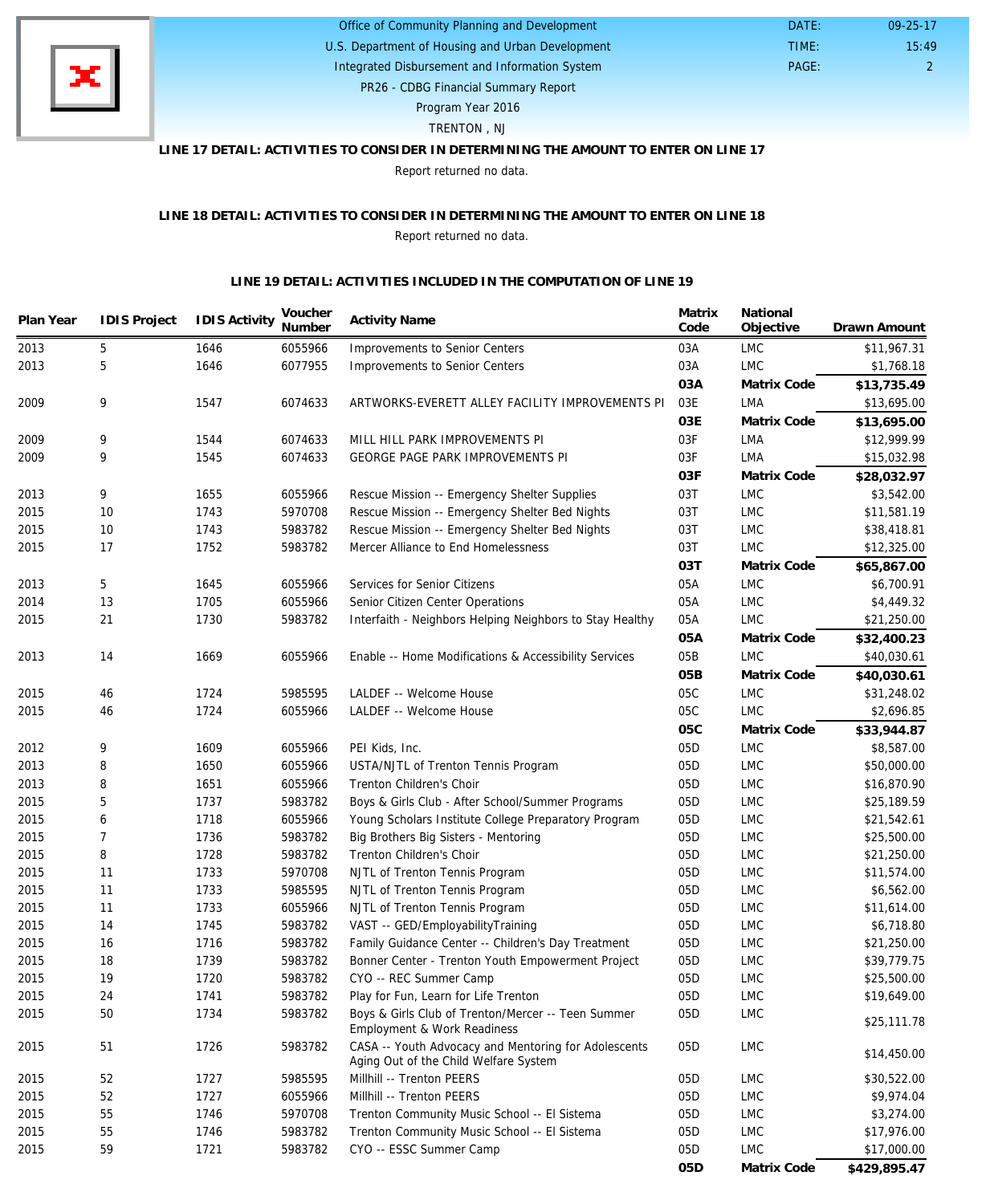

#### Office of Community Planning and Development DATE:

U.S. Department of Housing and Urban Development Integrated Disbursement and Information System

PAGE: 3 15:49

09-25-17

TIME:

PR26 - CDBG Financial Summary Report

# Program Year 2016

## TRENTON , NJ

| Plan Year | <b>IDIS Project</b> | <b>IDIS Activity</b> | Voucher<br>Number | <b>Activity Name</b>                                                          | Matrix<br>Code   | National<br>Objective | Drawn Amount   |
|-----------|---------------------|----------------------|-------------------|-------------------------------------------------------------------------------|------------------|-----------------------|----------------|
| 2015      | 12                  | 1742                 | 6055966           | Shiloh CDC -- Ready to Launch                                                 | 05H              | <b>LMC</b>            | \$23,617.00    |
| 2015      | 53                  | 1722                 | 5983782           | Homefront -- Hire Expectations                                                | 05H              | <b>LMC</b>            | \$34,000.00    |
|           |                     |                      |                   |                                                                               | 05H              | Matrix Code           | \$57,617.00    |
| 2015      | 54                  | 1719                 | 5985595           | PEI - Comprehensive Juvenile Offenders Outreach Services<br>(CJOOS) Program   | 051              | <b>LMC</b>            | \$34,000.00    |
|           |                     |                      |                   |                                                                               | 051              | Matrix Code           | \$34,000.00    |
| 2015      | 23                  | 1715                 | 5983782           | YMCA After School Academic Success                                            | 05L              | <b>LMC</b>            | \$34,000.00    |
|           |                     |                      |                   |                                                                               | O <sub>5</sub> L | Matrix Code           | \$34,000.00    |
| 2012      | 5                   | 1603                 | 6055966           | <b>Trenton Health Clinic</b>                                                  | 05M              | <b>LMC</b>            | \$17,304.23    |
| 2013      | $\overline{7}$      | 1648                 | 6055966           | <b>Trenton Health Clinic</b>                                                  | 05M              | <b>LMC</b>            | \$2,783.24     |
| 2014      | 14                  | 1706                 | 6055966           | <b>Trenton Health Clinic Operations</b>                                       | 05M              | <b>LMC</b>            | \$766.80       |
|           |                     |                      |                   |                                                                               | 05M              | Matrix Code           | \$20,854.27    |
| 2015      | 9                   | 1732                 | 5970708           | The Crisis Ministry - Homelessness Prevention                                 | 05Q              | <b>LMC</b>            | \$17,143.80    |
| 2015      | 9                   | 1732                 | 5983782           | The Crisis Ministry - Homelessness Prevention                                 | 05Q              | LMC                   | \$25,356.20    |
|           |                     |                      |                   |                                                                               | 05Q              | Matrix Code           | \$42,500.00    |
| 2015      | 9                   | 1731                 | 5983782           | The Crisis Ministry -- Housing Stability Case Management<br>(Shallow Subsidy) | 05S              | LMH                   | \$42,500.00    |
|           |                     |                      |                   |                                                                               | 05S              | Matrix Code           | \$42,500.00    |
| 2015      | 20                  | 1725                 | 6055966           | Isles -- Urban Agriculture                                                    | 05W              | <b>LMA</b>            | \$34,000.00    |
| 2015      | 58                  | 1729                 | 5970708           | TASK -- Meal Service Program                                                  | 05W              | <b>LMC</b>            | \$8,500.00     |
|           |                     |                      |                   |                                                                               | 05W              | Matrix Code           | \$42,500.00    |
| 2012      | 3                   | 1600                 | 6055966           | Housing Rehabilitation Program                                                | 14A              | <b>LMH</b>            | \$48,005.00    |
| 2013      | 3                   | 1643                 | 6055966           | Housing Rehabilitation Program                                                | 14A              | <b>LMH</b>            | \$157,630.96   |
| 2013      | 3                   | 1643                 | 6077955           | Housing Rehabilitation Program                                                | 14A              | LMH                   | \$3,368.00     |
| 2015      | 15                  | 1735                 | 5983782           | <b>Isles ReHEET</b>                                                           | 14A              | <b>LMH</b>            | \$68,000.00    |
| 2015      | 25                  | 1740                 | 6055966           | Enable -- Home Modifications & Accessibility Services                         | 14A              | <b>LMH</b>            | \$12,206.68    |
|           |                     |                      |                   |                                                                               | 14A              | Matrix Code           | \$289,210.64   |
| 2011      | 8                   | 1579                 | 6055966           | HOMEOWNER REHABILITATION                                                      | 14D              | <b>LMH</b>            | \$25,034.12    |
|           |                     |                      |                   |                                                                               | 14D              | Matrix Code           | \$25,034.12    |
| 2014      | 12                  | 1704                 | 6056322           | Housing Rehabilitation Administration -- Soft Costs                           | 14H              | <b>LMH</b>            | \$75,072.42    |
|           |                     |                      |                   |                                                                               | 14H              | Matrix Code           | \$75,072.42    |
| Total     |                     |                      |                   |                                                                               |                  |                       | \$1,320,890.09 |

### **LINE 27 DETAIL: ACTIVITIES INCLUDED IN THE COMPUTATION OF LINE 27**

| Plan Year | <b>IDIS Project</b> | <b>IDIS Activity</b> | Voucher<br>Number | <b>Activity Name</b>                                     | Matrix<br>Code  | National<br>Objective | <b>Drawn Amount</b> |
|-----------|---------------------|----------------------|-------------------|----------------------------------------------------------|-----------------|-----------------------|---------------------|
| 2013      | 9                   | 1655                 | 6055966           | Rescue Mission -- Emergency Shelter Supplies             | 03T             | <b>LMC</b>            | \$3,542.00          |
| 2015      | 10                  | 1743                 | 5970708           | Rescue Mission -- Emergency Shelter Bed Nights           | 03T             | <b>LMC</b>            | \$11,581.19         |
| 2015      | 10                  | 1743                 | 5983782           | Rescue Mission -- Emergency Shelter Bed Nights           | 03T             | <b>LMC</b>            | \$38,418.81         |
| 2015      | 17                  | 1752                 | 5983782           | Mercer Alliance to End Homelessness                      | 03T             | <b>LMC</b>            | \$12,325.00         |
|           |                     |                      |                   |                                                          | 03T             | Matrix Code           | \$65,867.00         |
| 2013      | 5                   | 1645                 | 6055966           | Services for Senior Citizens                             | 05A             | <b>LMC</b>            | \$6,700.91          |
| 2014      | 13                  | 1705                 | 6055966           | Senior Citizen Center Operations                         | 05A             | <b>LMC</b>            | \$4,449.32          |
| 2015      | 21                  | 1730                 | 5983782           | Interfaith - Neighbors Helping Neighbors to Stay Healthy | 05A             | <b>LMC</b>            | \$21,250.00         |
|           |                     |                      |                   |                                                          | 05A             | Matrix Code           | \$32,400.23         |
| 2013      | 14                  | 1669                 | 6055966           | Enable -- Home Modifications & Accessibility Services    | 05B             | <b>LMC</b>            | \$40,030.61         |
|           |                     |                      |                   |                                                          | 05B             | Matrix Code           | \$40,030.61         |
| 2015      | 46                  | 1724                 | 5985595           | LALDEF -- Welcome House                                  | 05C             | <b>LMC</b>            | \$31,248.02         |
| 2015      | 46                  | 1724                 | 6055966           | LALDEF -- Welcome House                                  | 05C             | <b>LMC</b>            | \$2,696.85          |
|           |                     |                      |                   |                                                          | 05C             | Matrix Code           | \$33,944.87         |
| 2012      | 9                   | 1609                 | 6055966           | PEI Kids, Inc.                                           | 05D             | <b>LMC</b>            | \$8,587.00          |
| 2013      | 8                   | 1650                 | 6055966           | USTA/NJTL of Trenton Tennis Program                      | 05D             | <b>LMC</b>            | \$50,000.00         |
| 2013      | 8                   | 1651                 | 6055966           | Trenton Children's Choir                                 | 05D             | <b>LMC</b>            | \$16,870.90         |
| 2015      | 5                   | 1737                 | 5983782           | Boys & Girls Club - After School/Summer Programs         | 05 <sub>D</sub> | <b>LMC</b>            | \$25,189.59         |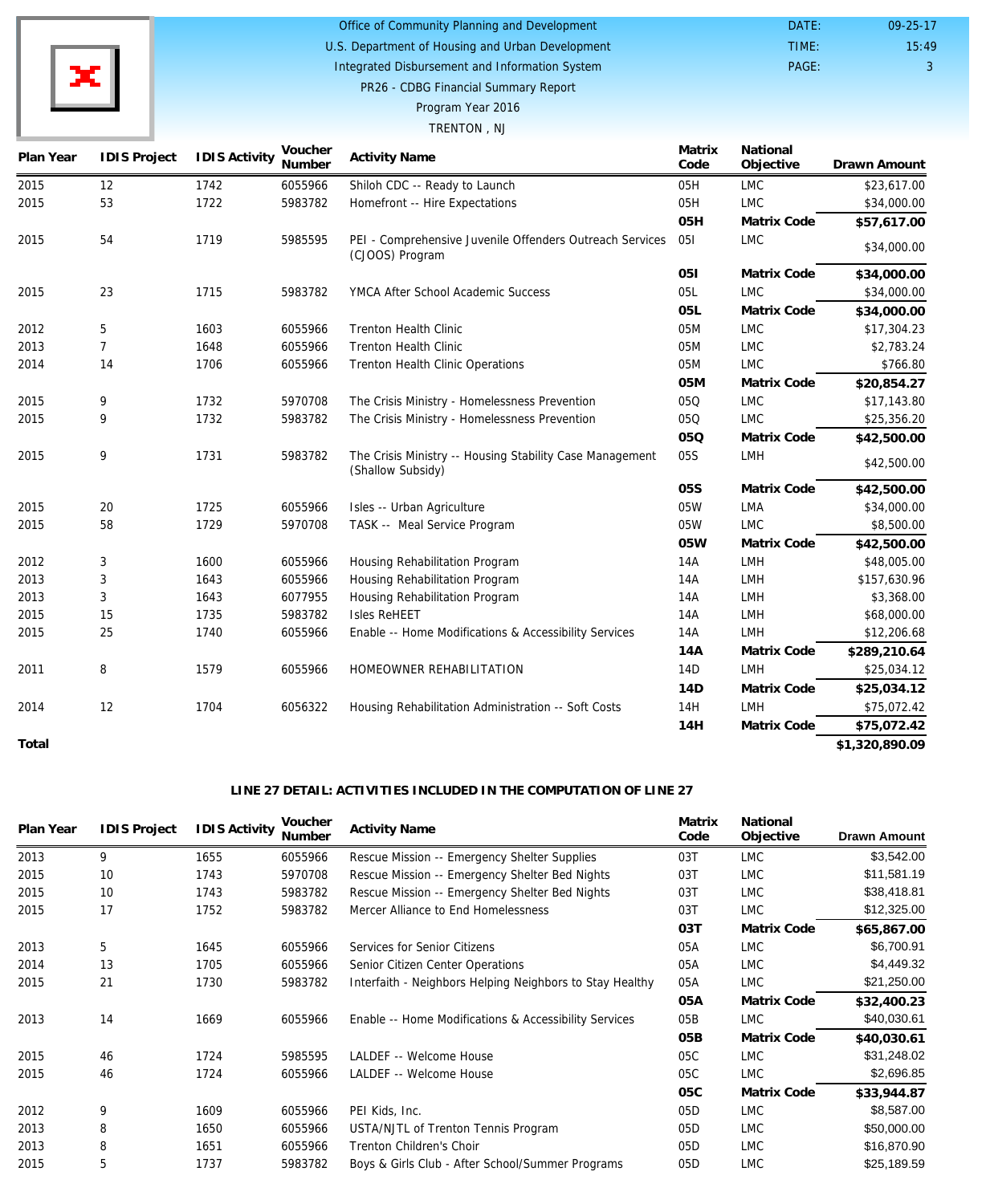## Office of Community Planning and Development

U.S. Department of Housing and Urban Development Integrated Disbursement and Information System

PAGE: 4 15:49

09-25-17

 DATE: TIME:

PR26 - CDBG Financial Summary Report

## Program Year 2016

#### TRENTON , NJ

| Plan Year | <b>IDIS Project</b> | <b>IDIS Activity</b> | Voucher<br>Number | <b>Activity Name</b>                                                                          | Matrix<br>Code | National<br>Objective | <b>Drawn Amount</b> |
|-----------|---------------------|----------------------|-------------------|-----------------------------------------------------------------------------------------------|----------------|-----------------------|---------------------|
| 2015      | 6                   | 1718                 | 6055966           | Young Scholars Institute College Preparatory Program                                          | 05D            | <b>LMC</b>            | \$21,542.61         |
| 2015      | $\overline{7}$      | 1736                 | 5983782           | Big Brothers Big Sisters - Mentoring                                                          | 05D            | <b>LMC</b>            | \$25,500.00         |
| 2015      | 8                   | 1728                 | 5983782           | Trenton Children's Choir                                                                      | 05D            | <b>LMC</b>            | \$21,250.00         |
| 2015      | 11                  | 1733                 | 5970708           | NJTL of Trenton Tennis Program                                                                | 05D            | <b>LMC</b>            | \$11,574.00         |
| 2015      | 11                  | 1733                 | 5985595           | NJTL of Trenton Tennis Program                                                                | 05D            | <b>LMC</b>            | \$6,562.00          |
| 2015      | 11                  | 1733                 | 6055966           | NJTL of Trenton Tennis Program                                                                | 05D            | <b>LMC</b>            | \$11,614.00         |
| 2015      | 14                  | 1745                 | 5983782           | VAST -- GED/EmployabilityTraining                                                             | 05D            | <b>LMC</b>            | \$6,718.80          |
| 2015      | 16                  | 1716                 | 5983782           | Family Guidance Center -- Children's Day Treatment                                            | 05D            | <b>LMC</b>            | \$21,250.00         |
| 2015      | 18                  | 1739                 | 5983782           | Bonner Center - Trenton Youth Empowerment Project                                             | 05D            | <b>LMC</b>            | \$39,779.75         |
| 2015      | 19                  | 1720                 | 5983782           | CYO -- REC Summer Camp                                                                        | 05D            | <b>LMC</b>            | \$25,500.00         |
| 2015      | 24                  | 1741                 | 5983782           | Play for Fun, Learn for Life Trenton                                                          | 05D            | <b>LMC</b>            | \$19,649.00         |
| 2015      | 50                  | 1734                 | 5983782           | Boys & Girls Club of Trenton/Mercer -- Teen Summer<br>Employment & Work Readiness             | 05D            | <b>LMC</b>            | \$25,111.78         |
| 2015      | 51                  | 1726                 | 5983782           | CASA -- Youth Advocacy and Mentoring for Adolescents<br>Aging Out of the Child Welfare System | 05D            | <b>LMC</b>            | \$14,450.00         |
| 2015      | 52                  | 1727                 | 5985595           | Millhill -- Trenton PEERS                                                                     | 05D            | <b>LMC</b>            | \$30,522.00         |
| 2015      | 52                  | 1727                 | 6055966           | Millhill -- Trenton PEERS                                                                     | 05D            | <b>LMC</b>            | \$9,974.04          |
| 2015      | 55                  | 1746                 | 5970708           | Trenton Community Music School -- El Sistema                                                  | 05D            | <b>LMC</b>            | \$3,274.00          |
| 2015      | 55                  | 1746                 | 5983782           | Trenton Community Music School -- El Sistema                                                  | 05D            | <b>LMC</b>            | \$17,976.00         |
| 2015      | 59                  | 1721                 | 5983782           | CYO -- ESSC Summer Camp                                                                       | 05D            | <b>LMC</b>            | \$17,000.00         |
|           |                     |                      |                   |                                                                                               | 05D            | Matrix Code           | \$429,895.47        |
| 2015      | 12                  | 1742                 | 6055966           | Shiloh CDC -- Ready to Launch                                                                 | 05H            | <b>LMC</b>            | \$23,617.00         |
| 2015      | 53                  | 1722                 | 5983782           | Homefront -- Hire Expectations                                                                | 05H            | <b>LMC</b>            | \$34,000.00         |
|           |                     |                      |                   |                                                                                               | 05H            | Matrix Code           | \$57,617.00         |
| 2015      | 54                  | 1719                 | 5985595           | PEI - Comprehensive Juvenile Offenders Outreach Services<br>(CJOOS) Program                   | 051            | <b>LMC</b>            | \$34,000.00         |
|           |                     |                      |                   |                                                                                               | 051            | Matrix Code           | \$34,000.00         |
| 2015      | 23                  | 1715                 | 5983782           | YMCA After School Academic Success                                                            | 05L            | <b>LMC</b>            | \$34,000.00         |
|           |                     |                      |                   |                                                                                               | 05L            | Matrix Code           | \$34,000.00         |
| 2012      | 5                   | 1603                 | 6055966           | Trenton Health Clinic                                                                         | 05M            | <b>LMC</b>            | \$17,304.23         |
| 2013      | $\overline{7}$      | 1648                 | 6055966           | <b>Trenton Health Clinic</b>                                                                  | 05M            | <b>LMC</b>            | \$2,783.24          |
| 2014      | 14                  | 1706                 | 6055966           | Trenton Health Clinic Operations                                                              | 05M            | <b>LMC</b>            | \$766.80            |
|           |                     |                      |                   |                                                                                               | 05M            | Matrix Code           | \$20,854.27         |
| 2015      | 9                   | 1732                 | 5970708           | The Crisis Ministry - Homelessness Prevention                                                 | 05Q            | <b>LMC</b>            | \$17,143.80         |
| 2015      | 9                   | 1732                 | 5983782           | The Crisis Ministry - Homelessness Prevention                                                 | 05Q            | <b>LMC</b>            | \$25,356.20         |
|           |                     |                      |                   |                                                                                               | 05Q            | Matrix Code           | \$42,500.00         |
| 2015      | 9                   | 1731                 | 5983782           | The Crisis Ministry -- Housing Stability Case Management<br>(Shallow Subsidy)                 | 05S            | LMH                   | \$42,500.00         |
|           |                     |                      |                   |                                                                                               | 05S            | Matrix Code           | \$42,500.00         |
| 2015      | 20                  | 1725                 | 6055966           | Isles -- Urban Agriculture                                                                    | 05W            | LMA                   | \$34,000.00         |
| 2015      | 58                  | 1729                 | 5970708           | TASK -- Meal Service Program                                                                  | 05W            | <b>LMC</b>            | \$8,500.00          |
|           |                     |                      |                   |                                                                                               | 05W            | Matrix Code           | \$42,500.00         |
| Total     |                     |                      |                   |                                                                                               |                |                       | \$876,109.45        |

## **LINE 37 DETAIL: ACTIVITIES INCLUDED IN THE COMPUTATION OF LINE 37**

| Plan Year | IDIS Project IDIS Activity Voucher |      |         | Activity Name                                    | Matrix<br>Code | National<br>Objective | <b>Drawn Amount</b> |
|-----------|------------------------------------|------|---------|--------------------------------------------------|----------------|-----------------------|---------------------|
| 2008      |                                    | 1538 | 6074633 | ADMIN FOR EXCESS PI                              | 21A            |                       | \$86.46             |
| 2014      |                                    | 1640 | 6055966 | Administration                                   | 21A            |                       | \$917.45            |
| 2015      | 45                                 | 1780 | 6055970 | Administrative Costs for Program Income Projects | 21A            |                       | \$59,981.25         |
|           |                                    |      |         |                                                  | 21A            | Matrix Code           | \$60,985.16         |

**\$60,985.16**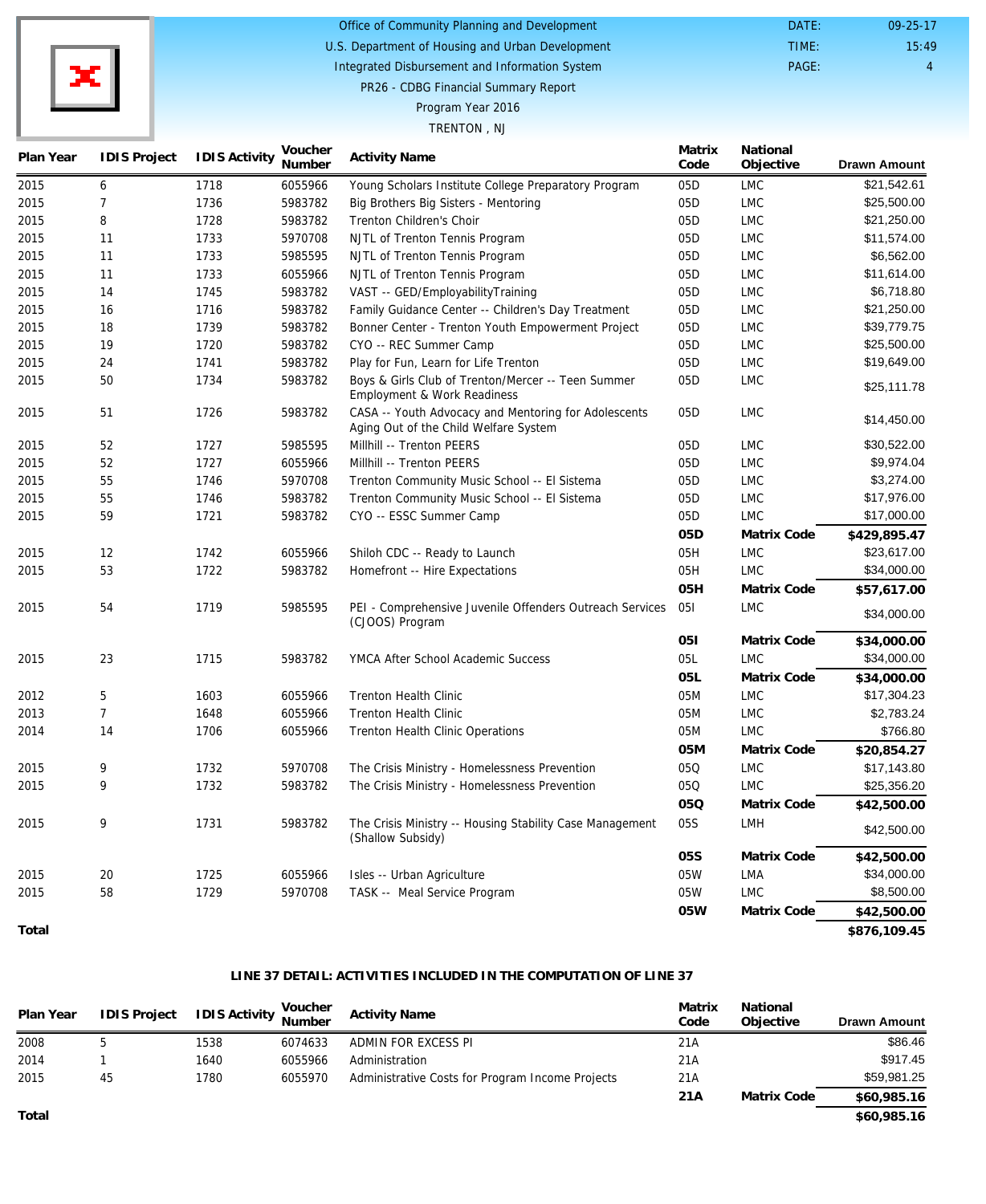**2. Citizen Participation – Public Hearing Notice**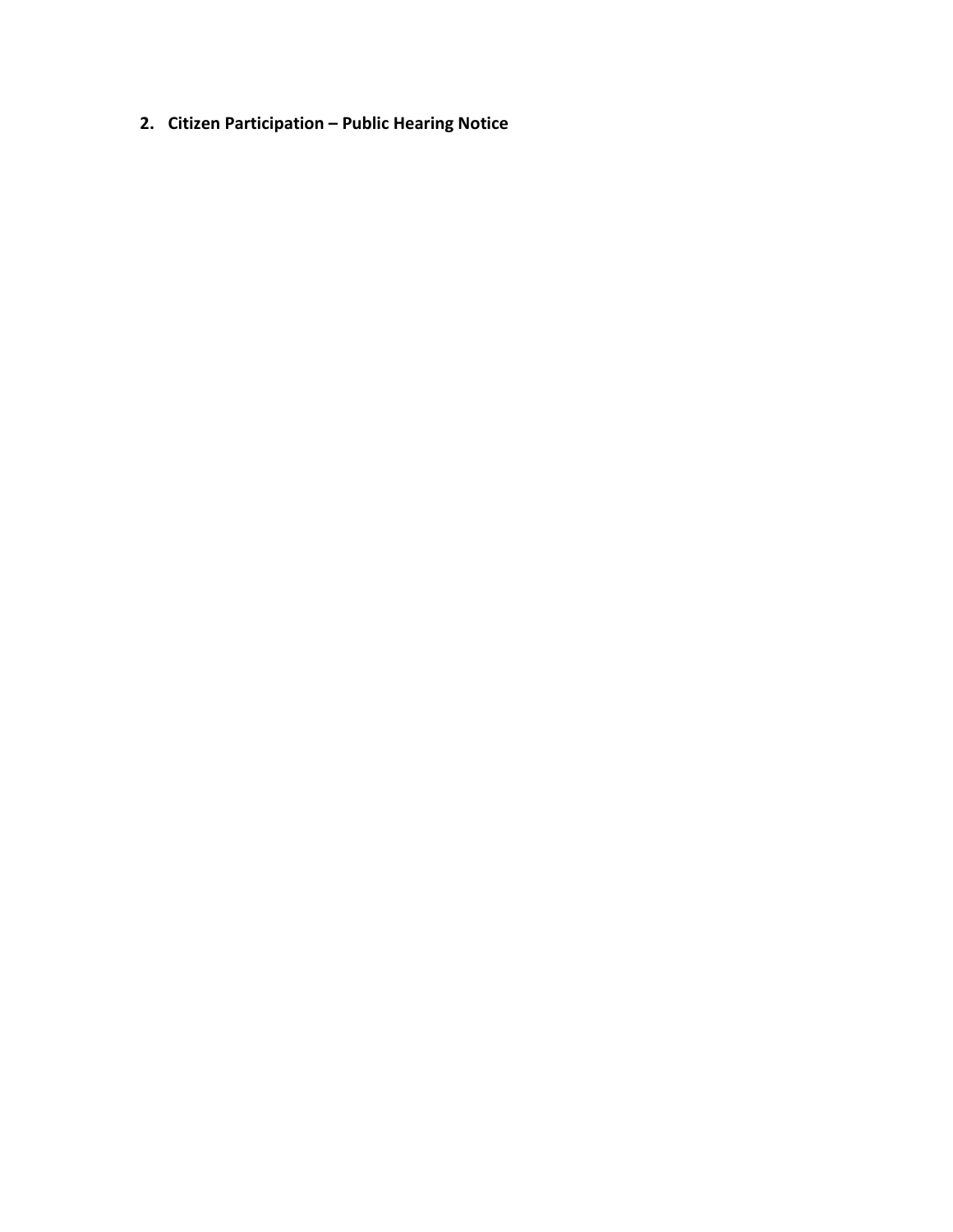# **City of Trenton REQUEST FOR PUBLIC COMMENT<br>FY 2016 CONSOLIDATED ANNUAL<br>AND EVALUATION REPORT (CAPER)<br>(from 7/1/2016 - 6/30/2017)**

The City of Trenton has prepared the FY 2016<br>CAPER in accordance with Title I of the Na-<br>tional Affordable Housing Act of 1990, P.L.<br>101-625, and the regulations at 24 CFR Part<br>91.250. The City of Trenton's Department of<br>H

The report information includes: 1) Details of<br>funds received from HUD for the Community<br>Development Block Grant (CDBG) Program,<br>the HOME Investment Partnerships Program<br>(HOME), and the Emergency Solutions Grant<br>(ESG) Prog

nj.com/realestate

njim

ders will be furnished with a copy of the draw-<br>ings and specifications by the Engineer, on<br>proper notice and payment of cost of prepara-<br>tion in the amount of \$50.00. There will be an optional pre-bid meeting on Wednesday, Sep-<br>tember 20, 2017 at 10:00 AM at the Princeton<br>Farms Pumping Station located at 232<br>Pennington Rocky Hill Road, Hopewell Town-<br>ship, NJ 08560. All prospective bidders are<br>strongly

Bids must be made on standard proposal<br>forms, in the manner designated therein, and<br>required by the specifications, must be en-<br>closed in sealed envelopes, bearing the name<br>and address of the bidder and the name of<br>the pro

**RENTING?** Gain insight into rental living.

# tion of the progress made in addressing iden-tified priority needs and objectives.

In addition, the regulations at 24 CFR 91.105<br>require a public comment period of not less<br>than 15 days. Therefore, the City is making<br>this report available to the public for comment<br>between September 11, 2017 and September

This report will be submitted to the Dep ment of Housing and Urban Development on<br>September 28, 2017. Any comments received<br>after this report is submitted will be forward-<br>ed to HUD to be made a part of the report.<br>9/11/2017 THE TIMES \$30.16

## **TOWNSHIP OF HOPEWELL ADVERTISEMENT FOR BID**

Notice is hereby given that the Township of<br>Hopewell will receive bids at 10:00 a.m. on,<br>Wednesday, September 27,2017 in the<br>Hopewell Township Municipal Building, 201<br>Washington Crossing - Pennington Road, Ti-<br>tusville, Ne

 $\frac{1}{2}$  in the consolidated Plan; and  $\frac{1}{2}$ Paul E. Pogorzelski, Administrator 9/11/2017 THE TIMES \$41.76

# **BID B17-04 PRINCETON FARMS SEWER PUMP STATION REHABILITATION**

The major constructions include but are not<br>limited to: Replacement of two (2) sewage<br>pumps with new concrete work in the<br>weetwell, removal and disposal of the 2 exist-<br>ing sewage pumps, removal of the seal water<br>shown on

Proposals must be submitted to the Township<br>Clerk, or her representative, not later than<br>10:00 a.m. on Wednesday, September 27,<br>2017. Drawings, specifications and forms of<br>bid, contract and bond for the proposed work,<br>prep

Bidders must comply with the regulations of N.J.S.A. 10:5-31 et seq and N.J.A.C. 17:27. The Township of lawrence reserves the right to ac-cept or reject any and all bids for the above listed items in whole and/or part may waive informalities that the Township may, in its sole discretion, deem to be in the Township's<br>best interest.<br>Bidders must also comply, if applicable, with<br>P.L. 1999 c. 238, "The Public Works Contractor<br>Registration Act". "Public Works" is defined as<br>the construction. de

Superior Court of New Jersey,<br>Chancery Division<br>MERCER County<br>NOTICE TO ABSENT DEFENDANT<br>NOTICE TO ABSENT DEFENDANT<br>(L.S.) STATE OF NEW JERSEY TO:<br>JEFFREY HOFFMAN

NOTICE OF PLAINTIFF'S INTENTION TO PRO-<br>CEED SUMMARILY FOR ENTRY OF A RESIDEN-<br>TIAL FORECLOSURE JUDGMENT BECAUSE THE<br>PROPERTY IS VACANT AND ABANDONED<br>TO: WAYNE BOWLES; KATHLEEN BOWLES<br>Address: 101 STURWOOD WAY, LAWRENCE<br>TO

The lender is seeking on the return date set in<br>this order, or on any adjourned date stime this court, to proceed summarily for entry of a<br>residential forcelosure judgment because theorem<br>property is vacant and abandoned.

Bidders are required to conform to all provi-sions of the Local Public Contracts Law, the Prevailing Wage Act, and the requirements of P.L.1975, C.127.

By order of the Township of Hopewell Committee.

NOTICE OF BID Township of Lawrence County of Mercer Notice is hereby given that sealed bids will be received and publicly opened and read at the

monly known as 171 MILTON AVENUE, TREN-<br>TON, New Jersey and known as LOT 30 F/K/A P507 BLOCK 2494 F/K/A 310 on the tax map of<br>Mortgage Book 09845 at Page was recorded in<br>Mortgage Book 09845 at Page 0313 in the re-<br>Cords of

3. Bid Bond/Consent of Surety 4. Disclosure of Ownership Statement 5. Contractors Qualification Statement 6. Evidence of Public Works Contractor Regis-

tration

7. Sub-contractor List



Superior Court of New Jersey,<br>Chancery Division<br>Interactory Online<br>Interaction Formulation Consection<br>NOTICE TO ABSENT DEFENDANT<br>(L.S.) STATE OF NEW JERSEY TO:<br>DAVID E. SWANHART, PENELOPE PENNY<br>SWANHART, MR. SWANHART, SPOU

YOU ARE HEREBY SUMMONDED AND REQUIRED<br>
to serve upon RAS Citron, LLC, plaintiff's attor-<br>
neys, whose address is 130 Clinton Road,<br>
suite 202, Fairfield, NJ 07004, an Answer to<br>
the Complaint fiied in a Civil Action, in wh

nj.com/realestate

njin

**MOVING?** Follow the blog packed with moving tips.

Sell your extra stuff in the Classifieds. Visit nj.com/

placead

to run in

Print and Online

**Remodeling?**

EAST WINDSOR TOWNSHIP

NOTICE TO BIDDERS

NOTICE is hereby given that sealed bids for the Purchase of new 2018<br>Full Size Sport Utility Vehicle will be received by the East Windsor<br>Township Municipal Clerk's Office on Thursday, October 12, 2017, at<br>11:00 a.m. preva

due on the note and mortgage, together with<br>interest, advances, and costs;<br>near and foreclose the defendants, and each<br>of them, of all equity of redemption in and to<br>the property being foreclosed upor;<br>E. Adjudge that the

Specifications and bid forms are on file in the office of the Municipal Clerk and may be obtained by prospective bidders at said office during regular business hours - 8:30 a.m. to 4:30 p.m. Monday through Friday.

All bids must be accompanied by a certified check, cashier's check, or<br>bid bond in the amount of 10% of the bid, but not in excess of<br>\$20,000. Bids must be in a sealed envelope addressed to the "EAST<br>WINDSOR MUNICIPAL CLER

All bidders are required to comply with the requirements of N.J.S.A. 10:5-31 et seq and N.J.A.C. 17:27, as described in the specifications.

The Township of East Windsor reserves the right to reject any and all bids and to waive informalities as the interest of the Township may require.

By order of the Township Council of the Township of East Windsor, Mercer County, New Jersey.

JANICE S. MIRONOV, Mayor Kelly Lettera, Acting Municipal Clerk

Date: SEPTEMBER 11, 2017 9/11/2017 THE TIMES \$32.19

court may determine: A. That the residential property that is the subject of this foreclosure action is vacant and abandoned as defined by N.J.S.A. 2A:50-

73; B.Fix the amount due the Plaintiff on the Note and Mortgage; C.Direct that the Plaintiff be paid the amount due on the note and mortgage, together with

shall be in a minimum of 14-Point font and shall state:

To:<br>TENANT/OCCUPANT<br>415 BUTTONWOOD STREET<br>TRENTON (HAMILTON TOWNSHIP) NJ 08619

WAYNE BOWLES 101 STURWOOD WAY LAWRENCE TOWNSHIP, NJ 08648

KATHLEEN BOWLES, HIS WIFE<br>LAWRENCE TOWNSHIP, NJ 08648<br>The lender is seeking on the return date set in<br>The lender is seeking on the return date set in

**Trea\$urein Your Basement?** Uncover those seldom used trinkets and turn them into treasure. Visit nj.com/placead to run in Print and Online

New Jersey Legal Services-Labor Counsel<br>The Delaware River Joint Toll Bridge Commis-<br>Sion, a transportation agency serving PA and<br>NJ, is seeking New Jersey Labor Counsel to<br>provide advice and services to the Commis-<br>sion o

The originally scheduled Recreation Advisory<br>Board meeting for September 18, 2017 at 7:00<br>p.m. at the Ewing Senior and Community Center has been relocated to the Hollowbrook<br>Community Center in Room 201 with the<br>same date

9/11/2017 THE TIMES \$23.78

Kim J. Macellaro, RMC Ewing Municipal Clerk

9/11/2017 THE TIMES \$6.96

ADDENDUM NO. ONE Notice is hereby given that on October 4, 2017 at 11:00 A.M. (Prevailing time), sealed propos-als will be opened and read in public by the Purchasing Agent in the Mercer County McDade Administration Building, 640 South Broad Street, Room 321, Trenton, New Jersey for: **ADVERTISING CONCESSION FOR THE TRENTON-MERCER AIRPORT CC2017-03**

Clarifications, amendments, additions, dele-tions, revisions and modifications are part of the Contract and change the original docu-ments only in the manner and to the extent

stated.

Respondents shall complete the Acknowl-edgement of Receipt of Addendum No. One and shall include the Acknowledgement with

their response.<br>Specifications and instructions may be ob-<br>stained by contacting the Department of Pur-<br>chasing at 609 989 6710 or on the Mercer<br>County Website at:<br>http://www.mercercounty.org/departments/p<br>urchasing/biddin

It is the responsibility of prospective respon-dent's to check this website for any addenda issued prior to the proposal opening. Failure to do so could result in the rejection of your

submission. Respondents are required to comply with the requirements of N.J.S.A.10:5-31 et seq. and N.J.A.C. 17:27.

Purchasing Department County of Mercer 609 989 6710 CC2017-03





Stephanie Kennedy Business Administrator/Board Secretary 9/11/17 THE TIMES \$7.54

**County of Mercer HOME Investment Partnerships Program**

this order, or on any adjourned date fixed by<br>the court, to proceed summarily for entry of a<br>residential forcelosure judgment because the<br>property is vacant and abandoned. If you fail<br>the papers on the application will be

to obtain an attorney you may communicate<br>with the Lawyer Referral Service of the County<br>of Venue and that if you cannot afford an at-<br>torney, you may communicate with the Legal<br>Services Office of the County of Venue. The<br>

**Annual Performance Report PUBLIC NOTICE**

Lawrence Township Municipal Building, lower<br>Conference Room, 2207 Lawrence Road, law-<br>cence Township NJ 08648 at 11:00 a.m. pre-<br>valing time on October 5, 2017 for the project<br>Known as Central Park Tennis Court Lighting.<br>T

The Mercer County HOME Consortium 2016 Program Year - HOME Investment Partnerships Program Annual Performance Report is available for public review and com-ment.

A copy of the 2016 Program Year - HOME In-<br>vestment Partnerships Program Annual Per-<br>formance Report draft will be available for fit-<br>teen (15) days beginning September 11, 2017<br>for public view at the Reference Desk of the

The Mercer County HOME Consortium con-<br>sists of twelve (11) constituent municipalities<br>which are: East Windsor Township, Ewing<br>Township, Hamilton Township, Hopewell Bor-<br>ough, Hopewell Township, Hightstown Bor-<br>ough, Lawre

Comments regarding the Annual Performance Report should be addressed to the Mercer County Office of Housing and Community De-velopment, 640 South Broad Street, Trenton, New Jersey 08650-0068, Room 109.

Mercer County Board of Chosen Freeholder

Edward M. Pattik Housing Director

Brian M. Hughes County Executive 9/11/2017 THE TIMES \$27.26

New Jersey Legal Services-General Counsel<br>The Delaware River Joint Toll Bridge Commis-<br>Sion, a transportation agency serving PA and<br>NJ, is seeking New Jersey General Counsel to<br>provide advice and services to the Commis-<br>si

The Princeton Board of Education will hold a<br>Board Community Session "Bagels with the<br>Board" on Friday, September 29, 2017, from<br>8:30 a.m. to 10:00 a.m. at the Valley Road Ad-<br>ministration Building, 25 Valley Road, Prince-



Sell your stuff in the Classifieds to make some cash.

> Visit nj.com/

placead to run in Print and Online

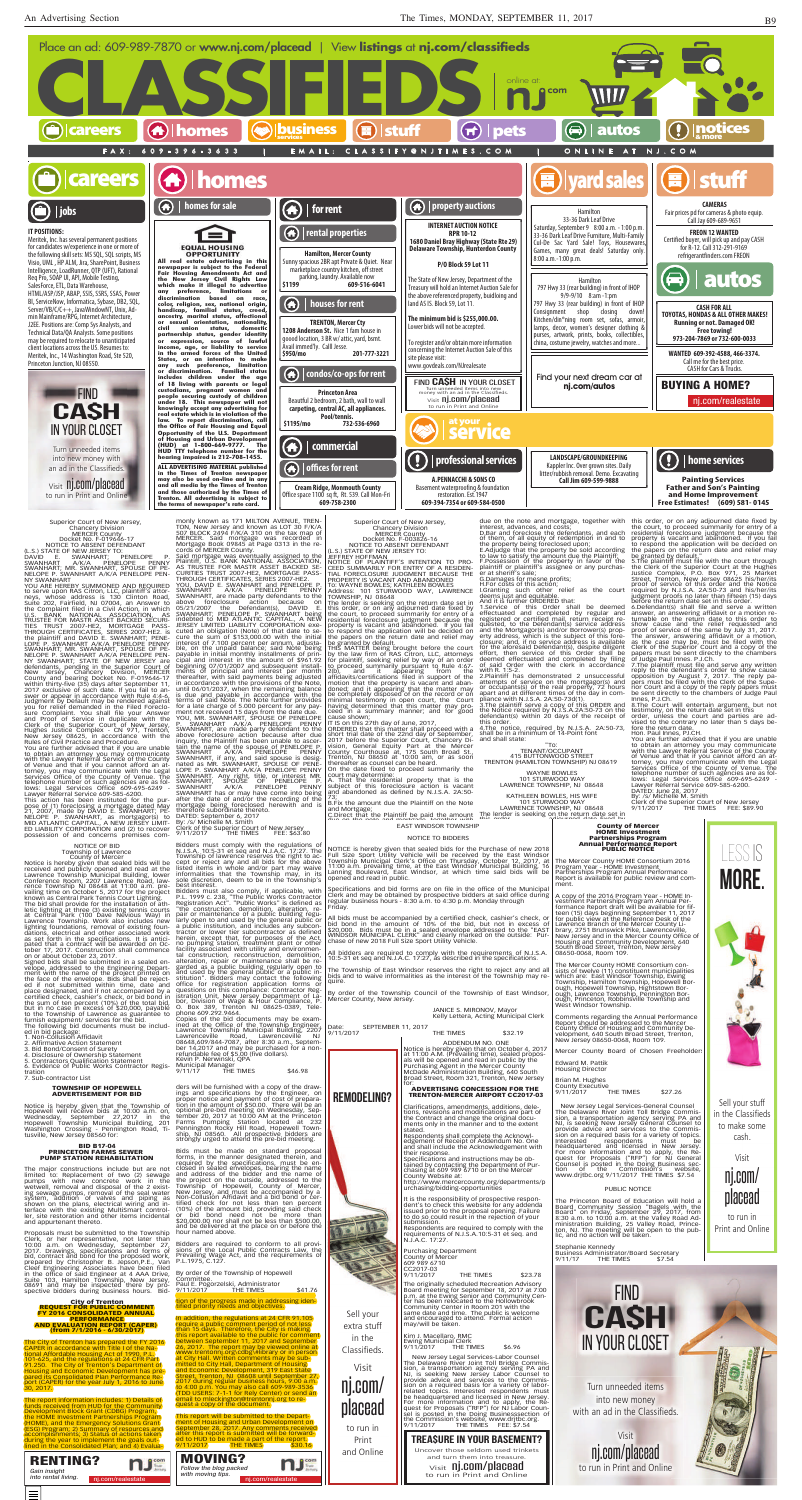**3. Section 3 Reports (ESG and CDBG)**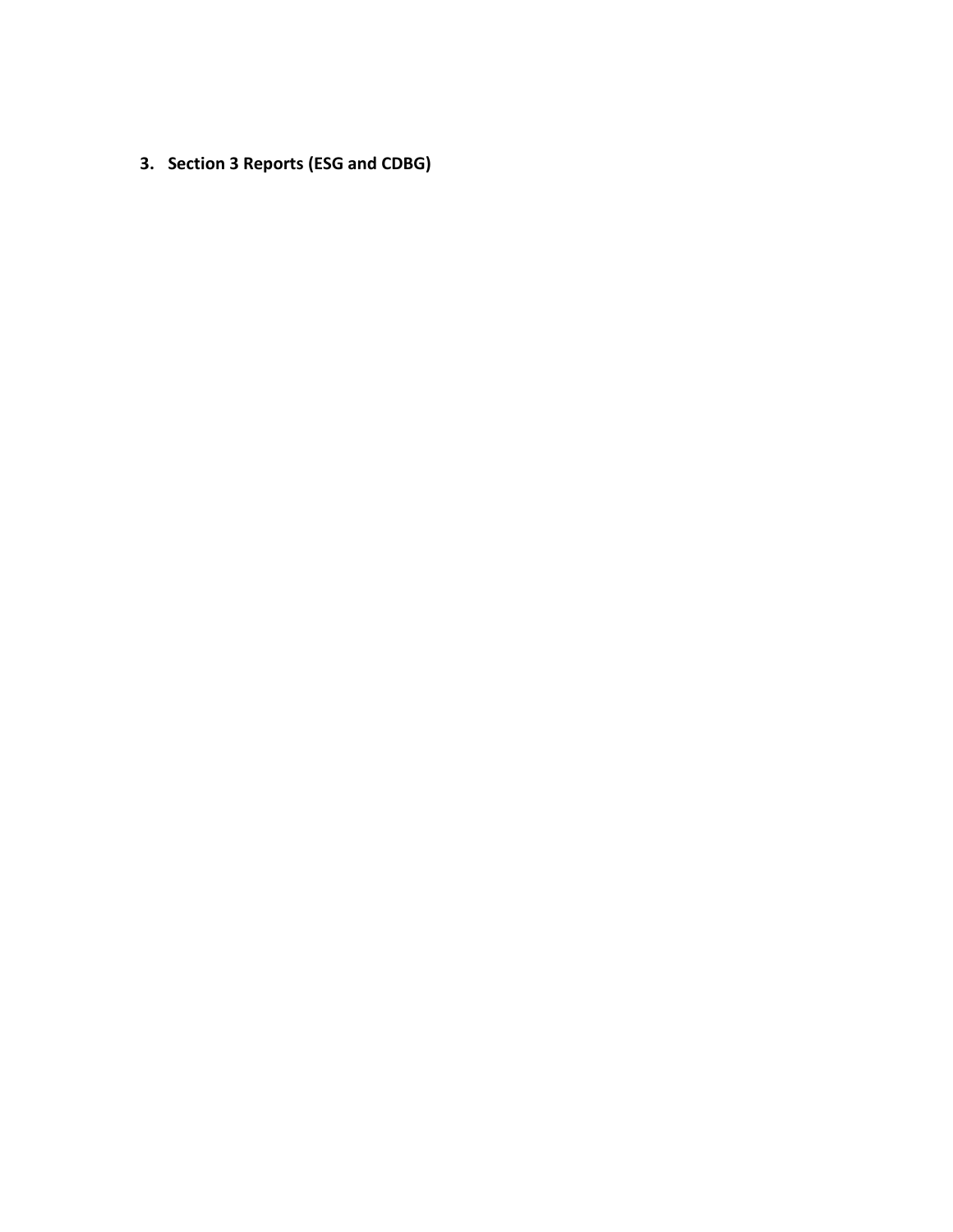

# **Section 3 Summary Report**

Economic Opportunities for Low- and Very Low-Income Persons **U.S. Department of Housing and Urban Development** Office of Fair Housing and Equal Opportunity

OMB Approval No. 2529-0043 (exp. 11/30/2018)

**Disbursement Agency**

CITY OF TRENTON

319 E STATE STREET, TRENTON, NJ 08608

21-6001242

# **Reporting Entity**

CITY OF TRENTON

319 E STATE STREET, TRENTON, NJ 08608

| Dollar Amount:         | \$194,230.45    |
|------------------------|-----------------|
| Contact Person:        | Marc Leckington |
| Date Report Submitted: | 09/12/2017      |

|             | <b>Reporting Period</b> | <b>Program Area Code</b> | Program Area Name               |
|-------------|-------------------------|--------------------------|---------------------------------|
| <b>From</b> |                         |                          |                                 |
| 7/1/16      | 6/30/17                 | <b>EMRG</b>              | <b>Emergency Shelter Grants</b> |

**The expenditure of these funds did not result in any covered contracts or new hires during the 12-month period selected.**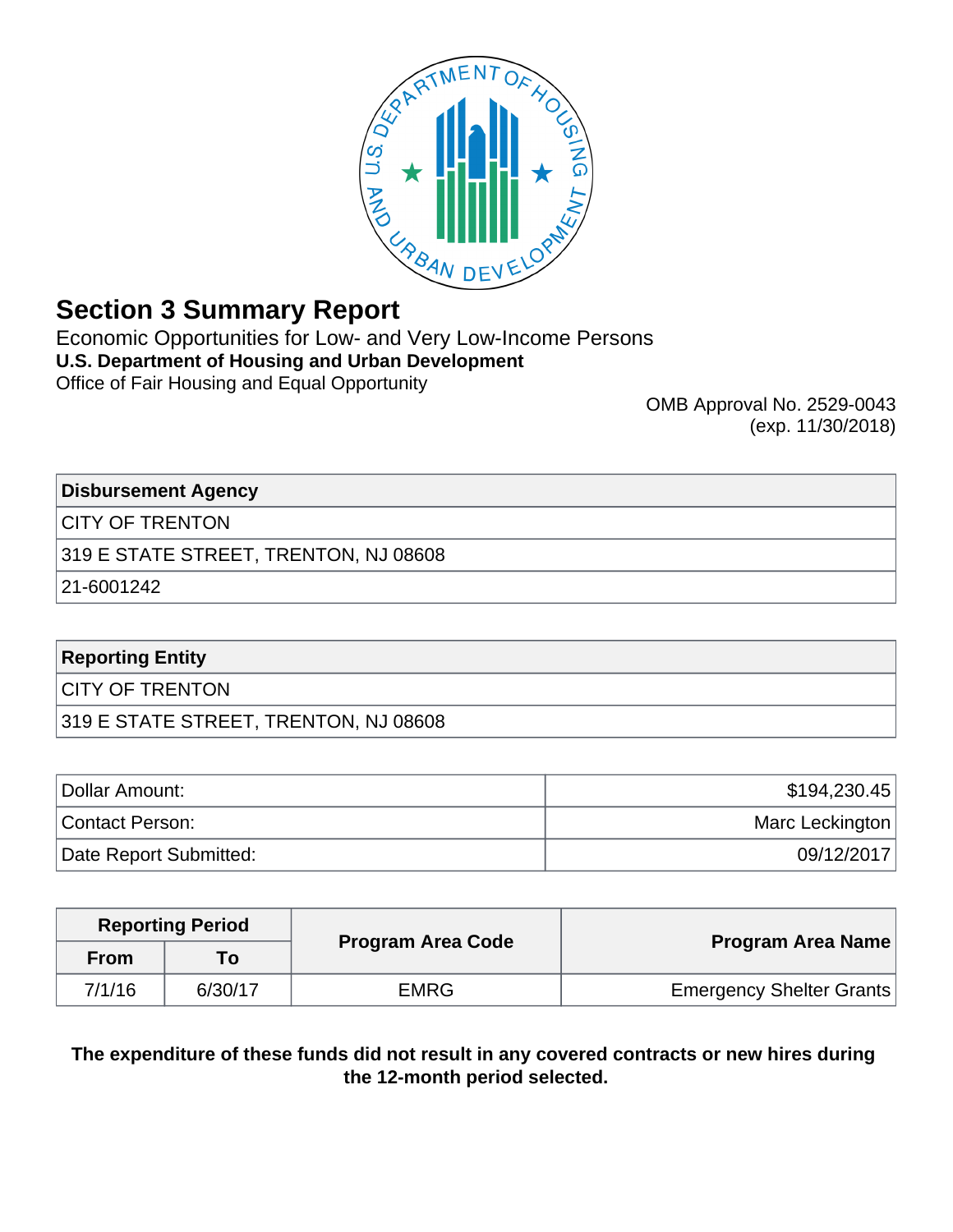

# **Section 3 Summary Report**

Economic Opportunities for Low- and Very Low-Income Persons **U.S. Department of Housing and Urban Development** Office of Fair Housing and Equal Opportunity

OMB Approval No. 2529-0043 (exp. 11/30/2018)

**Disbursement Agency**

CITY OF TRENTON

319 E STATE STREET, TRENTON, NJ 08608

21-6001242

# **Reporting Entity**

CITY OF TRENTON

319 E STATE STREET, TRENTON, NJ 08608

| Dollar Amount:         | \$433,208.92    |
|------------------------|-----------------|
| Contact Person:        | Marc Leckington |
| Date Report Submitted: | 09/12/2017      |

| Program Area Name                   | <b>Program Area Code</b> | <b>Reporting Period</b> |             |  |
|-------------------------------------|--------------------------|-------------------------|-------------|--|
|                                     |                          | To l                    | <b>From</b> |  |
| <b>Community Devel Block Grants</b> | CDB1                     | 6/30/16                 | 7/1/15      |  |

**The expenditure of these funds did not result in any covered contracts or new hires during the 12-month period selected.**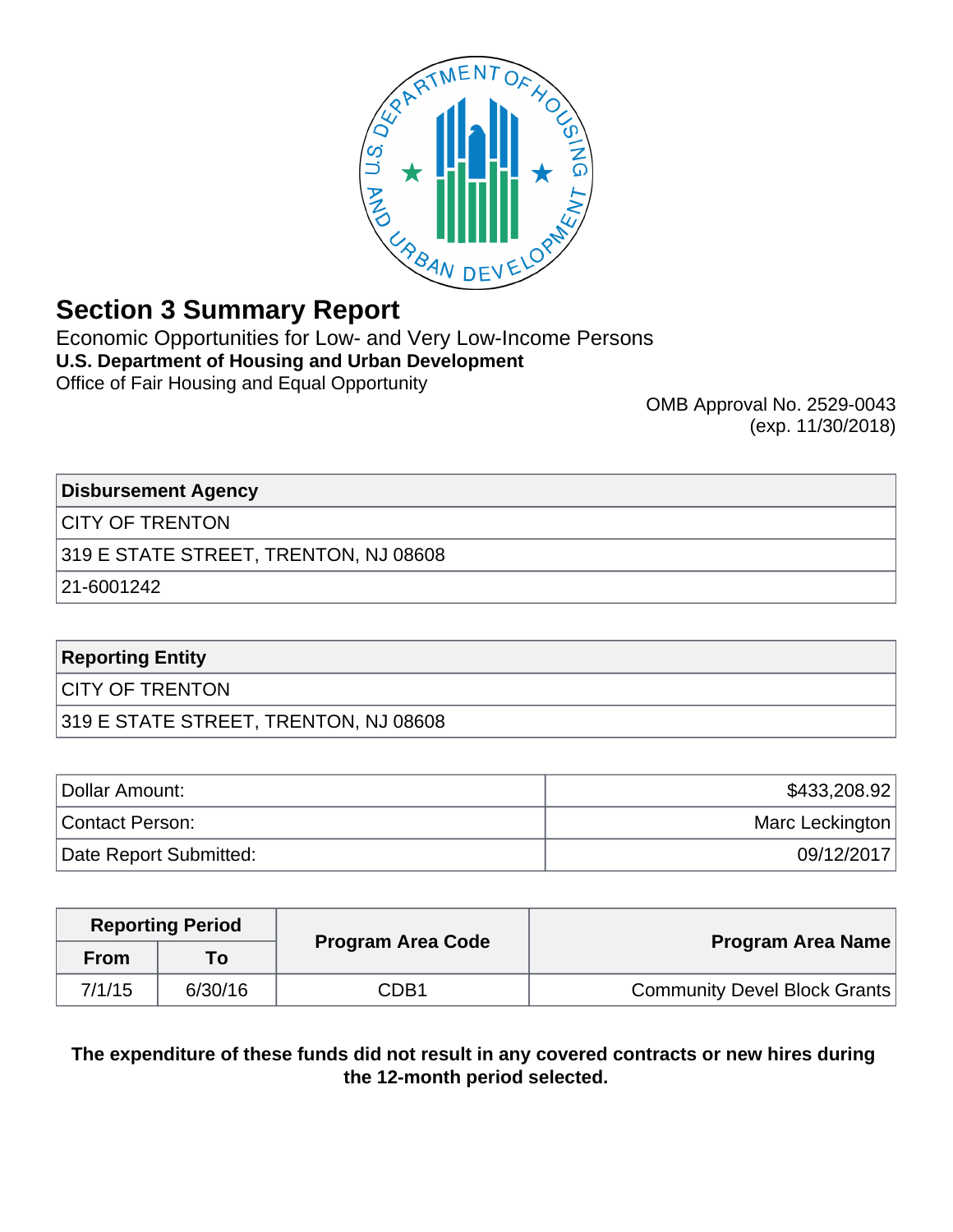# **4. ESG eCart Report**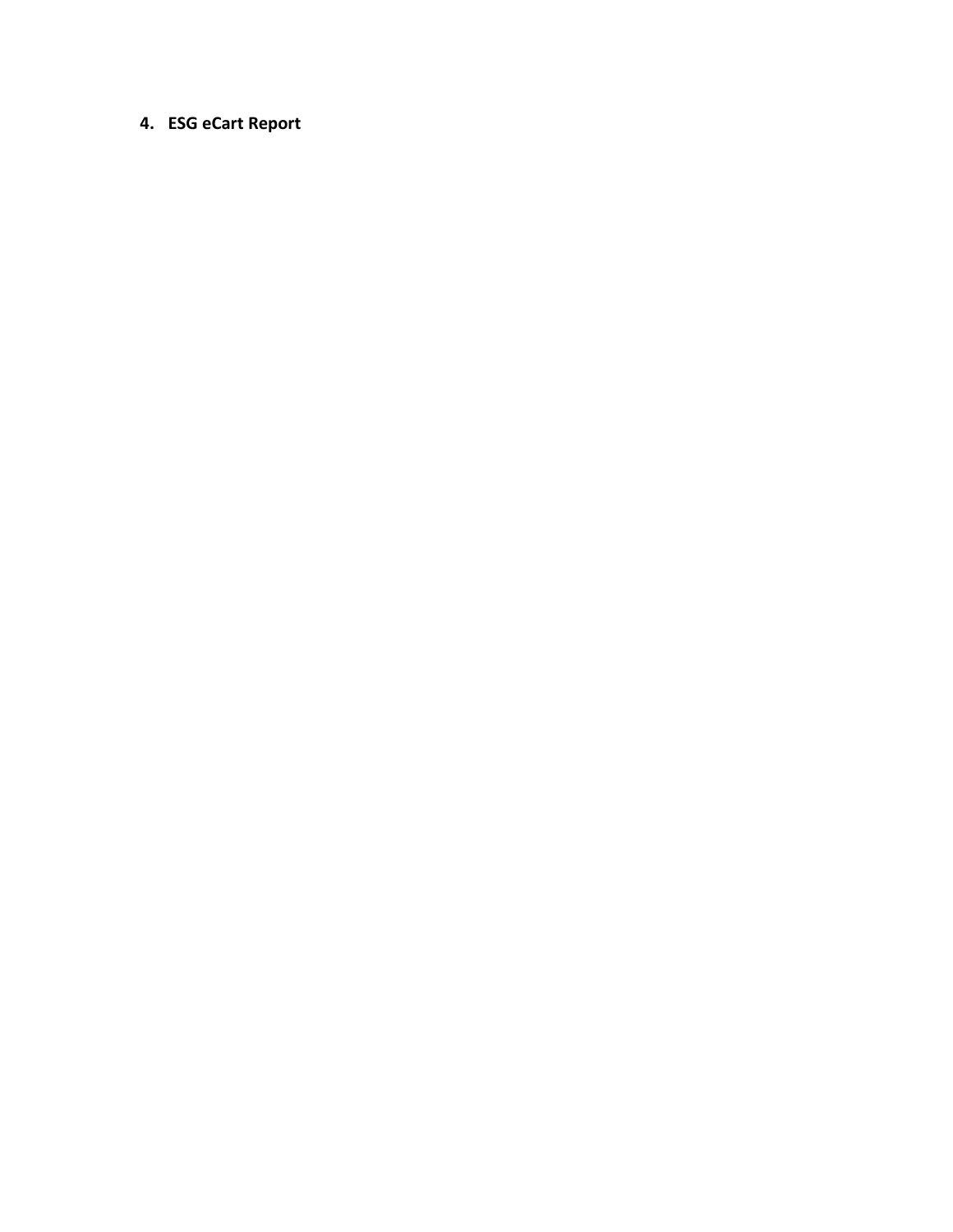## **Q5. HMIS DQ & Participation**

# **5a. HMIS or Comparable Database Data Quality** Q5a

| <b>Data Element</b>                                | <b>Client</b><br>Doesn't<br>Know or<br><b>Client</b><br><b>Refused</b> | Data not<br>collected |
|----------------------------------------------------|------------------------------------------------------------------------|-----------------------|
| First name                                         | 0                                                                      | 0                     |
| Last name                                          | 0                                                                      | ი                     |
| SSN                                                | 25                                                                     | 10                    |
| Date of Birth                                      | 0                                                                      | ი                     |
| Race                                               | 0                                                                      | 1                     |
| Ethnicity                                          | 2                                                                      | 0                     |
| Gender                                             | 0                                                                      | 0                     |
| Veteran Status                                     | 0                                                                      | $\overline{2}$        |
| Disabling condition                                | 16                                                                     | 33                    |
| Living situation (Head of<br>Household and Adults) | 3                                                                      | 20                    |
| Relationship to Head of<br>Household               | 0                                                                      | 16                    |
| Destination                                        | 0                                                                      | 928                   |
| Client location for<br>project entry               | O                                                                      | 3                     |

## **Q6. Persons Served**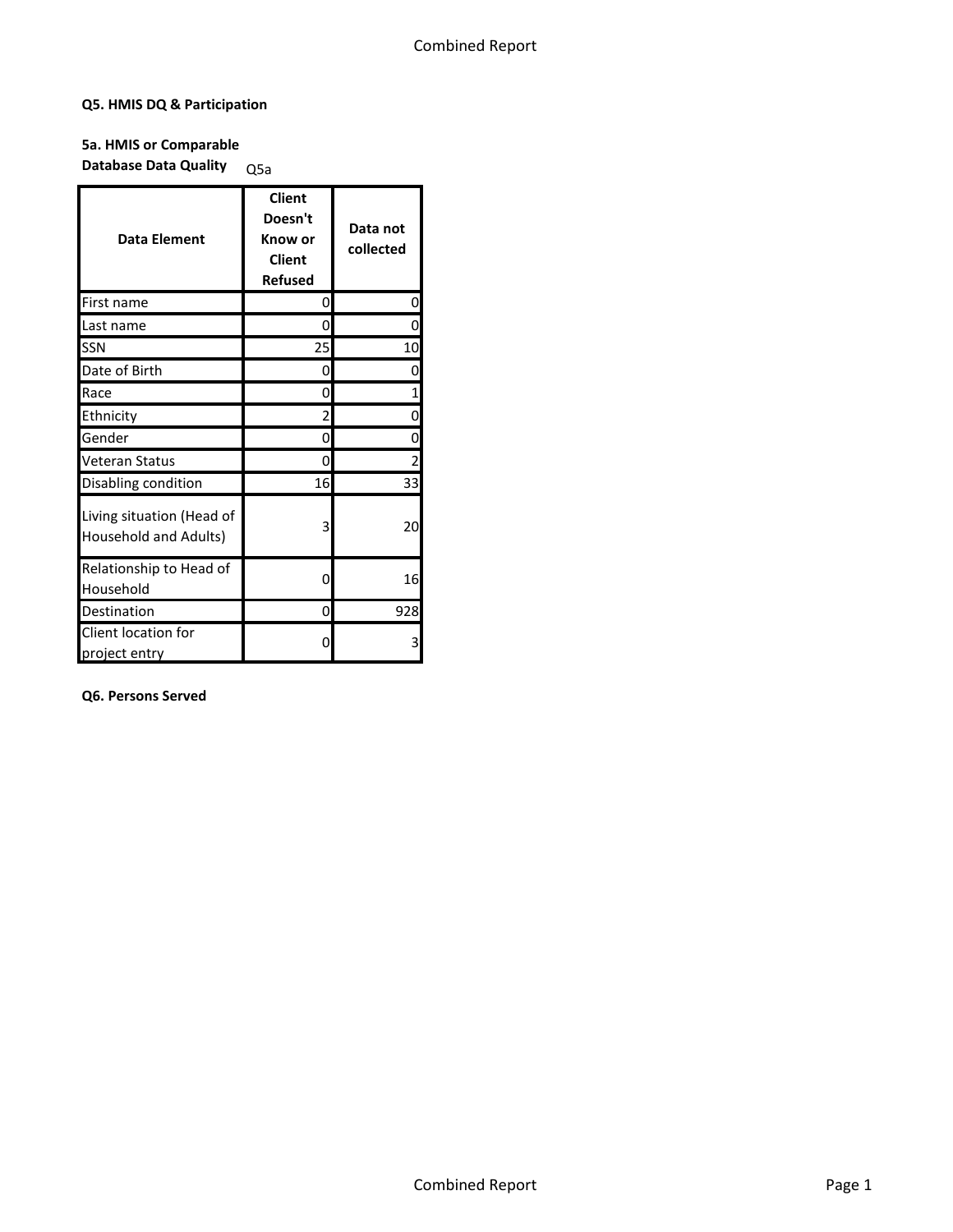| <b>Table</b>             | Q6a  |
|--------------------------|------|
| Total number of          | 1618 |
| persons served           |      |
| b. Number of adults (age |      |
| 18 or over)              | 1521 |
| c. Number of children    |      |
| (under age 18)           | 88   |
| d. Number of persons     |      |
| with unknown age         | 9    |
| e. Total number of       |      |
| leavers                  | 1374 |
| f. Number of adult       |      |
| leavers                  | 1367 |
| g. Total number of       |      |
| stayers                  | 178  |
| h. Number of adult       |      |
| stayers                  | 154  |
| i. Number of veterans    | 104  |
| j. Number of chronically |      |
| homeless persons         | 79   |
| k. Number of adult       |      |
| heads of household       | 1504 |
| I. Number of child heads |      |
| of household             | 10   |
| m. Number of             |      |
| unaccompanied youth      | 155  |
| under age 25             |      |
| n. Number of parenting   |      |
| youth under age 25 with  | 36   |
| children                 |      |

## **6b. Number of Persons**

Served Q6b

|                         | <b>Total</b> | a. Without<br>children | b. With<br>children and<br>adults | c. With only<br>children | d. Unknown<br>household<br>type |
|-------------------------|--------------|------------------------|-----------------------------------|--------------------------|---------------------------------|
| a. Adults               | 1521         | 1473                   | 48                                |                          |                                 |
| b. Children             | 88           |                        | 78                                | 10                       |                                 |
| c. Don't know / refused |              |                        | 0                                 |                          |                                 |
| d. Information missing  |              |                        | O                                 |                          |                                 |
| e. Total                | 1618         | 1473                   | 126                               | 10                       | 91                              |

**Q7a. Households Served**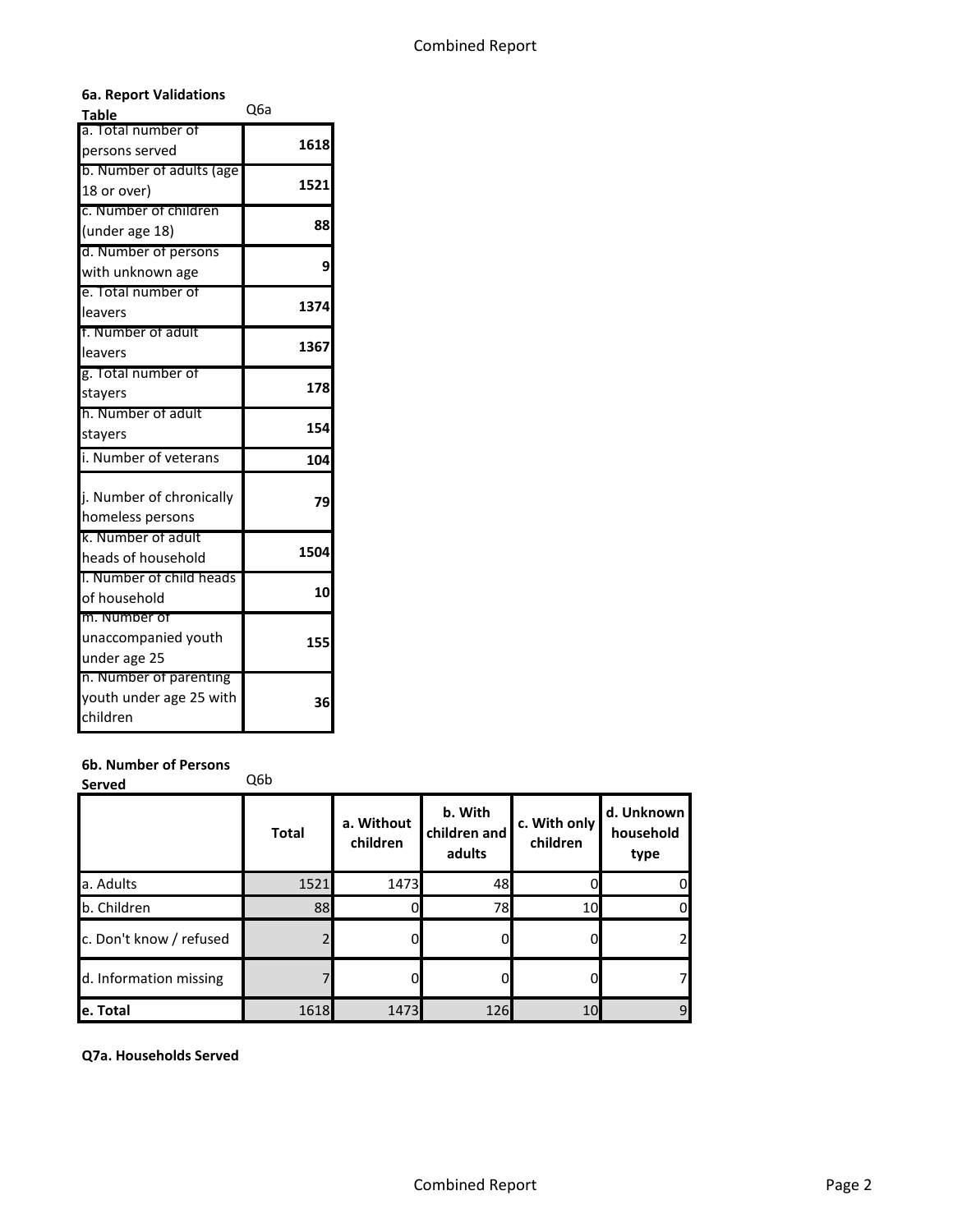## **7a. Number of Households Served** Q7a

|                  | <b>Total</b> | a. Without<br>children | b. With<br>children and<br>adults | c. With only<br>children | d. Unknown<br>household<br>type |
|------------------|--------------|------------------------|-----------------------------------|--------------------------|---------------------------------|
| Total Households | 1540         | 1473                   | 48                                | 10                       | 9                               |

## **7b. Point-in-Time Count**

**of Households on the** 

**Last Wednesday** Q7b

|         | <b>Total</b> | a. Without<br>children | b. With<br>children and<br>adults | c. With only<br>children | d. Unknown<br>household<br>type |
|---------|--------------|------------------------|-----------------------------------|--------------------------|---------------------------------|
| January | 230          | 213                    |                                   |                          | 4                               |
| April   | 191          | 169                    | 51                                | 10                       |                                 |
| July    | 167          | 155                    | 61                                |                          | 2                               |
| October | 181          | 162                    | 12                                |                          | $\overline{\mathbf{3}}$         |

## **Q9. Contacts and Engagements**

## **9a. Number of Persons**

**Contacted** Q9a

|                                    | <b>Total</b> | a. First<br>contact was<br>at a place<br>not meant<br>for human<br>habitation | b. First<br>contact was<br>at a non-<br>residential<br>service<br>setting | c. First<br>contact was<br>at a<br>residential<br>service<br>setting | d. First<br>contact<br>place was<br>missing |
|------------------------------------|--------------|-------------------------------------------------------------------------------|---------------------------------------------------------------------------|----------------------------------------------------------------------|---------------------------------------------|
| a1. Contacted once?                | 1386         |                                                                               | 40                                                                        | 126                                                                  | 1336                                        |
| a2. Contacted 2-5 times?           | 12           |                                                                               |                                                                           |                                                                      |                                             |
| a3. Contacted 6-9 times?           |              |                                                                               |                                                                           |                                                                      | O                                           |
| a4. Contacted 10 or<br>more times? |              |                                                                               |                                                                           |                                                                      | $\Omega$                                    |
| az. Total persons<br>contacted     | 1401         | 9                                                                             | 49                                                                        | 127                                                                  | 1340                                        |

**9b. Number of Persons Engaged** Q9b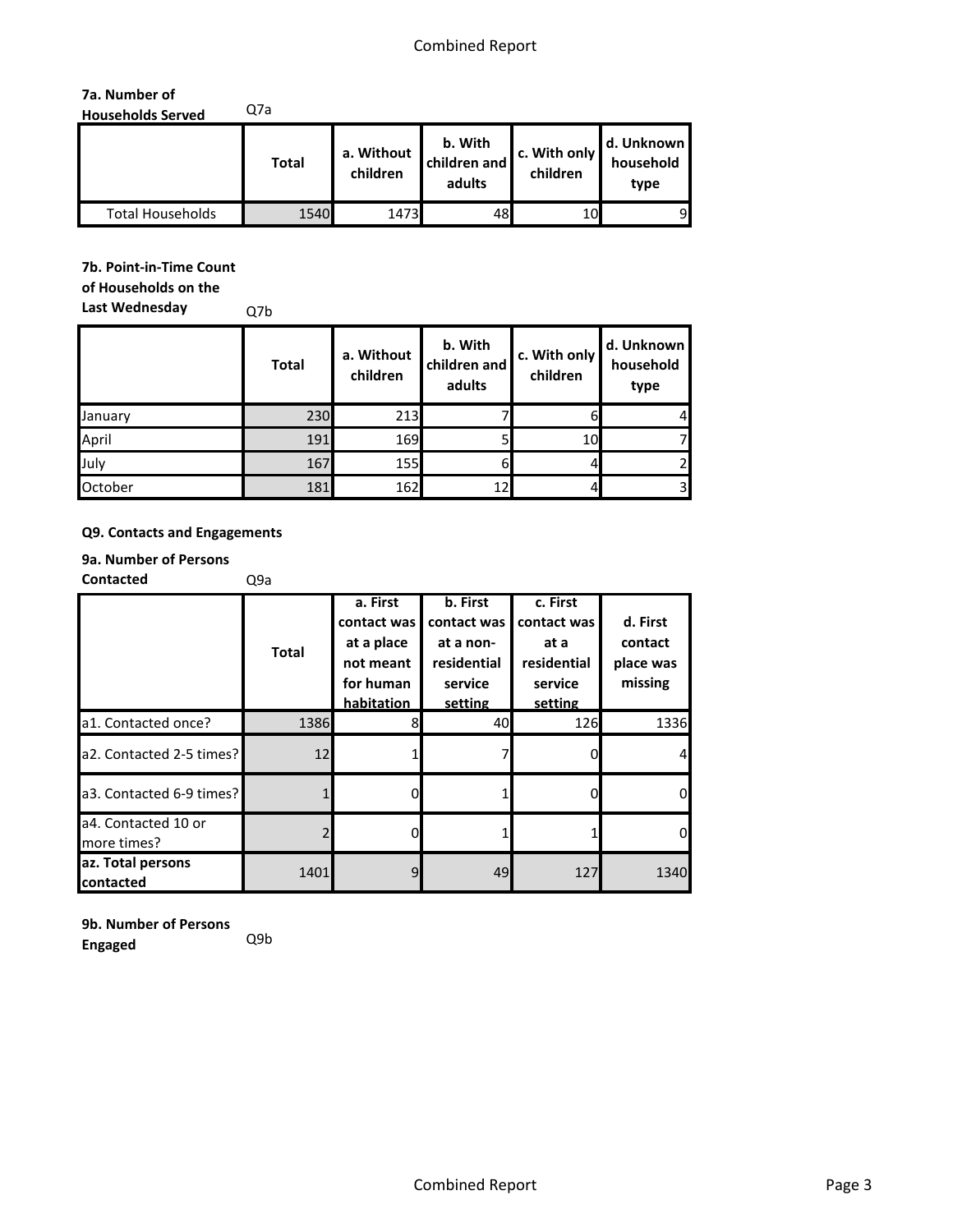|                                           | <b>Total</b>   | a. First<br>contact was<br>at a place<br>not meant<br>for human<br>habitation | b. First<br>contact was<br>at a non-<br>residential<br>service<br>setting | c. First<br>contact was<br>at a<br>residential<br>service<br>setting | d. First<br>contact<br>place was<br>missing |
|-------------------------------------------|----------------|-------------------------------------------------------------------------------|---------------------------------------------------------------------------|----------------------------------------------------------------------|---------------------------------------------|
| b1. Engaged after 1<br>contact?           | 127            |                                                                               |                                                                           | 124                                                                  |                                             |
| b2. Engaged after 2-5<br>contacts?        | $\mathbf{0}$   |                                                                               | 0                                                                         | 0                                                                    |                                             |
| b3. Engaged after 6-9<br>contacts?        | $\overline{0}$ |                                                                               | 0                                                                         | $\Omega$                                                             |                                             |
| b4. Engaged after 10 or<br>more contacts? | 0              | 0                                                                             | 0                                                                         | $\Omega$                                                             |                                             |
| bz. Total persons<br>engaged              | 127            |                                                                               | 2                                                                         | 124                                                                  |                                             |
| c. Rate of engagement<br>(%)              | 9%             | 11%                                                                           | 4%                                                                        | 98%                                                                  | 0%                                          |

## **Q10. Gender**

**10a. Gender of Adults** Q10a

|                                                           | <b>Total</b> | a. Without<br>children | b. With<br>children and<br>adults | c. Unknown<br>household<br>type |
|-----------------------------------------------------------|--------------|------------------------|-----------------------------------|---------------------------------|
| a. Male                                                   | 1059         | 1059                   |                                   |                                 |
| b. Female                                                 | 459          | 411                    | 48                                |                                 |
| c. Transgender male to<br>female                          |              | 0                      |                                   |                                 |
| d. Transgender female to<br>male                          |              |                        |                                   | 0                               |
| e. Doesn't identify as<br>male, female, or<br>transgender |              | 0                      |                                   | o                               |
| f. Don't know / refused                                   |              | 0                      |                                   |                                 |
| g. Information missing                                    |              |                        |                                   |                                 |
| h. Subtotal                                               | 1521         | 1473                   | 48                                |                                 |

**10b. Gender of Children** Q10b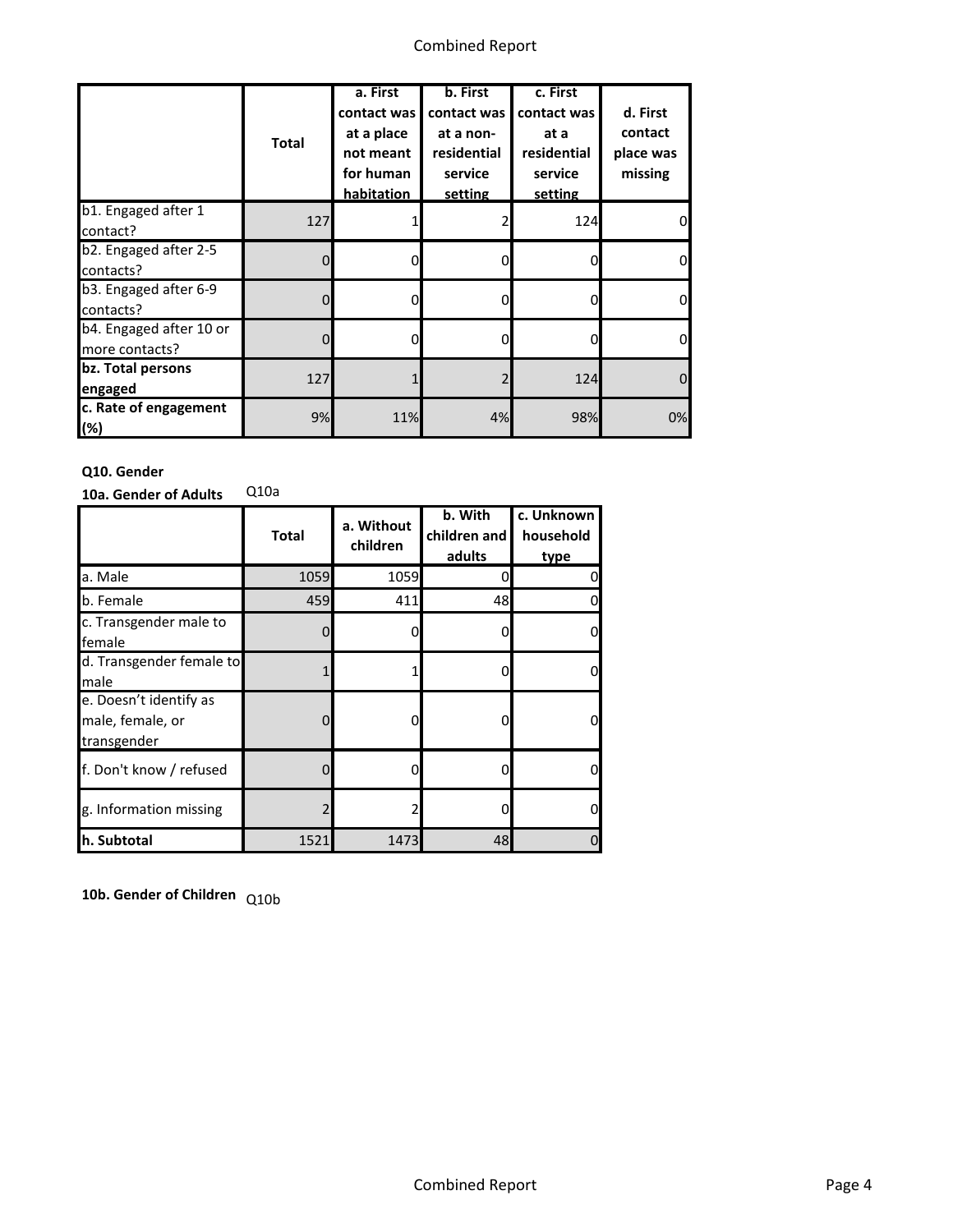|                                                           | <b>Total</b> | a. With<br>children and<br>adults | b. With only<br>children | c. Unknown<br>household<br>type |
|-----------------------------------------------------------|--------------|-----------------------------------|--------------------------|---------------------------------|
| a. Male                                                   | 46           | 40                                |                          |                                 |
| b. Female                                                 | 42           | 38                                | 4                        |                                 |
| c. Transgender male to<br>female                          |              | 0                                 |                          |                                 |
| d. Transgender female to<br>male                          | 0            | 0                                 |                          |                                 |
| e. Doesn't identify as<br>male, female, or<br>transgender |              | 0                                 |                          |                                 |
| f. Don't know / refused                                   | $\Omega$     | 0                                 |                          |                                 |
| g. Information missing                                    |              | 0                                 |                          |                                 |
| h. Subtotal                                               | 88           | 78                                | 10                       |                                 |

## **10c. Gender of Persons**

**Missing Age Information** Q10c

|                                                           | <b>Total</b> | a. Without<br>children | b. With<br>children and<br>adults | c. With only<br>children | d. Unknown<br>household<br>type |
|-----------------------------------------------------------|--------------|------------------------|-----------------------------------|--------------------------|---------------------------------|
| a. Male                                                   | 6            |                        | 0                                 |                          | 6                               |
| b. Female                                                 |              | n                      | 0                                 |                          | 2                               |
| c. Transgender male to<br>female                          | 0            |                        | 0                                 |                          | $\Omega$                        |
| d. Transgender female to<br>male                          | 0            |                        | 0                                 |                          | 0l                              |
| e. Doesn't identify as<br>male, female, or<br>transgender | 0            | O                      | 0                                 |                          | $\mathbf{0}$                    |
| f. Don't know / refused                                   | $\mathbf{0}$ | 0                      | 0                                 |                          | $\mathbf{0}$                    |
| g. Information missing                                    |              | Ω                      | 0                                 |                          |                                 |
| h. Subtotal                                               | 9            |                        | 0                                 |                          | 9                               |

**10d. Gender by Age Ranges** Q10d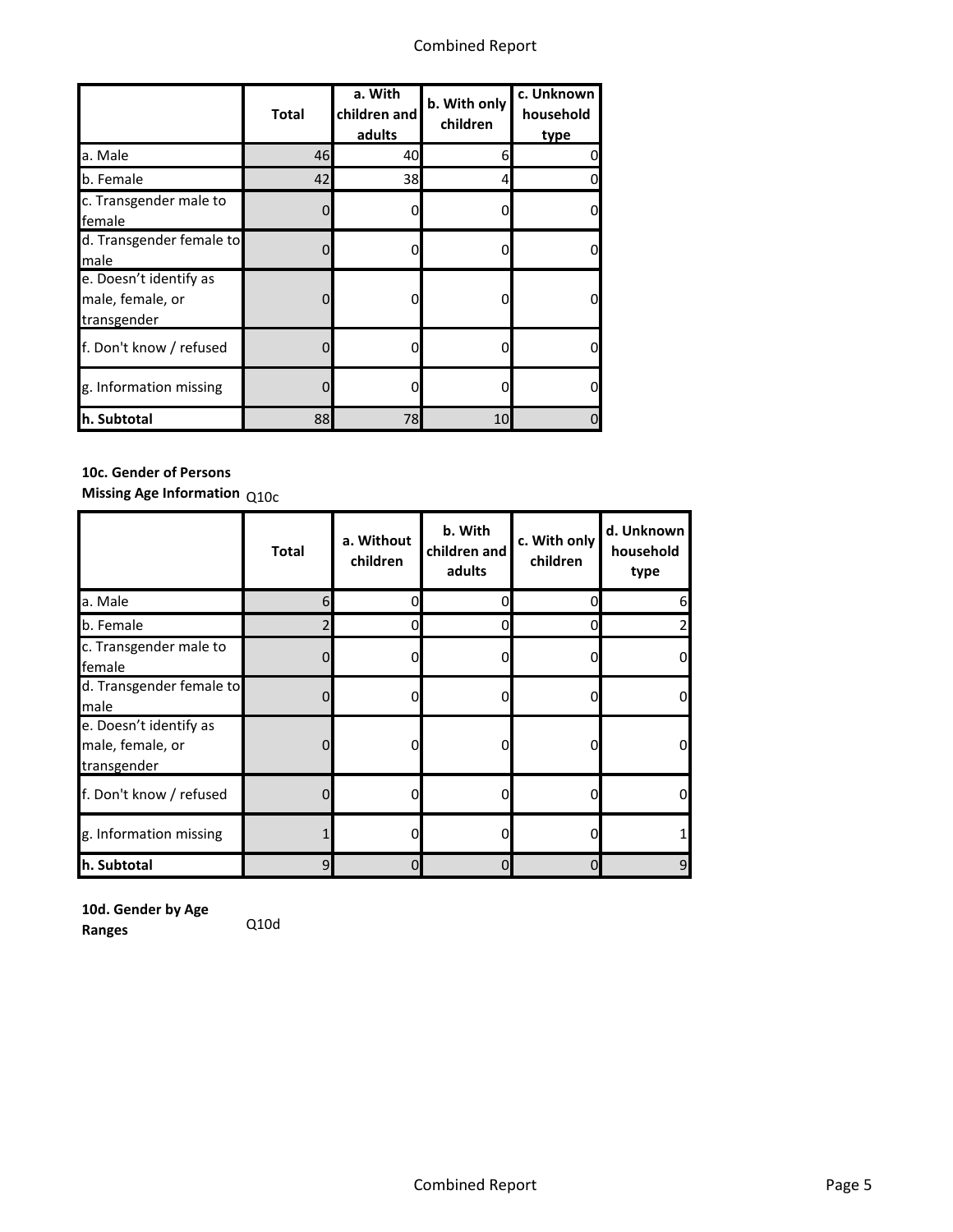|                                                           | <b>Total</b> | 18 | $\left $ a. Under age $\right $ b. Age 18-24 $\left $ c. Age 25-61 $\right $ |      | d. Age 62<br>and over | e. Client<br>Doesn't<br>Know/Client<br><b>Refused</b> | f. Data not<br>collected |
|-----------------------------------------------------------|--------------|----|------------------------------------------------------------------------------|------|-----------------------|-------------------------------------------------------|--------------------------|
| a. Male                                                   | 1111         | 46 | 89                                                                           | 899  | 71                    |                                                       |                          |
| b. Female                                                 | 503          | 42 | 87                                                                           | 353  | 19                    |                                                       |                          |
| c. Transgender male to<br>female                          | 01           | ΟI | 01                                                                           |      | 0                     |                                                       | 0                        |
| d. Transgender female to<br>male                          |              | ΟI |                                                                              | 0l   | 0                     | O                                                     | 0                        |
| e. Doesn't identify as<br>male, female, or<br>transgender | 0            | O. | 01                                                                           |      | 0                     |                                                       | 0                        |
| f. Don't know / refused                                   | 0            | 0Ι | 0                                                                            | 0    | 0                     | O                                                     | 0                        |
| g. Information missing                                    | 3            | 0Ι | 2                                                                            | 0    | 0                     |                                                       |                          |
| h. Total                                                  | 1618         | 88 | 179                                                                          | 1252 | 90                    |                                                       |                          |

**Q11. Age** Q11

|                         | <b>Total</b>   | a. Without<br>children | b. With<br>children and<br>adults | c. With only<br>children | d. Unknown<br>household<br>type |
|-------------------------|----------------|------------------------|-----------------------------------|--------------------------|---------------------------------|
| a. Under 5              | 47             | $\Omega$               | 47                                | 0                        |                                 |
| $b.5 - 12$              | 27             | 0                      | 27                                | 0                        |                                 |
| $c. 13 - 17$            | 14             | 0                      | $\overline{4}$                    | 10                       |                                 |
| d. 18 - 24              | 179            | 163                    | 16                                | 0                        | 0                               |
| e. 25 - 34              | 307            | 294                    | 15                                | 0                        | 0                               |
| f. 35 - 44              | 266            | 259                    | 7                                 | 0                        | 0                               |
| g. 45 - 54              | 444            | 434                    | 10                                | 0                        |                                 |
| h. 55 - 61              | 235            | 235                    | <sub>0</sub>                      | 0                        | 0                               |
| $i.62+$                 | 90             | 90                     | 0                                 | 0                        |                                 |
| j. Don't know / refused | $\overline{2}$ |                        | 0                                 | 0                        |                                 |
| k. Information missing  | 7              | <sup>n</sup>           | 0                                 | 0                        |                                 |
| II. Total               | 1618           | 1475                   | 126                               | 10                       | 9                               |

**Q12. Race & Ethnicity**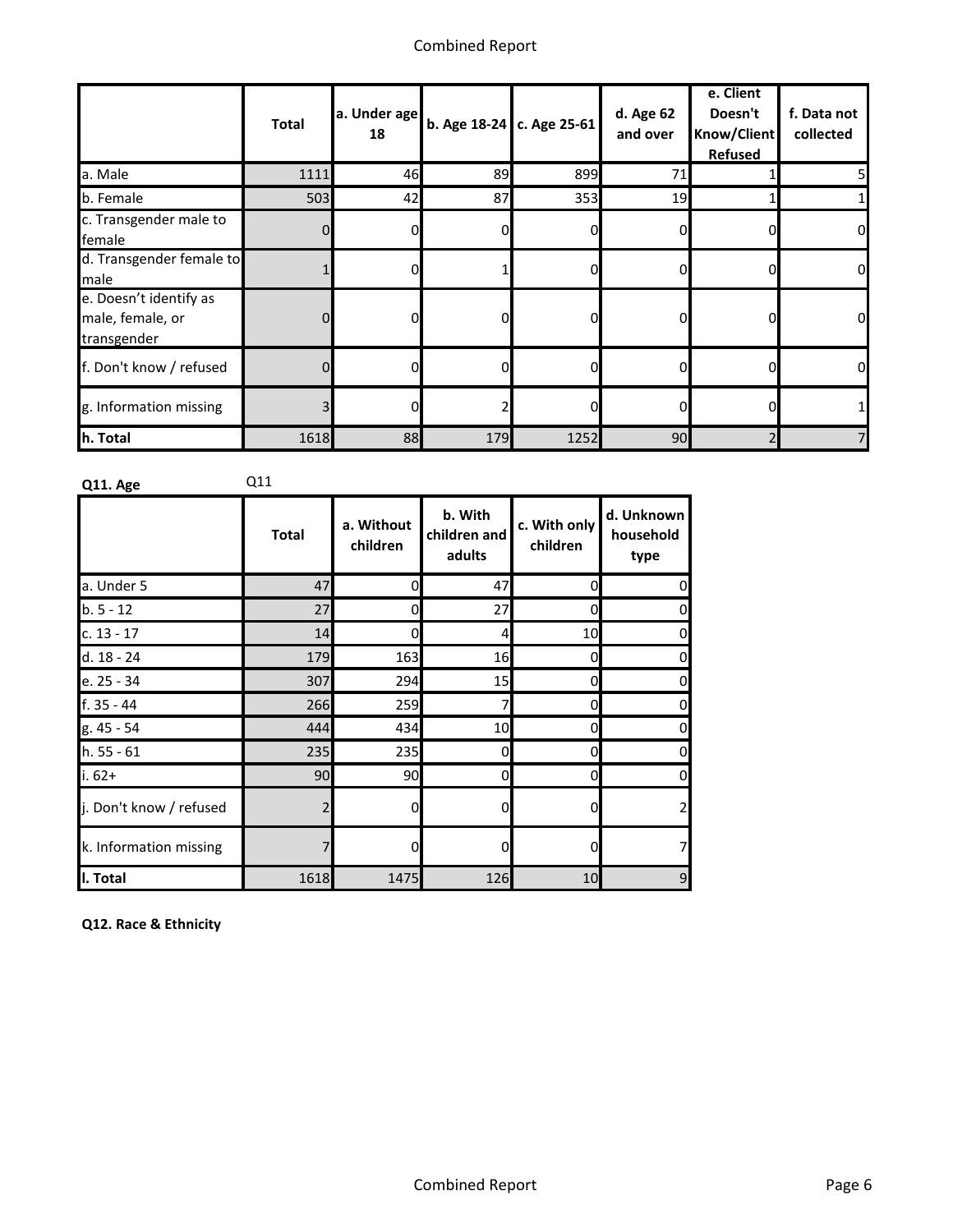| 12a. Race                                       | Q12a         |                        |                                   |                          |                                 |
|-------------------------------------------------|--------------|------------------------|-----------------------------------|--------------------------|---------------------------------|
|                                                 | <b>Total</b> | a. Without<br>children | b. With<br>children and<br>adults | c. With only<br>children | d. Unknown<br>household<br>type |
| a. White                                        | 532          | 506                    | 26                                | 0                        | 0                               |
| b. Black or African-<br>American                | 959          | 880                    | 68                                | 8                        | 3                               |
| c. Asian                                        | 10           |                        | 3                                 |                          | 0                               |
| d. American Indian or<br>Alaska Native          | 19           | 19                     | 0                                 |                          | $\overline{0}$                  |
| e. Native Hawaiian or<br>Other Pacific Islander | 13           | 13 <sup>l</sup>        | 0                                 |                          | 0                               |
| f. Multiple races                               | 65           | 36                     | 29                                | n                        | 0                               |
| g. Don't know / refused                         | 4            |                        | 0                                 |                          | $\overline{a}$                  |
| h. Information missing                          | 16           | 10                     | 0                                 |                          | 4                               |
| i. Total                                        | 1618         | 1473                   | 126                               | 10                       | 9                               |

**12b. Ethnicity** Q12b

|                                | <b>Total</b> | a. Without<br>children | b. With<br>children and<br>adults | c. With only<br>children | d. Unknown<br>household<br>type |
|--------------------------------|--------------|------------------------|-----------------------------------|--------------------------|---------------------------------|
| a. Non-Hispanic/non-<br>Latino | 1397         | 1274                   | 111                               |                          | 4                               |
| b. Hispanic/Latino             | 204          | 188                    | 15 <sup>1</sup>                   |                          |                                 |
| c. Don't know / refused        | 61           |                        |                                   |                          |                                 |
| d. Information missing         | 11           |                        |                                   |                          |                                 |
| e. Total                       | 1618         | 1473                   | 126                               | 10                       | 9                               |

**Q13. Physical and Mental Health Conditions**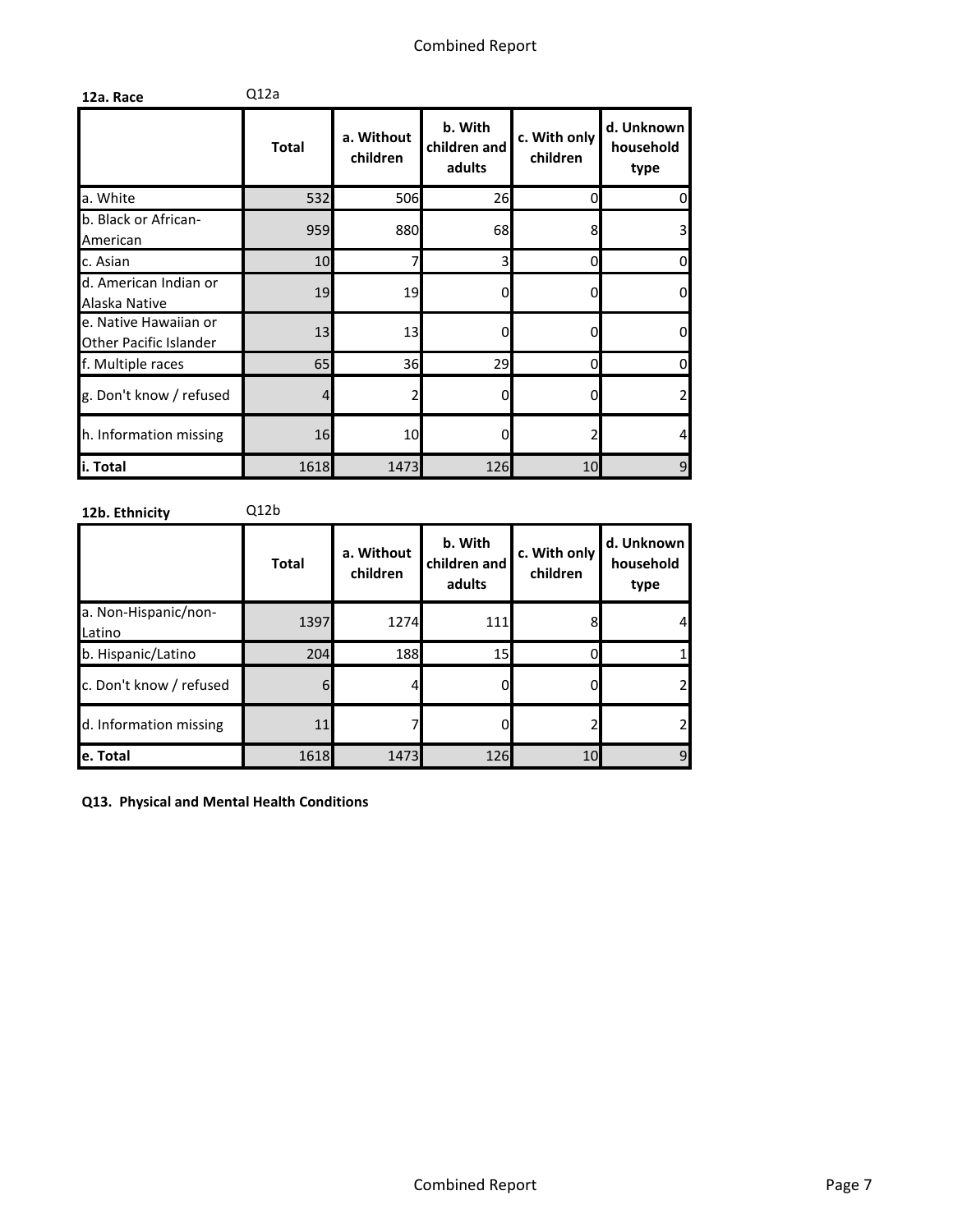## **13a1. Physical and Mental Health Conditions at Entry** Q13a1

|                                     | <b>Total</b><br>persons | a. Without<br>children | b. With<br>children and<br>adults | c. With only<br>children | d. Unknown<br>household<br>type |
|-------------------------------------|-------------------------|------------------------|-----------------------------------|--------------------------|---------------------------------|
| a. Mental illness                   | 443                     | 438                    |                                   |                          |                                 |
| b. Alcohol abuse                    | 119                     | 117                    |                                   | 0                        |                                 |
| c. Drug abuse                       | 130                     | 125                    | 5                                 | 0                        |                                 |
| d. Both alcohol and drug<br>abuse   | 130                     | 130                    | n                                 |                          |                                 |
| e. Chronic health<br>condition      | 368                     | 365                    | 3                                 |                          |                                 |
| f. HIV/AIDS and related<br>diseases | 21                      | 21                     | n                                 |                          |                                 |
| g. Developmental<br>disability      | 120                     | 113                    |                                   |                          |                                 |
| h. Physical disability              | 356                     | 355                    |                                   | 0                        |                                 |

## **13b1. Physical and**

## **Mental Health**

**Conditions of Leavers** Q13b1

|                                     | <b>Total</b><br>persons | a. Without<br>children | b. With<br>children and<br>adults | c. With only<br>children | d. Unknown<br>household<br>type |
|-------------------------------------|-------------------------|------------------------|-----------------------------------|--------------------------|---------------------------------|
| a. Mental illness                   | 18                      | 13                     | 51                                |                          |                                 |
| b. Alcohol abuse                    | 9                       |                        |                                   |                          |                                 |
| c. Drug abuse                       | 13                      | 8                      | 51                                |                          |                                 |
| d. Both alcohol and drug<br>abuse   | 4                       | 4                      | $\Omega$                          |                          |                                 |
| e. Chronic health<br>condition      |                         |                        | 3                                 |                          |                                 |
| f. HIV/AIDS and related<br>diseases | $\Omega$                | n                      | 0                                 |                          |                                 |
| g. Developmental<br>disability      |                         |                        |                                   |                          |                                 |
| h. Physical disability              |                         | 6                      |                                   |                          |                                 |

**13c1. Physical and Mental Health Conditions of Stayers** Q13c1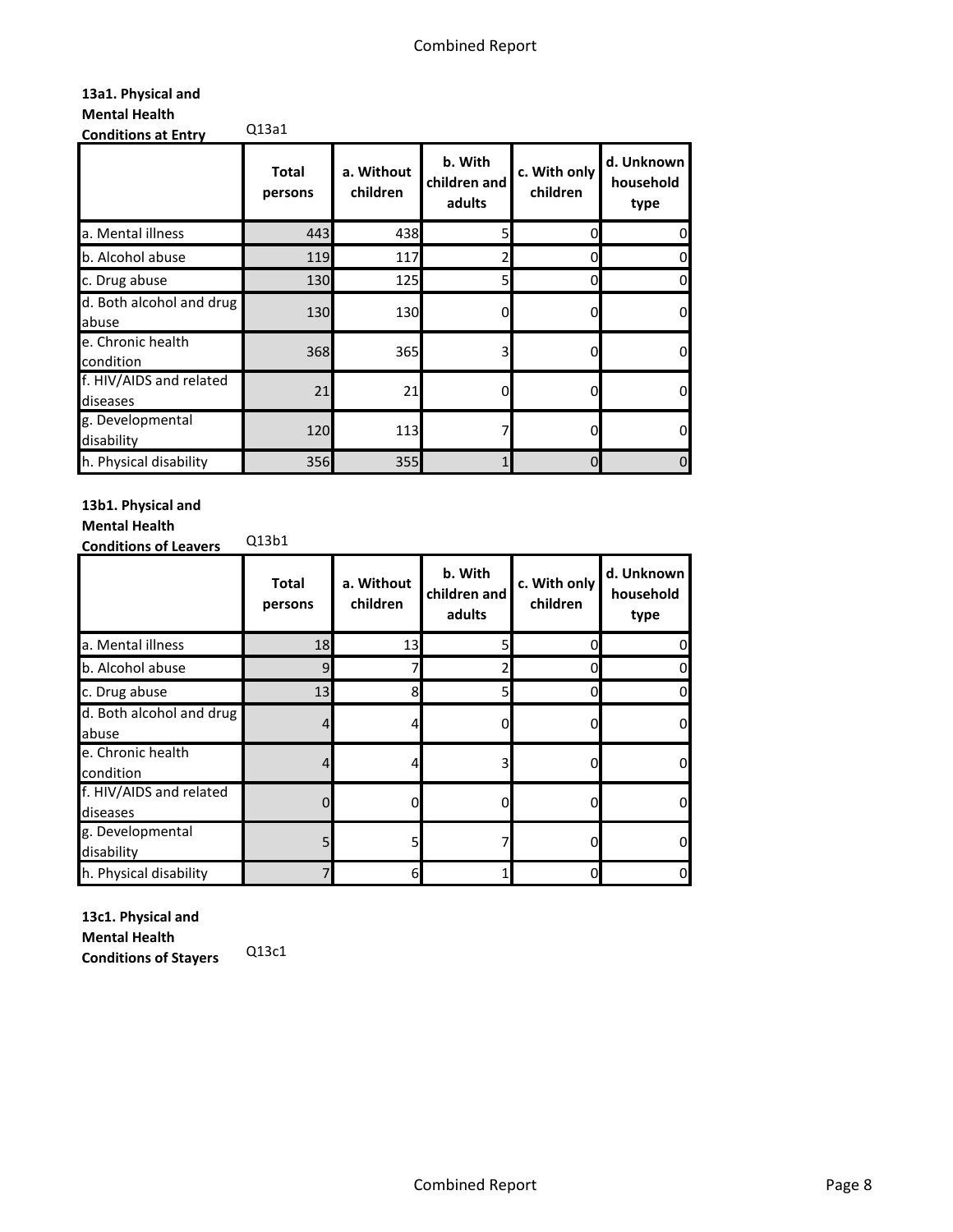|                                     | <b>Total</b><br>persons | a. Without<br>children | b. With<br>children and<br>adults | c. With only<br>children | d. Unknown<br>household<br>type |
|-------------------------------------|-------------------------|------------------------|-----------------------------------|--------------------------|---------------------------------|
| a. Mental illness                   | 35                      | 35                     | O                                 |                          | O                               |
| b. Alcohol abuse                    | 12                      | 12                     | 0                                 |                          | 0                               |
| c. Drug abuse                       | 11                      | 11                     |                                   |                          | 0                               |
| d. Both alcohol and drug<br>abuse   |                         |                        | O                                 |                          | 0                               |
| e. Chronic health<br>condition      | 28                      | 28                     | 0                                 |                          | 0                               |
| f. HIV/AIDS and related<br>diseases |                         |                        | 0                                 |                          | 0                               |
| g. Developmental<br>disability      | 12                      | 12                     | O                                 |                          | $\Omega$                        |
| h. Physical disability              | 25                      | 25                     | 0                                 |                          | 0                               |

## **Q14. Domestic Violence**

**14a. Persons with** 

**Domestic Violence** 

**History** Q14a

|                         | <b>Total</b> | a. Without<br>children | b. With<br>children and<br>adults | c. With only<br>children | d. Unknown<br>household<br>type |
|-------------------------|--------------|------------------------|-----------------------------------|--------------------------|---------------------------------|
| a. Yes                  | 379          | 253                    | 126                               |                          |                                 |
| b. No                   | 1170         | 1169                   |                                   |                          |                                 |
| c. Don't know / refused |              |                        | O.                                |                          | DI                              |
| d. Information missing  | 68           | 50                     |                                   | 10                       | 8                               |
| e. Total                | 1618         | 1473                   | 126                               | 10                       | 9                               |

## **14b. Persons Fleeing**

**Domestic Violence** Q14b

| <b>DOMICSUL VIOIENLE</b> |              |                        |                                   |                          |                                 |  |  |
|--------------------------|--------------|------------------------|-----------------------------------|--------------------------|---------------------------------|--|--|
|                          | <b>Total</b> | a. Without<br>children | b. With<br>children and<br>adults | c. With only<br>children | d. Unknown<br>household<br>type |  |  |
| a. Yes                   | 238          | 112                    | 126                               |                          |                                 |  |  |
| b. No                    | 124          | 124                    |                                   |                          |                                 |  |  |
| c. Don't know / refused  |              |                        |                                   |                          |                                 |  |  |
| d. Information missing   | 15           | 15                     |                                   |                          |                                 |  |  |
| e. Total                 | 379          | 253                    | 126                               |                          |                                 |  |  |

**Q15. Living Situation** Q15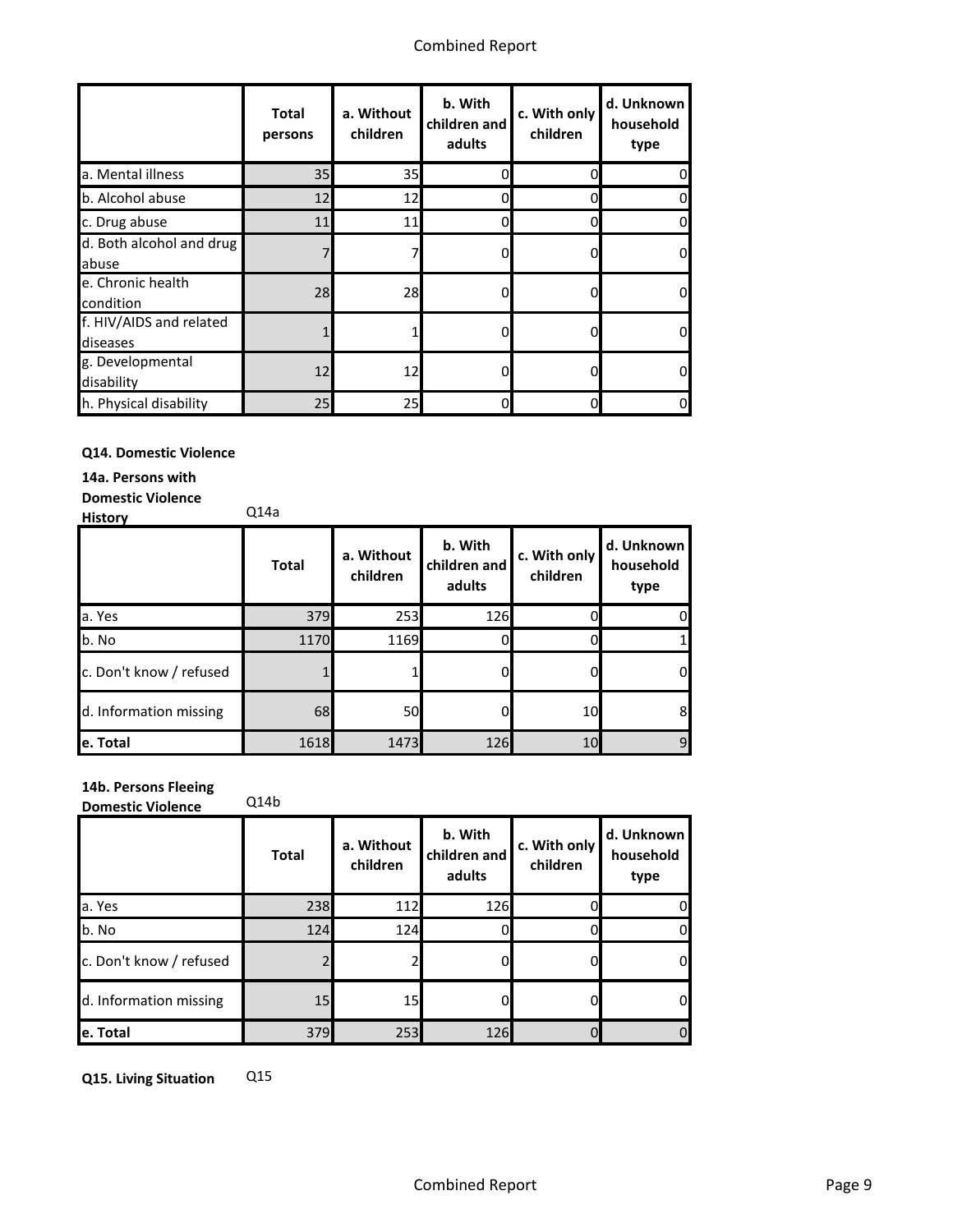|                                                                          | <b>Total</b>   | a. Without<br>children | b. With<br>children and<br>adults | c. With only<br>children | d. Unknown<br>household<br>type |
|--------------------------------------------------------------------------|----------------|------------------------|-----------------------------------|--------------------------|---------------------------------|
| a. Homeless situations                                                   |                |                        |                                   |                          |                                 |
| a1. Emergency shelter                                                    | 103            | 103                    | $\mathbf 0$                       | $\mathbf 0$              | 0                               |
| a2. Transitional housing<br>for homeless persons                         | 20             | 20                     | 0                                 | 0                        |                                 |
| a3. Place not meant for<br>human habitation                              | 186            | 186                    | 0                                 | 0                        | O                               |
| a4. Safe haven                                                           | 15             | 7                      | 6                                 | $\overline{a}$           |                                 |
| a5. Interim housing                                                      | 3              | 3                      | 0                                 | 0                        |                                 |
| az. Total                                                                | 327            | 319                    | 6                                 | $\overline{2}$           |                                 |
| b. Institutional settings                                                |                |                        |                                   |                          |                                 |
| b1. Psychiatric facility                                                 | $\overline{9}$ | 9                      | $\mathbf 1$                       | 0                        |                                 |
| b2. Substance abuse or<br>detox center                                   | 21             | 21                     | 0                                 | 0                        | 0                               |
| b3. Hospital (non-<br>psychiatric)                                       | 27             | 27                     | $\mathbf 0$                       | 0                        |                                 |
| b4. Jail, prison or<br>juvenile detention                                | 161            | 161                    | 0                                 | $\mathbf 0$              | 0                               |
| b5. Foster care home or<br>foster care group home                        | $\overline{2}$ |                        | 0                                 | 0                        | 0                               |
| b6. Long-term care<br>facility or nursing home                           | 6              | 6                      | 0                                 | 0                        |                                 |
| b7. Residential project or<br>halfway house with no<br>homeless criteria | 11             | 11                     | 0                                 | 0                        |                                 |
| bz. Total                                                                | 238            | 237                    | 1                                 | 0                        |                                 |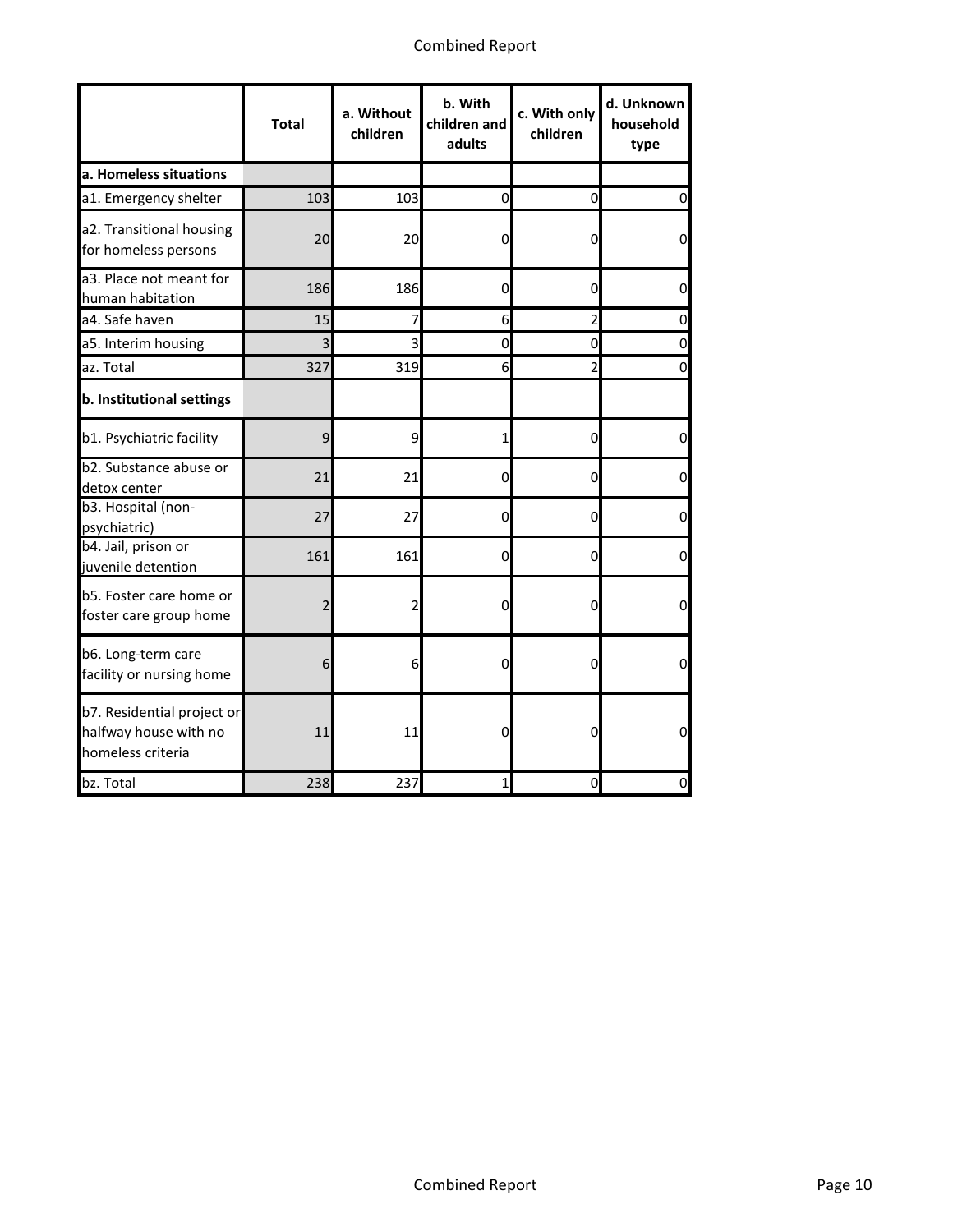| c. Other locations        |                |      |                |    |                |
|---------------------------|----------------|------|----------------|----|----------------|
| c01. PH for homeless      | $\overline{2}$ | 2    | 0              | 0  | 0              |
| persons                   |                |      |                |    |                |
| c02. Owned by client, no  | 19             | 19   | 0              | 0  | o              |
| subsidy                   |                |      |                |    |                |
| c03. Owned by client,     | 8              | 8    | $\Omega$       | 0  | <sub>0</sub>   |
| with subsidy              |                |      |                |    |                |
| c04. Rental by client, no | 213            | 153  | 60             | 0  | 0              |
| subsidy                   |                |      |                |    |                |
| c05. Rental by client,    | 5              | 5    | 0              | 0  | 0              |
| with VASH subsidy         |                |      |                |    |                |
| c06. Rental by client,    | 0              | 0    | $\mathbf 0$    | n  | 0              |
| with GPD TIP subsidy      |                |      |                |    |                |
| c07. Rental by client,    | 12             | 12   | $\overline{0}$ | 0  | Ω              |
| with other subsidy        |                |      |                |    |                |
| c08. Hotel or motel paid  | 30             | 30   | 0              | 0  | <sub>0</sub>   |
| by client                 |                |      |                |    |                |
| c09. Staying or living    | 330            | 291  | 38             | U  |                |
| with friend(s)            |                |      |                |    |                |
| c10. Staying or living    | 390            | 362  | 21             | 4  | 3              |
| with family               |                |      |                |    |                |
| c11. Don't know /         | $\overline{4}$ | 4    | $\overline{0}$ | 0  | 0              |
| refused                   |                |      |                |    |                |
| c12. Information missing  | 40             | 31   | 0              |    | 5              |
| cz. Total                 | 1053           | 917  | 119            | 8  | 9              |
| d. Total                  | 1618           | 1473 | 126            | 10 | $\overline{9}$ |

## **Q20. Non-Cash Benefits**

**20a. Type of Non-Cash** 

**Benefit Sources** Q20a

|                                                  | At entry | <b>At Latest</b><br>Annual<br>Assessment<br>for Stayers | At Exit for<br><b>Leavers</b> |
|--------------------------------------------------|----------|---------------------------------------------------------|-------------------------------|
| a. Supplemental<br><b>Nutritional Assistance</b> | 363      | U                                                       | 47                            |
| Program                                          |          |                                                         |                               |
| b. WIC                                           |          | ი                                                       | 6                             |
| c. TANF Child Care<br>services                   |          | O                                                       | 0                             |
| d. TANF transportation<br>services               |          | 0                                                       | 0                             |
| e. Other TANF-funded<br>services                 |          |                                                         | 0                             |
| f. Other source                                  |          |                                                         | 0                             |

**Q21. Health Insurance** Q21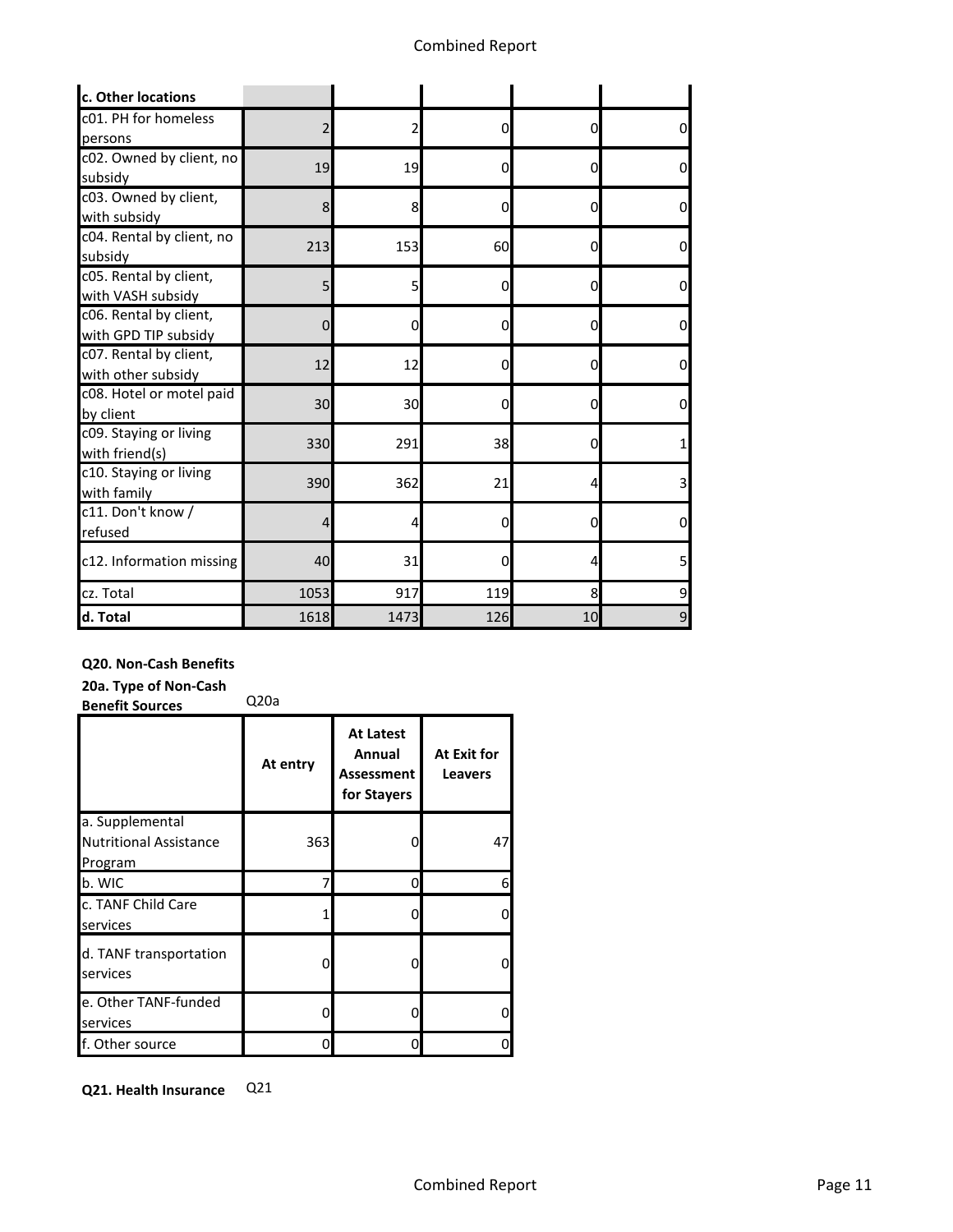|                                              | At entry | <b>At Latest</b><br>Annual<br><b>Assessment</b><br>for Stayers | At Exit for<br><b>Leavers</b> |
|----------------------------------------------|----------|----------------------------------------------------------------|-------------------------------|
| a. MEDICAID health                           | 594      | 77                                                             | 9                             |
| insurance                                    |          |                                                                |                               |
| b. MEDICARE health<br>insurance              | 173      | 12                                                             | 2                             |
| c. State Children's Health<br>Insurance      | 0        | 0                                                              | 0                             |
| d. VA Medical Services                       | 18       | 0                                                              | 0                             |
| e. Employer-provided<br>health insurance     | 23       | 1                                                              | 1                             |
| f. Health insurance<br>through COBRA         | 0        | 0                                                              | 0                             |
| g. Private pay health<br>insurance           | 10       | 1                                                              | 0                             |
| h. State Health Insurance<br>for Adults      | 65       | 9                                                              | 3                             |
| i. Indian Health Services<br>Program         | 0        | 0                                                              | 0                             |
| j. Other                                     | 4        | 2                                                              | 0                             |
| k. No health insurance                       | 505      | 35                                                             | 14                            |
| I. Client doesn't<br>know/Client refused     | 8        | 6                                                              | 0                             |
| m. Data not collected                        | 316      | 242                                                            | 1425                          |
| n. Number of adult                           |          |                                                                |                               |
| stayers not yet required                     | 0        | 153                                                            | 0                             |
| to have an annual                            |          |                                                                |                               |
| assessment                                   |          |                                                                |                               |
| o. 1 source of health                        | 697      | 68                                                             | 11                            |
| insurance                                    |          |                                                                |                               |
| p. More than 1 source of<br>health insurance | 92       | 17                                                             | 2                             |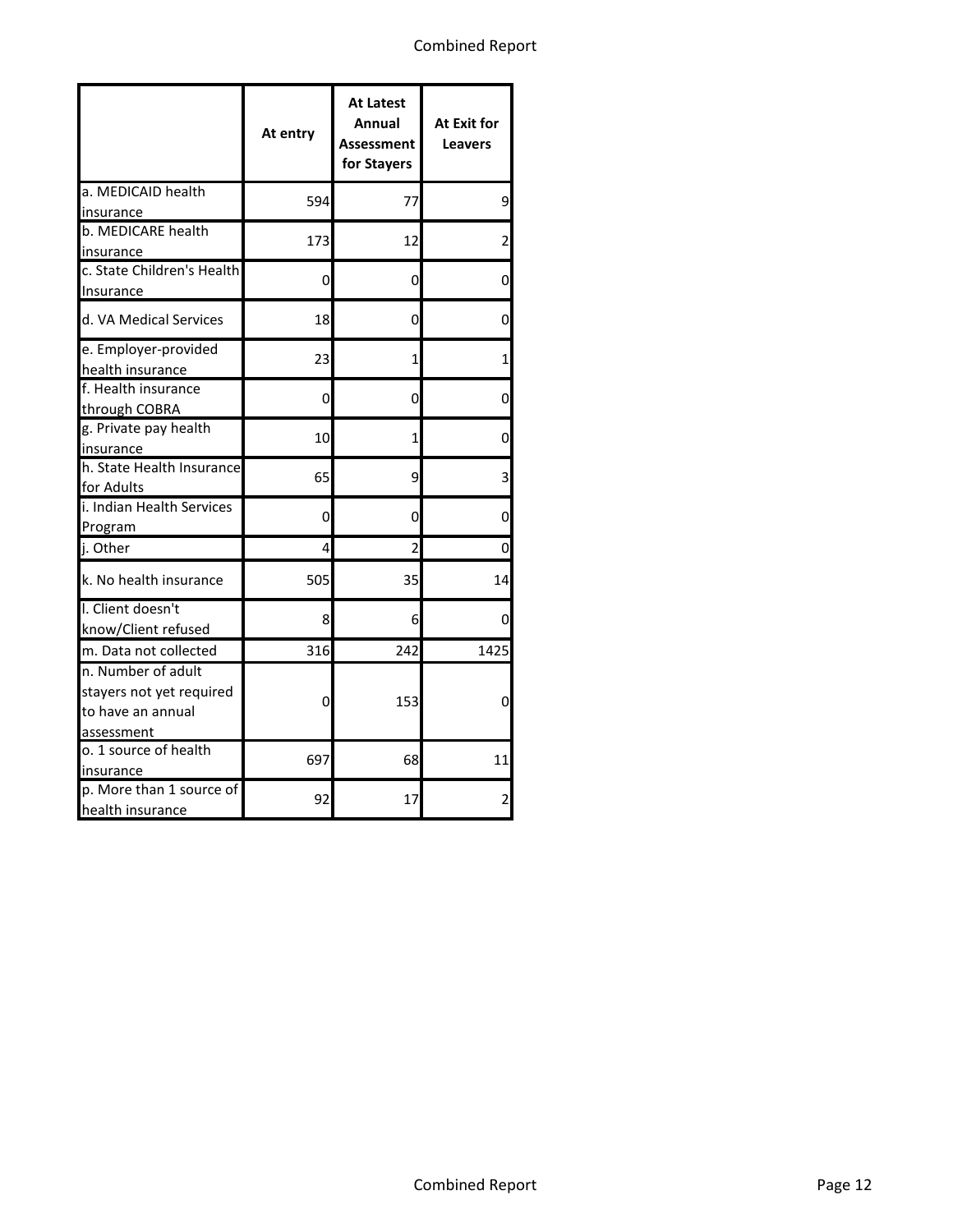## **Q22. Length of Participation**

**Q22a2. Length of** 

**Participation—ESG projects** Q22a2

| <u>projects</u>                     | uccuc        |                |                |  |  |  |
|-------------------------------------|--------------|----------------|----------------|--|--|--|
|                                     | <b>Total</b> | <b>Leavers</b> | <b>Stayers</b> |  |  |  |
| a. 0 to 7 days                      | 1192         | 1151           | 41             |  |  |  |
| $b. 8$ to 14 days                   | 103          | 74             | 29             |  |  |  |
| c. 15 to 21 days                    | 90           | 48             | 42             |  |  |  |
| d. 22 to 30 days                    | 110          | 109            | 1              |  |  |  |
| e. 31 to 60 days                    | 61           | 51             | 10             |  |  |  |
| f. 61 to 90 days                    | 8            | 0              | 8              |  |  |  |
| g. 91 to 180 days                   | 24           | 5              | 19             |  |  |  |
| h. 181 to 365 days                  | 17           | 2              | 15             |  |  |  |
| i. 366 to 730 days (1-2)<br>yrs.)   | 11           | 0              | 11             |  |  |  |
| j. 731 to 1095 days (2-3<br>yrs.)   |              | 0              | 1              |  |  |  |
| k. 1096 to 1460 days (3-4<br>yrs.)  |              | 0              |                |  |  |  |
| I. 1461 to 1825 days (4-5<br>yrs.)  | 0            | 0              | 0              |  |  |  |
| m. More than 1825 days<br>(>5 yrs.) | 0            | 0              | 0              |  |  |  |
| n. Information missing              | $\Omega$     | 0              | 0              |  |  |  |
| o. Total                            | 1618         | 1440           | 178            |  |  |  |

**Q22c. RRH Length of** 

**Time between Project** 

**Entry Date and** 

**Residential Move-in Date** Q22c

|                                  | <b>Total</b> | a. Without<br>children | b. With<br>children and<br>adults | c. With only<br>children | d. Unknown<br>household<br>type |
|----------------------------------|--------------|------------------------|-----------------------------------|--------------------------|---------------------------------|
| a. 0-7 days                      | 28           | 19                     | q                                 | 0                        |                                 |
| b. 8-14 days                     | 31           | 11                     | 20                                | 0                        |                                 |
| c. 15-21 days                    | 23           | 8                      | 15                                | 0                        |                                 |
| d. 22 to 30 days                 | 94           | 35 <sub>l</sub>        | 59                                | 0                        |                                 |
| e. 31 to 60 days                 | 39           | 14                     | 25                                | 0                        |                                 |
| f. 61 to 180 days                | 0            |                        |                                   |                          |                                 |
| g. 181 to 365 days               | 0            | O                      | $\Omega$                          | $\Omega$                 |                                 |
| h. 366 to 730 days (1-2<br>yrs.) | 0            |                        |                                   | 0                        |                                 |
| i. Data Not Collected            | $\Omega$     |                        | $\Omega$                          | $\Omega$                 |                                 |
| i. Total                         | 215          | 89                     | 0                                 | 0                        |                                 |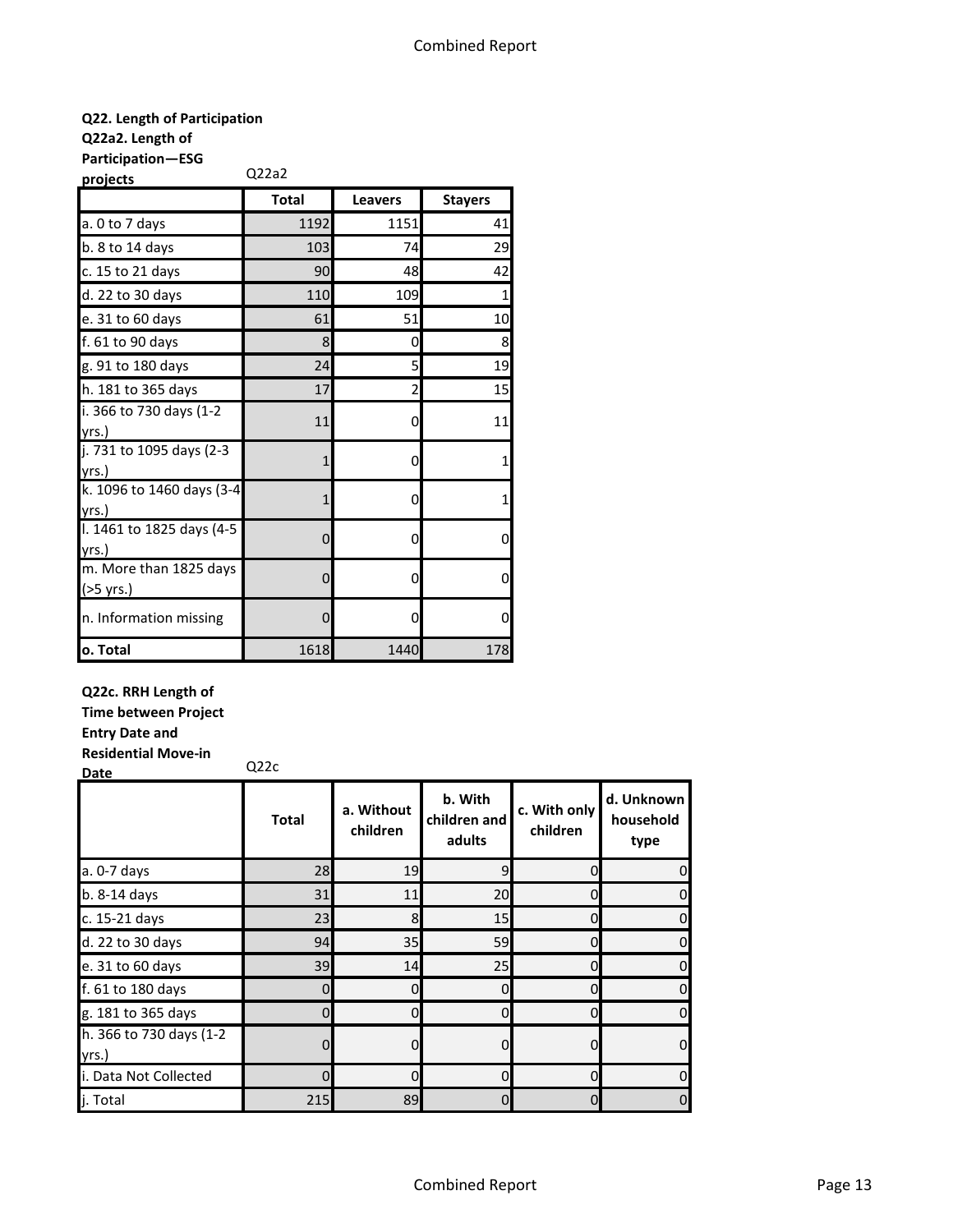| Q22d. Length of  |      |
|------------------|------|
| Participation by |      |
| Household type   | Q22d |

|                                     | <b>Total</b> | a. Without<br>children | b. With<br>children and<br>adults | c. With only<br>children | d. Unknown<br>household<br>type |
|-------------------------------------|--------------|------------------------|-----------------------------------|--------------------------|---------------------------------|
| a. 0 to 7 days                      | 1192         | 1183                   | 9                                 | 0                        | O                               |
| b. 8 to 14 days                     | 103          | 83                     | 20                                | 0                        | 0                               |
| c. 15 to 21 days                    | 90           | 75                     | 15                                | 0                        | $\mathbf{0}$                    |
| d. 22 to 30 days                    | 110          | 51                     | 59                                | 0                        | O                               |
| e. 31 to 60 days                    | 61           | 34                     | 25                                | 0                        | 2                               |
| f. 61 to 90 days                    | 8            | 8                      | $\mathbf 0$                       | 0                        | $\mathbf{0}$                    |
| g. 91 to 180 days                   | 24           | 17                     | $\mathbf 0$                       | 4                        | 3                               |
| h. 181 to 365 days                  | 17           | 13                     | $\mathbf 0$                       | 2                        | $\mathbf{2}$                    |
| i. 366 to 730 days (1-2<br>vrs.)    | 11           | 5                      | $\mathbf{0}$                      |                          | $\mathbf{z}$                    |
| j. 731 to 1095 days (2-3<br>yrs.)   | 1            | 1                      | $\mathbf 0$                       | O                        | O                               |
| k. 1096 to 1460 days (3-4<br>yrs.)  | 1            | 1                      | $\mathbf{0}$                      | O                        | $\mathbf{0}$                    |
| I. 1461 to 1825 days (4-5<br>yrs.)  | $\mathbf 0$  | 0                      | 0                                 | 0                        | O                               |
| m. More than 1825 days<br>(>5 yrs.) | $\bf{0}$     | O                      | $\mathbf 0$                       | 0                        | $\mathbf{0}$                    |
| n. Information missing              | $\Omega$     | 0                      | $\Omega$                          | 0                        | 0                               |
| o. Total                            | 1618         | 1473                   | 126                               | 10                       | $\overline{9}$                  |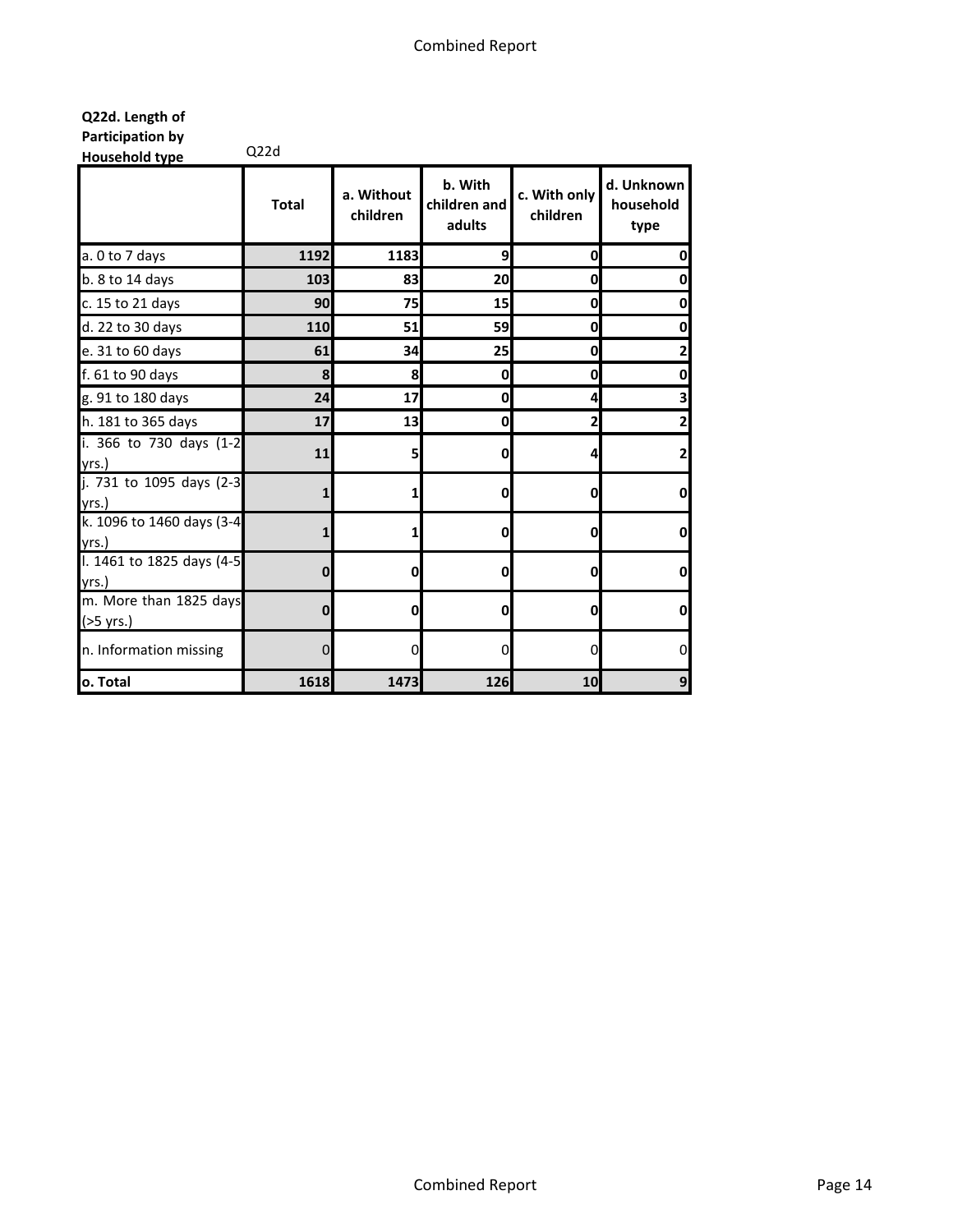## **Q23. Exit Destination – More than 90 Days** Q23

|                           | <b>Total</b>   | a. Without<br>children | b. With<br>children and<br>adults | c. With only<br>children | d. Unknown<br>household<br>type |
|---------------------------|----------------|------------------------|-----------------------------------|--------------------------|---------------------------------|
| a. Permanent              |                |                        |                                   |                          |                                 |
| destinations              |                |                        |                                   |                          |                                 |
| a01. Moved from one       |                |                        |                                   |                          |                                 |
| HOPWA funded project      | $\mathbf 0$    | 0                      | 0                                 | 0                        | 0                               |
| to HOPWA PH               |                |                        |                                   |                          |                                 |
| a02. Owned by client, no  | $\overline{0}$ | 0                      | 0                                 | 0                        | O                               |
| ongoing subsidy           |                |                        |                                   |                          |                                 |
| a03. Owned by client,     | 0              | 0                      | 0                                 | 0                        |                                 |
| with ongoing subsidy      |                |                        |                                   |                          |                                 |
| a04. Rental by client, no | 7              | 7                      | 0                                 | 0                        |                                 |
| ongoing subsidy           |                |                        |                                   |                          |                                 |
| a05. Rental by client,    | $\overline{0}$ | 0                      | 0                                 | 0                        |                                 |
| <b>VASH subsidy</b>       |                |                        |                                   |                          |                                 |
| a06. Rental by client,    |                |                        |                                   |                          |                                 |
| with GPD TIP housing      | $\mathbf 0$    | 0                      | 0                                 | 0                        | n                               |
| subsidy                   |                |                        |                                   |                          |                                 |
| a07. Rental by client,    | $\mathbf 0$    | 0                      | 0                                 | 0                        | 0                               |
| other ongoing subsidy     |                |                        |                                   |                          |                                 |
| a08. Permanent housing    |                |                        |                                   |                          |                                 |
| for homeless persons      | $\mathbf 0$    | 0                      | 0                                 | 0                        | $\Omega$                        |
|                           |                |                        |                                   |                          |                                 |
| a09. Staying or living    |                |                        |                                   |                          |                                 |
| with family, permanent    | $\mathbf 0$    | 0                      | 0                                 | 0                        | 0                               |
| tenure                    |                |                        |                                   |                          |                                 |
| a10. Staying or living    |                |                        |                                   |                          |                                 |
| with friends, permanent   | $\mathbf 0$    | 0                      | 0                                 | 0                        | 0                               |
| tenure                    |                |                        |                                   |                          |                                 |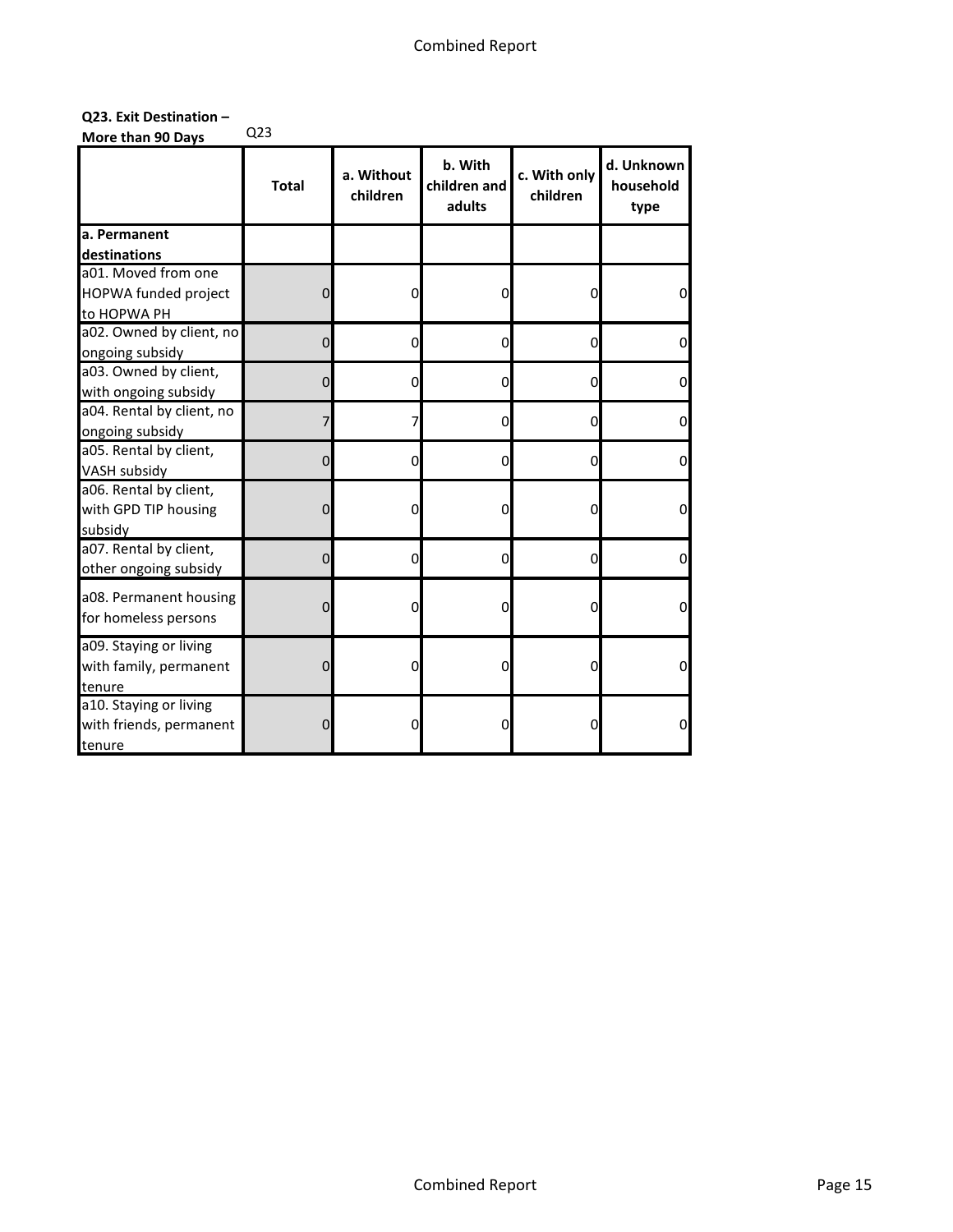| az. Total                                                                    | 7              | 7              | 0              | 0 | 0              |
|------------------------------------------------------------------------------|----------------|----------------|----------------|---|----------------|
| b. Temporary                                                                 |                |                |                |   |                |
| destinations                                                                 |                |                |                |   |                |
| b1. Emergency shelter                                                        | 0              | 0              | $\overline{0}$ | 0 | 0              |
| b2. Moved from one<br>HOPWA funded project<br>to HOPWA TH                    | 0              | $\overline{0}$ | 0              | 0 | $\overline{0}$ |
| b3. Transitional housing<br>for homeless persons                             | 0              | 0              | 0              | 0 | 0              |
| b4. Staying with family,<br>temporary tenure                                 | 0              | 0              | 0              | 0 | <sub>0</sub>   |
| b5. Staying with friends,<br>temporary tenure                                | 0              | 0              | 0              | 0 | 0              |
| b6. Place not meant for<br>human habitation                                  | 0              | 0              | $\Omega$       | 0 | 0              |
| b7. Safe Haven                                                               | 0              | $\mathbf 0$    | $\overline{0}$ | 0 | 0              |
| b8. Hotel or motel paid<br>by client                                         | 0              | 0              | 0              | 0 | 0              |
| bz. Total                                                                    | 0              | 0              | 0              | 0 | 0              |
| c. Institutional settings                                                    |                |                |                |   |                |
| c1. Foster care home or<br>group foster care home                            | 0              | 0              | 0              | 0 | $\mathbf 0$    |
| c2. Psychiatric hospital<br>or other psychiatric<br>facility                 | 0              | $\overline{0}$ | 0              | 0 | 0              |
| c3. Substance abuse<br>treatment facility or<br>detox center                 | 0              | $\overline{0}$ | 0              | 0 | $\overline{0}$ |
| c4. Hospital or other<br>residential non-<br>psychiatric medical<br>facility | 0              | $\mathbf{0}$   | 0              | 0 | $\mathbf{0}$   |
| c5. Jail, prison or juvenile<br>detention facility                           | $\pmb{0}$      | $\overline{0}$ | $\overline{0}$ | 0 | $\overline{0}$ |
| c6. Long term care<br>facility or nursing home                               | $\overline{0}$ | $\overline{0}$ | $\overline{0}$ | 0 | $\overline{0}$ |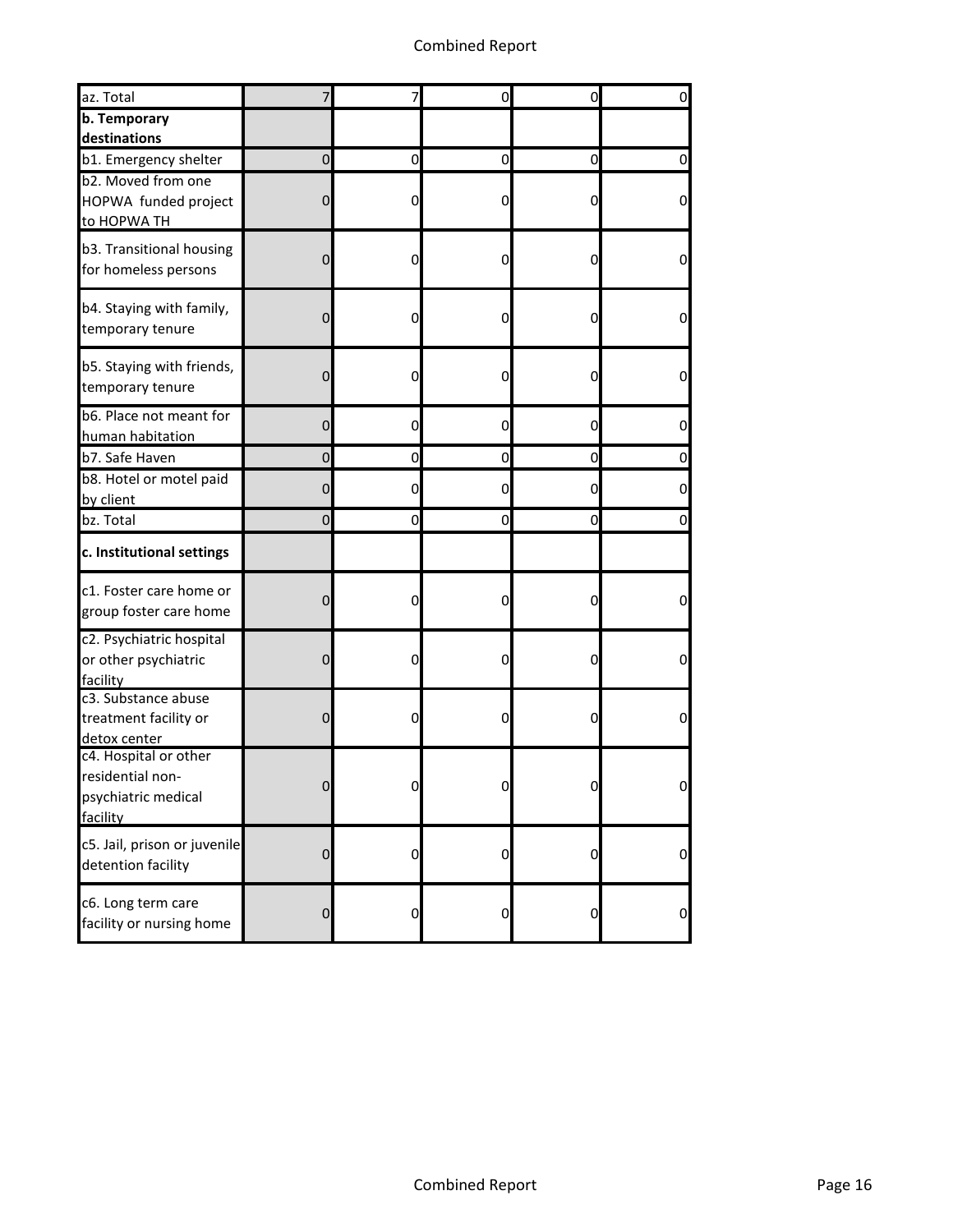| cz. Total                                                                | 0        | 0 | 0 |
|--------------------------------------------------------------------------|----------|---|---|
| d. Other destinations                                                    |          |   |   |
| d1. Residential project or<br>halfway house with no<br>homeless criteria | 0        |   | 0 |
| d2. Deceased                                                             | n        |   | 0 |
| d3. Other                                                                | n        | n | 0 |
| d4. Don't know / refused                                                 | 0        |   | 0 |
| d5. Information missing                                                  | 0        |   | 0 |
| dz. Total                                                                | $\Omega$ | n | 0 |
| e. Total                                                                 |          |   | 0 |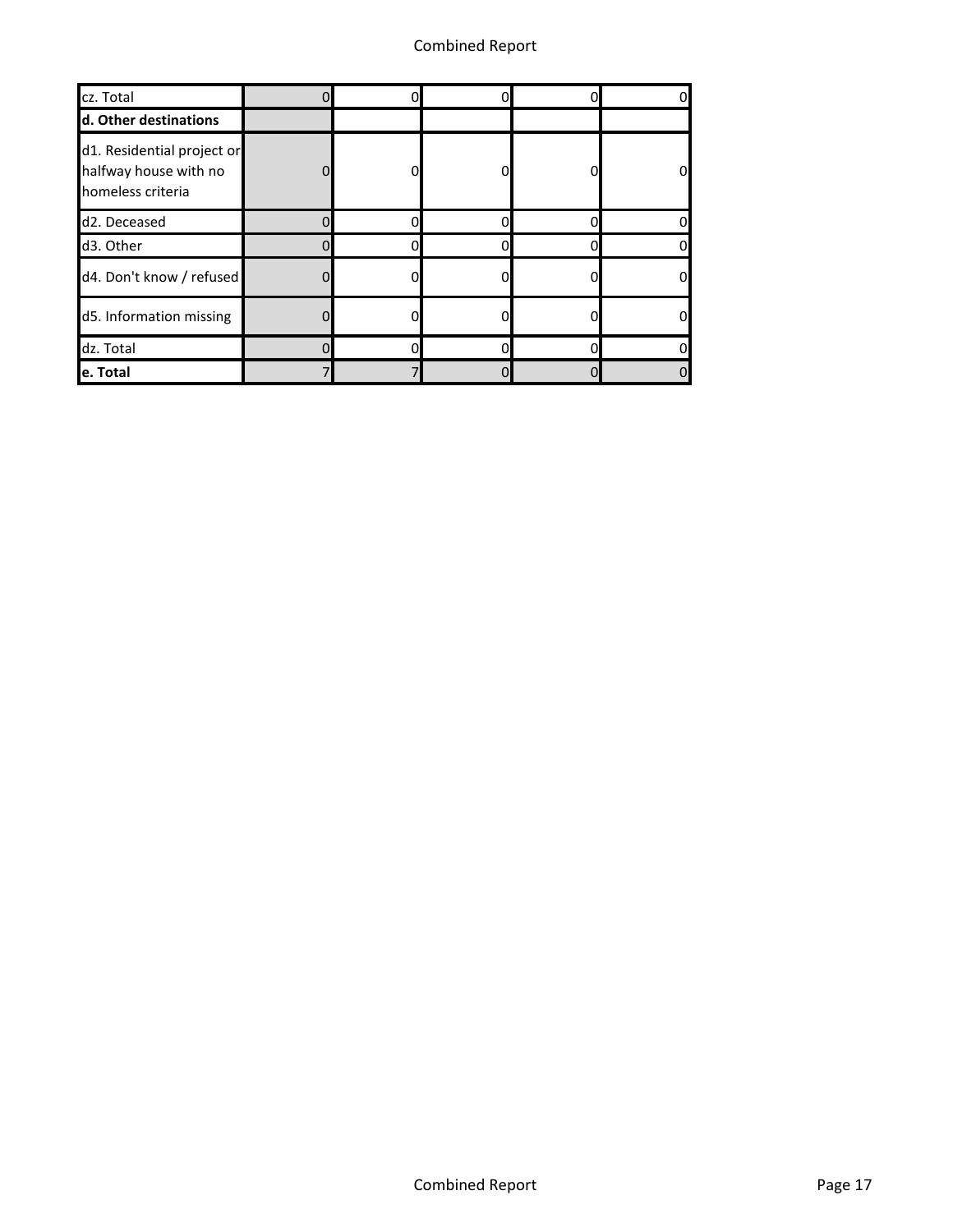**Q23a. Exit** 

**Destination—All** 

**persons** Q23a

|                                         | <b>Total</b>   | a. Without<br>children | b. With<br>children and<br>adults | c. With only<br>children | d. Unknown<br>household<br>type |
|-----------------------------------------|----------------|------------------------|-----------------------------------|--------------------------|---------------------------------|
| a. Permanent                            |                |                        |                                   |                          |                                 |
| destinations<br>a01. Moved from one     |                |                        |                                   |                          |                                 |
|                                         |                |                        |                                   |                          |                                 |
| HOPWA funded project                    | 0              | 0                      | 0                                 | 0                        | 0                               |
| to HOPWA PH<br>a02. Owned by client, no |                |                        |                                   |                          |                                 |
| ongoing subsidy                         | $\mathbf 0$    | 0                      | 0                                 | 0                        | 0                               |
| a03. Owned by client,                   |                |                        |                                   |                          |                                 |
| with ongoing subsidy                    | $\overline{0}$ | 0                      | 0                                 | 0                        | $\overline{0}$                  |
| a04. Rental by client, no               |                |                        |                                   |                          |                                 |
| ongoing subsidy                         | 3              | 3                      | 0                                 | 0                        | $\overline{0}$                  |
| a05. Rental by client,                  | $\mathbf 0$    | 0                      | $\mathbf 0$                       | 0                        | $\overline{0}$                  |
| VASH subsidy                            |                |                        |                                   |                          |                                 |
| a06. Rental by client,                  |                |                        |                                   |                          |                                 |
| with GPD TIP housing                    | $\mathbf 0$    | 0                      | 0                                 | 0                        | 0                               |
| subsidy                                 |                |                        |                                   |                          |                                 |
| a07. Rental by client,                  | 11             | 11                     | 0                                 | 0                        | 0                               |
| other ongoing subsidy                   |                |                        |                                   |                          |                                 |
| a08. Permanent housing                  |                |                        |                                   |                          |                                 |
| for homeless persons                    |                | 3<br>3                 | 0                                 | 0                        | 0                               |
| a09. Staying or living                  |                |                        |                                   |                          |                                 |
| with family, permanent                  | $\mathbf{1}$   | 1                      | 0                                 | 0                        | $\overline{0}$                  |
| tenure                                  |                |                        |                                   |                          |                                 |
| a10. Staying or living                  |                |                        |                                   |                          |                                 |
| with friends, permanent                 | 0              | 0                      | 0                                 | O                        | $\overline{0}$                  |
| tenure                                  |                |                        |                                   |                          |                                 |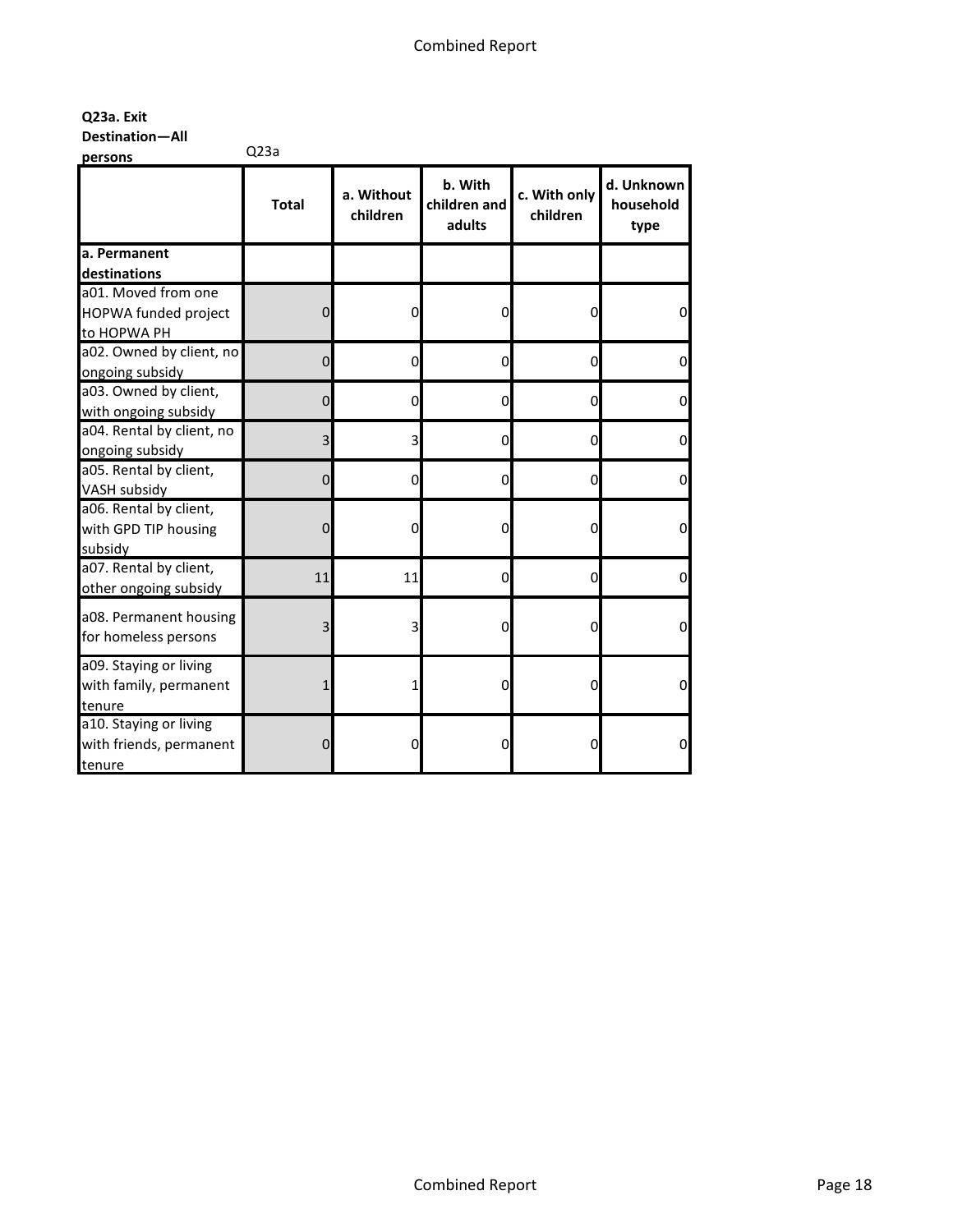| az. Total                                                                    | 18                  | 18             | $\mathbf 0$    | 0 | 0              |
|------------------------------------------------------------------------------|---------------------|----------------|----------------|---|----------------|
| b. Temporary<br>destinations                                                 |                     |                |                |   |                |
| b1. Emergency shelter                                                        | 0                   | 0              | 0              | 0 | 01             |
| b2. Moved from one<br>HOPWA funded project<br>to HOPWA TH                    | 0                   | 0              | 0              | 0 | 0              |
| b3. Transitional housing<br>for homeless persons                             | 0                   | 0              | 0              | 0 | 0              |
| b4. Staying with family,<br>temporary tenure                                 | 0                   | 0              | 0              | 0 | 0              |
| b5. Staying with friends,<br>temporary tenure                                | $\mathsf{O}\xspace$ | 0              | 0              | 0 | 0              |
| b6. Place not meant for<br>human habitation                                  | 0                   | <sub>0</sub>   | $\mathbf 0$    | 0 | 0              |
| b7. Safe Haven                                                               | 0                   | <sub>0</sub>   | $\overline{0}$ | 0 | 0              |
| b8. Hotel or motel paid<br>by client                                         | $\mathbf 0$         | 0              | $\mathbf 0$    | 0 | 0              |
| bz. Total                                                                    | 0                   | 0              | $\mathbf 0$    | 0 | 0              |
| c. Institutional settings                                                    |                     |                |                |   |                |
| c1. Foster care home or<br>group foster care home                            | $\mathsf{O}\xspace$ | 0              | 0              | 0 | 0              |
| c2. Psychiatric hospital<br>or other psychiatric<br>facility                 | $\mathsf{O}\xspace$ | 0              | 0              | 0 | 0              |
| c3. Substance abuse<br>treatment facility or<br>detox center                 | 1                   | 1              | 0              | 0 | 0              |
| c4. Hospital or other<br>residential non-<br>psychiatric medical<br>facility | 0                   | $\mathbf{0}$   | $\overline{0}$ | O | 0              |
| c5. Jail, prison or juvenile<br>detention facility                           | $\pmb{0}$           | $\overline{0}$ | $\overline{0}$ | 0 | $\overline{0}$ |
| c6. Long term care<br>facility or nursing home                               | $\mathbf 0$         | $\overline{0}$ | $\overline{0}$ | 0 | $\overline{0}$ |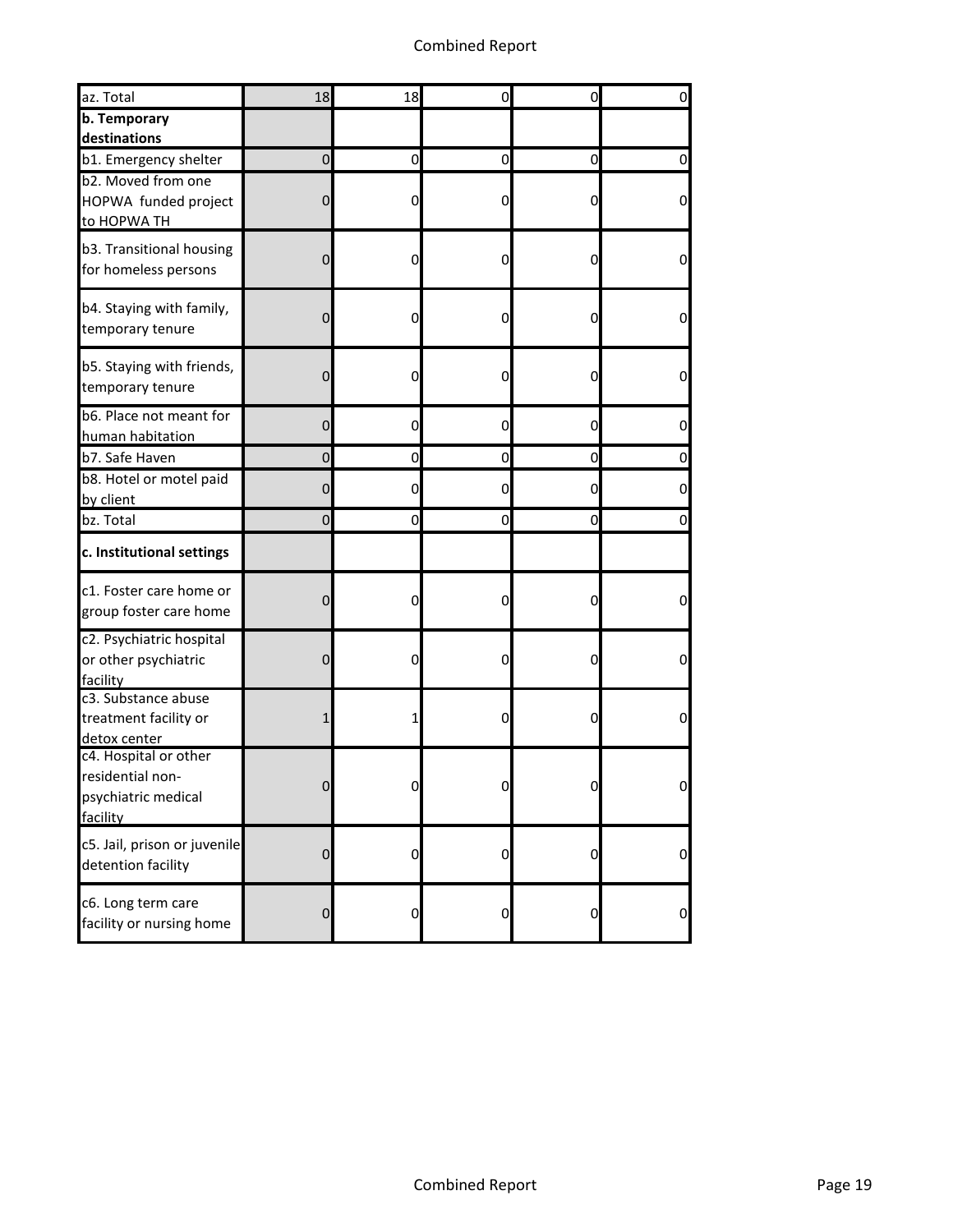| cz. Total                                                                |      |      |    |   |
|--------------------------------------------------------------------------|------|------|----|---|
| d. Other destinations                                                    |      |      |    |   |
| d1. Residential project or<br>halfway house with no<br>homeless criteria |      |      |    | 0 |
| d2. Deceased                                                             |      |      |    | n |
| d3. Other                                                                | 295  | 295  | 0  | 0 |
| d4. Don't know / refused                                                 |      |      |    | 0 |
| d5. Information missing                                                  | 1053 | 1005 | 48 | 0 |
| dz. Total                                                                | 1348 | 1300 | 48 |   |
| e. Total                                                                 | 1367 | 1319 | 48 | 0 |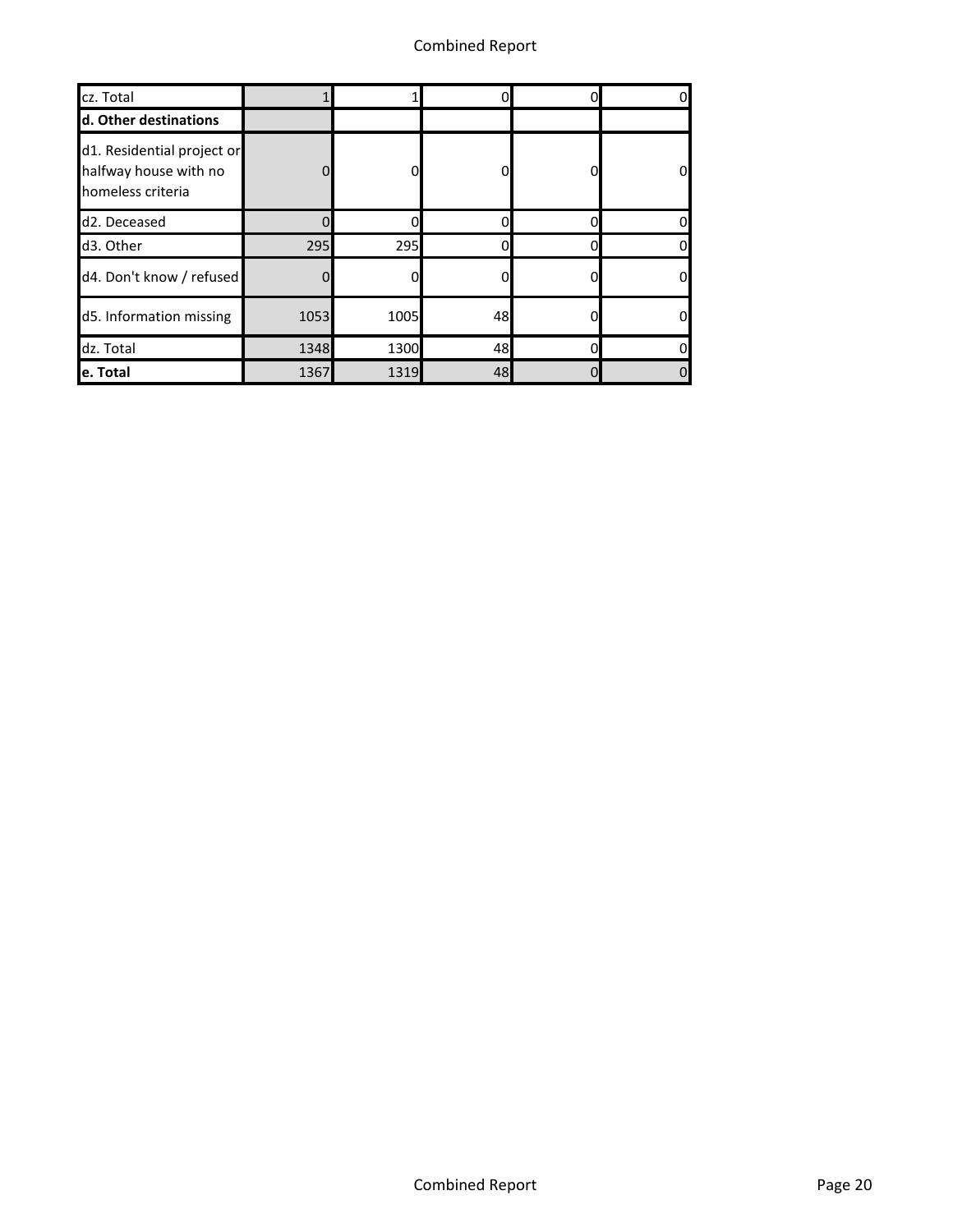# **Q23b. Homeless Prevention Housing**

**Assessment at Exit** Q23b

| Assessment at Exit                                                                                                              | <b>Total</b>   | a. Without<br>children | b. With<br>children and<br>adults | c. With only<br>children | d. Unknown<br>household<br>type |
|---------------------------------------------------------------------------------------------------------------------------------|----------------|------------------------|-----------------------------------|--------------------------|---------------------------------|
| a. Able to maintain the<br>housing they had at<br>project entry--Without a<br>subsidy                                           | 46             | 13                     | 33                                | $\mathbf 0$              | 0                               |
| b. Able to maintain the<br>housing they had at<br>project entry--With the<br>subsidy they had at<br>project entry               | $\overline{0}$ | 0                      | 0                                 | 0                        | 0                               |
| c. Able to maintain the<br>housing they had at<br>project entry--With an<br>on-going subsidy<br>acquired since project<br>entry | 15             | 2                      | 13                                | 0                        | 0                               |
| d. Able to maintain the<br>housing they had at<br>project entry--Only with<br>financial assistance other<br>than a subsidy      | 0              | 0                      | 0                                 | 0                        | 0                               |
| e. Moved to new<br>housing unit--With on-<br>going subsidy                                                                      | $\mathbf 0$    | 0                      | 0                                 | O                        | 0                               |
| f. Moved to new housing<br>unit--Without an on-<br>going subsidy                                                                | $\mathbf 0$    | 0                      | 0                                 | 0                        | 0                               |
| g. Moved in with<br>family/friends on a<br>temporary basis                                                                      | 45             | 22                     | 23                                | 0                        | 0                               |
| h. Moved in with<br>family/friends on a<br>permanent basis                                                                      | 25             | 16                     |                                   |                          |                                 |
| i. Moved to a transitional<br>or temporary housing<br>facility or program                                                       | 44             | 17                     | 27                                | 0                        | 0                               |
| j. Client became<br>homeless-moving to a<br>shelter or other place<br>unfit for human<br>habitation                             | $\overline{0}$ | 0                      | 0                                 | $\overline{0}$           | 0                               |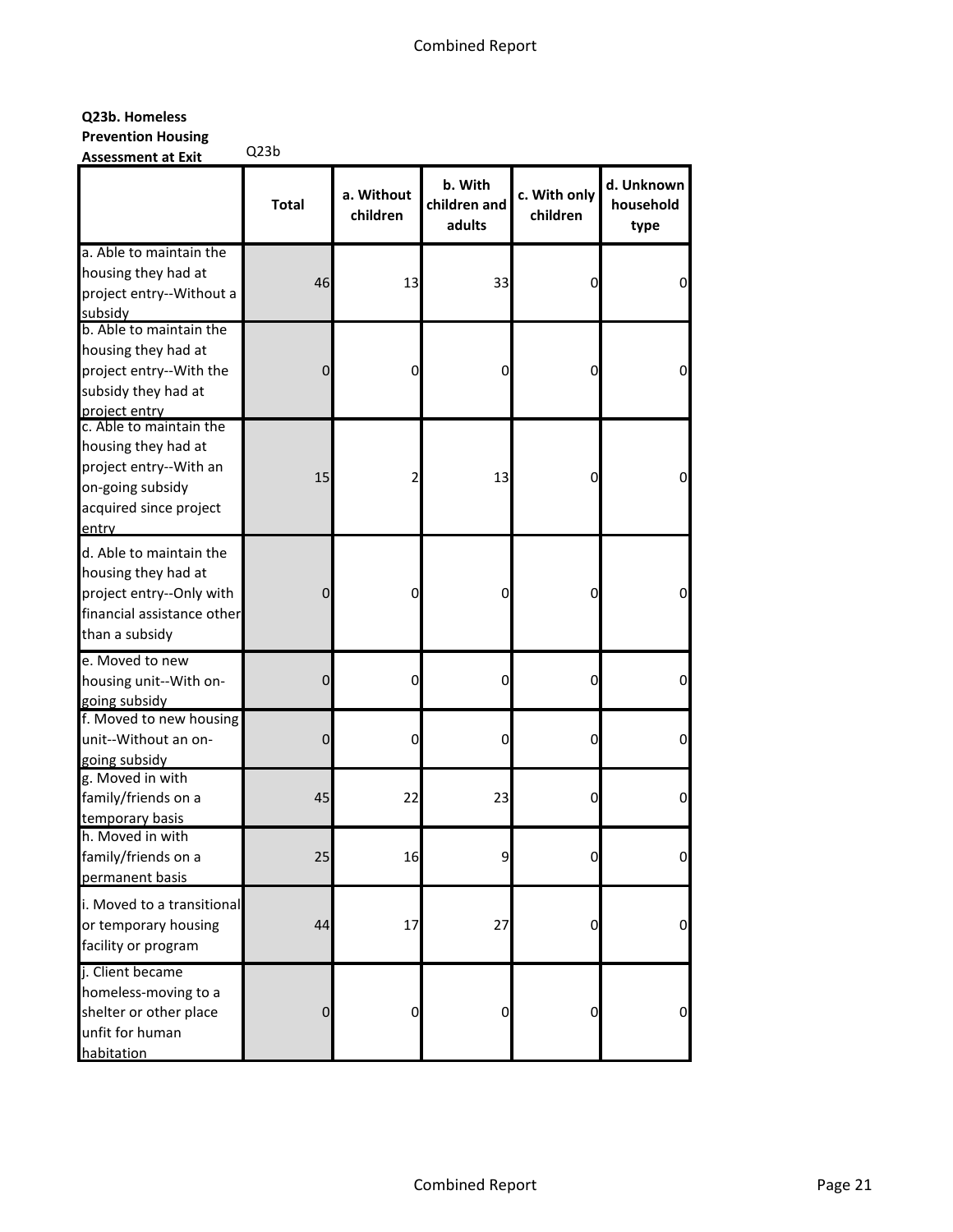# Combined Report

| k. Client went to<br>jail/prison                          | 01               |    |                 |  |
|-----------------------------------------------------------|------------------|----|-----------------|--|
| I. Client died                                            |                  |    |                 |  |
| m. Client doesn't<br>know/Client refused                  | 21               | h  | 15 <sub>l</sub> |  |
| n. Data not collected (no<br>exit interview<br>completed) | $6 \overline{6}$ |    | 6               |  |
| lo. Total                                                 |                  | 76 | 126             |  |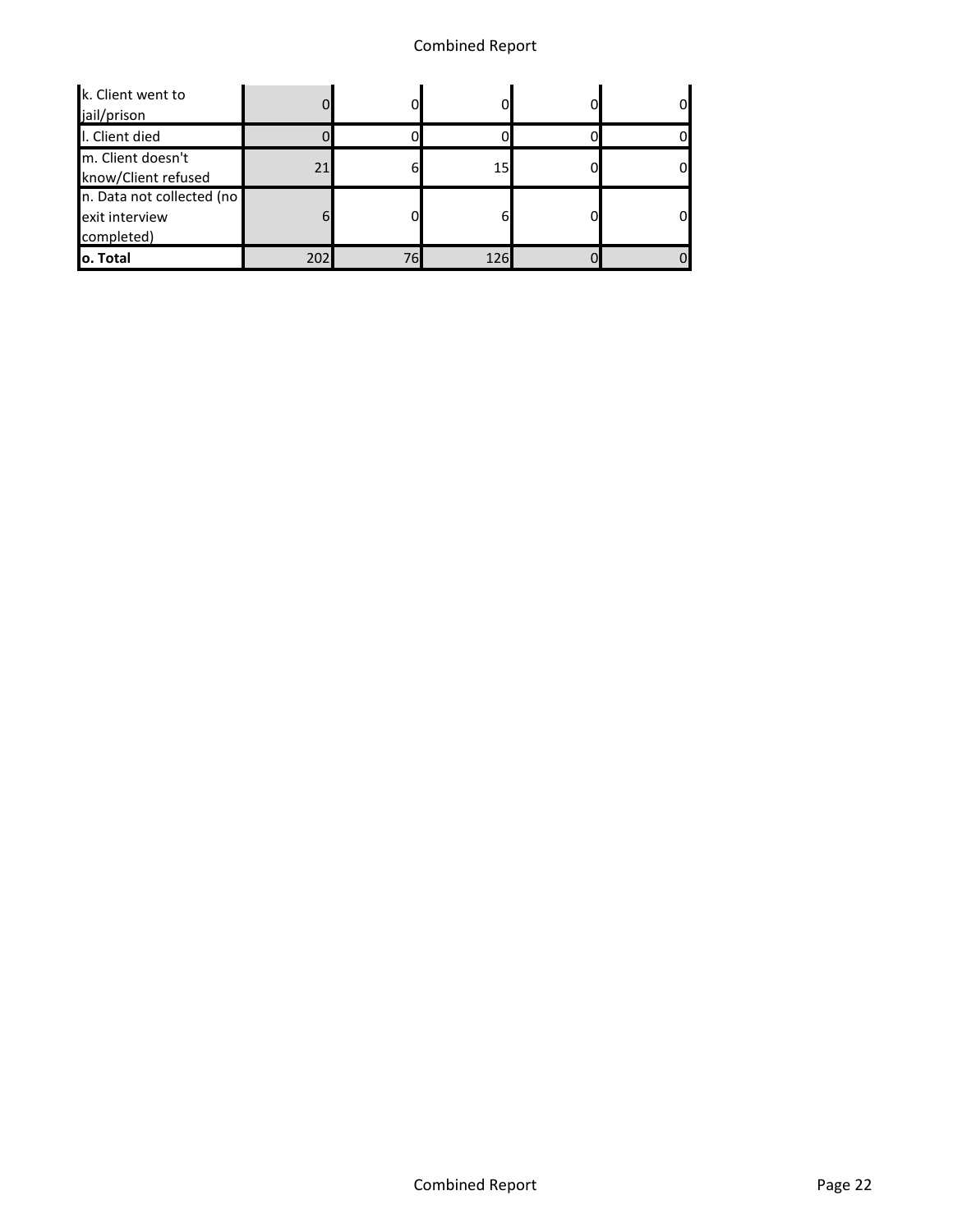### **Q24. Exit Destination –**

**90 Days or Less** Q24

|                           | <b>Total</b> | a. Without<br>children | b. With<br>children and<br>adults | c. With only<br>children | d. Unknown<br>household<br>type |
|---------------------------|--------------|------------------------|-----------------------------------|--------------------------|---------------------------------|
| a. Permanent              |              |                        |                                   |                          |                                 |
| destinations              |              |                        |                                   |                          |                                 |
| a01. Moved from one       |              |                        |                                   |                          |                                 |
| HOPWA funded project      | $\mathbf{0}$ | 0                      | 0                                 | 0                        | 0                               |
| to HOPWA PH               |              |                        |                                   |                          |                                 |
| a02. Owned by client, no  | 3            | $\mathbf{1}$           | $\overline{2}$                    | $\mathbf 0$              | $\Omega$                        |
| ongoing subsidy           |              |                        |                                   |                          |                                 |
| a03. Owned by client,     | $\Omega$     | 0                      | 0                                 | 0                        | 0                               |
| with ongoing subsidy      |              |                        |                                   |                          |                                 |
| a04. Rental by client, no | 43           | 12                     | 31                                | $\mathbf 0$              | 0                               |
| ongoing subsidy           |              |                        |                                   |                          |                                 |
| a05. Rental by client,    | $\Omega$     | $\Omega$               | 0                                 | <sub>0</sub>             | $\Omega$                        |
| <b>VASH subsidy</b>       |              |                        |                                   |                          |                                 |
| a06. Rental by client,    |              |                        |                                   |                          |                                 |
| with GPD TIP housing      | $\mathbf 0$  | 0                      | 0                                 | O                        | $\mathbf 0$                     |
| subsidy                   |              |                        |                                   |                          |                                 |
| a07. Rental by client,    | 15           | $\overline{2}$         | 13                                | 0                        | $\mathbf 0$                     |
| other ongoing subsidy     |              |                        |                                   |                          |                                 |
| a08. Permanent housing    |              |                        |                                   |                          |                                 |
| for homeless persons      | $\Omega$     | $\Omega$               | $\mathbf 0$                       | 0                        | $\Omega$                        |
| a09. Staying or living    |              |                        |                                   |                          |                                 |
| with family, permanent    | 12           | 7                      | 5                                 | 0                        | $\mathbf 0$                     |
| tenure                    |              |                        |                                   |                          |                                 |
| a10. Staying or living    |              |                        |                                   |                          |                                 |
| with friends, permanent   | 13           | 9                      | 4                                 |                          | $\mathbf 0$                     |
| tenure                    |              |                        |                                   |                          |                                 |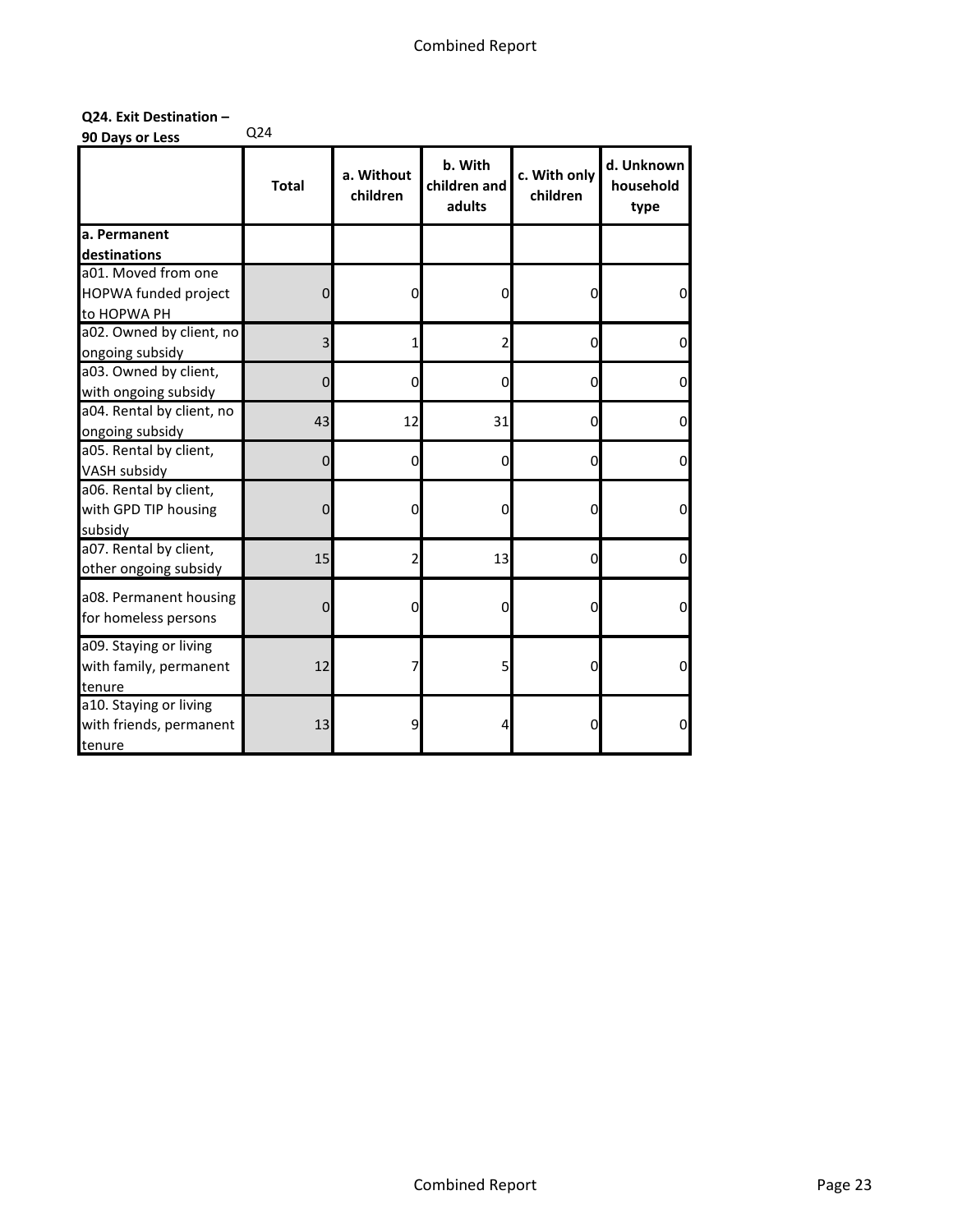# Combined Report

| az. Total                                                                    | 86             | 31                      | 55             | 0 | $\overline{0}$ |
|------------------------------------------------------------------------------|----------------|-------------------------|----------------|---|----------------|
| <b>b.</b> Temporary<br>destinations                                          |                |                         |                |   |                |
| b1. Emergency shelter                                                        | 0              | 0                       | $\overline{0}$ | 0 | 0              |
| b2. Moved from one<br>HOPWA funded project<br>to HOPWA TH                    | 0              | $\overline{0}$          | $\overline{0}$ | 0 | $\overline{0}$ |
| b3. Transitional housing<br>for homeless persons                             | 28             | $\overline{9}$          | 19             | 0 | $\overline{0}$ |
| b4. Staying with family,<br>temporary tenure                                 | 24             | 10                      | 14             | 0 | $\overline{0}$ |
| b5. Staying with friends,<br>temporary tenure                                | 21             | 12                      | 9              | 0 | $\mathbf 0$    |
| b6. Place not meant for<br>human habitation                                  | 0              | 0                       | $\overline{0}$ | 0 | 0              |
| b7. Safe Haven                                                               | 14             | 6                       | 8              | 0 | $\overline{0}$ |
| b8. Hotel or motel paid<br>by client                                         | 0              | 0                       | 0              | 0 | 0              |
| bz. Total                                                                    | 87             | 37                      | 50             | 0 | 0              |
| c. Institutional settings                                                    |                |                         |                |   |                |
| c1. Foster care home or<br>group foster care home                            | 0              | 0                       | 0              | 0 | $\overline{0}$ |
| c2. Psychiatric hospital<br>or other psychiatric<br>facility                 | 0              | $\overline{0}$          | $\overline{0}$ | 0 | $\overline{0}$ |
| c3. Substance abuse<br>treatment facility or<br>detox center                 | 2              | $\overline{\mathbf{c}}$ | 0              | 0 | $\overline{0}$ |
| c4. Hospital or other<br>residential non-<br>psychiatric medical<br>facility | 0              | $\mathbf{0}$            | 0              | 0 | 0              |
| c5. Jail, prison or juvenile<br>detention facility                           | $\pmb{0}$      | $\overline{0}$          | $\overline{0}$ | 0 | $\overline{0}$ |
| c6. Long term care<br>facility or nursing home                               | $\overline{0}$ | $\overline{0}$          | $\overline{0}$ | 0 | $\overline{0}$ |